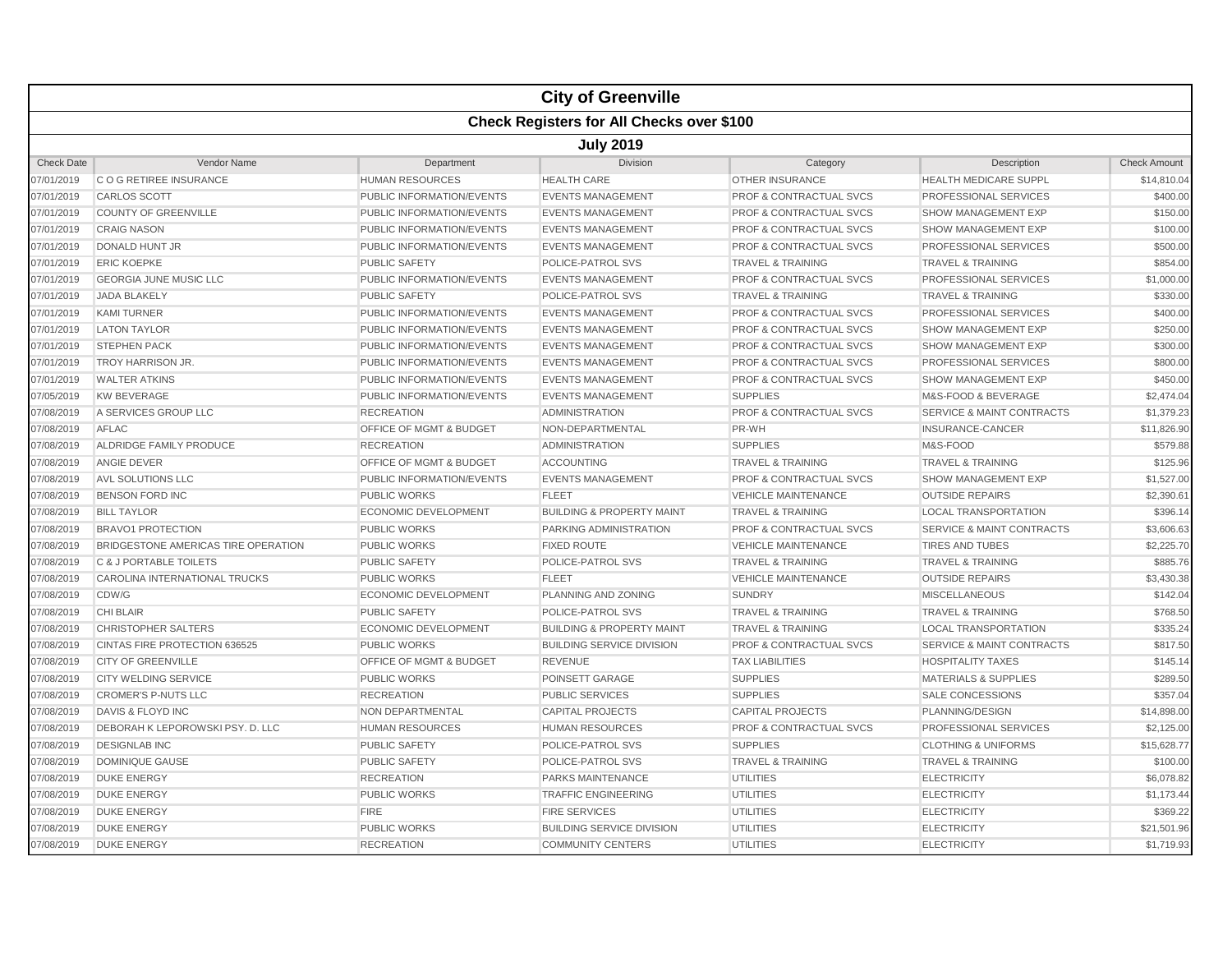|                   | <b>City of Greenville</b>                        |                                    |                                      |                                    |                                     |                     |  |  |  |
|-------------------|--------------------------------------------------|------------------------------------|--------------------------------------|------------------------------------|-------------------------------------|---------------------|--|--|--|
|                   | <b>Check Registers for All Checks over \$100</b> |                                    |                                      |                                    |                                     |                     |  |  |  |
|                   | <b>July 2019</b>                                 |                                    |                                      |                                    |                                     |                     |  |  |  |
| <b>Check Date</b> | <b>Vendor Name</b>                               | Department                         | Division                             | Category                           | Description                         | <b>Check Amount</b> |  |  |  |
| 07/08/2019        | <b>DUKE ENERGY</b>                               | PUBLIC WORKS                       | RIVERPLACE GARAGE                    | <b>UTILITIES</b>                   | <b>ELECTRICITY</b>                  | \$7,783.40          |  |  |  |
| 07/08/2019        | <b>ECHOLS OIL COMPANY INC</b>                    | <b>PUBLIC WORKS</b>                | <b>FIXED ROUTE</b>                   | <b>VEHICLE MAINTENANCE</b>         | <b>LUBRICANTS</b>                   | \$279.86            |  |  |  |
| 07/08/2019        | <b>EMEDIA GROUP INC</b>                          | <b>PUBLIC WORKS</b>                | <b>FIXED ROUTE</b>                   | <b>PRINTING</b>                    | PRINTING & BINDING                  | \$1,020.00          |  |  |  |
| 07/08/2019        | <b>EMPLOYMENT SCREENING RESOURCES</b>            | <b>HUMAN RESOURCES</b>             | <b>HUMAN RESOURCES</b>               | <b>PROF &amp; CONTRACTUAL SVCS</b> | PROFESSIONAL SERVICES               | \$418.25            |  |  |  |
| 07/08/2019        | <b>FGP INTERNATIONAL</b>                         | <b>HUMAN RESOURCES</b>             | <b>OCCUPATIONAL HEALTH</b>           | <b>PROF &amp; CONTRACTUAL SVCS</b> | TEMP PERSONNEL SVCS                 | \$343.44            |  |  |  |
| 07/08/2019        | <b>FGP INTERNATIONAL</b>                         | <b>ECONOMIC DEVELOPMENT</b>        | <b>PLANNING AND ZONING</b>           | <b>PROF &amp; CONTRACTUAL SVCS</b> | <b>TEMP PERSONNEL SVCS</b>          | \$763.33            |  |  |  |
| 07/08/2019        | <b>FGP INTERNATIONAL</b>                         | <b>PUBLIC WORKS</b>                | <b>ENGINEERING</b>                   | <b>PROF &amp; CONTRACTUAL SVCS</b> | <b>TEMP PERSONNEL SVCS</b>          | \$741.14            |  |  |  |
| 07/08/2019        | <b>FGP INTERNATIONAL</b>                         | OFFICE OF MGMT & BUDGET            | <b>REVENUE</b>                       | PROF & CONTRACTUAL SVCS            | <b>TEMP PERSONNEL SVCS</b>          | \$352.07            |  |  |  |
| 07/08/2019        | <b>FGP INTERNATIONAL</b>                         | <b>OFFICE OF MGMT &amp; BUDGET</b> | <b>INFORMATION TECHNOLOGY</b>        | <b>PROF &amp; CONTRACTUAL SVCS</b> | <b>TEMP PERSONNEL SVCS</b>          | \$427.24            |  |  |  |
| 07/08/2019        | <b>FLORES &amp; ASSOCIATES LLC</b>               | <b>HUMAN RESOURCES</b>             | <b>HEALTH CARE</b>                   | <b>HEALTH</b>                      | <b>FSA ADMIN FEES</b>               | \$950.00            |  |  |  |
| 07/08/2019        | <b>FLOURISH LLC</b>                              | <b>PUBLIC WORKS</b>                | <b>PARKING ADMINISTRATION</b>        | PARKING DEPOSITS                   | <b>REFUND PKG DEP - N LAURENS</b>   | \$142.00            |  |  |  |
| 07/08/2019        | <b>GEIGER</b>                                    | <b>PUBLIC WORKS</b>                | <b>CONSTRUCTION &amp; INSPECTION</b> | <b>SUPPLIES</b>                    | <b>CLOTHING &amp; UNIFORMS</b>      | \$291.32            |  |  |  |
| 07/08/2019        | <b>GEORGE COLEMAN FORD INC</b>                   | <b>PUBLIC WORKS</b>                | <b>VEHICLE MAINTENANCE</b>           | <b>VEHICLE MAINTENANCE</b>         | <b>PARTS</b>                        | \$562.27            |  |  |  |
| 07/08/2019        | <b>GEORGE COLEMAN FORD INC</b>                   | <b>PUBLIC WORKS</b>                | <b>VEHICLE MAINTENANCE</b>           | <b>VEHICLE MAINTENANCE</b>         | <b>SMALL PARTS</b>                  | \$547.90            |  |  |  |
| 07/08/2019        | <b>GILLIG LLC</b>                                | <b>PUBLIC WORKS</b>                | <b>VEHICLE MAINTENANCE</b>           | <b>VEHICLE MAINTENANCE</b>         | <b>SMALL PARTS</b>                  | \$334.70            |  |  |  |
| 07/08/2019        | <b>GILLIG LLC</b>                                | <b>PUBLIC WORKS</b>                | <b>VEHICLE MAINTENANCE</b>           | <b>VEHICLE MAINTENANCE</b>         | <b>PARTS</b>                        | \$250.00            |  |  |  |
| 07/08/2019        | <b>GIMME-A-SIGN CO INC</b>                       | <b>ECONOMIC DEVELOPMENT</b>        | <b>ECONOMIC DEVELOPMENT</b>          | <b>SUNDRY</b>                      | <b>MISCELLANEOUS</b>                | \$182.32            |  |  |  |
| 07/08/2019        | <b>GLOBAL PUBLIC SAFETY LLC</b>                  | <b>PUBLIC SAFETY</b>               | POLICE-PATROL SVS                    | <b>VEHICLE MAINTENANCE</b>         | POLICE CAR UPFITS                   | \$1,146.00          |  |  |  |
| 07/08/2019        | <b>GREENVILLE COUNTY</b>                         | <b>PUBLIC SAFETY</b>               | <b>POLICE-PATROL SVS</b>             | <b>PROF &amp; CONTRACTUAL SVCS</b> | <b>PROFESSIONAL SERVICES</b>        | \$7,772.49          |  |  |  |
| 07/08/2019        | <b>GREENVILLE DRIVE LLC</b>                      | <b>RECREATION</b>                  | <b>COMMUNITY CENTERS</b>             | <b>PROF &amp; CONTRACTUAL SVCS</b> | PROFESSIONAL SERVICES               | \$1,885.00          |  |  |  |
| 07/08/2019        | <b>GREENVILLE NEWS</b>                           | <b>ECONOMIC DEVELOPMENT</b>        | PLANNING AND ZONING                  | <b>SUNDRY</b>                      | DUES, SUBSCRIPTN, PUBLICATN         | \$208.00            |  |  |  |
| 07/08/2019        | <b>GREENVILLE NEWS SUBSCRIPTIONS</b>             | <b>ECONOMIC DEVELOPMENT</b>        | ECONOMIC DEVELOPMENT                 | <b>SUNDRY</b>                      | DUES, SUBSCRIPTN, PUBLICATN         | \$464.00            |  |  |  |
| 07/08/2019        | <b>GREENVILLE OFFICE SUPPLY CO INC</b>           | <b>PUBLIC WORKS</b>                | <b>CONSTRUCTION &amp; INSPECTION</b> | <b>SUPPLIES</b>                    | <b>MATERIALS &amp; SUPPLIES</b>     | \$157.62            |  |  |  |
| 07/08/2019        | <b>GREENVILLE OFFICE SUPPLY CO INC</b>           | <b>ECONOMIC DEVELOPMENT</b>        | <b>PLANNING AND ZONING</b>           | <b>SUPPLIES</b>                    | <b>MATERIALS &amp; SUPPLIES</b>     | \$882.89            |  |  |  |
| 07/08/2019        | <b>GREENVILLE ZOO FOUNDATION</b>                 | Z <sub>O</sub> O                   | Z <sub>OO</sub>                      | <b>MEMBERSHIP</b>                  | <b>MEMBERSHIPS</b>                  | \$7,940.00          |  |  |  |
| 07/08/2019        | <b>GREENVILLE ZOO PETTY CASH</b>                 | <b>RECREATION</b>                  | <b>ADMINISTRATION</b>                | <b>SUPPLIES</b>                    | M&S-FOOD                            | \$183.29            |  |  |  |
| 07/08/2019        | <b>GUN RANGE BUILDER</b>                         | <b>PUBLIC WORKS</b>                | PLANNING AND ZONING                  | MISCELLANEOUS REVENUE              | <b>REFUND BLDG PLAN REVIEW FEES</b> | \$350.00            |  |  |  |
| 07/08/2019        | <b>GUN RANGE BUILDER</b>                         | OFFICE OF MGMT & BUDGET            | <b>REVENUE</b>                       | <b>PERMITS</b>                     | <b>BUILDING PERMITS</b>             | \$425.00            |  |  |  |
| 07/08/2019        | HOME DEPOT CREDIT SERVICE 0978                   | <b>PUBLIC WORKS</b>                | NON VEHICLE MAINTENANCE              | <b>SUPPLIES</b>                    | <b>MATERIALS &amp; SUPPLIES</b>     | \$554.49            |  |  |  |
| 07/08/2019        | HOME DEPOT CREDIT SERVICE 5906                   | <b>PUBLIC WORKS</b>                | <b>BUILDING SERVICE DIVISION</b>     | <b>SUPPLIES</b>                    | <b>MATERIALS &amp; SUPPLIES</b>     | \$343.10            |  |  |  |
| 07/08/2019        | HOME DEPOT CREDIT SERVICE 5914                   | <b>RECREATION</b>                  | <b>ADMINISTRATION</b>                | <b>SUPPLIES</b>                    | M&S-VETERINARY                      | \$184.54            |  |  |  |
| 07/08/2019        | <b>HOMETOWN TROLLEY</b>                          | <b>PUBLIC WORKS</b>                | <b>TROLLEY</b>                       | <b>VEHICLE MAINTENANCE</b>         | <b>PARTS</b>                        | \$134.04            |  |  |  |
| 07/08/2019        | <b>IMSA</b>                                      | <b>PUBLIC WORKS</b>                | <b>TRAFFIC ENGINEERING</b>           | <b>TRAVEL &amp; TRAINING</b>       | <b>TRAVEL &amp; TRAINING</b>        | \$120.00            |  |  |  |
| 07/08/2019        | <b>JACKSON LEWIS P.C.</b>                        | <b>FIRE</b>                        | <b>FIRE</b>                          | <b>PROF &amp; CONTRACTUAL SVCS</b> | <b>PROFESSIONAL SERVICES</b>        | \$585.00            |  |  |  |
| 07/08/2019        | <b>JARED LOPEZ</b>                               | OFFICE OF MGMT & BUDGET            | <b>INFORMATION TECHNOLOGY</b>        | <b>SUPPLIES</b>                    | <b>MATERIALS &amp; SUPPLIES</b>     | \$107.22            |  |  |  |
| 07/08/2019        | <b>JOEL PATTERSON</b>                            | <b>ECONOMIC DEVELOPMENT</b>        | <b>BUILDING &amp; PROPERTY MAINT</b> | <b>TRAVEL &amp; TRAINING</b>       | <b>LOCAL TRANSPORTATION</b>         | \$444.28            |  |  |  |
| 07/08/2019        | JOHN BLASSINGAME                                 | <b>PUBLIC SAFETY</b>               | POLICE-PATROL SVS                    | <b>TRAVEL &amp; TRAINING</b>       | <b>TRAVEL &amp; TRAINING</b>        | \$105.00            |  |  |  |
| 07/08/2019        | <b>KEVIN HUGHES</b>                              | <b>ECONOMIC DEVELOPMENT</b>        | <b>BUILDING &amp; PROPERTY MAINT</b> | <b>TRAVEL &amp; TRAINING</b>       | <b>LOCAL TRANSPORTATION</b>         | \$383.96            |  |  |  |
| 07/08/2019        | L & B LANDSCAPING SERVICE INC                    | C. D. DIVISION                     | <b>CDBG PROJECTS</b>                 | <b>CD PROJECTS</b>                 | <b>LAND ACQUISITION</b>             | \$2,750.00          |  |  |  |
| 07/08/2019        | LANDS' END BUSINESS OUTFITTERS                   | <b>RECREATION</b>                  | <b>ADMINISTRATION</b>                | <b>SUPPLIES</b>                    | <b>CLOTHING &amp; UNIFORMS</b>      | \$300.39            |  |  |  |
| 07/08/2019        | LANDS' END BUSINESS OUTFITTERS                   | <b>RECREATION</b>                  | <b>PUBLIC SERVICES</b>               | <b>SUPPLIES</b>                    | <b>CLOTHING &amp; UNIFORMS</b>      | \$215.33            |  |  |  |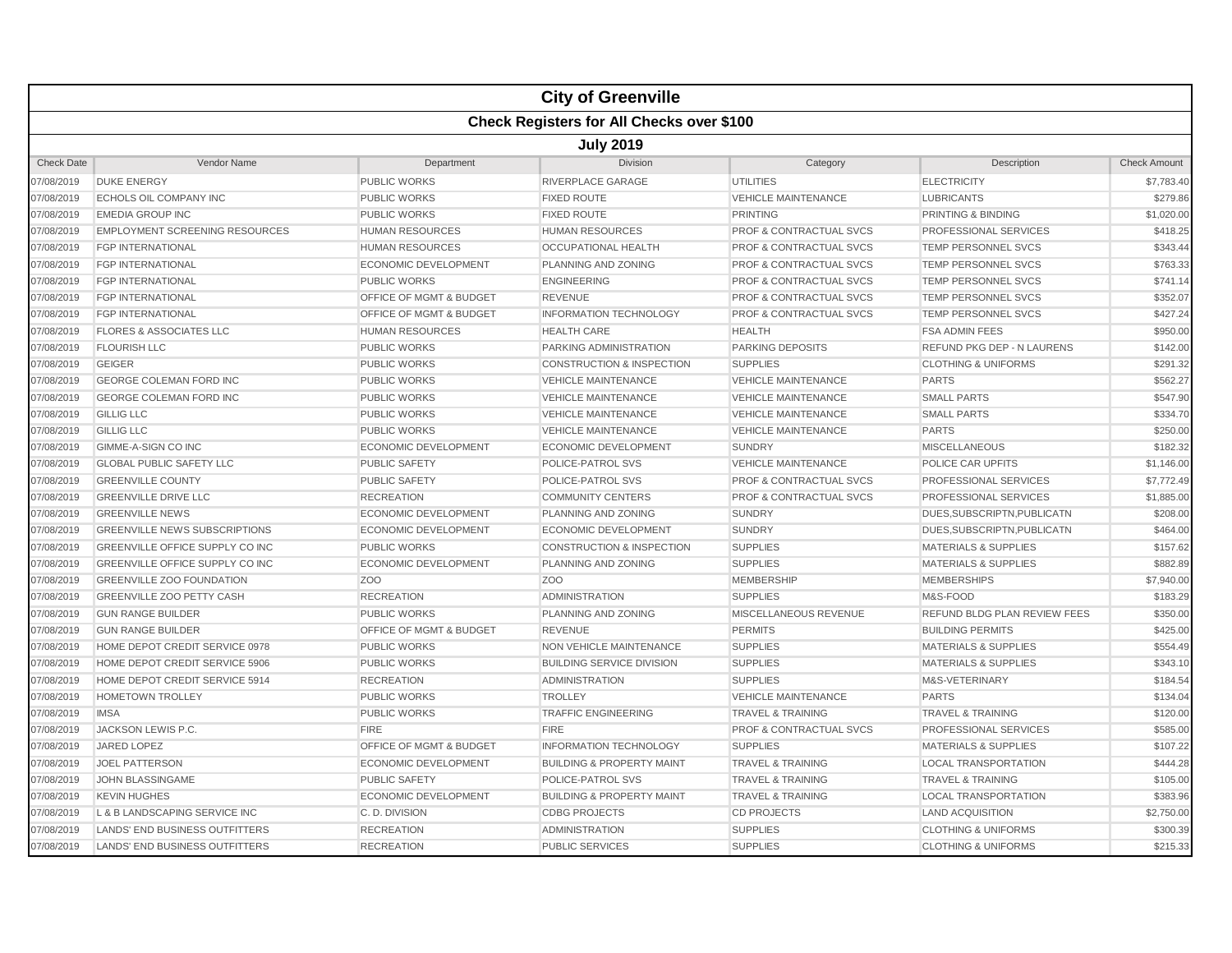|                   |                                                  |                                    | <b>City of Greenville</b>  |                                    |                                      |                     |  |  |  |
|-------------------|--------------------------------------------------|------------------------------------|----------------------------|------------------------------------|--------------------------------------|---------------------|--|--|--|
|                   | <b>Check Registers for All Checks over \$100</b> |                                    |                            |                                    |                                      |                     |  |  |  |
|                   | <b>July 2019</b>                                 |                                    |                            |                                    |                                      |                     |  |  |  |
| <b>Check Date</b> | Vendor Name                                      | Department                         | <b>Division</b>            | Category                           | Description                          | <b>Check Amount</b> |  |  |  |
| 07/08/2019        | <b>LAWMEN'S SAFETY SUPPLY</b>                    | PUBLIC SAFETY                      | POLICE-PATROL SVS          | <b>SUPPLIES</b>                    | <b>MATERIALS &amp; SUPPLIES</b>      | \$1,463.43          |  |  |  |
| 07/08/2019        | <b>LAWMEN'S SAFETY SUPPLY</b>                    | <b>PUBLIC SAFETY</b>               | POLICE-PATROL SVS          | LIAB-MISCELLANEOUS                 | <b>MATERIALS &amp; SUPPLIES</b>      | \$111.23            |  |  |  |
| 07/08/2019        | <b>LAWMEN'S SAFETY SUPPLY</b>                    | <b>PUBLIC SAFETY</b>               | POLICE-PATROL SVS          | <b>SUPPLIES</b>                    | <b>AMMUNITION</b>                    | \$11,830.77         |  |  |  |
| 07/08/2019        | <b>LAWMEN'S SAFETY SUPPLY</b>                    | <b>PUBLIC SAFETY</b>               | <b>DEPT OF TREASURY</b>    | <b>SUPPLIES</b>                    | <b>MATERIALS &amp; SUPPLIES</b>      | \$864.77            |  |  |  |
| 07/08/2019        | <b>LINA</b>                                      | <b>HUMAN RESOURCES</b>             | <b>HEALTH CARE</b>         | <b>OTHER INSURANCE</b>             | SHORT-TERM DISABILITY                | \$747.24            |  |  |  |
| 07/08/2019        | <b>LINA</b>                                      | <b>HUMAN RESOURCES</b>             | <b>HEALTH CARE</b>         | <b>OTHER INSURANCE</b>             | <b>LIFE INSURANCE</b>                | \$20,196.89         |  |  |  |
| 07/08/2019        | <b>LINA</b>                                      | <b>HUMAN RESOURCES</b>             | <b>HEALTH CARE</b>         | <b>OTHER INSURANCE</b>             | <b>LONG TERM DISABILITY</b>          | \$6,898.67          |  |  |  |
| 07/08/2019        | LOWES                                            | <b>PUBLIC SAFETY</b>               | POLICE-PATROL SVS          | <b>TRAVEL &amp; TRAINING</b>       | <b>TRAVEL &amp; TRAINING</b>         | \$1,826.74          |  |  |  |
| 07/08/2019        | MANSFIELD OIL COMPANY OF GAINESVILL              | <b>PUBLIC WORKS</b>                | <b>FLEET</b>               | <b>VEHICLE MAINTENANCE</b>         | <b>FUEL CARD</b>                     | \$35,099.83         |  |  |  |
| 07/08/2019        | MARIETTA LAWN & GARDEN INC                       | <b>PUBLIC WORKS</b>                | <b>MAINTENANCE</b>         | <b>SUPPLIES</b>                    | <b>MATERIALS &amp; SUPPLIES</b>      | \$384.60            |  |  |  |
| 07/08/2019        | <b>MAULDIN MIRACLE LEAGUE</b>                    | PUBLIC INFORMATION/EVENTS          | <b>SPECIAL EVENTS</b>      | <b>LIABILITIES</b>                 | <b>SPECIAL EVENTS</b>                | \$441.73            |  |  |  |
| 07/08/2019        | MIKE'S BODY SHOP & TOWING INC                    | <b>PUBLIC SAFETY</b>               | POLICE-PATROL SVS          | <b>SUPPLIES</b>                    | <b>MATERIALS &amp; SUPPLIES</b>      | \$195.00            |  |  |  |
| 07/08/2019        | MIKE'S BODY SHOP & TOWING INC                    | <b>PUBLIC WORKS</b>                | <b>FLEET</b>               | <b>VEHICLE MAINTENANCE</b>         | <b>OUTSIDE REPAIRS</b>               | \$250.00            |  |  |  |
| 07/08/2019        | MOSAIC ENGINEERING & CONSULTING PC               | <b>PUBLIC WORKS</b>                | <b>RIVERPLACE GARAGE</b>   | <b>PROF &amp; CONTRACTUAL SVCS</b> | <b>SERVICE &amp; MAINT CONTRACTS</b> | \$4,000.00          |  |  |  |
| 07/08/2019        | NORTH AMERICAN RESCUE LLC                        | <b>PUBLIC SAFETY</b>               | POLICE-PATROL SVS          | <b>SUPPLIES</b>                    | <b>MATERIALS &amp; SUPPLIES</b>      | \$2,474.82          |  |  |  |
| 07/08/2019        | NORTH STATE ENVIRONMENTAL INC                    | NON DEPARTMENTAL                   | <b>CAPITAL PROJECTS</b>    | <b>CAPITAL PROJECTS</b>            | <b>CONSTRUCTION</b>                  | \$482,771.71        |  |  |  |
| 07/08/2019        | <b>NRPA</b>                                      | <b>RECREATION</b>                  | PARKS AND RECREATION       | <b>SUNDRY</b>                      | DUES, SUBSCRIPTN, PUBLICATN          | \$2,375.00          |  |  |  |
| 07/08/2019        | OFF-SITE DATA STORAGE SERVICES INC               | OFFICE OF MGMT & BUDGET            | <b>PURCHASING</b>          | <b>PROF &amp; CONTRACTUAL SVCS</b> | PROFESSIONAL SERVICES                | \$360.00            |  |  |  |
| 07/08/2019        | OILMEN'S TRUCK TANKS INC                         | PUBLIC WORKS                       | NON VEHICLE MAINTENANCE    | <b>SUPPLIES</b>                    | <b>MATERIALS &amp; SUPPLIES</b>      | \$114.29            |  |  |  |
| 07/08/2019        | <b>OMNILINK SYSTEMS INC</b>                      | <b>PUBLIC SAFETY</b>               | POLICE-PATROL SVS          | <b>PROF &amp; CONTRACTUAL SVCS</b> | <b>SERVICE &amp; MAINT CONTRACTS</b> | \$290.75            |  |  |  |
| 07/08/2019        | PANAGAKOS ASPHALT PAVING INC                     | <b>PUBLIC WORKS</b>                | <b>STREETS BUREAU</b>      | <b>SUPPLIES</b>                    | <b>MATERIALS &amp; SUPPLIES</b>      | \$117.51            |  |  |  |
| 07/08/2019        | PEPSI-COLA BOTTLING CO                           | <b>RECREATION</b>                  | <b>PUBLIC SERVICES</b>     | <b>SUPPLIES</b>                    | <b>SALE CONCESSIONS</b>              | \$885.37            |  |  |  |
| 07/08/2019        | PETERBILT STORE OF GREENVILLE, THE               | <b>PUBLIC WORKS</b>                | <b>VEHICLE MAINTENANCE</b> | <b>VEHICLE MAINTENANCE</b>         | <b>PARTS</b>                         | \$466.90            |  |  |  |
| 07/08/2019        | PETERBILT STORE OF GREENVILLE. THE               | <b>PUBLIC WORKS</b>                | <b>VEHICLE MAINTENANCE</b> | <b>VEHICLE MAINTENANCE</b>         | <b>SMALL PARTS</b>                   | \$143.08            |  |  |  |
| 07/08/2019        | PRESORT PLUS INC                                 | PUBLIC INFORMATION/EVENTS          | PUBLIC INFORMATION         | <b>PRINTING</b>                    | PRINTING & BINDING                   | \$150.00            |  |  |  |
| 07/08/2019        | <b>PROFORMA</b>                                  | PUBLIC INFORMATION/EVENTS          | PUBLIC INFORMATION         | <b>PRINTING</b>                    | <b>OTHER</b>                         | \$101.61            |  |  |  |
| 07/08/2019        | PROVIDENT LIFE & ACCIDENT INS CO                 | <b>HUMAN RESOURCES</b>             | <b>HEALTH CARE</b>         | <b>OTHER INSURANCE</b>             | <b>LIFE INSURANCE</b>                | \$1,410.76          |  |  |  |
| 07/08/2019        | RENAISSANCE CUSTOM HOMES LLC                     | <b>PUBLIC WORKS</b>                | <b>ENGINEERING</b>         | <b>SUBDIVISION BONDS</b>           | SUBDIVISION PERMIT REFUND            | \$11,625.00         |  |  |  |
| 07/08/2019        | <b>RENEWABLE WATER RESOURCES</b>                 | <b>OFFICE OF MGMT &amp; BUDGET</b> | <b>REVENUE</b>             | LIAB-REWA                          | <b>REWA</b>                          | \$83,125.00         |  |  |  |
| 07/08/2019        | RHODE ISLAND NOVELTY INC                         | <b>RECREATION</b>                  | <b>PUBLIC SERVICES</b>     | <b>SUPPLIES</b>                    | <b>SALE GIFTS</b>                    | \$4,402.10          |  |  |  |
| 07/08/2019        | RONALD MCDONALD HOUSE CHARITIES OF               | PUBLIC INFORMATION/EVENTS          | <b>SPECIAL EVENTS</b>      | <b>LIABILITIES</b>                 | <b>SPECIAL EVENTS</b>                | \$441.72            |  |  |  |
| 07/08/2019        | RR DONNELLEY & SONS COMPANY                      | <b>PUBLIC SAFETY</b>               | POLICE-PATROL SVS          | <b>SUPPLIES</b>                    | <b>MATERIALS &amp; SUPPLIES</b>      | \$238.50            |  |  |  |
| 07/08/2019        | <b>RUSSELL STALL</b>                             | COUNCIL                            | <b>CITY COUNCIL</b>        | <b>TRAVEL &amp; TRAINING</b>       | <b>TRAVEL &amp; TRAINING</b>         | \$985.00            |  |  |  |
| 07/08/2019        | S C DEPARTMENT OF REVENUE                        | <b>RECREATION</b>                  | <b>PUBLIC SERVICES</b>     | <b>TAX LIABILITIES</b>             | <b>SALES TAXES</b>                   | \$3,986.26          |  |  |  |
| 07/08/2019        | <b>S C DEPARTMENT OF REVENUE</b>                 | <b>RECREATION</b>                  | PUBLIC SERVICES            | <b>TAX LIABILITIES</b>             | <b>ADMISSION TAXES</b>               | \$7,124.40          |  |  |  |
| 07/08/2019        | <b>SAFARILAND LLC</b>                            | <b>PUBLIC SAFETY</b>               | <b>POLICE-PATROL SVS</b>   | <b>TRAVEL &amp; TRAINING</b>       | <b>TRAVEL &amp; TRAINING</b>         | \$990.00            |  |  |  |
| 07/08/2019        | <b>SAFETY KLEEN</b>                              | <b>PUBLIC WORKS</b>                | <b>VEHICLE MAINTENANCE</b> | PROF & CONTRACTUAL SVCS            | <b>SERVICE &amp; MAINT CONTRACTS</b> | \$341.20            |  |  |  |
| 07/08/2019        | SALUDA RIVER PET FOOD CENTER INC                 | <b>PUBLIC SAFETY</b>               | POLICE-PATROL SVS          | <b>SUPPLIES</b>                    | <b>MATERIALS &amp; SUPPLIES</b>      | \$420.98            |  |  |  |
| 07/08/2019        | <b>SAM'S CLUB</b>                                | <b>RECREATION</b>                  | <b>PUBLIC SERVICES</b>     | <b>SUPPLIES</b>                    | <b>SALE CONCESSIONS</b>              | \$158.11            |  |  |  |
| 07/08/2019        | <b>SCBIO</b>                                     | <b>CITY MANAGER</b>                | <b>CITY MANAGER</b>        | <b>SUNDRY</b>                      | <b>MISCELLANEOUS</b>                 | \$2,500.00          |  |  |  |
| 07/08/2019        | SCHINDLER ELEVATOR CORPORATION                   | <b>RECREATION</b>                  | <b>TOURISM DISTRICT</b>    | <b>PROF &amp; CONTRACTUAL SVCS</b> | <b>SERVICE &amp; MAINT CONTRACTS</b> | \$2.596.01          |  |  |  |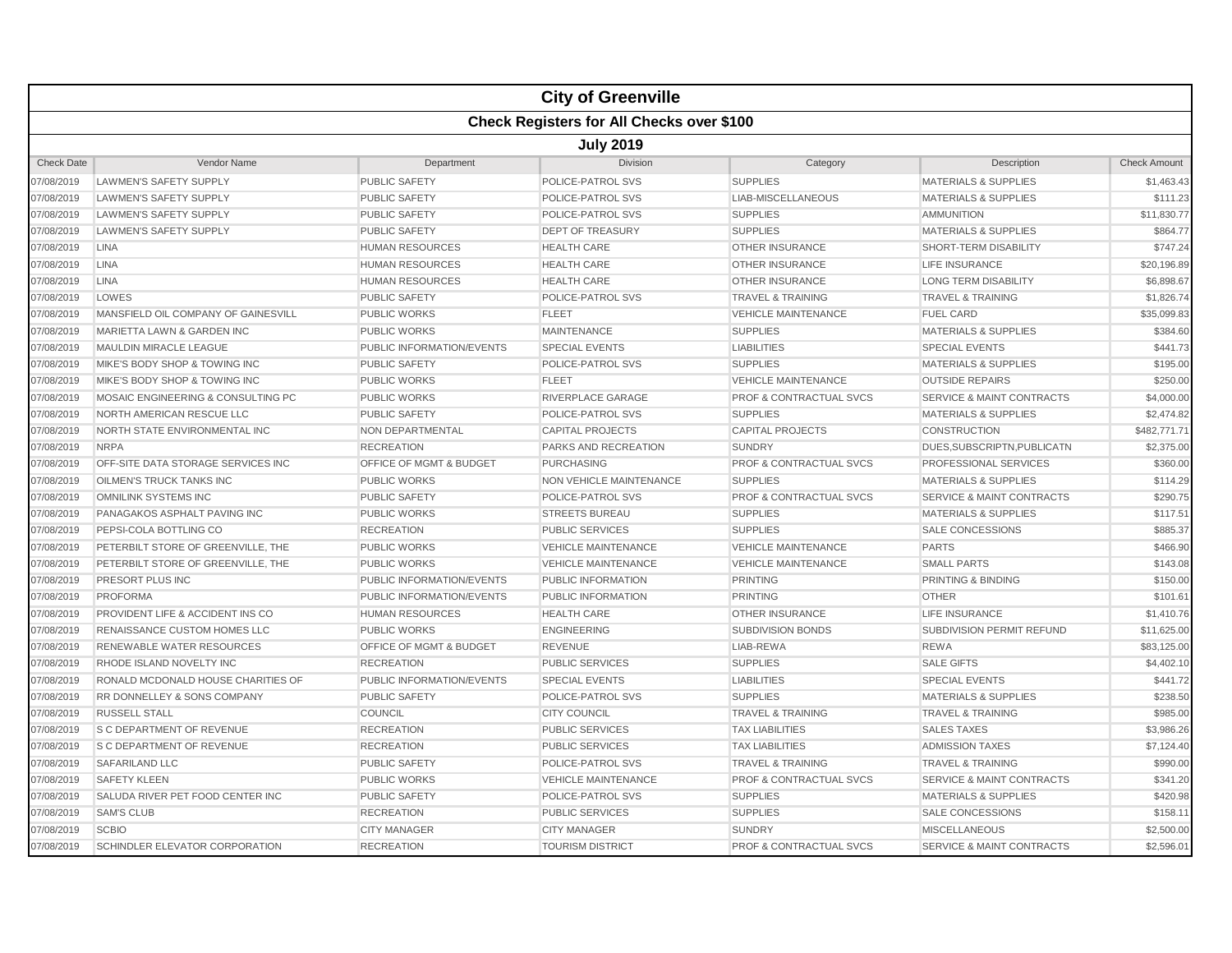|                   | <b>City of Greenville</b>                        |                             |                                      |                                    |                                      |                     |  |  |  |
|-------------------|--------------------------------------------------|-----------------------------|--------------------------------------|------------------------------------|--------------------------------------|---------------------|--|--|--|
|                   | <b>Check Registers for All Checks over \$100</b> |                             |                                      |                                    |                                      |                     |  |  |  |
|                   | <b>July 2019</b>                                 |                             |                                      |                                    |                                      |                     |  |  |  |
| <b>Check Date</b> | Vendor Name                                      | Department                  | Division                             | Category                           | Description                          | <b>Check Amount</b> |  |  |  |
| 07/08/2019        | <b>SCOTT MCIVER</b>                              | PUBLIC WORKS                | <b>FLEET</b>                         | <b>TRAVEL &amp; TRAINING</b>       | <b>TRAVEL &amp; TRAINING</b>         | \$829.00            |  |  |  |
| 07/08/2019        | <b>SEJ SERVICES LLC</b>                          | <b>PUBLIC WORKS</b>         | PARKING ADMINISTRATION               | <b>PROF &amp; CONTRACTUAL SVCS</b> | <b>SERVICE &amp; MAINT CONTRACTS</b> | \$600.00            |  |  |  |
| 07/08/2019        | <b>SESITE LLC</b>                                | <b>CITY ATTORNEY</b>        | <b>CITY ATTORNEY</b>                 | <b>PROF &amp; CONTRACTUAL SVCS</b> | PROFESSIONAL SERVICES                | \$6,959.50          |  |  |  |
| 07/08/2019        | <b>SIGNATURES</b>                                | <b>RECREATION</b>           | <b>COMMUNITY CENTERS</b>             | <b>SUPPLIES</b>                    | <b>CLOTHING &amp; UNIFORMS</b>       | \$158.89            |  |  |  |
| 07/08/2019        | SIMPLIFIED OFFICE SYSTEMS                        | <b>PUBLIC WORKS</b>         | STORMWATER MANAGEMENT                | <b>SUPPLIES</b>                    | OFFICE SUPPLIES&MATERIALS            | \$146.48            |  |  |  |
| 07/08/2019        | SNIDER FLEET SOLUTIONS                           | <b>PUBLIC WORKS</b>         | <b>FLEET</b>                         | <b>VEHICLE MAINTENANCE</b>         | <b>OUTSIDE REPAIRS</b>               | \$2,957.84          |  |  |  |
| 07/08/2019        | SOUTHEASTERN PAPER GROUP                         | <b>RECREATION</b>           | <b>COMMUNITY CENTERS</b>             | <b>REPAIR &amp; MAINT SVCS</b>     | <b>REPAIRS &amp; MAINTENANCE</b>     | \$2,302.60          |  |  |  |
| 07/08/2019        | SOUTHERN PAINTING & MAINTENANCE SPE              | <b>PUBLIC WORKS</b>         | <b>BUILDING SERVICE DIVISION</b>     | <b>PROF &amp; CONTRACTUAL SVCS</b> | <b>SERVICE &amp; MAINT CONTRACTS</b> | \$32,650.00         |  |  |  |
| 07/08/2019        | <b>STATE TREASURER</b>                           | MUNICIPAL COURT             | MUNICIPAL COURT                      | <b>COURT LIABILITY</b>             | <b>COURT-DUI HWY PATRL SURCH</b>     | \$107.83            |  |  |  |
| 07/08/2019        | <b>STATE TREASURER</b>                           | <b>MUNICIPAL COURT</b>      | MUNICIPAL COURT                      | <b>COURT LIABILITY</b>             | COURT-DUI SPINAL CORD SUR            | \$783.31            |  |  |  |
| 07/08/2019        | <b>STATE TREASURER</b>                           | MUNICIPAL COURT             | MUNICIPAL COURT                      | <b>COURT LIABILITY</b>             | DUI/DUAC BRTHLZR TST SLED            | \$195.82            |  |  |  |
| 07/08/2019        | <b>STATE TREASURER</b>                           | <b>MUNICIPAL COURT</b>      | <b>MUNICIPAL COURT</b>               | <b>COURT LIABILITY</b>             | <b>COURT-STATE ASSESSMENT</b>        | \$25,274.53         |  |  |  |
| 07/08/2019        | <b>STATE TREASURER</b>                           | MUNICIPAL COURT             | MUNICIPAL COURT                      | <b>COURT LIABILITY</b>             | <b>COURT-DRUG SURCHARGE</b>          | \$2,854.77          |  |  |  |
| 07/08/2019        | <b>STATE TREASURER</b>                           | MUNICIPAL COURT             | MUNICIPAL COURT                      | <b>COURT LIABILITY</b>             | <b>DUS HWY PATROL</b>                | \$596.17            |  |  |  |
| 07/08/2019        | <b>STATE TREASURER</b>                           | MUNICIPAL COURT             | <b>MUNICIPAL COURT</b>               | <b>COURT LIABILITY</b>             | <b>COURT-TRAFFIC SURCHARGE</b>       | \$13,142.94         |  |  |  |
| 07/08/2019        | <b>STEVEN GALLANT</b>                            | <b>ECONOMIC DEVELOPMENT</b> | <b>BUILDING &amp; PROPERTY MAINT</b> | <b>TRAVEL &amp; TRAINING</b>       | <b>LOCAL TRANSPORTATION</b>          | \$360.76            |  |  |  |
| 07/08/2019        | THE PETTING ZOO INC                              | <b>RECREATION</b>           | <b>PUBLIC SERVICES</b>               | <b>SUPPLIES</b>                    | <b>SALE GIFTS</b>                    | \$980.98            |  |  |  |
| 07/08/2019        | THERMO KING OF GREENVILLE                        | <b>PUBLIC WORKS</b>         | <b>VEHICLE MAINTENANCE</b>           | <b>VEHICLE MAINTENANCE</b>         | <b>PARTS</b>                         | \$377.82            |  |  |  |
| 07/08/2019        | <b>TIM COGGINS</b>                               | <b>ECONOMIC DEVELOPMENT</b> | <b>BUILDING &amp; PROPERTY MAINT</b> | <b>TRAVEL &amp; TRAINING</b>       | <b>LOCAL TRANSPORTATION</b>          | \$439.06            |  |  |  |
| 07/08/2019        | <b>TRAYNHAM BROTHERS INC</b>                     | <b>NON DEPARTMENTAL</b>     | <b>CAPITAL PROJECTS</b>              | <b>CAPITAL PROJECTS</b>            | <b>CONSTRUCTION</b>                  | \$2,425.00          |  |  |  |
| 07/08/2019        | UNIFIRST                                         | <b>PUBLIC WORKS</b>         | <b>VEHICLE MAINTENANCE</b>           | <b>SUPPLIES</b>                    | <b>CLOTHING &amp; UNIFORMS</b>       | \$109.47            |  |  |  |
| 07/08/2019        | UNITED STATES POSTAL SERV.                       | <b>RECREATION</b>           | <b>PUBLIC SERVICES</b>               | <b>COMMUNICATIONS</b>              | <b>POSTAGE</b>                       | \$235.00            |  |  |  |
| 07/08/2019        | UNIVERSITY OF ILLINOIS - VDL                     | <b>RECREATION</b>           | <b>ADMINISTRATION</b>                | PROF & CONTRACTUAL SVCS            | PROFESSIONAL SERVICES                | \$150.00            |  |  |  |
| 07/08/2019        | URBAN DESIGN ASSOCIATES LTD                      | NON DEPARTMENTAL            | <b>CAPITAL PROJECTS</b>              | <b>CAPITAL PROJECTS</b>            | PLANNING/DESIGN                      | \$348.00            |  |  |  |
| 07/08/2019        | <b>VERIZON WIRELESS</b>                          | <b>PUBLIC SAFETY</b>        | POLICE-PATROL SVS                    | <b>COMMUNICATIONS</b>              | <b>OTHER</b>                         | \$190.05            |  |  |  |
| 07/08/2019        | <b>WALMART COMMUNITY/RFCSLLC</b>                 | <b>PUBLIC SAFETY</b>        | POLICE-PATROL SVS                    | <b>SUPPLIES</b>                    | <b>MATERIALS &amp; SUPPLIES</b>      | \$1,182.08          |  |  |  |
| 07/08/2019        | WHITE HORSE PACKAGING CO                         | <b>RECREATION</b>           | <b>ADMINISTRATION</b>                | <b>SUPPLIES</b>                    | <b>JANITORIAL SUPPLIES</b>           | \$500.25            |  |  |  |
| 07/08/2019        | <b>WILDLANDS ENGINEERING INC</b>                 | <b>NON DEPARTMENTAL</b>     | <b>CAPITAL PROJECTS</b>              | <b>CAPITAL PROJECTS</b>            | PLANNING/DESIGN                      | \$7,605.22          |  |  |  |
| 07/08/2019        | <b>WILLIAM BOWEN</b>                             | <b>ECONOMIC DEVELOPMENT</b> | <b>BUILDING &amp; PROPERTY MAINT</b> | <b>TRAVEL &amp; TRAINING</b>       | <b>LOCAL TRANSPORTATION</b>          | \$277.82            |  |  |  |
| 07/08/2019        | <b>WISHPETS</b>                                  | <b>RECREATION</b>           | <b>PUBLIC SERVICES</b>               | <b>SUPPLIES</b>                    | <b>SALE GIFTS</b>                    | \$479.04            |  |  |  |
| 07/08/2019        | WOOLPERT INC                                     | NON DEPARTMENTAL            | <b>CAPITAL PROJECTS</b>              | <b>CAPITAL PROJECTS</b>            | PLANNING/DESIGN                      | \$66,050.99         |  |  |  |
| 07/11/2019        | A THOMAS PICKETT                                 | MUNICIPAL COURT             | <b>MUNICIPAL COURT</b>               | <b>COURT LIABILITY</b>             | <b>COURT-RESTITUTION</b>             | \$100.00            |  |  |  |
| 07/11/2019        | <b>ADAM WALL</b>                                 | <b>PUBLIC WORKS</b>         | PARKING ADMINISTRATION               | MISCELLANEOUS REVENUE              | <b>PARKING REFUNDS</b>               | \$144.00            |  |  |  |
| 07/11/2019        | ADVANCED DOOR SYSTEMS INC                        | <b>PUBLIC WORKS</b>         | <b>BUILDING SERVICE DIVISION</b>     | <b>REPAIR &amp; MAINT SVCS</b>     | <b>REPAIRS &amp; MAINTENANCE</b>     | \$329.50            |  |  |  |
| 07/11/2019        | AID UPSTATE INC                                  | C. D. DIVISION              | <b>HOPWA</b>                         | <b>CD PROJECTS</b>                 | SUPPORTING SVC-AID UPSTAT            | \$5,518.13          |  |  |  |
| 07/11/2019        | AID UPSTATE INC                                  | C.D. DIVISION               | <b>HOPWA</b>                         | <b>CD PROJECTS</b>                 | <b>HOUSING PLACEMNT-AID UPST</b>     | \$1,861.00          |  |  |  |
| 07/11/2019        | AID UPSTATE INC                                  | C. D. DIVISION              | <b>HOPWA</b>                         | <b>CD PROJECTS</b>                 | S-T RENT, MORT, UTIL-AID UP          | \$13,498.10         |  |  |  |
| 07/11/2019        | AIKEN BROTHERS OF THE UPSTATE                    | <b>RECREATION</b>           | PARKS MAINTENANCE                    | <b>REPAIR &amp; MAINT SVCS</b>     | <b>SMALL ENGINE</b>                  | \$1,245.86          |  |  |  |
| 07/11/2019        | AIKEN BROTHERS OF THE UPSTATE                    | <b>RECREATION</b>           | PARKS MAINTENANCE                    | <b>SUPPLIES</b>                    | <b>MATERIALS &amp; SUPPLIES</b>      | \$542.51            |  |  |  |
| 07/11/2019        | ALDRIDGE FAMILY PRODUCE                          | <b>RECREATION</b>           | <b>ADMINISTRATION</b>                | <b>SUPPLIES</b>                    | M&S-FOOD                             | \$1,026.97          |  |  |  |
| 07/11/2019        | AMERICAN PUBLIC WORKS ASSOCIATION                | <b>PUBLIC WORKS</b>         | <b>FLEET</b>                         | <b>TRAVEL &amp; TRAINING</b>       | <b>TRAVEL &amp; TRAINING</b>         | \$212.00            |  |  |  |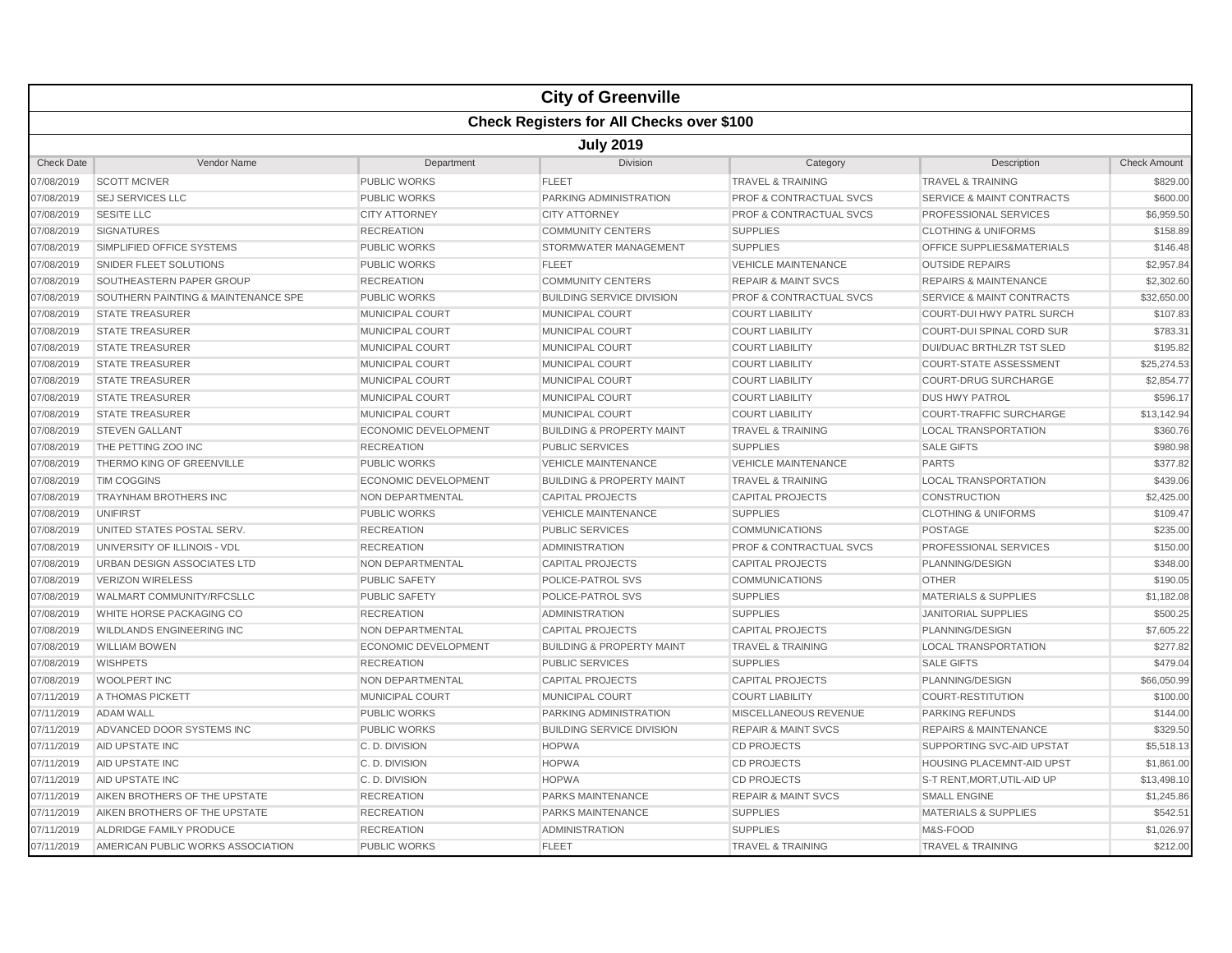|                   |                                                  |                           | <b>City of Greenville</b>            |                                    |                                      |                     |  |  |  |
|-------------------|--------------------------------------------------|---------------------------|--------------------------------------|------------------------------------|--------------------------------------|---------------------|--|--|--|
|                   | <b>Check Registers for All Checks over \$100</b> |                           |                                      |                                    |                                      |                     |  |  |  |
|                   |                                                  |                           | <b>July 2019</b>                     |                                    |                                      |                     |  |  |  |
| <b>Check Date</b> | Vendor Name                                      | Department                | Division                             | Category                           | Description                          | <b>Check Amount</b> |  |  |  |
| 07/11/2019        | ANGELIA LOCKE                                    | OFFICE OF MGMT & BUDGET   | <b>REVENUE</b>                       | <b>TRAVEL &amp; TRAINING</b>       | <b>LOCAL TRANSPORTATION</b>          | \$229.68            |  |  |  |
| 07/11/2019        | ANSWERLIVE LLC GREENVILLE                        | <b>PUBLIC WORKS</b>       | PARKING ADMINISTRATION               | <b>PROF &amp; CONTRACTUAL SVCS</b> | <b>SERVICE &amp; MAINT CONTRACTS</b> | \$182.10            |  |  |  |
| 07/11/2019        | <b>ANTHONY E BAPTIST</b>                         | <b>MUNICIPAL COURT</b>    | <b>MUNICIPAL COURT</b>               | <b>COURT LIABILITY</b>             | <b>COURT-RESTITUTION</b>             | \$100.00            |  |  |  |
| 07/11/2019        | APPLIED INDUSTRIAL TECHNOLOGIES                  | <b>FIRE</b>               | <b>FIRE SUPPRESSION</b>              | <b>VEHICLE MAINTENANCE</b>         | <b>PARTS</b>                         | \$354.99            |  |  |  |
| 07/11/2019        | <b>ARN CENEDELLA</b>                             | <b>CITY MANAGER</b>       | UTILITY UNDERGROUNDING FU            | <b>SUNDRY</b>                      | <b>METER BOX CONVERSIONS</b>         | \$300.00            |  |  |  |
| 07/11/2019        | <b>ART STUDIO COMPANY</b>                        | <b>RECREATION</b>         | <b>PUBLIC SERVICES</b>               | <b>SUPPLIES</b>                    | <b>SALE GIFTS</b>                    | \$126.18            |  |  |  |
| 07/11/2019        | ASSA ABLOY ENTRANCE SYSTEMS GREENVI              | <b>PUBLIC WORKS</b>       | <b>BUILDING SERVICE DIVISION</b>     | <b>REPAIR &amp; MAINT SVCS</b>     | <b>REPAIRS &amp; MAINTENANCE</b>     | \$605.50            |  |  |  |
| 07/11/2019        | AVL SOLUTIONS LLC                                | PUBLIC INFORMATION/EVENTS | <b>EVENTS MANAGEMENT</b>             | PROF & CONTRACTUAL SVCS            | SHOW MANAGEMENT EXP                  | \$7,805.70          |  |  |  |
| 07/11/2019        | <b>BELK</b>                                      | MUNICIPAL COURT           | <b>MUNICIPAL COURT</b>               | <b>COURT LIABILITY</b>             | <b>COURT-RESTITUTION</b>             | \$152.00            |  |  |  |
| 07/11/2019        | <b>BEST BEST &amp; KRIEGER LLP</b>               | <b>CITY ATTORNEY</b>      | <b>CITY ATTORNEY</b>                 | <b>PROF &amp; CONTRACTUAL SVCS</b> | PROFESSIONAL SERVICES                | \$3,692.00          |  |  |  |
| 07/11/2019        | <b>BOOM BOOM BEAUTY</b>                          | MUNICIPAL COURT           | MUNICIPAL COURT                      | <b>COURT LIABILITY</b>             | <b>COURT-RESTITUTION</b>             | \$250.00            |  |  |  |
| 07/11/2019        | <b>BOUND TREE MEDICAL LLC</b>                    | <b>FIRE</b>               | <b>FIRE SUPPRESSION</b>              | <b>SUPPLIES</b>                    | OTHER MEDICAL SUPPLIES               | \$470.93            |  |  |  |
| 07/11/2019        | BREAKTHRU BEVERAGE SOUTH CAROLINA                | PUBLIC INFORMATION/EVENTS | <b>EVENTS MANAGEMENT</b>             | <b>SUPPLIES</b>                    | M&S-FOOD & BEVERAGE                  | \$479.52            |  |  |  |
| 07/11/2019        | <b>BRUSTER'S ICE CREAM</b>                       | PUBLIC INFORMATION/EVENTS | <b>SPECIAL EVENTS</b>                | DEF REVENUE-OTHER                  | <b>SPECIAL EVENTS</b>                | \$2,918.16          |  |  |  |
| 07/11/2019        | BSN/PASSON'S/GSC/COLIN SPORTS                    | <b>RECREATION</b>         | <b>COMMUNITY CENTERS</b>             | <b>SUPPLIES</b>                    | <b>MATERIALS &amp; SUPPLIES</b>      | \$489.41            |  |  |  |
| 07/11/2019        | C PATE JR STUDIO & GALLERY                       | NON DEPARTMENTAL          | <b>CAPITAL PROJECTS</b>              | <b>CAPITAL PROJECTS</b>            | CONSTRUCTION                         | \$22,000.00         |  |  |  |
| 07/11/2019        | C.A. CARTER INC                                  | <b>PUBLIC WORKS</b>       | <b>STORM DRAINS BUREAU</b>           | <b>SUPPLIES</b>                    | <b>CONSTRUCTION &amp; REPAIR</b>     | \$339.20            |  |  |  |
| 07/11/2019        | <b>CAMELOT CINEMAS</b>                           | <b>RECREATION</b>         | <b>COMMUNITY CENTERS</b>             | <b>SUPPLIES</b>                    | <b>MATERIALS &amp; SUPPLIES</b>      | \$240.00            |  |  |  |
| 07/11/2019        | CAPSTONE FILTER SERVICES LLC                     | <b>PUBLIC WORKS</b>       | <b>TRAFFIC ENGINEERING</b>           | <b>SUPPLIES</b>                    | M&S-SIGNALS                          | \$1,298.50          |  |  |  |
| 07/11/2019        | <b>CAROLINA ALTERNATORS</b>                      | <b>FIRE</b>               | <b>FIRE SUPPRESSION</b>              | <b>VEHICLE MAINTENANCE</b>         | <b>OUTSIDE REPAIRS</b>               | \$826.75            |  |  |  |
| 07/11/2019        | CAROLINA CONCRETE COMPANY INC                    | NON DEPARTMENTAL          | <b>CAPITAL PROJECTS</b>              | <b>CAPITAL PROJECTS</b>            | <b>EQUIPMENT</b>                     | \$956.92            |  |  |  |
| 07/11/2019        | CAROLINA CONCRETE COMPANY INC                    | <b>PUBLIC WORKS</b>       | <b>STREETS BUREAU</b>                | <b>SUPPLIES</b>                    | <b>MATERIALS &amp; SUPPLIES</b>      | \$2,794.16          |  |  |  |
| 07/11/2019        | CAROLINA INDUSTRIAL EQUIPMENT INC                | PUBLIC WORKS              | <b>FLEET</b>                         | <b>VEHICLE MAINTENANCE</b>         | <b>OUTSIDE REPAIRS</b>               | \$1,572.28          |  |  |  |
| 07/11/2019        | CAROLINA LAWN & TRACTOR INC                      | <b>RECREATION</b>         | PARKS MAINTENANCE                    | <b>SUPPLIES</b>                    | <b>MATERIALS &amp; SUPPLIES</b>      | \$1,062.14          |  |  |  |
| 07/11/2019        | CARSON'S NUT-BOLT & TOOL CO INC                  | <b>FIRE</b>               | <b>FIRE SUPPRESSION</b>              | <b>VEHICLE MAINTENANCE</b>         | <b>PARTS</b>                         | \$137.82            |  |  |  |
| 07/11/2019        | CDW/G                                            | <b>NON DEPARTMENTAL</b>   | <b>CAPITAL PROJECTS</b>              | PROF & CONTRACTUAL SVCS            | <b>SERVICE &amp; MAINT CONTRACTS</b> | \$196.41            |  |  |  |
| 07/11/2019        | <b>CENTERPLATE</b>                               | <b>CITY MANAGER</b>       | <b>CITY MANAGER</b>                  | <b>SUNDRY</b>                      | <b>MISCELLANEOUS</b>                 | \$142.56            |  |  |  |
| 07/11/2019        | CHARTER COMMUNICATIONS                           | <b>PUBLIC WORKS</b>       | <b>SEWERS BUREAU</b>                 | <b>PROF &amp; CONTRACTUAL SVCS</b> | MAINTENANCE CONTRACTS                | \$459.34            |  |  |  |
| 07/11/2019        | CHARTER COMMUNICATIONS                           | <b>PUBLIC WORKS</b>       | <b>BUILDING SERVICE DIVISION</b>     | <b>COMMUNICATIONS</b>              | <b>CABLE TELEVISION/INTERNET</b>     | \$124.39            |  |  |  |
| 07/11/2019        | <b>CHARTER COMMUNICATIONS</b>                    | <b>PUBLIC WORKS</b>       | PARKING ADMINISTRATION               | <b>PROF &amp; CONTRACTUAL SVCS</b> | <b>SERVICE &amp; MAINT CONTRACTS</b> | \$1,276.68          |  |  |  |
| 07/11/2019        | CHARTER COMMUNICATIONS                           | <b>PUBLIC WORKS</b>       | RESIDENTIAL COLL BUREAU              | <b>PROF &amp; CONTRACTUAL SVCS</b> | MAINTENANCE CONTRACTS                | \$459.34            |  |  |  |
| 07/11/2019        | <b>CHARTER COMMUNICATIONS</b>                    | <b>PUBLIC WORKS</b>       | <b>PARKING LOTS</b>                  | <b>COMMUNICATIONS</b>              | <b>WEST END PARK &amp; RIDE</b>      | \$148.39            |  |  |  |
| 07/11/2019        | <b>CHARTER COMMUNICATIONS</b>                    | <b>PUBLIC SAFETY</b>      | POLICE-PATROL SVS                    | <b>COMMUNICATIONS</b>              | CABLE TELEVISION/INTERNET            | \$736.55            |  |  |  |
| 07/11/2019        | CHARTER COMMUNICATIONS                           | <b>NON DEPARTMENTAL</b>   | <b>CAPITAL PROJECTS</b>              | <b>CAPITAL PROJECTS</b>            | <b>EQUIPMENT</b>                     | \$1,686.94          |  |  |  |
| 07/11/2019        | <b>CHARTER COMMUNICATIONS</b>                    | <b>PUBLIC WORKS</b>       | <b>FLEET</b>                         | <b>PROF &amp; CONTRACTUAL SVCS</b> | <b>SERVICE &amp; MAINT CONTRACTS</b> | \$459.34            |  |  |  |
| 07/11/2019        | <b>CHARTER COMMUNICATIONS</b>                    | <b>PUBLIC WORKS</b>       | <b>STREETS BUREAU</b>                | <b>PROF &amp; CONTRACTUAL SVCS</b> | <b>SERVICE &amp; MAINT CONTRACTS</b> | \$459.34            |  |  |  |
| 07/11/2019        | <b>CHARTER COMMUNICATIONS</b>                    | <b>FIRE</b>               | <b>FIRE SUPPRESSION</b>              | <b>COMMUNICATIONS</b>              | <b>CABLE TELEVISION/INTERNET</b>     | \$1,624.37          |  |  |  |
| 07/11/2019        | <b>CHARTER COMMUNICATIONS</b>                    | <b>PUBLIC WORKS</b>       | <b>STORM DRAINS BUREAU</b>           | PROF & CONTRACTUAL SVCS            | <b>SERVICE &amp; MAINT CONTRACTS</b> | \$459.34            |  |  |  |
| 07/11/2019        | <b>CHARTER COMMUNICATIONS</b>                    | <b>PUBLIC WORKS</b>       | <b>PARKING LOTS</b>                  | <b>COMMUNICATIONS</b>              | <b>BSWA</b>                          | \$124.40            |  |  |  |
| 07/11/2019        | CHARTER COMMUNICATIONS                           | <b>RECREATION</b>         | <b>COMMUNITY CENTERS</b>             | <b>COMMUNICATIONS</b>              | <b>CABLE TELEVISION/INTERNET</b>     | \$124.40            |  |  |  |
| 07/11/2019        | CHEF360                                          | <b>PUBLIC WORKS</b>       | <b>CONSTRUCTION &amp; INSPECTION</b> | <b>TRAVEL &amp; TRAINING</b>       | <b>TRAVEL &amp; TRAINING</b>         | \$614.00            |  |  |  |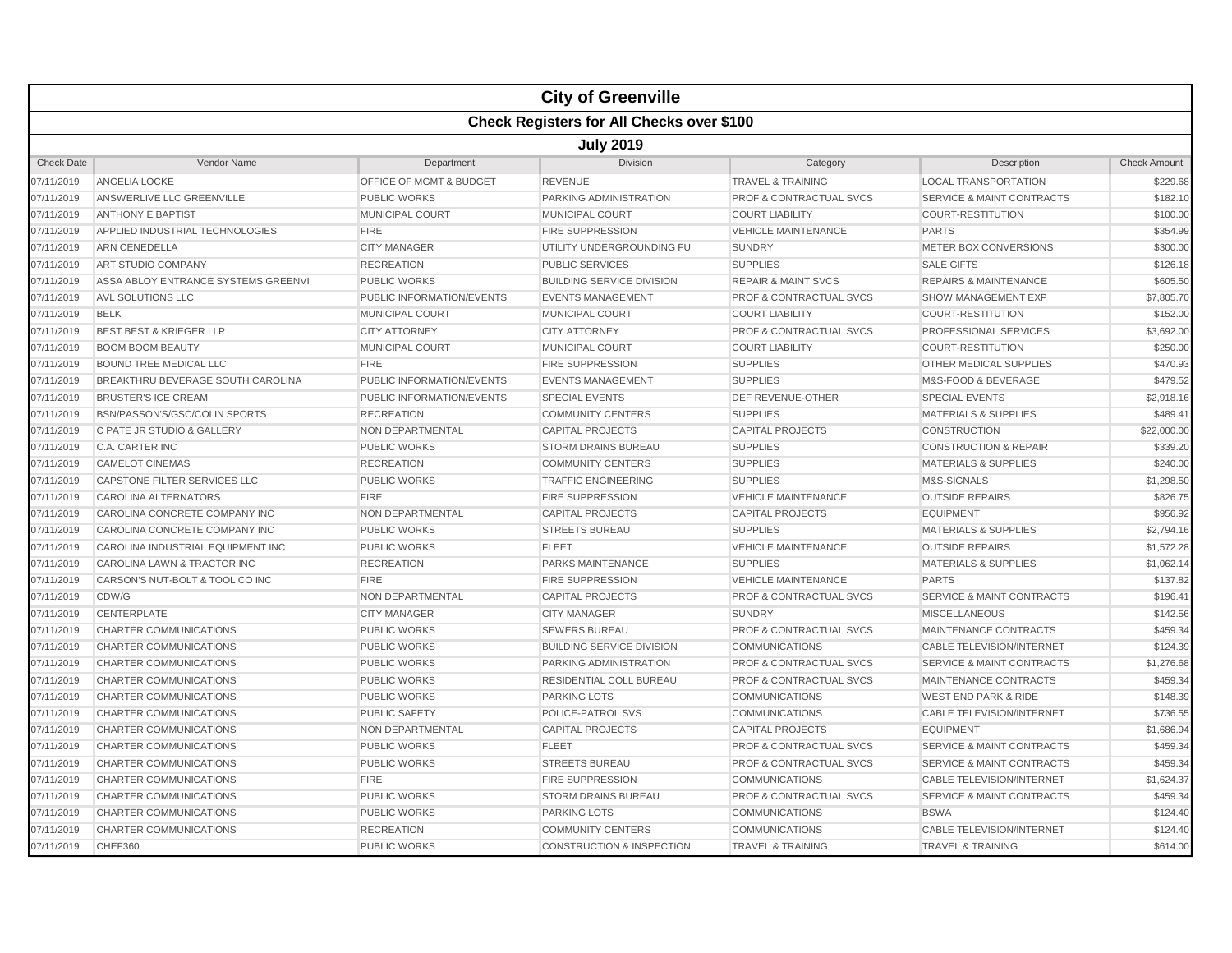|                   |                                                  |                                    | <b>City of Greenville</b>            |                                    |                                      |                     |  |  |  |  |
|-------------------|--------------------------------------------------|------------------------------------|--------------------------------------|------------------------------------|--------------------------------------|---------------------|--|--|--|--|
|                   | <b>Check Registers for All Checks over \$100</b> |                                    |                                      |                                    |                                      |                     |  |  |  |  |
|                   | <b>July 2019</b>                                 |                                    |                                      |                                    |                                      |                     |  |  |  |  |
| <b>Check Date</b> | Vendor Name                                      | Department                         | Division                             | Category                           | Description                          | <b>Check Amount</b> |  |  |  |  |
| 07/11/2019        | CHILDS ARCHITECTURE LLC                          | NON DEPARTMENTAL                   | <b>CAPITAL PROJECTS</b>              | <b>CAPITAL PROJECTS</b>            | CONSTRUCTION                         | \$350.00            |  |  |  |  |
| 07/11/2019        | <b>CINCINNATI SYSTEMS INC</b>                    | <b>PUBLIC WORKS</b>                | S. SPRING STREET GARAGE              | <b>SUPPLIES</b>                    | <b>MATERIALS &amp; SUPPLIES</b>      | \$183.75            |  |  |  |  |
| 07/11/2019        | <b>CINTAS</b>                                    | <b>PUBLIC WORKS</b>                | <b>RESIDENTIAL COLL BUREAU</b>       | <b>SUPPLIES</b>                    | <b>CLOTHING &amp; UNIFORMS</b>       | \$485.93            |  |  |  |  |
| 07/11/2019        | <b>CINTAS</b>                                    | <b>PUBLIC WORKS</b>                | <b>STREETS BUREAU</b>                | <b>SUPPLIES</b>                    | <b>CLOTHING &amp; UNIFORMS</b>       | \$402.69            |  |  |  |  |
| 07/11/2019        | CINTAS FIRE PROTECTION 636525                    | <b>PUBLIC WORKS</b>                | <b>BUILDING SERVICE DIVISION</b>     | <b>PROF &amp; CONTRACTUAL SVCS</b> | <b>SERVICE &amp; MAINT CONTRACTS</b> | \$654.68            |  |  |  |  |
| 07/11/2019        | CINTAS FIRE PROTECTION 636525                    | <b>FIRE</b>                        | <b>FIRE SUPPRESSION</b>              | <b>REPAIR &amp; MAINT SVCS</b>     | <b>REPAIRS &amp; MAINTENANCE</b>     | \$205.06            |  |  |  |  |
| 07/11/2019        | <b>CITGO</b>                                     | MUNICIPAL COURT                    | MUNICIPAL COURT                      | <b>COURT LIABILITY</b>             | <b>COURT-RESTITUTION</b>             | \$100.00            |  |  |  |  |
| 07/11/2019        | <b>CITY WELDING SERVICE</b>                      | <b>NON DEPARTMENTAL</b>            | <b>CAPITAL PROJECTS</b>              | <b>CAPITAL PROJECTS</b>            | <b>CONSTRUCTION</b>                  | \$3,604.00          |  |  |  |  |
| 07/11/2019        | <b>CLASSIC ACE HARDWARE - GREER</b>              | <b>PUBLIC SAFETY</b>               | POLICE-PATROL SVS                    | <b>SUPPLIES</b>                    | <b>MATERIALS &amp; SUPPLIES</b>      | \$127.20            |  |  |  |  |
| 07/11/2019        | CLEAN AIR ENGINEERING LLC                        | <b>ECONOMIC DEVELOPMENT</b>        | <b>BUILDING &amp; PROPERTY MAINT</b> | <b>PROF &amp; CONTRACTUAL SVCS</b> | <b>DEMOLITIONS</b>                   | \$400.00            |  |  |  |  |
| 07/11/2019        | <b>CLERK OF COURT ANDERSON</b>                   | <b>OFFICE OF MGMT &amp; BUDGET</b> | NON-DEPARTMENTAL                     | PR-WH                              | <b>GARNISHMENTS</b>                  | \$365.40            |  |  |  |  |
| 07/11/2019        | CLERK OF COURT ROCK HILL                         | <b>OFFICE OF MGMT &amp; BUDGET</b> | NON-DEPARTMENTAL                     | PR-WH                              | <b>GARNISHMENTS</b>                  | \$211.05            |  |  |  |  |
| 07/11/2019        | <b>CLERK OF COURT SPARTANBURG</b>                | OFFICE OF MGMT & BUDGET            | NON-DEPARTMENTAL                     | PR-WH                              | <b>GARNISHMENTS</b>                  | \$457.80            |  |  |  |  |
| 07/11/2019        | <b>CLUB MANAGEMENT BLUE MARTINI</b>              | <b>MUNICIPAL COURT</b>             | <b>MUNICIPAL COURT</b>               | <b>COURT LIABILITY</b>             | <b>COURT-RESTITUTION</b>             | \$843.00            |  |  |  |  |
| 07/11/2019        | <b>COMMUNICATION SERVICE CENTER INC</b>          | <b>PUBLIC WORKS</b>                | <b>SEWERS BUREAU</b>                 | <b>PROF &amp; CONTRACTUAL SVCS</b> | MAINTENANCE CONTRACTS                | \$228.96            |  |  |  |  |
| 07/11/2019        | COMMUNICATION SERVICE CENTER INC                 | <b>PUBLIC WORKS</b>                | <b>STREETS BUREAU</b>                | <b>PROF &amp; CONTRACTUAL SVCS</b> | <b>SERVICE &amp; MAINT CONTRACTS</b> | \$400.68            |  |  |  |  |
| 07/11/2019        | COMMUNICATION SERVICE CENTER INC                 | <b>PUBLIC WORKS</b>                | RESIDENTIAL COLL BUREAU              | <b>PROF &amp; CONTRACTUAL SVCS</b> | MAINTENANCE CONTRACTS                | \$515.16            |  |  |  |  |
| 07/11/2019        | COMMUNICATION SERVICE CENTER INC                 | <b>PUBLIC WORKS</b>                | <b>STORM DRAINS BUREAU</b>           | <b>PROF &amp; CONTRACTUAL SVCS</b> | <b>SERVICE &amp; MAINT CONTRACTS</b> | \$286.20            |  |  |  |  |
| 07/11/2019        | <b>COMPADRES GRILL</b>                           | MUNICIPAL COURT                    | <b>MUNICIPAL COURT</b>               | <b>COURT LIABILITY</b>             | <b>COURT-RESTITUTION</b>             | \$180.00            |  |  |  |  |
| 07/11/2019        | CORBIN TURF & ORNAMENTAL SUPPLY INC              | <b>RECREATION</b>                  | PARKS MAINTENANCE                    | <b>SUPPLIES</b>                    | <b>MATERIALS &amp; SUPPLIES</b>      | \$1,914.73          |  |  |  |  |
| 07/11/2019        | <b>CUMMINS ATLANTIC</b>                          | <b>FIRE</b>                        | <b>FIRE SUPPRESSION</b>              | <b>VEHICLE MAINTENANCE</b>         | <b>OUTSIDE REPAIRS</b>               | \$100.00            |  |  |  |  |
| 07/11/2019        | DAIRY ONE FORAGE LAB                             | <b>RECREATION</b>                  | <b>ADMINISTRATION</b>                | <b>PROF &amp; CONTRACTUAL SVCS</b> | PROFESSIONAL SERVICES                | \$313.00            |  |  |  |  |
| 07/11/2019        | <b>DAPPER INK</b>                                | PUBLIC INFORMATION/EVENTS          | <b>EVENTS MANAGEMENT</b>             | <b>SUPPLIES</b>                    | <b>CLOTHING &amp; UNIFORMS</b>       | \$1,195.15          |  |  |  |  |
| 07/11/2019        | DARROHN ENGINEERING LLC                          | NON DEPARTMENTAL                   | <b>CAPITAL PROJECTS</b>              | <b>CAPITAL PROJECTS</b>            | PLANNING/DESIGN                      | \$3,982.00          |  |  |  |  |
| 07/11/2019        | <b>DESIGNLAB INC</b>                             | <b>PUBLIC SAFETY</b>               | POLICE-PATROL SVS                    | <b>SUPPLIES</b>                    | <b>CLOTHING &amp; UNIFORMS</b>       | \$158.95            |  |  |  |  |
| 07/11/2019        | <b>DESIGNLAB INC</b>                             | <b>FIRE</b>                        | <b>FIRE SUPPRESSION</b>              | <b>SUPPLIES</b>                    | <b>CLOTHING &amp; UNIFORMS</b>       | \$162.92            |  |  |  |  |
| 07/11/2019        | <b>DISYS SOLUTIONS INC</b>                       | <b>OFFICE OF MGMT &amp; BUDGET</b> | <b>INFORMATION TECHNOLOGY</b>        | <b>PROF &amp; CONTRACTUAL SVCS</b> | <b>SERVICE &amp; MAINT CONTRACTS</b> | \$2,335.18          |  |  |  |  |
| 07/11/2019        | <b>DIXIE RUBBER &amp; PLASTICS INC</b>           | <b>FIRE</b>                        | <b>FIRE SUPPRESSION</b>              | <b>VEHICLE MAINTENANCE</b>         | <b>PARTS</b>                         | \$420.39            |  |  |  |  |
| 07/11/2019        | DOWNTOWN YOGA GREENVILLE                         | <b>HUMAN RESOURCES</b>             | <b>HEALTH CARE</b>                   | <b>SUNDRY</b>                      | <b>WELLNESS ACTIVITIES</b>           | \$490.00            |  |  |  |  |
| 07/11/2019        | <b>DUKE ENERGY</b>                               | <b>RECREATION</b>                  | <b>PARKS MAINTENANCE</b>             | <b>UTILITIES</b>                   | <b>ELECTRICITY</b>                   | \$982.83            |  |  |  |  |
| 07/11/2019        | <b>DUKE ENERGY</b>                               | <b>FIRE</b>                        | <b>FIRE SERVICES</b>                 | <b>UTILITIES</b>                   | <b>ELECTRICITY</b>                   | \$4,662.16          |  |  |  |  |
| 07/11/2019        | <b>DUKE ENERGY</b>                               | <b>PUBLIC WORKS</b>                | <b>TRAFFIC ENGINEERING</b>           | UTILITIES                          | <b>ELECTRICITY</b>                   | \$105.06            |  |  |  |  |
| 07/11/2019        | <b>DUKE ENERGY</b>                               | <b>RECREATION</b>                  | <b>ADMINISTRATION</b>                | <b>UTILITIES</b>                   | <b>ELECTRICITY</b>                   | \$4,024.91          |  |  |  |  |
| 07/11/2019        | <b>DUKE ENERGY</b>                               | <b>RECREATION</b>                  | <b>COMMUNITY CENTERS</b>             | <b>UTILITIES</b>                   | <b>ELECTRICITY</b>                   | \$1,467.10          |  |  |  |  |
| 07/11/2019        | <b>DUKE ENERGY</b>                               | <b>PUBLIC WORKS</b>                | <b>SEWERS BUREAU</b>                 | <b>UTILITIES</b>                   | <b>ELECTRICITY</b>                   | \$392.07            |  |  |  |  |
| 07/11/2019        | <b>DUKE ENERGY</b>                               | <b>PUBLIC SAFETY</b>               | POLICE-PATROL SVS                    | <b>UTILITIES</b>                   | <b>ELECTRICITY</b>                   | \$356.79            |  |  |  |  |
| 07/11/2019        | <b>EAGLE EMBROIDERY</b>                          | <b>ECONOMIC DEVELOPMENT</b>        | PLANNING AND ZONING                  | <b>COMMUNICATIONS</b>              | <b>OTHER</b>                         | \$464.28            |  |  |  |  |
| 07/11/2019        | ECHOLS OIL COMPANY INC                           | <b>PUBLIC WORKS</b>                | <b>FLEET</b>                         | <b>VEHICLE MAINTENANCE</b>         | <b>FUEL</b>                          | \$15,823.25         |  |  |  |  |
| 07/11/2019        | <b>ECMC</b>                                      | OFFICE OF MGMT & BUDGET            | NON-DEPARTMENTAL                     | PR-WH                              | <b>GARNISHMENTS</b>                  | \$142.87            |  |  |  |  |
| 07/11/2019        | F.M. K9                                          | <b>CITY MANAGER</b>                | <b>DONATIONS</b>                     | CONTRIBUTIONS/DONATIONS            | <b>K9 PROGRAM</b>                    | \$13,000.00         |  |  |  |  |
| 07/11/2019        | FALSE ALARM REDUCTION ASSOCIATION                | <b>PUBLIC SAFETY</b>               | POLICE-PATROL SVS                    | <b>SUNDRY</b>                      | DUES, SUBSCRIPTN, PUBLICATN          | \$175.00            |  |  |  |  |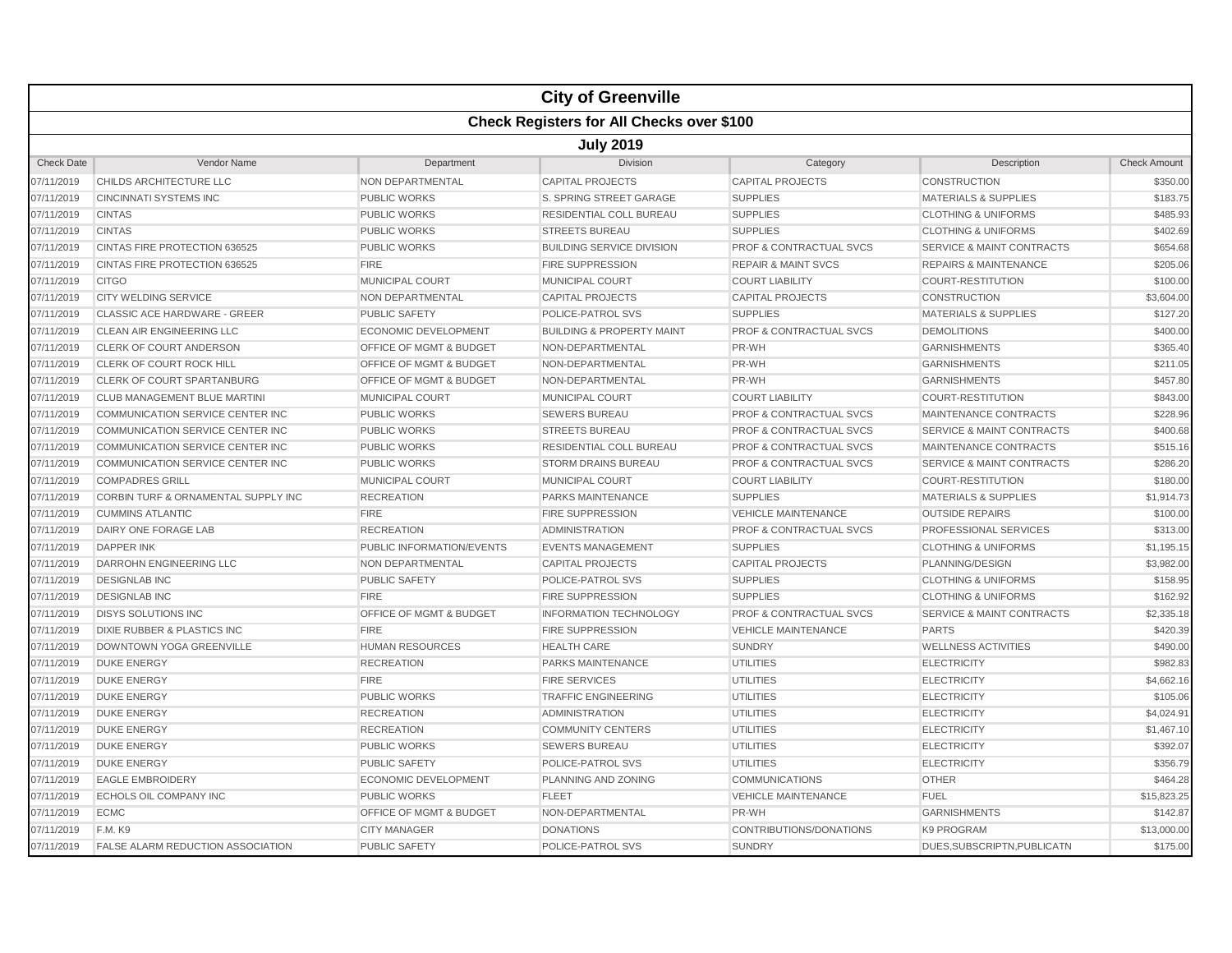|                   |                                                  |                                    | <b>City of Greenville</b>        |                                    |                                      |                     |  |  |  |
|-------------------|--------------------------------------------------|------------------------------------|----------------------------------|------------------------------------|--------------------------------------|---------------------|--|--|--|
|                   | <b>Check Registers for All Checks over \$100</b> |                                    |                                  |                                    |                                      |                     |  |  |  |
|                   | <b>July 2019</b>                                 |                                    |                                  |                                    |                                      |                     |  |  |  |
| <b>Check Date</b> | Vendor Name                                      | Department                         | <b>Division</b>                  | Category                           | Description                          | <b>Check Amount</b> |  |  |  |
| 07/11/2019        | <b>FAMILY CT OF THE 13TH CIRCUIT</b>             | OFFICE OF MGMT & BUDGET            | NON-DEPARTMENTAL                 | PR-WH                              | <b>GARNISHMENTS</b>                  | \$2,663.02          |  |  |  |
| 07/11/2019        | <b>FEDERAL LAW ENFORCEMENT TRAINING CE</b>       | <b>PUBLIC SAFETY</b>               | <b>POLICE-PATROL SVS</b>         | <b>TRAVEL &amp; TRAINING</b>       | <b>TRAVEL &amp; TRAINING</b>         | \$2,414.50          |  |  |  |
| 07/11/2019        | <b>FERGUSON FACILITIES SUPPLY</b>                | <b>RECREATION</b>                  | <b>ADMINISTRATION</b>            | <b>SUPPLIES</b>                    | <b>JANITORIAL SUPPLIES</b>           | \$158.89            |  |  |  |
| 07/11/2019        | <b>FGP INTERNATIONAL</b>                         | ECONOMIC DEVELOPMENT               | PLANNING AND ZONING              | <b>PROF &amp; CONTRACTUAL SVCS</b> | TEMP PERSONNEL SVCS                  | \$704.61            |  |  |  |
| 07/11/2019        | <b>FGP INTERNATIONAL</b>                         | OFFICE OF MGMT & BUDGET            | <b>REVENUE</b>                   | <b>PROF &amp; CONTRACTUAL SVCS</b> | TEMP PERSONNEL SVCS                  | \$391.19            |  |  |  |
| 07/11/2019        | <b>FGP INTERNATIONAL</b>                         | <b>OFFICE OF MGMT &amp; BUDGET</b> | <b>INFORMATION TECHNOLOGY</b>    | <b>PROF &amp; CONTRACTUAL SVCS</b> | <b>TEMP PERSONNEL SVCS</b>           | \$427.24            |  |  |  |
| 07/11/2019        | <b>FGP INTERNATIONAL</b>                         | <b>PUBLIC WORKS</b>                | <b>ENGINEERING</b>               | <b>PROF &amp; CONTRACTUAL SVCS</b> | <b>TEMP PERSONNEL SVCS</b>           | \$760.14            |  |  |  |
| 07/11/2019        | <b>FGP INTERNATIONAL</b>                         | <b>HUMAN RESOURCES</b>             | <b>OCCUPATIONAL HEALTH</b>       | <b>PROF &amp; CONTRACTUAL SVCS</b> | <b>TEMP PERSONNEL SVCS</b>           | \$463.50            |  |  |  |
| 07/11/2019        | <b>FIRE SYSTEMS INC</b>                          | <b>OFFICE OF MGMT &amp; BUDGET</b> | <b>INFORMATION TECHNOLOGY</b>    | <b>PROF &amp; CONTRACTUAL SVCS</b> | <b>SERVICE &amp; MAINT CONTRACTS</b> | \$400.00            |  |  |  |
| 07/11/2019        | <b>FIRST COMMUNITY BANK</b>                      | <b>PUBLIC WORKS</b>                | <b>PARKING ADMINISTRATION</b>    | <b>PARKING COUPONS</b>             | <b>VALIDATION TICKETS</b>            | \$255.00            |  |  |  |
| 07/11/2019        | <b>FONDA ROSALINDA'S LLC</b>                     | PUBLIC INFORMATION/EVENTS          | <b>SPECIAL EVENTS</b>            | DEF REVENUE-OTHER                  | <b>SPECIAL EVENTS</b>                | \$2,444.40          |  |  |  |
| 07/11/2019        | <b>FORTILINE</b>                                 | <b>PUBLIC WORKS</b>                | <b>SEWERS BUREAU</b>             | <b>SUPPLIES</b>                    | <b>MATERIALS &amp; SUPPLIES</b>      | \$227.90            |  |  |  |
| 07/11/2019        | <b>FUNNELDELICIOUS</b>                           | PUBLIC INFORMATION/EVENTS          | <b>SPECIAL EVENTS</b>            | DEF REVENUE-OTHER                  | <b>SPECIAL EVENTS</b>                | \$2,463.12          |  |  |  |
| 07/11/2019        | <b>GILLIG LLC</b>                                | <b>PUBLIC WORKS</b>                | <b>VEHICLE MAINTENANCE</b>       | <b>VEHICLE MAINTENANCE</b>         | <b>PARTS</b>                         | \$2,304.19          |  |  |  |
| 07/11/2019        | GOSSETT CONCRETE PIPE CO INC                     | <b>PUBLIC WORKS</b>                | <b>STORM DRAINS BUREAU</b>       | <b>SUPPLIES</b>                    | <b>CONSTRUCTION &amp; REPAIR</b>     | \$377.10            |  |  |  |
| 07/11/2019        | GRAINGER 803858935                               | <b>PUBLIC WORKS</b>                | <b>SEWERS BUREAU</b>             | <b>SUPPLIES</b>                    | <b>MATERIALS &amp; SUPPLIES</b>      | \$2,056.60          |  |  |  |
| 07/11/2019        | GRAINGER 803858935                               | <b>PUBLIC WORKS</b>                | <b>STORM DRAINS BUREAU</b>       | <b>SUPPLIES</b>                    | <b>MATERIALS &amp; SUPPLIES</b>      | \$636.65            |  |  |  |
| 07/11/2019        | GRAINGER 803858935                               | <b>PUBLIC WORKS</b>                | <b>STORM DRAINS BUREAU</b>       | <b>SUPPLIES</b>                    | <b>CONSTRUCTION &amp; REPAIR</b>     | \$521.49            |  |  |  |
| 07/11/2019        | GRAINGER 803858935                               | <b>PUBLIC WORKS</b>                | <b>FLEET</b>                     | <b>SUPPLIES</b>                    | <b>MATERIALS &amp; SUPPLIES</b>      | \$123.67            |  |  |  |
| 07/11/2019        | GRAINGER 803858935                               | PUBLIC WORKS                       | <b>STREETS BUREAU</b>            | <b>SUPPLIES</b>                    | <b>MATERIALS &amp; SUPPLIES</b>      | \$3,805.11          |  |  |  |
| 07/11/2019        | GRAINGER 803858935                               | <b>FIRE</b>                        | <b>FIRE SUPPRESSION</b>          | <b>SUPPLIES</b>                    | <b>MATERIALS &amp; SUPPLIES</b>      | \$763.73            |  |  |  |
| 07/11/2019        | <b>GREENVILLE ARENA DISTRICT</b>                 | <b>PUBLIC WORKS</b>                | <b>PARKING LOTS</b>              | LIAB-BI-LO ARENA PARKING           | <b>PARKING LEASES</b>                | \$15,316.84         |  |  |  |
| 07/11/2019        | <b>GREENVILLE CHAMBER OF COMMERCE</b>            | <b>PUBLIC SAFETY</b>               | POLICE-PATROL SVS                | <b>TRAVEL &amp; TRAINING</b>       | <b>TRAVEL &amp; TRAINING</b>         | \$3,050.00          |  |  |  |
| 07/11/2019        | <b>GREENVILLE COUNTY</b>                         | <b>OFFICE OF MGMT &amp; BUDGET</b> | <b>INFORMATION TECHNOLOGY</b>    | <b>COMMUNICATIONS</b>              | TELECOMMUNICATIONS/WIRELE            | \$330.00            |  |  |  |
| 07/11/2019        | <b>GREENVILLE COUNTY ANIMAL CARE</b>             | <b>MUNICIPAL COURT</b>             | <b>MUNICIPAL COURT</b>           | <b>COURT LIABILITY</b>             | <b>COURT-RESTITUTION</b>             | \$200.00            |  |  |  |
| 07/11/2019        | <b>GREENVILLE OFFICE SUPPLY CO INC</b>           | <b>FIRE</b>                        | <b>FIRE PREVENTION</b>           | <b>SUPPLIES</b>                    | OFFICE SUPPLIES&MATERIALS            | \$330.68            |  |  |  |
| 07/11/2019        | <b>GREENVILLE OFFICE SUPPLY CO INC</b>           | <b>RECREATION</b>                  | <b>COMMUNITY CENTERS</b>         | <b>SUPPLIES</b>                    | <b>OFFICE SUPPLIES&amp;MATERIALS</b> | \$176.80            |  |  |  |
| 07/11/2019        | GREENVILLE OFFICE SUPPLY CO INC                  | NON DEPARTMENTAL                   | <b>CAPITAL PROJECTS</b>          | <b>CAPITAL PROJECTS</b>            | <b>CONSTRUCTION</b>                  | \$143.46            |  |  |  |
| 07/11/2019        | <b>GREENVILLE OFFICE SUPPLY CO INC</b>           | <b>HUMAN RESOURCES</b>             | <b>OCCUPATIONAL HEALTH</b>       | <b>SUPPLIES</b>                    | <b>MATERIALS &amp; SUPPLIES</b>      | \$485.93            |  |  |  |
| 07/11/2019        | <b>GREENVILLE WATER</b>                          | <b>PUBLIC WORKS</b>                | <b>BUILDING SERVICE DIVISION</b> | <b>UTILITIES</b>                   | <b>OTHER</b>                         | \$5,093.82          |  |  |  |
| 07/11/2019        | <b>GREENVILLE WATER</b>                          | <b>PUBLIC WORKS</b>                | <b>NON VEHICLE MAINTENANCE</b>   | UTILITIES                          | WATER/WASTEWATER                     | \$329.11            |  |  |  |
| 07/11/2019        | <b>GREENVILLE WATER</b>                          | <b>RECREATION</b>                  | <b>TOURISM DISTRICT</b>          | <b>UTILITIES</b>                   | <b>OTHER</b>                         | \$771.21            |  |  |  |
| 07/11/2019        | <b>GREENWORKS RECYLING INC</b>                   | <b>RECREATION</b>                  | TREE MAINTENANCE BUREAU          | <b>PROF &amp; CONTRACTUAL SVCS</b> | PROFESSIONAL SERVICES                | \$2,235.00          |  |  |  |
| 07/11/2019        | <b>GUARANTEED SUPPLY COMPANY</b>                 | <b>PUBLIC WORKS</b>                | <b>STREETS BUREAU</b>            | <b>SUPPLIES</b>                    | <b>MATERIALS &amp; SUPPLIES</b>      | \$616.13            |  |  |  |
| 07/11/2019        | <b>HALEY HORN</b>                                | <b>MAYOR</b>                       | <b>MAYOR</b>                     | <b>SALARIES</b>                    | REGULAR, PART-TIME                   | \$375.00            |  |  |  |
| 07/11/2019        | <b>HAT TRICK FARM</b>                            | <b>RECREATION</b>                  | <b>ADMINISTRATION</b>            | <b>SUPPLIES</b>                    | M&S-FOOD                             | \$160.00            |  |  |  |
| 07/11/2019        | HATCHER ROOFING & MAINTENANCE CO IN              | <b>FIRE</b>                        | <b>FIRE SUPPRESSION</b>          | <b>REPAIR &amp; MAINT SVCS</b>     | <b>REPAIRS &amp; MAINTENANCE</b>     | \$100.00            |  |  |  |
| 07/11/2019        | HAYES INSTRUMENT CO INC                          | PUBLIC WORKS                       | <b>ENGINEERING</b>               | <b>SUNDRY</b>                      | DUES, SUBSCRIPTN, PUBLICATN          | \$343.44            |  |  |  |
| 07/11/2019        | HENRY SCHEIN ANIMAL HEALTH                       | <b>RECREATION</b>                  | <b>ADMINISTRATION</b>            | <b>SUPPLIES</b>                    | M&S-VETERINARY                       | \$280.49            |  |  |  |
| 07/11/2019        | HENRY SCHEIN INC MEDICAL DIVISION                | <b>HUMAN RESOURCES</b>             | <b>OCCUPATIONAL HEALTH</b>       | <b>SUPPLIES</b>                    | <b>MATERIALS &amp; SUPPLIES</b>      | \$1,284.22          |  |  |  |
| 07/11/2019        | <b>HERSHEY CREAMERY COMPANY</b>                  | <b>RECREATION</b>                  | <b>PUBLIC SERVICES</b>           | <b>SUPPLIES</b>                    | <b>SALE CONCESSIONS</b>              | \$714.69            |  |  |  |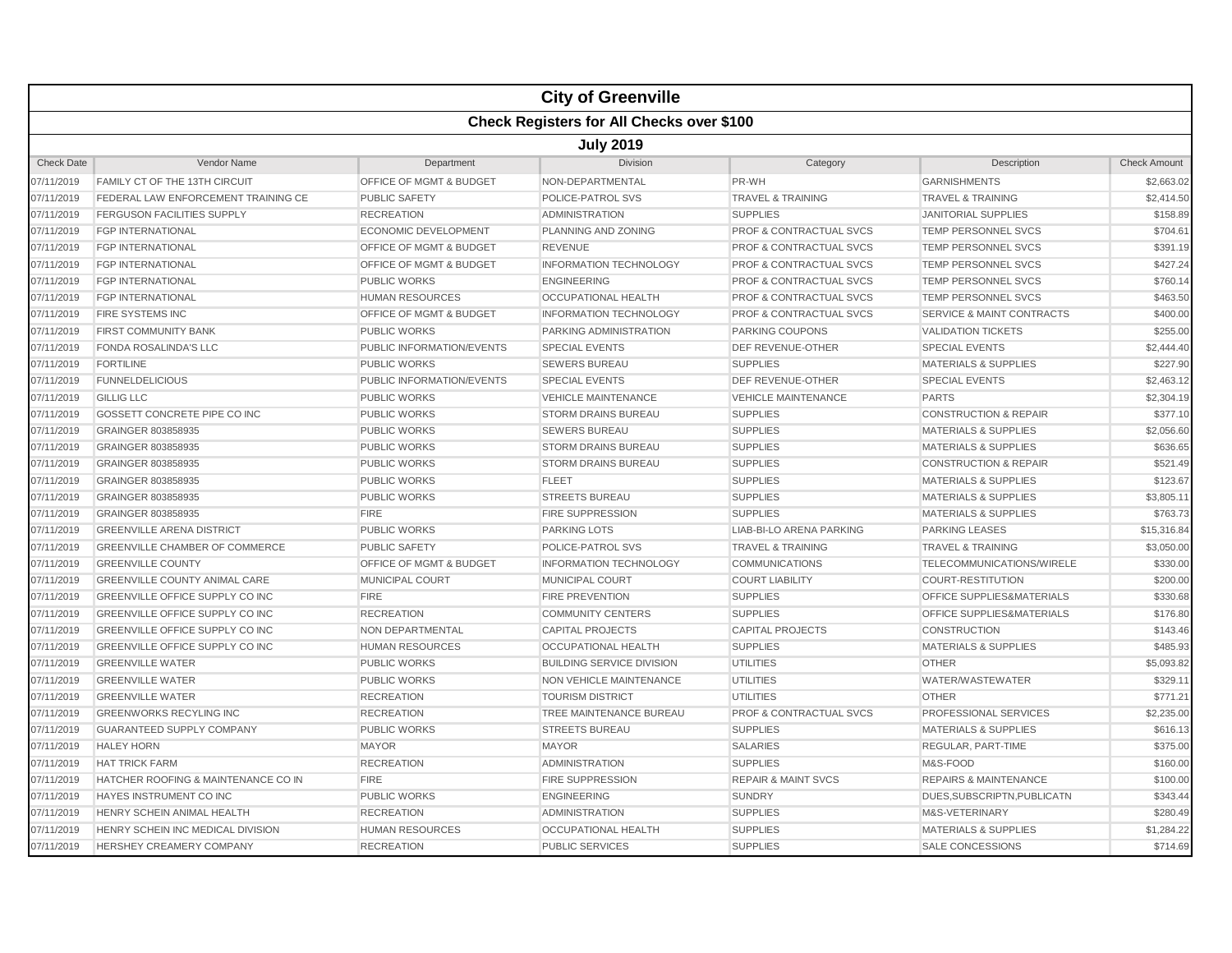|                   |                                                  |                                    | <b>City of Greenville</b>        |                                    |                                      |                     |  |  |  |  |
|-------------------|--------------------------------------------------|------------------------------------|----------------------------------|------------------------------------|--------------------------------------|---------------------|--|--|--|--|
|                   | <b>Check Registers for All Checks over \$100</b> |                                    |                                  |                                    |                                      |                     |  |  |  |  |
|                   | <b>July 2019</b>                                 |                                    |                                  |                                    |                                      |                     |  |  |  |  |
| <b>Check Date</b> | Vendor Name                                      | Department                         | <b>Division</b>                  | Category                           | Description                          | <b>Check Amount</b> |  |  |  |  |
| 07/11/2019        | <b>HESC</b>                                      | OFFICE OF MGMT & BUDGET            | NON-DEPARTMENTAL                 | PR-WH                              | <b>GARNISHMENTS</b>                  | \$191.78            |  |  |  |  |
| 07/11/2019        | <b>HOME DEPOT</b>                                | <b>MUNICIPAL COURT</b>             | <b>MUNICIPAL COURT</b>           | <b>COURT LIABILITY</b>             | <b>COURT-RESTITUTION</b>             | \$100.00            |  |  |  |  |
| 07/11/2019        | HOME DEPOT CREDIT SERVICE 0978                   | <b>PUBLIC WORKS</b>                | <b>NON VEHICLE MAINTENANCE</b>   | <b>SUPPLIES</b>                    | <b>MATERIALS &amp; SUPPLIES</b>      | \$237.69            |  |  |  |  |
| 07/11/2019        | HOME DEPOT CREDIT SERVICE 4123                   | <b>PUBLIC WORKS</b>                | <b>STREETS BUREAU</b>            | <b>SUPPLIES</b>                    | <b>MATERIALS &amp; SUPPLIES</b>      | \$448.88            |  |  |  |  |
| 07/11/2019        | HOME DEPOT CREDIT SERVICE 5914                   | <b>RECREATION</b>                  | <b>ADMINISTRATION</b>            | <b>SUPPLIES</b>                    | M&S-MAINTENANCE                      | \$238.98            |  |  |  |  |
| 07/11/2019        | HOME DEPOT CREDIT SERVICE 5922                   | <b>RECREATION</b>                  | <b>TREE MAINTENANCE BUREAU</b>   | <b>SUPPLIES</b>                    | <b>MATERIALS &amp; SUPPLIES</b>      | \$300.00            |  |  |  |  |
| 07/11/2019        | HOME DEPOT PRO                                   | <b>PUBLIC WORKS</b>                | <b>VEHICLE MAINTENANCE</b>       | <b>SUPPLIES</b>                    | <b>BUS WASHING SUPPLIES</b>          | \$286.86            |  |  |  |  |
| 07/11/2019        | HOME DEPOT PRO                                   | <b>PUBLIC WORKS</b>                | <b>NON VEHICLE MAINTENANCE</b>   | <b>SUPPLIES</b>                    | <b>MATERIALS &amp; SUPPLIES</b>      | \$171.5'            |  |  |  |  |
| 07/11/2019        | HOMES OF HOPE                                    | <b>HOME</b>                        | <b>HOME PROJECTS</b>             | <b>CD PROJECTS</b>                 | <b>ACTIVITIES SP SUBRECIPIEN</b>     | \$48,887.50         |  |  |  |  |
| 07/11/2019        | HUMAN RELATIONS COMMISSION                       | C.D. DIVISION                      | <b>CDBG PROJECTS</b>             | <b>CD PROJECTS</b>                 | PUBLIC SERVICES (GENERAL)            | \$3,150.00          |  |  |  |  |
| 07/11/2019        | <b>INNOVATIVE CONTROLS INC</b>                   | <b>FIRE</b>                        | <b>FIRE SUPPRESSION</b>          | <b>VEHICLE MAINTENANCE</b>         | <b>PARTS</b>                         | \$756.62            |  |  |  |  |
| 07/11/2019        | <b>INTERNAL REVENUE SERVICE</b>                  | OFFICE OF MGMT & BUDGET            | NON-DEPARTMENTAL                 | PR-WH                              | <b>GARNISHMENTS</b>                  | \$202.50            |  |  |  |  |
| 07/11/2019        | <b>IRON MOUNTAIN 27129</b>                       | OFFICE OF MGMT & BUDGET            | <b>INFORMATION TECHNOLOGY</b>    | <b>PROF &amp; CONTRACTUAL SVCS</b> | <b>SERVICE &amp; MAINT CONTRACTS</b> | \$432.96            |  |  |  |  |
| 07/11/2019        | <b>IVEY COMMUNICATIONS INC</b>                   | <b>PUBLIC WORKS</b>                | POINSETT GARAGE                  | <b>REPAIR &amp; MAINT SVCS</b>     | <b>REPAIRS &amp; MAINTENANCE</b>     | \$874.77            |  |  |  |  |
| 07/11/2019        | <b>IVEY COMMUNICATIONS INC</b>                   | <b>OFFICE OF MGMT &amp; BUDGET</b> | <b>INFORMATION TECHNOLOGY</b>    | <b>SUPPLIES</b>                    | <b>MATERIALS &amp; SUPPLIES</b>      | \$216.23            |  |  |  |  |
| 07/11/2019        | <b>IVEY COMMUNICATIONS INC</b>                   | <b>OFFICE OF MGMT &amp; BUDGET</b> | <b>INFORMATION TECHNOLOGY</b>    | <b>REPAIR &amp; MAINT SVCS</b>     | <b>REPAIRS &amp; MAINTENANCE</b>     | \$388.00            |  |  |  |  |
| 07/11/2019        | <b>IVEY COMMUNICATIONS INC</b>                   | <b>NON DEPARTMENTAL</b>            | <b>CAPITAL PROJECTS</b>          | <b>PROF &amp; CONTRACTUAL SVCS</b> | <b>SERVICE &amp; MAINT CONTRACTS</b> | \$375.00            |  |  |  |  |
| 07/11/2019        | <b>IVEY COMMUNICATIONS INC</b>                   | <b>PUBLIC WORKS</b>                | <b>BUILDING SERVICE DIVISION</b> | <b>REPAIR &amp; MAINT SVCS</b>     | <b>REPAIRS &amp; MAINTENANCE</b>     | \$6,285.20          |  |  |  |  |
| 07/11/2019        | <b>JACK DOHENY COMPANIES INC</b>                 | <b>PUBLIC WORKS</b>                | <b>SEWERS BUREAU</b>             | <b>SUPPLIES</b>                    | <b>MATERIALS &amp; SUPPLIES</b>      | \$1,533.10          |  |  |  |  |
| 07/11/2019        | <b>JAMAICA MI IRIE</b>                           | PUBLIC INFORMATION/EVENTS          | <b>SPECIAL EVENTS</b>            | <b>DEF REVENUE-OTHER</b>           | <b>SPECIAL EVENTS</b>                | \$2,106.00          |  |  |  |  |
| 07/11/2019        | <b>JARED LOPEZ</b>                               | <b>OFFICE OF MGMT &amp; BUDGET</b> | <b>INFORMATION TECHNOLOGY</b>    | <b>TRAVEL &amp; TRAINING</b>       | <b>LOCAL TRANSPORTATION</b>          | \$115.88            |  |  |  |  |
| 07/11/2019        | JEFFREY A BOWMAN                                 | <b>OFFICE OF MGMT &amp; BUDGET</b> | <b>REVENUE</b>                   | <b>TRAVEL &amp; TRAINING</b>       | <b>LOCAL TRANSPORTATION</b>          | \$137.46            |  |  |  |  |
| 07/11/2019        | JOHNSON CONTROLS SECURITY SOLUTIONS              | <b>PUBLIC WORKS</b>                | <b>CHURCH STREET GARAGE</b>      | <b>REPAIR &amp; MAINT SVCS</b>     | <b>REPAIRS &amp; MAINTENANCE</b>     | \$664.00            |  |  |  |  |
| 07/11/2019        | JOHNSON CONTROLS SECURITY SOLUTIONS              | <b>PUBLIC WORKS</b>                | <b>COMMONS GARAGE</b>            | <b>SUPPLIES</b>                    | <b>MATERIALS &amp; SUPPLIES</b>      | \$335.44            |  |  |  |  |
| 07/11/2019        | JOHNSON CONTROLS SECURITY SOLUTIONS              | <b>PUBLIC WORKS</b>                | N LAURENS ST GARAGE              | <b>REPAIR &amp; MAINT SVCS</b>     | <b>REPAIRS &amp; MAINTENANCE</b>     | \$157.25            |  |  |  |  |
| 07/11/2019        | JOHNSON CONTROLS SECURITY SOLUTIONS              | <b>PUBLIC WORKS</b>                | <b>BUILDING SERVICE DIVISION</b> | <b>REPAIR &amp; MAINT SVCS</b>     | <b>REPAIRS &amp; MAINTENANCE</b>     | \$1,754.04          |  |  |  |  |
| 07/11/2019        | JOHNSON CONTROLS SECURITY SOLUTIONS              | <b>PUBLIC WORKS</b>                | POINSETT GARAGE                  | <b>SUPPLIES</b>                    | <b>MATERIALS &amp; SUPPLIES</b>      | \$290.1             |  |  |  |  |
| 07/11/2019        | JOHNSON CONTROLS SECURITY SOLUTIONS              | <b>PUBLIC WORKS</b>                | S. SPRING STREET GARAGE          | <b>SUPPLIES</b>                    | <b>MATERIALS &amp; SUPPLIES</b>      | \$298.1             |  |  |  |  |
| 07/11/2019        | JOHNSON CONTROLS SECURITY SOLUTIONS              | C.D. DIVISION                      | <b>CDBG PROJECTS</b>             | <b>CD PROJECTS</b>                 | PUBLIC SERVICES (GENERAL)            | \$839.39            |  |  |  |  |
| 07/11/2019        | JOHNSON CONTROLS SECURITY SOLUTIONS              | <b>PUBLIC WORKS</b>                | <b>CHURCH STREET GARAGE</b>      | <b>SUPPLIES</b>                    | <b>MATERIALS &amp; SUPPLIES</b>      | \$724.64            |  |  |  |  |
| 07/11/2019        | JOHNSON CONTROLS SECURITY SOLUTIONS              | <b>PUBLIC WORKS</b>                | RIVERPLACE GARAGE                | <b>REPAIR &amp; MAINT SVCS</b>     | <b>REPAIRS &amp; MAINTENANCE</b>     | \$303.38            |  |  |  |  |
| 07/11/2019        | JOHNSON CONTROLS SECURITY SOLUTIONS              | <b>PUBLIC WORKS</b>                | <b>LIBERTY SQUARE GARAGE</b>     | <b>SUPPLIES</b>                    | <b>MATERIALS &amp; SUPPLIES</b>      | \$395.66            |  |  |  |  |
| 07/11/2019        | JOHNSON CONTROLS SECURITY SOLUTIONS              | <b>PUBLIC WORKS</b>                | <b>RIVER STREET GARAGE</b>       | <b>SUPPLIES</b>                    | <b>MATERIALS &amp; SUPPLIES</b>      | \$299.08            |  |  |  |  |
| 07/11/2019        | JOHNSTONE SUPPLY OF GREENVILLE                   | <b>PUBLIC WORKS</b>                | <b>BUILDING SERVICE DIVISION</b> | <b>SUPPLIES</b>                    | <b>MATERIALS &amp; SUPPLIES</b>      | \$411.38            |  |  |  |  |
| 07/11/2019        | <b>KING ASPHALT INC</b>                          | <b>PUBLIC WORKS</b>                | <b>STORM DRAINS BUREAU</b>       | <b>SUPPLIES</b>                    | <b>CONSTRUCTION &amp; REPAIR</b>     | \$137.56            |  |  |  |  |
| 07/11/2019        | KONA ICE OF GREENVILLE LLC                       | PUBLIC INFORMATION/EVENTS          | <b>SPECIAL EVENTS</b>            | DEF REVENUE-OTHER                  | <b>SPECIAL EVENTS</b>                | \$1,849.68          |  |  |  |  |
| 07/11/2019        | <b>KW BEVERAGE</b>                               | PUBLIC INFORMATION/EVENTS          | <b>EVENTS MANAGEMENT</b>         | <b>SUPPLIES</b>                    | M&S-FOOD & BEVERAGE                  | \$2,067.52          |  |  |  |  |
| 07/11/2019        | <b>KYLIE PACE</b>                                | MUNICIPAL COURT                    | <b>MUNICIPAL COURT</b>           | <b>COURT LIABILITY</b>             | <b>COURT-RESTITUTION</b>             | \$126.30            |  |  |  |  |
| 07/11/2019        | <b>LAMAR ADVERTISING</b>                         | <b>RECREATION</b>                  | <b>PUBLIC SERVICES</b>           | <b>SUPPLIES</b>                    | <b>SUPPLIES PROMOTIONS</b>           | \$1,500.00          |  |  |  |  |
| 07/11/2019        | LANDSCAPERS SUPPLY                               | NON DEPARTMENTAL                   | <b>CAPITAL PROJECTS</b>          | <b>CAPITAL PROJECTS</b>            | <b>CONSTRUCTION</b>                  | \$2,619.90          |  |  |  |  |
| 07/11/2019        | LANDSCAPERS SUPPLY                               | <b>PUBLIC WORKS</b>                | <b>STORM DRAINS BUREAU</b>       | <b>SUPPLIES</b>                    | <b>MATERIALS &amp; SUPPLIES</b>      | \$119.21            |  |  |  |  |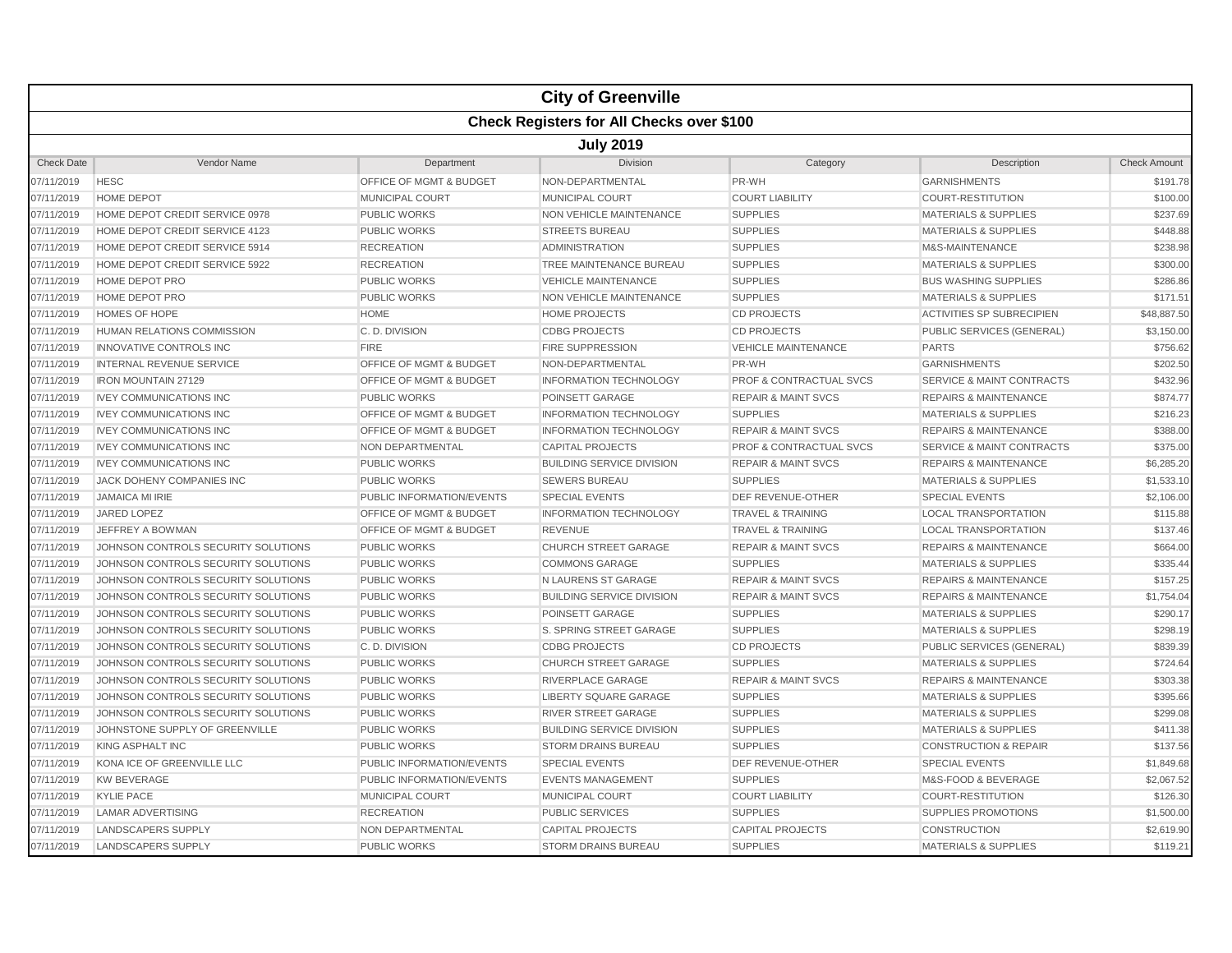|                   |                                                  |                                    | <b>City of Greenville</b>            |                                    |                                      |                     |  |  |  |
|-------------------|--------------------------------------------------|------------------------------------|--------------------------------------|------------------------------------|--------------------------------------|---------------------|--|--|--|
|                   | <b>Check Registers for All Checks over \$100</b> |                                    |                                      |                                    |                                      |                     |  |  |  |
|                   |                                                  |                                    | <b>July 2019</b>                     |                                    |                                      |                     |  |  |  |
| <b>Check Date</b> | Vendor Name                                      | Department                         | <b>Division</b>                      | Category                           | Description                          | <b>Check Amount</b> |  |  |  |
| 07/11/2019        | <b>LANDSCAPERS SUPPLY</b>                        | <b>PUBLIC WORKS</b>                | <b>SEWERS BUREAU</b>                 | <b>SUPPLIES</b>                    | <b>MATERIALS &amp; SUPPLIES</b>      | \$142.49            |  |  |  |
| 07/11/2019        | LANDSCAPERS SUPPLY                               | <b>RECREATION</b>                  | <b>PARKS MAINTENANCE</b>             | <b>SUPPLIES</b>                    | <b>MATERIALS &amp; SUPPLIES</b>      | \$525.53            |  |  |  |
| 07/11/2019        | <b>LASHAWN NORFUS</b>                            | <b>MUNICIPAL COURT</b>             | <b>MUNICIPAL COURT</b>               | <b>COURT LIABILITY</b>             | COURT-RESTITUTION                    | \$100.00            |  |  |  |
| 07/11/2019        | LATITUDE GEOGRAPHICS GROUP LTD                   | OFFICE OF MGMT & BUDGET            | <b>INFORMATION TECHNOLOGY</b>        | <b>PROF &amp; CONTRACTUAL SVCS</b> | PROFESSIONAL SERVICES                | \$2,488.15          |  |  |  |
| 07/11/2019        | <b>LEXISNEXIS 1403290</b>                        | <b>ECONOMIC DEVELOPMENT</b>        | <b>BUILDING &amp; PROPERTY MAINT</b> | <b>PROF &amp; CONTRACTUAL SVCS</b> | PROFESSIONAL SERVICES                | \$156.35            |  |  |  |
| 07/11/2019        | <b>LINDA C BRAGDON</b>                           | <b>MUNICIPAL COURT</b>             | MUNICIPAL COURT                      | <b>COURT LIABILITY</b>             | <b>COURT-RESTITUTION</b>             | \$200.00            |  |  |  |
| 07/11/2019        | L-J INC                                          | <b>NON DEPARTMENTAL</b>            | <b>CAPITAL PROJECTS</b>              | <b>CAPITAL PROJECTS</b>            | <b>CONSTRUCTION</b>                  | \$85,416.08         |  |  |  |
| 07/11/2019        | LOWES                                            | <b>PUBLIC WORKS</b>                | <b>TRAFFIC ENGINEERING</b>           | <b>SUPPLIES</b>                    | M&S-SIGNALS                          | \$140.92            |  |  |  |
| 07/11/2019        | LOWES                                            | <b>FIRE</b>                        | <b>FIRE SUPPRESSION</b>              | <b>SUPPLIES</b>                    | <b>MATERIALS &amp; SUPPLIES</b>      | \$229.31            |  |  |  |
| 07/11/2019        | MANUEL DE JESUS CABALLERO RAMIREZ                | <b>MUNICIPAL COURT</b>             | <b>MUNICIPAL COURT</b>               | <b>COURT LIABILITY</b>             | <b>COURT-RESTITUTION</b>             | \$100.00            |  |  |  |
| 07/11/2019        | <b>MARATHON STAFFING INC</b>                     | <b>PUBLIC SAFETY</b>               | POLICE-DISPATCH BUREAU               | <b>PROF &amp; CONTRACTUAL SVCS</b> | TEMP PERSONNEL SVCS                  | \$4,106.72          |  |  |  |
| 07/11/2019        | <b>MARATHON STAFFING INC</b>                     | PUBLIC INFORMATION/EVENTS          | <b>EVENTS MANAGEMENT</b>             | <b>PROF &amp; CONTRACTUAL SVCS</b> | <b>TEMP PERSONNEL SVCS</b>           | \$930.32            |  |  |  |
| 07/11/2019        | <b>MARATHON STAFFING INC</b>                     | <b>RECREATION</b>                  | <b>COMMUNITY CENTERS</b>             | <b>PROF &amp; CONTRACTUAL SVCS</b> | TEMP PERSONNEL SVCS                  | \$568.40            |  |  |  |
| 07/11/2019        | <b>MICHAEL GIESLER</b>                           | <b>PUBLIC SAFETY</b>               | POLICE-PATROL SVS                    | <b>SUPPLIES</b>                    | <b>MATERIALS &amp; SUPPLIES</b>      | \$171.67            |  |  |  |
| 07/11/2019        | MIKE'S BODY SHOP & TOWING INC                    | <b>FIRE</b>                        | <b>FIRE SUPPRESSION</b>              | <b>VEHICLE MAINTENANCE</b>         | <b>PARTS</b>                         | \$300.00            |  |  |  |
| 07/11/2019        | <b>MINUTEMAN PRESS</b>                           | <b>OFFICE OF MGMT &amp; BUDGET</b> | <b>ADMINISTRATION</b>                | <b>PRINTING</b>                    | PRINTING & BINDING                   | \$788.08            |  |  |  |
| 07/11/2019        | <b>MKSK</b>                                      | <b>NON DEPARTMENTAL</b>            | <b>CAPITAL PROJECTS</b>              | <b>CAPITAL PROJECTS</b>            | <b>PLANNING/DESIGN</b>               | \$29,238.19         |  |  |  |
| 07/11/2019        | MORRIS BUSINESS SOLUTIONS                        | COUNCIL                            | <b>CITY COUNCIL</b>                  | <b>PRINTING</b>                    | PRINTING & BINDING                   | \$122.65            |  |  |  |
| 07/11/2019        | MOSAIC ENGINEERING & CONSULTING PC               | <b>NON DEPARTMENTAL</b>            | <b>CAPITAL PROJECTS</b>              | <b>CAPITAL PROJECTS</b>            | PLANNING/DESIGN                      | \$13,000.00         |  |  |  |
| 07/11/2019        | MOTOROLA SOLUTIONS INC                           | <b>PUBLIC SAFETY</b>               | POLICE-PATROL SVS                    | <b>SUNDRY</b>                      | <b>MISCELLANEOUS</b>                 | \$299.00            |  |  |  |
| 07/11/2019        | <b>MSDSONLINE INC</b>                            | OFFICE OF MGMT & BUDGET            | <b>RISK MANAGEMENT</b>               | <b>PROF &amp; CONTRACTUAL SVCS</b> | PROFESSIONAL SERVICES                | \$4,662.94          |  |  |  |
| 07/11/2019        | <b>MSU VDL</b>                                   | <b>RECREATION</b>                  | <b>ADMINISTRATION</b>                | <b>PROF &amp; CONTRACTUAL SVCS</b> | PROFESSIONAL SERVICES                | \$125.00            |  |  |  |
| 07/11/2019        | <b>NAPA</b>                                      | <b>PUBLIC WORKS</b>                | <b>FLEET</b>                         | <b>VEHICLE MAINTENANCE</b>         | PARTS MANAGEMENT FEES                | \$643.01            |  |  |  |
| 07/11/2019        | <b>NAPA</b>                                      | <b>PUBLIC WORKS</b>                | <b>FLEET</b>                         | <b>VEHICLE MAINTENANCE</b>         | <b>PARTS</b>                         | \$79,245.03         |  |  |  |
| 07/11/2019        | <b>NAPA AUTO PARTS</b>                           | <b>FIRE</b>                        | <b>FIRE SUPPRESSION</b>              | <b>VEHICLE MAINTENANCE</b>         | <b>PARTS</b>                         | \$721.99            |  |  |  |
| 07/11/2019        | <b>NAPA AUTO PARTS</b>                           | <b>FIRE</b>                        | <b>FIRE SERVICES</b>                 | <b>SUPPLIES</b>                    | <b>MATERIALS &amp; SUPPLIES</b>      | \$107.05            |  |  |  |
| 07/11/2019        | <b>NAPA AUTO PARTS</b>                           | <b>FIRE</b>                        | <b>FIRE SUPPRESSION</b>              | <b>SUPPLIES</b>                    | <b>MATERIALS &amp; SUPPLIES</b>      | \$416.58            |  |  |  |
| 07/11/2019        | NINA'S                                           | <b>MUNICIPAL COURT</b>             | MUNICIPAL COURT                      | <b>COURT LIABILITY</b>             | <b>COURT-RESTITUTION</b>             | \$1,000.00          |  |  |  |
| 07/11/2019        | NORTHERN SAFETY CO INC                           | <b>RECREATION</b>                  | TREE MAINTENANCE BUREAU              | <b>SUPPLIES</b>                    | <b>MATERIALS &amp; SUPPLIES</b>      | \$118.76            |  |  |  |
| 07/11/2019        | <b>NORTHERN TOOL &amp; EQUIPMENT</b>             | <b>RECREATION</b>                  | PARKS MAINTENANCE                    | <b>REPAIR &amp; MAINT SVCS</b>     | <b>SMALL ENGINE</b>                  | \$508.72            |  |  |  |
| 07/11/2019        | OGLETREE DEAKINS NASH SMOAK & STEWA              | <b>CITY ATTORNEY</b>               | <b>CITY ATTORNEY</b>                 | <b>PROF &amp; CONTRACTUAL SVCS</b> | PROFESSIONAL SERVICES                | \$460.00            |  |  |  |
| 07/11/2019        | <b>OMNILINK SYSTEMS INC</b>                      | <b>PUBLIC SAFETY</b>               | POLICE-PATROL SVS                    | <b>PROF &amp; CONTRACTUAL SVCS</b> | <b>SERVICE &amp; MAINT CONTRACTS</b> | \$4,235.00          |  |  |  |
| 07/11/2019        | PALMETTO SOLUTIONS                               | PUBLIC INFORMATION/EVENTS          | <b>EVENTS MANAGEMENT</b>             | <b>PROF &amp; CONTRACTUAL SVCS</b> | <b>SHOW MANAGEMENT EXP</b>           | \$1,473.00          |  |  |  |
| 07/11/2019        | PALMETTO UTILITY PROTECTION INC                  | <b>PUBLIC WORKS</b>                | <b>SEWERS BUREAU</b>                 | <b>PROF &amp; CONTRACTUAL SVCS</b> | PROFESSIONAL SERVICES                | \$1,667.42          |  |  |  |
| 07/11/2019        | PANAGAKOS ASPHALT INC                            | <b>PUBLIC WORKS</b>                | <b>STORM DRAINS BUREAU</b>           | <b>SUPPLIES</b>                    | <b>MATERIALS &amp; SUPPLIES</b>      | \$311.95            |  |  |  |
| 07/11/2019        | PANAGAKOS ASPHALT INC                            | <b>PUBLIC WORKS</b>                | <b>SEWERS BUREAU</b>                 | <b>SUPPLIES</b>                    | <b>MATERIALS &amp; SUPPLIES</b>      | \$309.52            |  |  |  |
| 07/11/2019        | PANAGAKOS ASPHALT INC                            | <b>PUBLIC WORKS</b>                | <b>STREETS BUREAU</b>                | <b>SUPPLIES</b>                    | <b>MATERIALS &amp; SUPPLIES</b>      | \$619.04            |  |  |  |
| 07/11/2019        | PECAN PIE PRODUCTIONS                            | <b>RECREATION</b>                  | <b>PUBLIC SERVICES</b>               | <b>SUPPLIES</b>                    | <b>SUPPLIES PROMOTIONS</b>           | \$195.00            |  |  |  |
| 07/11/2019        | PEPSI-COLA BOTTLING CO                           | <b>RECREATION</b>                  | <b>PUBLIC SERVICES</b>               | <b>SUPPLIES</b>                    | SALE CONCESSIONS                     | \$1,333.12          |  |  |  |
| 07/11/2019        | PEPSI-COLA BOTTLING CO                           | <b>PUBLIC INFORMATION/EVENTS</b>   | <b>EVENTS MANAGEMENT</b>             | <b>SUPPLIES</b>                    | M&S-FOOD & BEVERAGE                  | \$367.20            |  |  |  |
| 07/11/2019        | <b>PERFECT DELIVERY INC</b>                      | <b>RECREATION</b>                  | <b>PARKS MAINTENANCE</b>             | <b>PROF &amp; CONTRACTUAL SVCS</b> | <b>TEMP PERSONNEL SVCS</b>           | \$234.93            |  |  |  |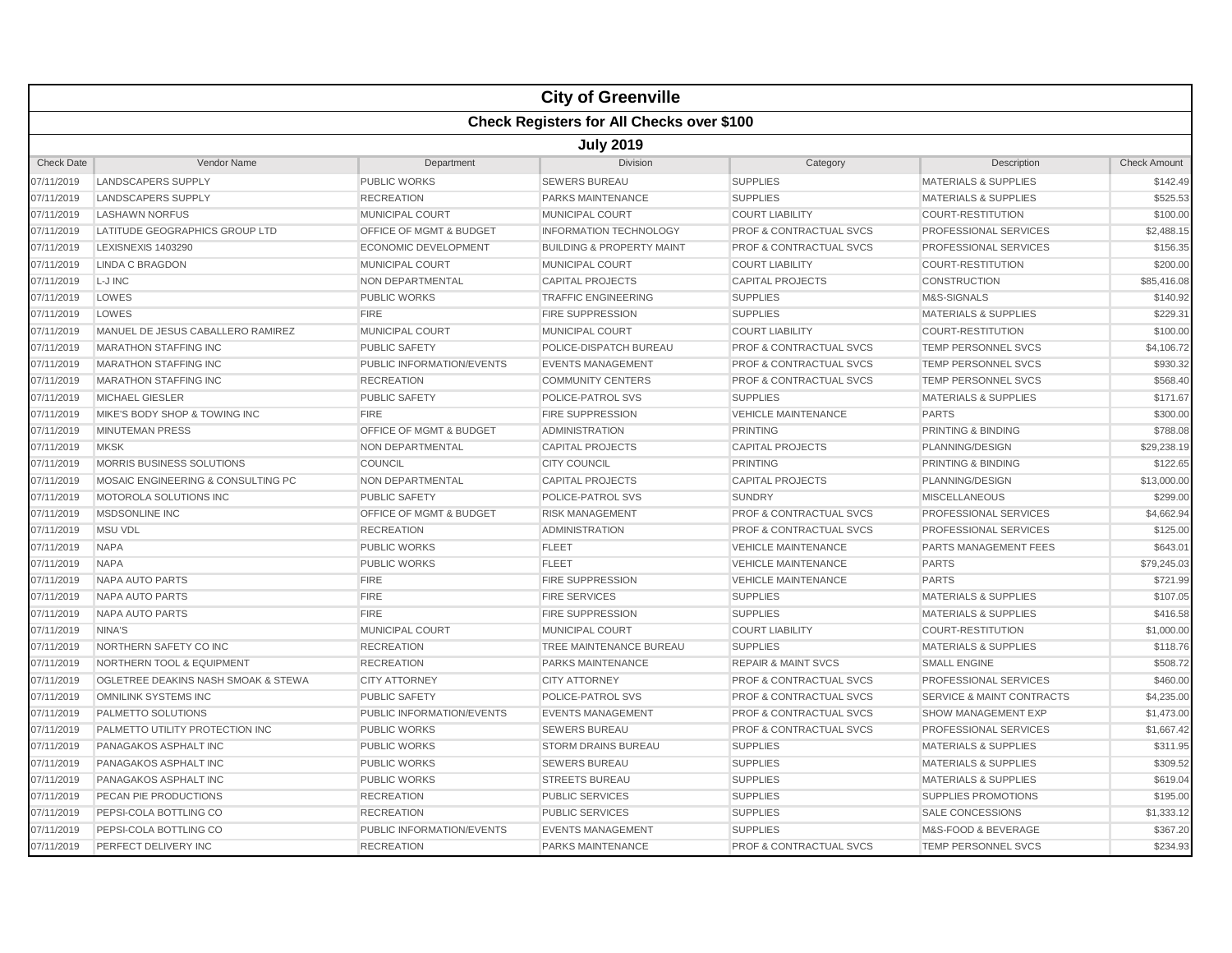|                   |                                                  |                                    | <b>City of Greenville</b>        |                                    |                                      |                     |  |  |  |
|-------------------|--------------------------------------------------|------------------------------------|----------------------------------|------------------------------------|--------------------------------------|---------------------|--|--|--|
|                   | <b>Check Registers for All Checks over \$100</b> |                                    |                                  |                                    |                                      |                     |  |  |  |
|                   | <b>July 2019</b>                                 |                                    |                                  |                                    |                                      |                     |  |  |  |
| <b>Check Date</b> | Vendor Name                                      | Department                         | <b>Division</b>                  | Category                           | Description                          | <b>Check Amount</b> |  |  |  |
| 07/11/2019        | POLLY HARDY                                      | <b>RECREATION</b>                  | <b>PUBLIC SERVICES</b>           | <b>RECREATION FEES</b>             | ATHLETICS ADULT SOFTBALL             | \$140.00            |  |  |  |
| 07/11/2019        | POPPINGTON'S GOURMET POPCORN                     | PUBLIC INFORMATION/EVENTS          | <b>SPECIAL EVENTS</b>            | <b>DEF REVENUE-OTHER</b>           | <b>SPECIAL EVENTS</b>                | \$1,504.80          |  |  |  |
| 07/11/2019        | POUND CAKE MAN, THE                              | PUBLIC INFORMATION/EVENTS          | <b>SPECIAL EVENTS</b>            | DEF REVENUE-OTHER                  | <b>SPECIAL EVENTS</b>                | \$708.48            |  |  |  |
| 07/11/2019        | PPG ARCHITECTURAL FINISHES                       | <b>RECREATION</b>                  | PARKS MAINTENANCE                | <b>SUPPLIES</b>                    | <b>MATERIALS &amp; SUPPLIES</b>      | \$116.59            |  |  |  |
| 07/11/2019        | PRESORT PLUS INC                                 | <b>OFFICE OF MGMT &amp; BUDGET</b> | <b>PURCHASING</b>                | <b>COMMUNICATIONS</b>              | <b>POSTAGE</b>                       | \$3,825.00          |  |  |  |
| 07/11/2019        | PRESORT PLUS INC                                 | <b>RECREATION</b>                  | <b>PUBLIC SERVICES</b>           | <b>PRINTING</b>                    | PRINTING & BINDING                   | \$372.47            |  |  |  |
| 07/11/2019        | PRINTTEK INC                                     | <b>PUBLIC WORKS</b>                | <b>PUBLIC WORKS</b>              | <b>PROF &amp; CONTRACTUAL SVCS</b> | <b>PROFESSIONAL SERVICES</b>         | \$1,567.29          |  |  |  |
| 07/11/2019        | <b>PROFORMA</b>                                  | PUBLIC INFORMATION/EVENTS          | <b>EVENTS MANAGEMENT</b>         | <b>SUPPLIES</b>                    | OFFICE SUPPLIES&MATERIALS            | \$369.40            |  |  |  |
| 07/11/2019        | <b>PROFORMA</b>                                  | <b>NON DEPARTMENTAL</b>            | <b>CAPITAL PROJECTS</b>          | <b>CAPITAL PROJECTS</b>            | <b>CONSTRUCTION</b>                  | \$541.56            |  |  |  |
| 07/11/2019        | <b>PROFORMA</b>                                  | PUBLIC INFORMATION/EVENTS          | <b>EVENTS MANAGEMENT</b>         | <b>PRINTING</b>                    | PRINTING & BINDING                   | \$1,103.68          |  |  |  |
| 07/11/2019        | PURPLE COMMUNICATIONS INC                        | <b>RECREATION</b>                  | PARKS AND RECREATION             | <b>PROF &amp; CONTRACTUAL SVCS</b> | PROFESSIONAL SERVICES                | \$412.33            |  |  |  |
| 07/11/2019        | <b>PYRO SHOWS INC</b>                            | PUBLIC INFORMATION/EVENTS          | <b>EVENTS MANAGEMENT</b>         | <b>PROF &amp; CONTRACTUAL SVCS</b> | <b>SHOW MANAGEMENT EXP</b>           | \$8,750.00          |  |  |  |
| 07/11/2019        | <b>RACHEL PALONBO</b>                            | <b>MUNICIPAL COURT</b>             | <b>MUNICIPAL COURT</b>           | <b>COURT LIABILITY</b>             | <b>COURT-RESTITUTION</b>             | \$300.00            |  |  |  |
| 07/11/2019        | <b>RED WING SHOE STORE</b>                       | <b>FIRE</b>                        | <b>FIRE SUPPRESSION</b>          | <b>SUPPLIES</b>                    | <b>CLOTHING &amp; UNIFORMS</b>       | \$420.00            |  |  |  |
| 07/11/2019        | RHODE ISLAND NOVELTY INC                         | <b>RECREATION</b>                  | <b>PUBLIC SERVICES</b>           | <b>SUPPLIES</b>                    | <b>SALE GIFTS</b>                    | \$3,217.05          |  |  |  |
| 07/11/2019        | S & S WORLDWIDE                                  | <b>RECREATION</b>                  | <b>COMMUNITY CENTERS</b>         | <b>SUPPLIES</b>                    | <b>MATERIALS &amp; SUPPLIES</b>      | \$353.58            |  |  |  |
| 07/11/2019        | S C DEPARTMENT OF CORRECTIONS                    | <b>RECREATION</b>                  | PARKS MAINTENANCE                | PROF & CONTRACTUAL SVCS            | TEMP PERSONNEL SVCS                  | \$2,106.00          |  |  |  |
| 07/11/2019        | <b>S C DEPARTMENT OF REVENUE</b>                 | PUBLIC INFORMATION/EVENTS          | <b>EVENTS MANAGEMENT</b>         | <b>SUNDRY</b>                      | <b>TAXES</b>                         | \$1,392.74          |  |  |  |
| 07/11/2019        | S C DEPARTMENT OF REVENUE                        | <b>CITY MANAGER</b>                | NON-DEPARTMENTAL                 | <b>SUNDRY</b>                      | <b>TAXES</b>                         | \$4,522.03          |  |  |  |
| 07/11/2019        | <b>S C RETIREMENT SYSTEM</b>                     | <b>OFFICE OF MGMT &amp; BUDGET</b> | <b>ACCOUNTING</b>                | PR-WH                              | <b>RETIREMENT SVS PURCHASE</b>       | \$1,395.87          |  |  |  |
| 07/11/2019        | <b>SAFE INDUSTRIES</b>                           | <b>FIRE</b>                        | <b>FIRE SUPPRESSION</b>          | <b>SUPPLIES</b>                    | <b>MATERIALS &amp; SUPPLIES</b>      | \$2,825.06          |  |  |  |
| 07/11/2019        | <b>SAFE INDUSTRIES</b>                           | <b>FIRE</b>                        | <b>FIRE SUPPRESSION</b>          | <b>VEHICLE MAINTENANCE</b>         | <b>PARTS</b>                         | \$284.08            |  |  |  |
| 07/11/2019        | SAFETY PRODUCTS INC                              | <b>PUBLIC WORKS</b>                | <b>STORM DRAINS BUREAU</b>       | <b>SUPPLIES</b>                    | <b>MATERIALS &amp; SUPPLIES</b>      | \$903.48            |  |  |  |
| 07/11/2019        | <b>SAFETY PRODUCTS INC</b>                       | <b>PUBLIC WORKS</b>                | <b>SEWERS BUREAU</b>             | <b>SUPPLIES</b>                    | <b>MATERIALS &amp; SUPPLIES</b>      | \$168.89            |  |  |  |
| 07/11/2019        | SAFETY PRODUCTS INC                              | <b>PUBLIC WORKS</b>                | <b>STREETS BUREAU</b>            | <b>SUPPLIES</b>                    | <b>MATERIALS &amp; SUPPLIES</b>      | \$168.89            |  |  |  |
| 07/11/2019        | SAF-GARD SAFETY SHOE COMPANY                     | <b>FIRE</b>                        | <b>FIRE SUPPRESSION</b>          | <b>SUPPLIES</b>                    | <b>CLOTHING &amp; UNIFORMS</b>       | \$1,035.00          |  |  |  |
| 07/11/2019        | <b>SAM'S CLUB</b>                                | <b>FIRE</b>                        | <b>FIRE SERVICES</b>             | <b>SUNDRY</b>                      | <b>MISCELLANEOUS</b>                 | \$482.38            |  |  |  |
| 07/11/2019        | <b>SAM'S CLUB</b>                                | <b>FIRE</b>                        | <b>FIRE SUPPRESSION</b>          | <b>SUPPLIES</b>                    | <b>JANITORIAL SUPPLIES</b>           | \$890.02            |  |  |  |
| 07/11/2019        | <b>SAM'S CLUB</b>                                | <b>RECREATION</b>                  | <b>PUBLIC SERVICES</b>           | <b>SUPPLIES</b>                    | <b>SALE CONCESSIONS</b>              | \$495.61            |  |  |  |
| 07/11/2019        | <b>SAM'S CLUB</b>                                | <b>FIRE</b>                        | <b>FIRE SUPPRESSION</b>          | <b>SUPPLIES</b>                    | <b>MATERIALS &amp; SUPPLIES</b>      | \$317.58            |  |  |  |
| 07/11/2019        | SANDRA TEMPLETON PETTY CASH                      | <b>CITY ATTORNEY</b>               | <b>CITY ATTORNEY</b>             | <b>SUNDRY</b>                      | <b>COURT COSTS</b>                   | \$134.00            |  |  |  |
| 07/11/2019        | <b>SANOFI PASTEUR INC</b>                        | <b>HUMAN RESOURCES</b>             | <b>OCCUPATIONAL HEALTH</b>       | <b>SUPPLIES</b>                    | <b>MATERIALS &amp; SUPPLIES</b>      | \$1,929.95          |  |  |  |
| 07/11/2019        | <b>SARAH SCHWENZER</b>                           | <b>RECREATION</b>                  | <b>ADMINISTRATION</b>            | <b>TRAVEL &amp; TRAINING</b>       | <b>TRAVEL &amp; TRAINING</b>         | \$255.00            |  |  |  |
| 07/11/2019        | <b>SCEDA</b>                                     | <b>ECONOMIC DEVELOPMENT</b>        | <b>ECONOMIC DEVELOPMENT</b>      | <b>SUNDRY</b>                      | DUES.SUBSCRIPTN.PUBLICATN            | \$200.00            |  |  |  |
| 07/11/2019        | <b>SEJ SERVICES LLC</b>                          | <b>PUBLIC WORKS</b>                | <b>BUILDING SERVICE DIVISION</b> | <b>PROF &amp; CONTRACTUAL SVCS</b> | <b>SERVICE &amp; MAINT CONTRACTS</b> | \$5,999.68          |  |  |  |
| 07/11/2019        | <b>SEJ SERVICES LLC</b>                          | <b>PUBLIC WORKS</b>                | <b>RESIDENTIAL COLL BUREAU</b>   | <b>PROF &amp; CONTRACTUAL SVCS</b> | <b>MAINTENANCE CONTRACTS</b>         | \$550.03            |  |  |  |
| 07/11/2019        | <b>SEJ SERVICES LLC</b>                          | MUNICIPAL COURT                    | <b>MUNICIPAL COURT</b>           | <b>PROF &amp; CONTRACTUAL SVCS</b> | <b>SERVICE &amp; MAINT CONTRACTS</b> | \$1,400.35          |  |  |  |
| 07/11/2019        | <b>SEJ SERVICES LLC</b>                          | <b>PUBLIC WORKS</b>                | <b>SEWERS BUREAU</b>             | <b>PROF &amp; CONTRACTUAL SVCS</b> | MAINTENANCE CONTRACTS                | \$550.03            |  |  |  |
| 07/11/2019        | <b>SEJ SERVICES LLC</b>                          | <b>RECREATION</b>                  | <b>TOURISM DISTRICT</b>          | <b>PROF &amp; CONTRACTUAL SVCS</b> | <b>SERVICE &amp; MAINT CONTRACTS</b> | \$5,334.60          |  |  |  |
| 07/11/2019        | <b>SEJ SERVICES LLC</b>                          | <b>PUBLIC WORKS</b>                | <b>TRAFFIC ENGINEERING</b>       | <b>PROF &amp; CONTRACTUAL SVCS</b> | <b>SERVICE &amp; MAINT CONTRACTS</b> | \$347.57            |  |  |  |
| 07/11/2019        | <b>SEJ SERVICES LLC</b>                          | <b>PUBLIC WORKS</b>                | <b>FLEET</b>                     | <b>PROF &amp; CONTRACTUAL SVCS</b> | <b>SERVICE &amp; MAINT CONTRACTS</b> | \$550.03            |  |  |  |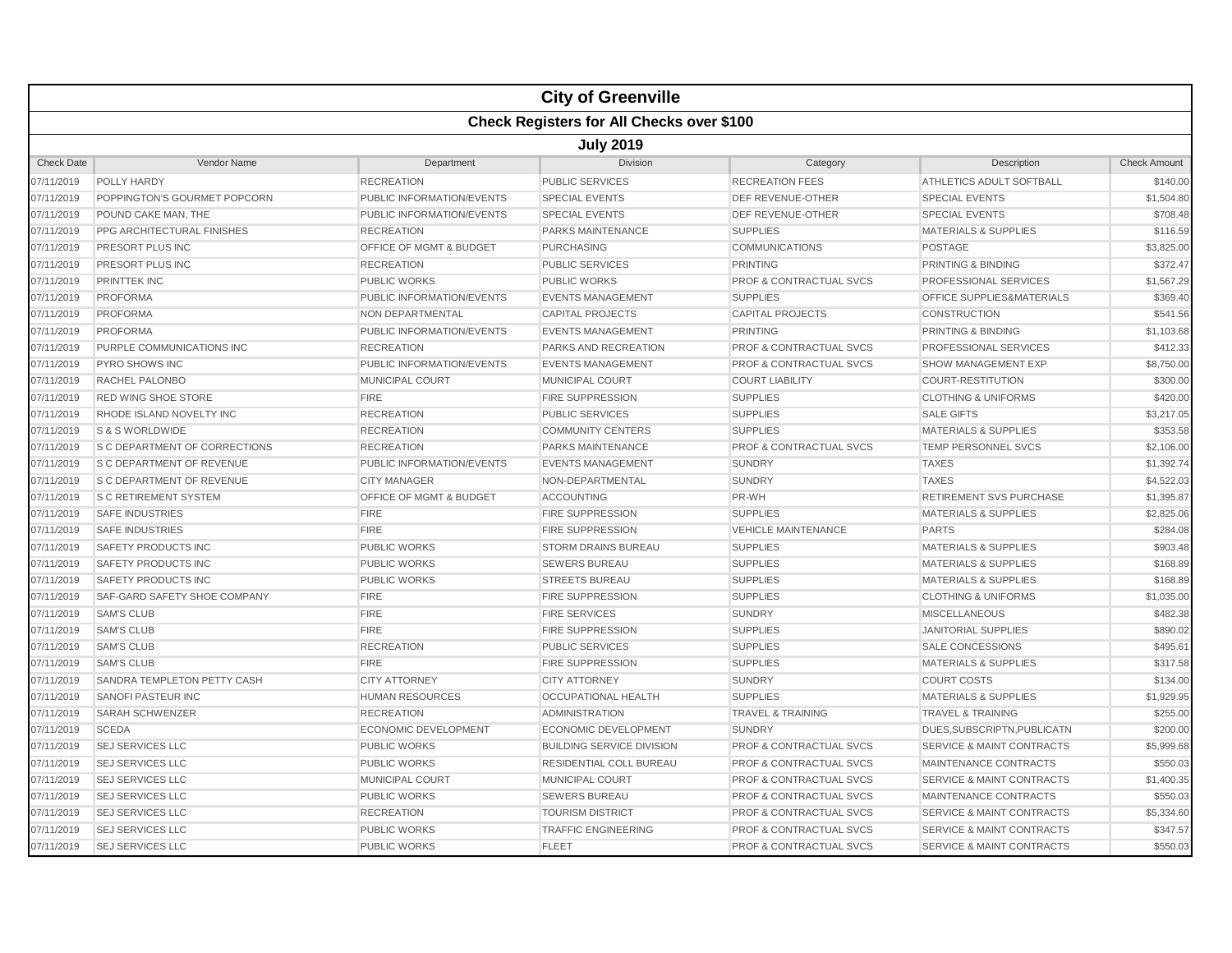|                   |                                                  |                                    | <b>City of Greenville</b>        |                                    |                                      |                     |  |  |  |  |
|-------------------|--------------------------------------------------|------------------------------------|----------------------------------|------------------------------------|--------------------------------------|---------------------|--|--|--|--|
|                   | <b>Check Registers for All Checks over \$100</b> |                                    |                                  |                                    |                                      |                     |  |  |  |  |
|                   | <b>July 2019</b>                                 |                                    |                                  |                                    |                                      |                     |  |  |  |  |
| <b>Check Date</b> | Vendor Name                                      | Department                         | <b>Division</b>                  | Category                           | Description                          | <b>Check Amount</b> |  |  |  |  |
| 07/11/2019        | <b>SEJ SERVICES LLC</b>                          | <b>FIRE</b>                        | <b>FIRE SERVICES</b>             | PROF & CONTRACTUAL SVCS            | <b>SERVICE &amp; MAINT CONTRACTS</b> | \$1,050.25          |  |  |  |  |
| 07/11/2019        | <b>SEJ SERVICES LLC</b>                          | <b>PUBLIC WORKS</b>                | <b>STREETS BUREAU</b>            | <b>PROF &amp; CONTRACTUAL SVCS</b> | <b>SERVICE &amp; MAINT CONTRACTS</b> | \$550.03            |  |  |  |  |
| 07/11/2019        | <b>SEJ SERVICES LLC</b>                          | <b>PUBLIC WORKS</b>                | <b>STORM DRAINS BUREAU</b>       | <b>PROF &amp; CONTRACTUAL SVCS</b> | <b>SERVICE &amp; MAINT CONTRACTS</b> | \$550.03            |  |  |  |  |
| 07/11/2019        | <b>SEJ SERVICES LLC</b>                          | <b>PUBLIC SAFETY</b>               | <b>POLICE-PATROL SVS</b>         | <b>PROF &amp; CONTRACTUAL SVCS</b> | <b>SERVICE &amp; MAINT CONTRACTS</b> | \$1,150.00          |  |  |  |  |
| 07/11/2019        | <b>SEJ SERVICES LLC</b>                          | <b>PUBLIC WORKS</b>                | NON VEHICLE MAINTENANCE          | <b>PROF &amp; CONTRACTUAL SVCS</b> | <b>SERVICE &amp; MAINT CONTRACTS</b> | \$429.00            |  |  |  |  |
| 07/11/2019        | <b>SEON SYSTEM SALES INC</b>                     | <b>PUBLIC WORKS</b>                | <b>VEHICLE MAINTENANCE</b>       | <b>VEHICLE MAINTENANCE</b>         | <b>PARTS</b>                         | \$2.167.70          |  |  |  |  |
| 07/11/2019        | <b>SIGNATURES</b>                                | <b>RECREATION</b>                  | <b>COMMUNITY CENTERS</b>         | <b>SUPPLIES</b>                    | <b>CLOTHING &amp; UNIFORMS</b>       | \$341.53            |  |  |  |  |
| 07/11/2019        | SNIDER FLEET SOLUTIONS                           | <b>PUBLIC WORKS</b>                | <b>FLEET</b>                     | <b>VEHICLE MAINTENANCE</b>         | <b>OUTSIDE REPAIRS</b>               | \$1,223.96          |  |  |  |  |
| 07/11/2019        | SOUTHEASTERN DOCK & DOOR LLC                     | <b>PUBLIC WORKS</b>                | <b>BUILDING SERVICE DIVISION</b> | <b>REPAIR &amp; MAINT SVCS</b>     | <b>REPAIRS &amp; MAINTENANCE</b>     | \$1,674.52          |  |  |  |  |
| 07/11/2019        | SOUTHEASTERN DOCK & DOOR LLC                     | <b>FIRE</b>                        | <b>FIRE SUPPRESSION</b>          | <b>REPAIR &amp; MAINT SVCS</b>     | <b>REPAIRS &amp; MAINTENANCE</b>     | \$794.57            |  |  |  |  |
| 07/11/2019        | SOUTHEASTERN PAPER GROUP                         | <b>RECREATION</b>                  | <b>TOURISM DISTRICT</b>          | <b>SUPPLIES</b>                    | <b>JANITORIAL SUPPLIES</b>           | \$429.4             |  |  |  |  |
| 07/11/2019        | SOUTHEASTERN PAPER GROUP                         | <b>PUBLIC WORKS</b>                | <b>BUILDING SERVICE DIVISION</b> | <b>SUPPLIES</b>                    | <b>JANITORIAL SUPPLIES</b>           | \$830.20            |  |  |  |  |
| 07/11/2019        | SOUTHERNSIDE COMMUNITY CENTER                    | <b>RECREATION</b>                  | <b>COMMUNITY CENTERS</b>         | <b>PROF &amp; CONTRACTUAL SVCS</b> | <b>PROFESSIONAL SERVICES</b>         | \$2,916.66          |  |  |  |  |
| 07/11/2019        | SPARTAN FIRE & EMERGENCY APPARATUS               | <b>FIRE</b>                        | <b>FIRE SUPPRESSION</b>          | <b>VEHICLE MAINTENANCE</b>         | <b>PARTS</b>                         | \$309.1             |  |  |  |  |
| 07/11/2019        | <b>SPECIAL SYSTEMS INC</b>                       | <b>RECREATION</b>                  | <b>BEAUTIFICATION BUREAU</b>     | <b>PROF &amp; CONTRACTUAL SVCS</b> | <b>SERVICE &amp; MAINT CONTRACTS</b> | \$640.32            |  |  |  |  |
| 07/11/2019        | <b>SPECIAL SYSTEMS INC</b>                       | <b>PUBLIC WORKS</b>                | <b>BROAD STREET GARAGE</b>       | <b>PROF &amp; CONTRACTUAL SVCS</b> | <b>SERVICE &amp; MAINT CONTRACTS</b> | \$159.68            |  |  |  |  |
| 07/11/2019        | <b>SPRING SERVICE GREENVILLE</b>                 | <b>PUBLIC WORKS</b>                | <b>VEHICLE MAINTENANCE</b>       | <b>VEHICLE MAINTENANCE</b>         | <b>OUTSIDE REPAIRS</b>               | \$477.18            |  |  |  |  |
| 07/11/2019        | <b>STEPHANIE WILKINSON</b>                       | <b>CITY MANAGER</b>                | UTILITY UNDERGROUNDING FU        | <b>SUNDRY</b>                      | METER BOX CONVERSIONS                | \$300.00            |  |  |  |  |
| 07/11/2019        | <b>STICKY FINGERS</b>                            | PUBLIC INFORMATION/EVENTS          | <b>SPECIAL EVENTS</b>            | <b>DEF REVENUE-OTHER</b>           | <b>SPECIAL EVENTS</b>                | \$2,658.24          |  |  |  |  |
| 07/11/2019        | STONE AVE NURSERY LLC                            | <b>RECREATION</b>                  | <b>TOURISM DISTRICT</b>          | <b>SUPPLIES</b>                    | <b>MATERIALS &amp; SUPPLIES</b>      | \$363.00            |  |  |  |  |
| 07/11/2019        | SUSAN BABETTE ALLISON-DIAZ                       | <b>MUNICIPAL COURT</b>             | <b>MUNICIPAL COURT</b>           | <b>COURT LIABILITY</b>             | <b>COURT-RESTITUTION</b>             | \$315.78            |  |  |  |  |
| 07/11/2019        | <b>SWIRLING SILKS INC</b>                        | PUBLIC INFORMATION/EVENTS          | <b>EVENTS MANAGEMENT</b>         | <b>PRINTING</b>                    | PRINTING & BINDING                   | \$199.29            |  |  |  |  |
| 07/11/2019        | TALENT MANAGEMENT SOLUTIONS                      | <b>PUBLIC WORKS</b>                | <b>STORM DRAINS BUREAU</b>       | <b>PROF &amp; CONTRACTUAL SVCS</b> | TEMP PERSONNEL SVCS                  | \$748.80            |  |  |  |  |
| 07/11/2019        | <b>TALENT MANAGEMENT SOLUTIONS</b>               | <b>RECREATION</b>                  | <b>PARKS MAINTENANCE</b>         | <b>PROF &amp; CONTRACTUAL SVCS</b> | <b>TEMP PERSONNEL SVCS</b>           | \$1,223.28          |  |  |  |  |
| 07/11/2019        | TALENT MANAGEMENT SOLUTIONS                      | <b>PUBLIC WORKS</b>                | <b>FIXED ROUTE</b>               | <b>PROF &amp; CONTRACTUAL SVCS</b> | TEMP PERSONNEL SVCS                  | \$2,504.68          |  |  |  |  |
| 07/11/2019        | TALENT MANAGEMENT SOLUTIONS                      | <b>PUBLIC SAFETY</b>               | POLICE-ADMIN SVCS                | <b>PROF &amp; CONTRACTUAL SVCS</b> | TEMP PERSONNEL SVCS                  | \$237.60            |  |  |  |  |
| 07/11/2019        | <b>TALENT MANAGEMENT SOLUTIONS</b>               | <b>RECREATION</b>                  | <b>COMMUNITY CENTERS</b>         | <b>PROF &amp; CONTRACTUAL SVCS</b> | <b>TEMP PERSONNEL SVCS</b>           | \$787.60            |  |  |  |  |
| 07/11/2019        | <b>TALENT MANAGEMENT SOLUTIONS</b>               | <b>PUBLIC WORKS</b>                | <b>SEWERS BUREAU</b>             | <b>PROF &amp; CONTRACTUAL SVCS</b> | <b>TEMP PERSONNEL SVCS</b>           | \$1,497.60          |  |  |  |  |
| 07/11/2019        | <b>TALENT MANAGEMENT SOLUTIONS</b>               | <b>RECREATION</b>                  | <b>PUBLIC SERVICES</b>           | <b>PROF &amp; CONTRACTUAL SVCS</b> | <b>TEMP PERSONNEL SVCS</b>           | \$586.80            |  |  |  |  |
| 07/11/2019        | TALENT MANAGEMENT SOLUTIONS                      | <b>RECREATION</b>                  | <b>ADMINISTRATION</b>            | PROF & CONTRACTUAL SVCS            | <b>TEMP PERSONNEL SVCS</b>           | \$743.60            |  |  |  |  |
| 07/11/2019        | TALENT MANAGEMENT SOLUTIONS                      | <b>RECREATION</b>                  | <b>TOURISM DISTRICT</b>          | <b>PROF &amp; CONTRACTUAL SVCS</b> | <b>TEMP PERSONNEL SVCS</b>           | \$679.60            |  |  |  |  |
| 07/11/2019        | <b>TALENT MANAGEMENT SOLUTIONS</b>               | <b>PUBLIC WORKS</b>                | <b>RESIDENTIAL COLL BUREAU</b>   | <b>PROF &amp; CONTRACTUAL SVCS</b> | <b>TEMP PERSONNEL SVCS</b>           | \$672.88            |  |  |  |  |
| 07/11/2019        | <b>TALENT MANAGEMENT SOLUTIONS</b>               | <b>PUBLIC WORKS</b>                | <b>STREETS BUREAU</b>            | <b>PROF &amp; CONTRACTUAL SVCS</b> | <b>TEMP PERSONNEL SVCS</b>           | \$679.60            |  |  |  |  |
| 07/11/2019        | <b>TALENT MANAGEMENT SOLUTIONS</b>               | <b>PUBLIC WORKS</b>                | STORMWATER MANAGEMENT            | <b>PROF &amp; CONTRACTUAL SVCS</b> | <b>TEMP PERSONNEL SVCS</b>           | \$1,023.36          |  |  |  |  |
| 07/11/2019        | TEC UTILITIES SUPPLY INC                         | <b>PUBLIC WORKS</b>                | <b>SEWERS BUREAU</b>             | <b>SUPPLIES</b>                    | <b>MATERIALS &amp; SUPPLIES</b>      | \$153.17            |  |  |  |  |
| 07/11/2019        | TERRACON CONSULTANTS INC                         | NON DEPARTMENTAL                   | <b>CAPITAL PROJECTS</b>          | <b>CAPITAL PROJECTS</b>            | PLANNING/DESIGN                      | \$1,400.00          |  |  |  |  |
| 07/11/2019        | TRAFFIC GUARD DIRECT, LLC                        | <b>RECREATION</b>                  | <b>COMMUNITY CENTERS</b>         | <b>SUPPLIES</b>                    | <b>MATERIALS &amp; SUPPLIES</b>      | \$1,701.00          |  |  |  |  |
| 07/11/2019        | <b>TRAFFICWARE GROUP INC</b>                     | <b>PUBLIC WORKS</b>                | <b>TRAFFIC ENGINEERING</b>       | PROF & CONTRACTUAL SVCS            | <b>SPECIAL PROJECTS</b>              | \$2,976.48          |  |  |  |  |
| 07/11/2019        | <b>TRUCOLOR</b>                                  | <b>NON DEPARTMENTAL</b>            | <b>CAPITAL PROJECTS</b>          | <b>CAPITAL PROJECTS</b>            | <b>CONSTRUCTION</b>                  | \$730.7             |  |  |  |  |
| 07/11/2019        | <b>U S BANK</b>                                  |                                    |                                  | <b>FISCAL AGENT</b>                | <b>FISCAL AGENT FEES</b>             |                     |  |  |  |  |
|                   |                                                  | <b>PUBLIC WORKS</b>                | <b>SEWERS BUREAU</b>             |                                    |                                      | \$2,262.79          |  |  |  |  |
| 07/11/2019        | U S DEPARTMENT OF EDUCATION                      | <b>OFFICE OF MGMT &amp; BUDGET</b> | NON-DEPARTMENTAL                 | PR-WH                              | <b>GARNISHMENTS</b>                  | \$169.3'            |  |  |  |  |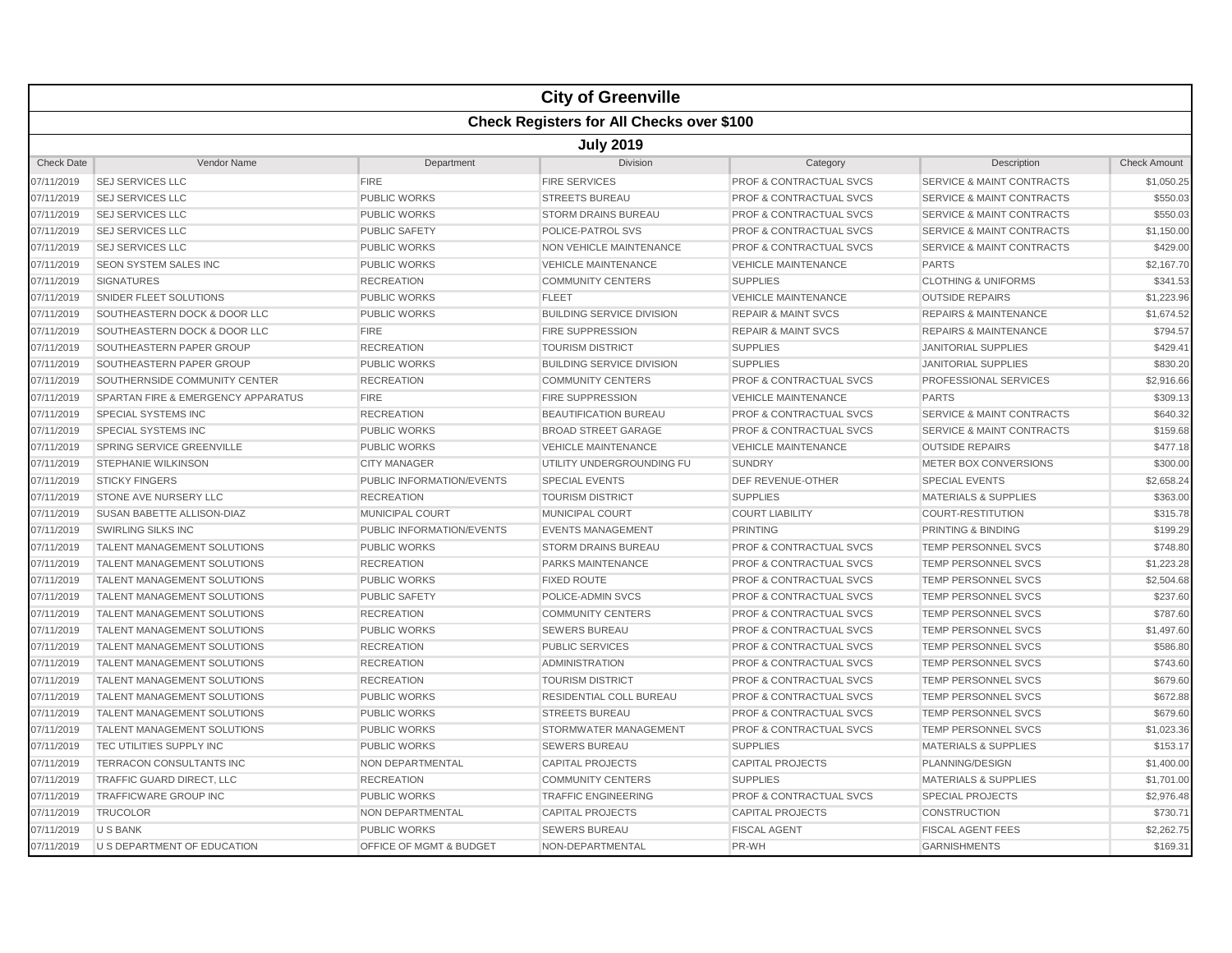|                   |                                                  |                             | <b>City of Greenville</b>            |                                    |                                  |                     |  |  |  |  |
|-------------------|--------------------------------------------------|-----------------------------|--------------------------------------|------------------------------------|----------------------------------|---------------------|--|--|--|--|
|                   | <b>Check Registers for All Checks over \$100</b> |                             |                                      |                                    |                                  |                     |  |  |  |  |
|                   | <b>July 2019</b>                                 |                             |                                      |                                    |                                  |                     |  |  |  |  |
| <b>Check Date</b> | <b>Vendor Name</b>                               | Department                  | <b>Division</b>                      | Category                           | Description                      | <b>Check Amount</b> |  |  |  |  |
| 07/11/2019        | UNITED CHEMICAL & SUPPLY CO INC                  | <b>RECREATION</b>           | <b>TOURISM DISTRICT</b>              | <b>SUPPLIES</b>                    | <b>MATERIALS &amp; SUPPLIES</b>  | \$894.24            |  |  |  |  |
| 07/11/2019        | UNITED LABORATORIES INC                          | <b>RECREATION</b>           | PARKS MAINTENANCE                    | <b>SUPPLIES</b>                    | <b>MATERIALS &amp; SUPPLIES</b>  | \$1,493.88          |  |  |  |  |
| 07/11/2019        | UNITED RENTALS (NORTH AMERICA) INC               | <b>PUBLIC WORKS</b>         | <b>SEWERS BUREAU</b>                 | PROF & CONTRACTUAL SVCS            | <b>EQUIPMENT RENTAL</b>          | \$232.63            |  |  |  |  |
| 07/11/2019        | UNITED RENTALS (NORTH AMERICA) INC               | <b>PUBLIC WORKS</b>         | <b>STORM DRAINS BUREAU</b>           | <b>PROF &amp; CONTRACTUAL SVCS</b> | <b>EQUIPMENT RENTAL</b>          | \$903.41            |  |  |  |  |
| 07/11/2019        | UNITED WAY OF GREENVILLE COUNTY                  | OFFICE OF MGMT & BUDGET     | NON-DEPARTMENTAL                     | PR-WH                              | <b>UNITED WAY</b>                | \$2,053.73          |  |  |  |  |
| 07/11/2019        | <b>VERIZON WIRELESS</b>                          | OFFICE OF MGMT & BUDGET     | <b>REVENUE</b>                       | <b>COMMUNICATIONS</b>              | <b>OTHER</b>                     | \$114.03            |  |  |  |  |
| 07/11/2019        | <b>VERIZON WIRELESS</b>                          | <b>ECONOMIC DEVELOPMENT</b> | <b>BUILDING &amp; PROPERTY MAINT</b> | <b>COMMUNICATIONS</b>              | <b>OTHER</b>                     | \$209.07            |  |  |  |  |
| 07/11/2019        | VERIZON WIRELESS                                 | <b>HUMAN RESOURCES</b>      | <b>HUMAN RESOURCES</b>               | <b>COMMUNICATIONS</b>              | <b>OTHER</b>                     | \$240.41            |  |  |  |  |
| 07/11/2019        | <b>VERIZON WIRELESS</b>                          | <b>RECREATION</b>           | <b>EDUCATION</b>                     | <b>SUNDRY</b>                      | <b>RESTRD DONATION EXPENSE</b>   | \$111.45            |  |  |  |  |
| 07/11/2019        | <b>VERIZON WIRELESS</b>                          | OFFICE OF MGMT & BUDGET     | GIS                                  | <b>COMMUNICATIONS</b>              | TELECOMMUNICATIONS/WIRELE        | \$110.21            |  |  |  |  |
| 07/11/2019        | <b>VERIZON WIRELESS</b>                          | <b>PUBLIC WORKS</b>         | <b>PUBLIC WORKS</b>                  | <b>COMMUNICATIONS</b>              | <b>OTHER</b>                     | \$209.06            |  |  |  |  |
| 07/11/2019        | <b>VERIZON WIRELESS</b>                          | <b>PUBLIC WORKS</b>         | <b>STREETS BUREAU</b>                | <b>COMMUNICATIONS</b>              | <b>OTHER</b>                     | \$441.81            |  |  |  |  |
| 07/11/2019        | <b>VERIZON WIRELESS</b>                          | <b>PUBLIC WORKS</b>         | PARKING ADMINISTRATION               | <b>COMMUNICATIONS</b>              | <b>OTHER</b>                     | \$990.30            |  |  |  |  |
| 07/11/2019        | <b>VERIZON WIRELESS</b>                          | <b>PUBLIC WORKS</b>         | <b>FLEET</b>                         | <b>COMMUNICATIONS</b>              | <b>OTHER</b>                     | \$244.76            |  |  |  |  |
| 07/11/2019        | <b>VERIZON WIRELESS</b>                          | <b>RECREATION</b>           | <b>COMMUNITY CENTERS</b>             | <b>COMMUNICATIONS</b>              | <b>CABLE TELEVISION/INTERNET</b> | \$152.23            |  |  |  |  |
| 07/11/2019        | <b>VERIZON WIRELESS</b>                          | <b>PUBLIC WORKS</b>         | <b>TRAFFIC ENGINEERING</b>           | <b>COMMUNICATIONS</b>              | <b>OTHER</b>                     | \$228.06            |  |  |  |  |
| 07/11/2019        | <b>VERIZON WIRELESS</b>                          | <b>PUBLIC WORKS</b>         | RESIDENTIAL COLL BUREAU              | <b>COMMUNICATIONS</b>              | <b>OTHER</b>                     | \$640.92            |  |  |  |  |
| 07/11/2019        | <b>VERIZON WIRELESS</b>                          | PUBLIC INFORMATION/EVENTS   | <b>EVENTS MANAGEMENT</b>             | <b>COMMUNICATIONS</b>              | <b>OTHER</b>                     | \$114.03            |  |  |  |  |
| 07/11/2019        | <b>VERIZON WIRELESS</b>                          | <b>PUBLIC WORKS</b>         | <b>CONSTRUCTION &amp; INSPECTION</b> | <b>COMMUNICATIONS</b>              | <b>OTHER</b>                     | \$456.21            |  |  |  |  |
| 07/11/2019        | <b>VERIZON WIRELESS</b>                          | <b>PUBLIC WORKS</b>         | <b>SEWERS BUREAU</b>                 | <b>COMMUNICATIONS</b>              | <b>OTHER</b>                     | \$829.26            |  |  |  |  |
| 07/11/2019        | <b>VERIZON WIRELESS</b>                          | <b>PUBLIC WORKS</b>         | <b>VEHICLE MAINTENANCE</b>           | <b>COMMUNICATIONS</b>              | <b>CELLULAR PHONE SERVICE</b>    | \$774.45            |  |  |  |  |
| 07/11/2019        | <b>VERIZON WIRELESS</b>                          | <b>RECREATION</b>           | PARKS AND RECREATION                 | <b>COMMUNICATIONS</b>              | <b>OTHER</b>                     | \$328.44            |  |  |  |  |
| 07/11/2019        | <b>VERIZON WIRELESS</b>                          | OFFICE OF MGMT & BUDGET     | <b>INFORMATION TECHNOLOGY</b>        | <b>COMMUNICATIONS</b>              | TELECOMMUNICATIONS/WIRELE        | \$830.70            |  |  |  |  |
| 07/11/2019        | <b>VERIZON WIRELESS</b>                          | <b>RECREATION</b>           | <b>PARKS MAINTENANCE</b>             | <b>COMMUNICATIONS</b>              | <b>OTHER</b>                     | \$992.49            |  |  |  |  |
| 07/11/2019        | VERIZON WIRELESS                                 | <b>PUBLIC WORKS</b>         | <b>FIXED ROUTE</b>                   | <b>COMMUNICATIONS</b>              | <b>CABLE TELEVISION/INTERNET</b> | \$1,194.31          |  |  |  |  |
| 07/11/2019        | <b>VERIZON WIRELESS</b>                          | <b>PUBLIC WORKS</b>         | <b>BUILDING SERVICE DIVISION</b>     | <b>COMMUNICATIONS</b>              | <b>OTHER</b>                     | \$498.21            |  |  |  |  |
| 07/11/2019        | <b>VERIZON WIRELESS</b>                          | <b>PUBLIC WORKS</b>         | <b>ENGINEERING</b>                   | <b>COMMUNICATIONS</b>              | <b>OTHER</b>                     | \$277.06            |  |  |  |  |
| 07/11/2019        | <b>VERIZON WIRELESS</b>                          | <b>PUBLIC WORKS</b>         | <b>STORM DRAINS BUREAU</b>           | <b>COMMUNICATIONS</b>              | <b>OTHER</b>                     | \$424.68            |  |  |  |  |
| 07/11/2019        | <b>VERIZON WIRELESS</b>                          | <b>PUBLIC WORKS</b>         | STORMWATER MANAGEMENT                | <b>COMMUNICATIONS</b>              | <b>TELEPHONE</b>                 | \$380.27            |  |  |  |  |
| 07/11/2019        | <b>VERIZON WIRELESS</b>                          | PUBLIC INFORMATION/EVENTS   | <b>SPECIAL EVENTS</b>                | <b>COMMUNICATIONS</b>              | <b>OTHER</b>                     | \$173.03            |  |  |  |  |
| 07/11/2019        | VPA OF THE CAROLINAS INC                         | <b>ECONOMIC DEVELOPMENT</b> | <b>ECONOMIC DEVELOPMENT</b>          | <b>PROF &amp; CONTRACTUAL SVCS</b> | PROFESSIONAL SERVICES            | \$2,500.00          |  |  |  |  |
| 07/11/2019        | W N WATSON-WEST TIRE & AUTOMOTIVE                | <b>FIRE</b>                 | <b>FIRE SUPPRESSION</b>              | <b>VEHICLE MAINTENANCE</b>         | <b>PARTS</b>                     | \$624.94            |  |  |  |  |
| 07/11/2019        | WALMART COMMUNITY/RFCSLLC                        | <b>RECREATION</b>           | <b>COMMUNITY CENTERS</b>             | <b>SUPPLIES</b>                    | <b>MATERIALS &amp; SUPPLIES</b>  | \$2,017.86          |  |  |  |  |
| 07/11/2019        | <b>WAYNE OWENS</b>                               | <b>PUBLIC WORKS</b>         | <b>STREETS BUREAU</b>                | <b>TRAVEL &amp; TRAINING</b>       | <b>TRAVEL &amp; TRAINING</b>     | \$747.50            |  |  |  |  |
| 07/11/2019        | <b>WAYNE OWENS</b>                               | <b>PUBLIC WORKS</b>         | <b>SEWERS BUREAU</b>                 | <b>TRAVEL &amp; TRAINING</b>       | <b>TRAVEL &amp; TRAINING</b>     | \$747.50            |  |  |  |  |
| 07/11/2019        | <b>WEST ENVIRONMENTAL</b>                        | <b>ECONOMIC DEVELOPMENT</b> | <b>BUILDING &amp; PROPERTY MAINT</b> | <b>PROF &amp; CONTRACTUAL SVCS</b> | <b>DEMOLITIONS</b>               | \$1,934.00          |  |  |  |  |
| 07/11/2019        | <b>WILBERT NORMAN</b>                            | <b>RECREATION</b>           | <b>COMMUNITY CENTERS</b>             | <b>BUILDING &amp; SPACE RENTAL</b> | REFUND RENTAL SEARS REC CTR      | \$280.00            |  |  |  |  |
| 07/11/2019        | <b>WILLIAM YOUNG</b>                             | <b>RECREATION</b>           | <b>PUBLIC SERVICES</b>               | <b>RECREATION FEES</b>             | REC FEES-SUPER SUMMER            | \$290.00            |  |  |  |  |
| 07/11/2019        | <b>WILLIAMS FIRE APPARATUS</b>                   | <b>FIRE</b>                 | <b>FIRE SUPPRESSION</b>              | <b>VEHICLE MAINTENANCE</b>         | <b>PARTS</b>                     | \$283.32            |  |  |  |  |
| 07/11/2019        | WYOMING CHILD SUPPORT ENFORCEMENT                | OFFICE OF MGMT & BUDGET     | NON-DEPARTMENTAL                     | PR-WH                              | <b>GARNISHMENTS</b>              | \$154.61            |  |  |  |  |
| 07/15/2019        | <b>GANTT FIRE SEWER &amp; POLICE DISTRICT</b>    | <b>PUBLIC WORKS</b>         | <b>SEWERS BUREAU</b>                 | <b>PROF &amp; CONTRACTUAL SVCS</b> | <b>INTERGOVT AGREEMENTS</b>      | \$66,083,77         |  |  |  |  |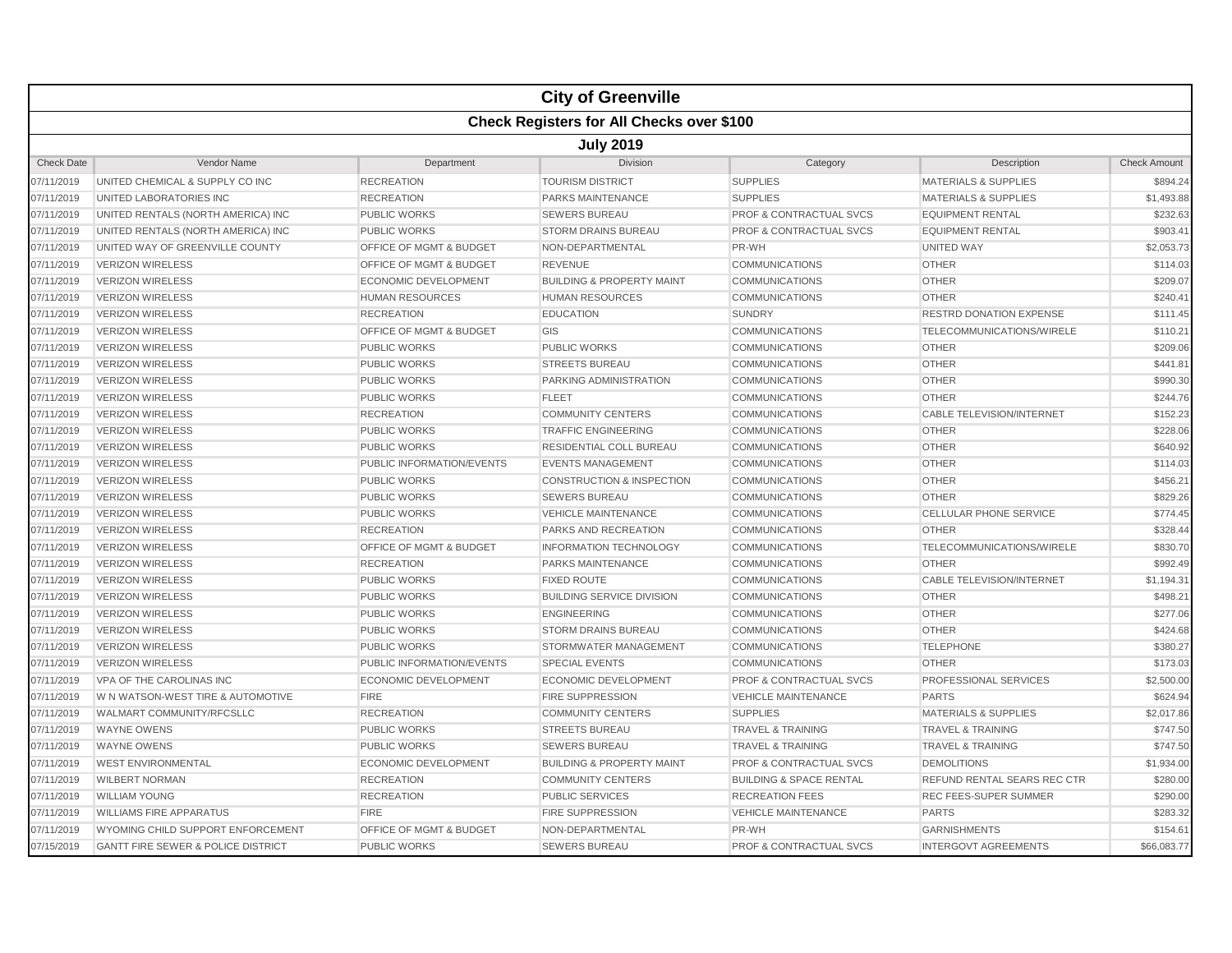|                   |                                                  |                                    | <b>City of Greenville</b>            |                                    |                                      |                     |  |  |  |
|-------------------|--------------------------------------------------|------------------------------------|--------------------------------------|------------------------------------|--------------------------------------|---------------------|--|--|--|
|                   | <b>Check Registers for All Checks over \$100</b> |                                    |                                      |                                    |                                      |                     |  |  |  |
|                   | <b>July 2019</b>                                 |                                    |                                      |                                    |                                      |                     |  |  |  |
| <b>Check Date</b> | <b>Vendor Name</b>                               | Department                         | <b>Division</b>                      | Category                           | Description                          | <b>Check Amount</b> |  |  |  |
| 07/15/2019        | <b>GANTT FIRE SEWER &amp; POLICE DISTRICT</b>    | <b>CITY MANAGER</b>                | NON-DEPARTMENTAL                     | <b>PROF &amp; CONTRACTUAL SVCS</b> | ANNEXATION AGREEMENTS                | \$202,859.09        |  |  |  |
| 07/15/2019        | PARKER DISTRICT FIRE DEPT                        | <b>CITY MANAGER</b>                | NON-DEPARTMENTAL                     | <b>PROF &amp; CONTRACTUAL SVCS</b> | ANNEXATION AGREEMENTS                | \$12,161.60         |  |  |  |
| 07/15/2019        | <b>U S BANK</b>                                  | <b>OFFICE OF MGMT &amp; BUDGET</b> | NON-DEPARTMENTAL                     | 2012 HTAX REVENUE BONDS            | 2012 RB DS MTHLY DEPOSIT             | \$31,703.08         |  |  |  |
| 07/15/2019        | <b>U S BANK</b>                                  | <b>OFFICE OF MGMT &amp; BUDGET</b> | NON-DEPARTMENTAL                     | 2008 SEWER REVENUE BONDS           | 2008 RB DS MONTHLY DEPOSI            | \$12,171.25         |  |  |  |
| 07/15/2019        | <b>U S BANK</b>                                  | <b>HUMAN RESOURCES</b>             | <b>HEALTH CARE</b>                   | <b>DENTAL</b>                      | <b>DENTAL CLAIMS COBRA</b>           | \$1,233.70          |  |  |  |
| 07/15/2019        | <b>U S BANK</b>                                  | <b>HUMAN RESOURCES</b>             | <b>HEALTH CARE</b>                   | <b>HEALTH</b>                      | BCBS HEALTH ADMIN FEES               | \$54,673.95         |  |  |  |
| 07/15/2019        | <b>U S BANK</b>                                  | <b>OFFICE OF MGMT &amp; BUDGET</b> | NON-DEPARTMENTAL                     | 2012 STATE REVOLVING FUND          | 2012 SRF DS MTHLY DEPOSIT            | \$9,323.27          |  |  |  |
| 07/15/2019        | <b>U S BANK</b>                                  | <b>OFFICE OF MGMT &amp; BUDGET</b> | NON-DEPARTMENTAL                     | 02,03,06,11 TAX INCREMENT          | 02.03.06.11 TIB MTHLY DEP            | \$232,304.62        |  |  |  |
| 07/15/2019        | <b>U S BANK</b>                                  | <b>HUMAN RESOURCES</b>             | <b>HEALTH CARE</b>                   | <b>DENTAL</b>                      | <b>DENTAL ADMIN FEES</b>             | \$3,550.60          |  |  |  |
| 07/15/2019        | <b>U S BANK</b>                                  | <b>HUMAN RESOURCES</b>             | <b>HEALTH CARE</b>                   | <b>HEALTH</b>                      | <b>HEALTH CLAIMS COBRA</b>           | \$111.00            |  |  |  |
| 07/15/2019        | U S BANK                                         | <b>HUMAN RESOURCES</b>             | <b>HEALTH CARE</b>                   | <b>OTHER INSURANCE</b>             | SHORT-TERM DISABILITY                | \$6,638.60          |  |  |  |
| 07/15/2019        | <b>U S BANK</b>                                  | OFFICE OF MGMT & BUDGET            | NON-DEPARTMENTAL                     | 2013 STORMWATER REV BONDS          | 2013 RB DS MTHLY DEP                 | \$21,204.93         |  |  |  |
| 07/15/2019        | <b>U S BANK</b>                                  | OFFICE OF MGMT & BUDGET            | NON-DEPARTMENTAL                     | 2015 SEWER REV BONDS               | 2015 RB DS MONTHLY DEP               | \$24,026.43         |  |  |  |
| 07/15/2019        | <b>U S BANK</b>                                  | <b>HUMAN RESOURCES</b>             | <b>HEALTH CARE</b>                   | <b>DENTAL</b>                      | <b>DENTAL CLAIMS ACTIVE</b>          | \$28,868.10         |  |  |  |
| 07/15/2019        | <b>U S BANK</b>                                  | OFFICE OF MGMT & BUDGET            | NON-DEPARTMENTAL                     | 2011 SEWER REVENUE BONDS           | 2011 RB DS MTHLY DEPOSIT             | \$51,959.55         |  |  |  |
| 07/15/2019        | <b>U S BANK</b>                                  | <b>OFFICE OF MGMT &amp; BUDGET</b> | NON-DEPARTMENTAL                     | <b>2011 STORMWATER REV BONDS</b>   | 2011 RB DS MTHLY DEPOSIT             | \$24,828.84         |  |  |  |
| 07/15/2019        | <b>U S BANK</b>                                  | OFFICE OF MGMT & BUDGET            | NON-DEPARTMENTAL                     | 2017 SEWER REVENUE BONDS           | 2017 SEWER RB DS MONTHLY             | \$12,816.35         |  |  |  |
| 07/15/2019        | <b>U S BANK</b>                                  | OFFICE OF MGMT & BUDGET            | NON-DEPARTMENTAL                     | 2011 HTAX REVENUE BONDS            | 2011 RB DS MTHLY DEPOSIT             | \$164,125.94        |  |  |  |
| 07/15/2019        | <b>U S BANK</b>                                  | <b>HUMAN RESOURCES</b>             | <b>HEALTH CARE</b>                   | <b>HEALTH</b>                      | <b>HEALTH CLAIMS ACTIVE</b>          | \$686,854.20        |  |  |  |
| 07/15/2019        | <b>U S BANK</b>                                  | OFFICE OF MGMT & BUDGET            | NON-DEPARTMENTAL                     | 2009 LTD OB PARKING BONDS          | 2009 LO DS MONTHLY DEP               | \$224,108.74        |  |  |  |
| 07/15/2019        | <b>U S BANK</b>                                  | <b>HUMAN RESOURCES</b>             | <b>HEALTH CARE</b>                   | <b>HEALTH</b>                      | <b>HEALTH CLAIMS RETIREE</b>         | \$117,466.01        |  |  |  |
| 07/15/2019        | <b>U S BANK</b>                                  | OFFICE OF MGMT & BUDGET            | NON-DEPARTMENTAL                     | 2018 SEWER REVENUE BONDS           | 2018 SEWER RB DS MONTHLY             | \$26,489.17         |  |  |  |
| 07/15/2019        | WADE HAMPTON FIRE DISTRICT                       | <b>CITY MANAGER</b>                | NON-DEPARTMENTAL                     | <b>PROF &amp; CONTRACTUAL SVCS</b> | ANNEXATION AGREEMENTS                | \$332,748.36        |  |  |  |
| 07/19/2019        | 1ST TIMOTHY 4:4 LLC                              | <b>PUBLIC WORKS</b>                | PARKING ADMINISTRATION               | <b>PROF &amp; CONTRACTUAL SVCS</b> | <b>RENTAL EXPENSE</b>                | \$240.00            |  |  |  |
| 07/19/2019        | 5TH AND YORK LLC                                 | PUBLIC INFORMATION/EVENTS          | <b>EVENTS MANAGEMENT</b>             | <b>PROF &amp; CONTRACTUAL SVCS</b> | PROFESSIONAL SERVICES                | \$800.00            |  |  |  |
| 07/19/2019        | A M LEONARD INC                                  | <b>RECREATION</b>                  | RIGHTS-OF-WAY                        | <b>SUPPLIES</b>                    | <b>MATERIALS &amp; SUPPLIES</b>      | \$180.36            |  |  |  |
| 07/19/2019        | A SERVICES GROUP LLC                             | <b>RECREATION</b>                  | <b>ADMINISTRATION</b>                | <b>PROF &amp; CONTRACTUAL SVCS</b> | <b>SERVICE &amp; MAINT CONTRACTS</b> | \$1,385.84          |  |  |  |
| 07/19/2019        | AAA LOCKSMITHS & ALARM COMPANY INC               | <b>PUBLIC WORKS</b>                | <b>BROAD STREET GARAGE</b>           | <b>SUPPLIES</b>                    | <b>MATERIALS &amp; SUPPLIES</b>      | \$172.98            |  |  |  |
| 07/19/2019        | AAUGUSTA RD RADIATOR SHOP                        | <b>RECREATION</b>                  | PARKS MAINTENANCE                    | <b>REPAIR &amp; MAINT SVCS</b>     | <b>SMALL ENGINE</b>                  | \$227.00            |  |  |  |
| 07/19/2019        | <b>ACE ENERGY</b>                                | <b>PUBLIC WORKS</b>                | <b>ADMINISTRATION</b>                | <b>VEHICLE MAINTENANCE</b>         | <b>FUEL</b>                          | \$16,027.26         |  |  |  |
| 07/19/2019        | <b>ADVANCE AUTO PARTS</b>                        | <b>PUBLIC WORKS</b>                | <b>VEHICLE MAINTENANCE</b>           | <b>VEHICLE MAINTENANCE</b>         | <b>SMALL PARTS</b>                   | \$180.59            |  |  |  |
| 07/19/2019        | <b>ADVANCE AUTO PARTS</b>                        | <b>PUBLIC WORKS</b>                | <b>VEHICLE MAINTENANCE</b>           | <b>VEHICLE MAINTENANCE</b>         | <b>PARTS</b>                         | \$217.15            |  |  |  |
| 07/19/2019        | ADVANCED SECURITY CONNECTIONS LLC                | NON DEPARTMENTAL                   | <b>CAPITAL PROJECTS</b>              | <b>PROF &amp; CONTRACTUAL SVCS</b> | <b>SERVICE &amp; MAINT CONTRACTS</b> | \$1,225.00          |  |  |  |
| 07/19/2019        | AIRGAS USA LLC                                   | <b>PUBLIC SAFETY</b>               | POLICE-PATROL SVS                    | <b>SUPPLIES</b>                    | <b>MATERIALS &amp; SUPPLIES</b>      | \$152.05            |  |  |  |
| 07/19/2019        | ALDRIDGE FAMILY PRODUCE                          | <b>RECREATION</b>                  | <b>ADMINISTRATION</b>                | <b>SUPPLIES</b>                    | M&S-FOOD                             | \$549.43            |  |  |  |
| 07/19/2019        | <b>ALLEN RAMEY</b>                               | <b>RECREATION</b>                  | <b>TREE MAINTENANCE BUREAU</b>       | <b>SUPPLIES</b>                    | <b>MATERIALS &amp; SUPPLIES</b>      | \$108.00            |  |  |  |
| 07/19/2019        | AMERICAN ASSOCIATION OF CODE ENFORC              | <b>ECONOMIC DEVELOPMENT</b>        | <b>BUILDING &amp; PROPERTY MAINT</b> | <b>TRAVEL &amp; TRAINING</b>       | <b>TRAVEL &amp; TRAINING</b>         | \$850.00            |  |  |  |
| 07/19/2019        | APCO INTERNATIONAL INC                           | <b>PUBLIC SAFETY</b>               | POLICE-PATROL SVS                    | <b>TRAVEL &amp; TRAINING</b>       | <b>TRAVEL &amp; TRAINING</b>         | \$115.00            |  |  |  |
| 07/19/2019        | <b>ARC</b>                                       | <b>PUBLIC WORKS</b>                | STORMWATER MANAGEMENT                | <b>SUPPLIES</b>                    | OFFICE SUPPLIES&MATERIALS            | \$160.06            |  |  |  |
| 07/19/2019        | ASSA ABLOY ENTRANCE SYSTEMS GREENVI              | <b>PUBLIC WORKS</b>                | <b>BUILDING SERVICE DIVISION</b>     | <b>REPAIR &amp; MAINT SVCS</b>     | <b>REPAIRS &amp; MAINTENANCE</b>     | \$448.00            |  |  |  |
| 07/19/2019        | <b>BAGWELL FENCE COMPANY INC</b>                 | <b>NON DEPARTMENTAL</b>            | <b>CAPITAL PROJECTS</b>              | <b>CAPITAL PROJECTS</b>            | <b>PROJECT EXPENSE</b>               | \$2,446.00          |  |  |  |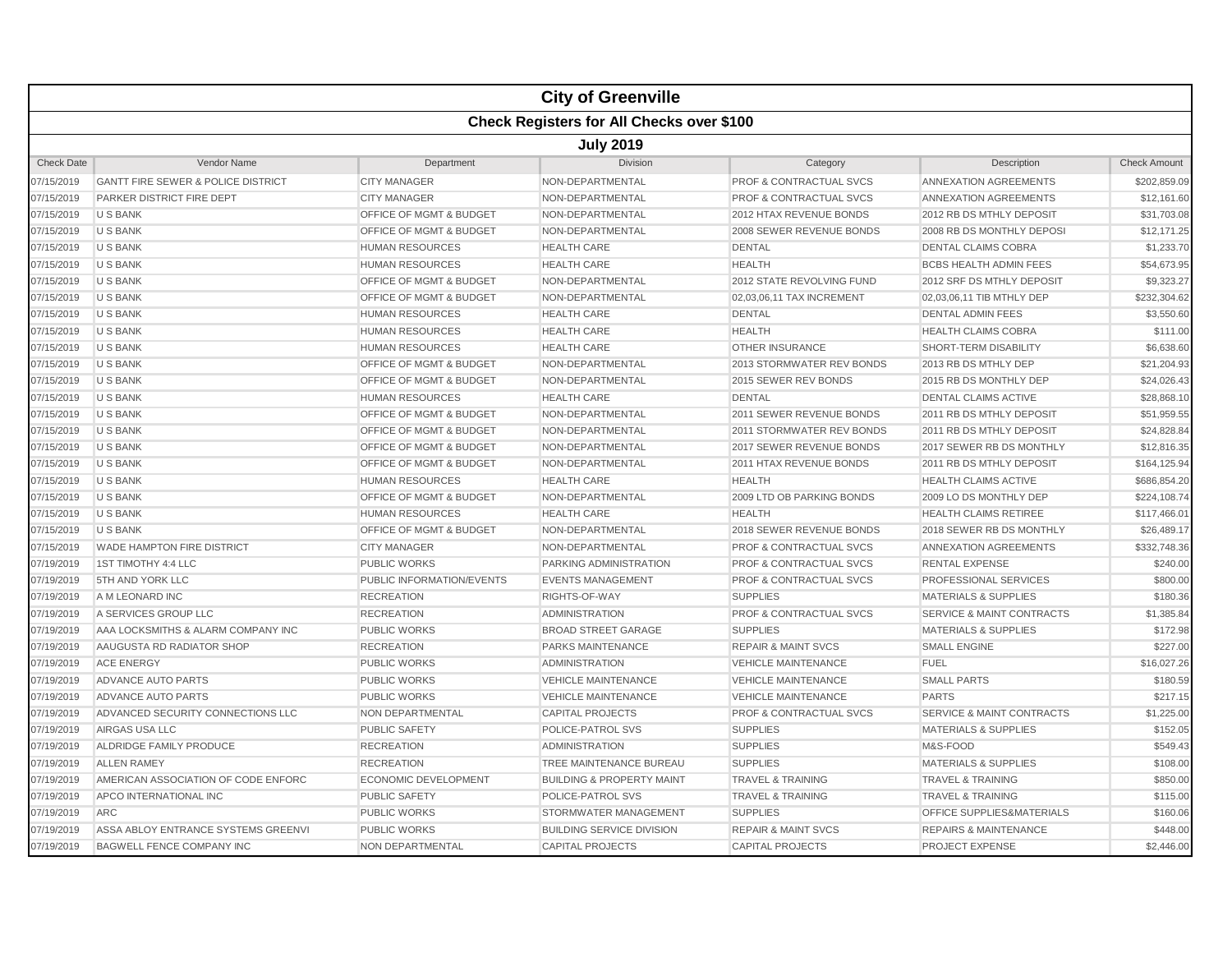|                   |                                                  |                                    | <b>City of Greenville</b>        |                                    |                                      |                     |  |  |  |
|-------------------|--------------------------------------------------|------------------------------------|----------------------------------|------------------------------------|--------------------------------------|---------------------|--|--|--|
|                   | <b>Check Registers for All Checks over \$100</b> |                                    |                                  |                                    |                                      |                     |  |  |  |
|                   | <b>July 2019</b>                                 |                                    |                                  |                                    |                                      |                     |  |  |  |
| <b>Check Date</b> | <b>Vendor Name</b>                               | Department                         | <b>Division</b>                  | Category                           | Description                          | <b>Check Amount</b> |  |  |  |
| 07/19/2019        | <b>BATTERY SPECIALISTS INC</b>                   | <b>PUBLIC SAFETY</b>               | POLICE-PATROL SVS                | <b>SUPPLIES</b>                    | <b>MATERIALS &amp; SUPPLIES</b>      | \$169.43            |  |  |  |
| 07/19/2019        | <b>BEAU WELLING DESIGN</b>                       | NON DEPARTMENTAL                   | <b>CAPITAL PROJECTS</b>          | <b>CAPITAL PROJECTS</b>            | PLANNING/DESIGN                      | \$5,000.00          |  |  |  |
| 07/19/2019        | BLUE EAGLE RENTALS INC                           | <b>PUBLIC WORKS</b>                | <b>MAINTENANCE</b>               | <b>SUPPLIES</b>                    | <b>MATERIALS &amp; SUPPLIES</b>      | \$274.92            |  |  |  |
| 07/19/2019        | <b>BLUE EAGLE RENTALS INC</b>                    | <b>PUBLIC WORKS</b>                | <b>STORM DRAINS BUREAU</b>       | <b>PROF &amp; CONTRACTUAL SVCS</b> | <b>EQUIPMENT RENTAL</b>              | \$728.96            |  |  |  |
| 07/19/2019        | BRIDGESTONE AMERICAS TIRE OPERATION              | <b>PUBLIC WORKS</b>                | <b>FIXED ROUTE</b>               | <b>VEHICLE MAINTENANCE</b>         | <b>TIRES AND TUBES</b>               | \$16,330.50         |  |  |  |
| 07/19/2019        | <b>BROOKE BOYES WORKING CASH</b>                 | <b>PUBLIC WORKS</b>                | PARKING ADMINISTRATION           | <b>ONE GARAGE</b>                  | <b>WORKING CASH ONE GARAGE</b>       | \$500.00            |  |  |  |
| 07/19/2019        | CAROLINA LAWN & TRACTOR INC                      | <b>RECREATION</b>                  | <b>PARKS MAINTENANCE</b>         | <b>REPAIR &amp; MAINT SVCS</b>     | <b>SMALL ENGINE</b>                  | \$1,196.23          |  |  |  |
| 07/19/2019        | <b>CATE BLOUKE SHORT TERM RENTAL</b>             | OFFICE OF MGMT & BUDGET            | <b>REVENUE</b>                   | <b>BUSINESS LIC &amp; PERMITS</b>  | REFUND BUS LIC-HOTELS/AMUSEMENT      | \$175.25            |  |  |  |
| 07/19/2019        | CDW/G                                            | <b>OFFICE OF MGMT &amp; BUDGET</b> | <b>INFORMATION TECHNOLOGY</b>    | <b>SUPPLIES</b>                    | <b>MATERIALS &amp; SUPPLIES</b>      | \$304.43            |  |  |  |
| 07/19/2019        | CDW/G                                            | <b>PUBLIC SAFETY</b>               | POLICE-PATROL SVS                | <b>SUPPLIES</b>                    | <b>MATERIALS &amp; SUPPLIES</b>      | \$695.48            |  |  |  |
| 07/19/2019        | CDW/G                                            | OFFICE OF MGMT & BUDGET            | <b>INFORMATION TECHNOLOGY</b>    | PROF & CONTRACTUAL SVCS            | <b>SERVICE &amp; MAINT CONTRACTS</b> | \$20,541.06         |  |  |  |
| 07/19/2019        | <b>CHARLES PRODUCTS</b>                          | <b>RECREATION</b>                  | <b>PUBLIC SERVICES</b>           | <b>SUPPLIES</b>                    | <b>SALE GIFTS</b>                    | \$2,106.97          |  |  |  |
| 07/19/2019        | CHARTER COMMUNICATIONS                           | <b>PUBLIC WORKS</b>                | <b>BUILDING SERVICE DIVISION</b> | <b>COMMUNICATIONS</b>              | <b>OTHER</b>                         | \$103.08            |  |  |  |
| 07/19/2019        | <b>CHARTER COMMUNICATIONS</b>                    | <b>PUBLIC SAFETY</b>               | POLICE-PATROL SVS                | <b>COMMUNICATIONS</b>              | <b>OTHER</b>                         | \$382.28            |  |  |  |
| 07/19/2019        | CHARTER COMMUNICATIONS                           | <b>PUBLIC WORKS</b>                | <b>PUBLIC WORKS</b>              | <b>PROF &amp; CONTRACTUAL SVCS</b> | PROFESSIONAL SERVICES                | \$208.93            |  |  |  |
| 07/19/2019        | CHARTER COMMUNICATIONS                           | OFFICE OF MGMT & BUDGET            | <b>INFORMATION TECHNOLOGY</b>    | <b>COMMUNICATIONS</b>              | TELECOMMUNICATIONS/WIRELE            | \$9,106.38          |  |  |  |
| 07/19/2019        | CHARTER COMMUNICATIONS                           | <b>RECREATION</b>                  | <b>COMMUNITY CENTERS</b>         | <b>COMMUNICATIONS</b>              | <b>CABLE TELEVISION/INTERNET</b>     | \$525.06            |  |  |  |
| 07/19/2019        | CHEMSTATION OF SC                                | <b>PUBLIC WORKS</b>                | <b>VEHICLE MAINTENANCE</b>       | <b>SUPPLIES</b>                    | <b>BUS WASHING SUPPLIES</b>          | \$1,079.20          |  |  |  |
| 07/19/2019        | CHIEF SUPPLY INC                                 | <b>PUBLIC SAFETY</b>               | <b>POLICE-PATROL SVS</b>         | <b>SUPPLIES</b>                    | <b>MATERIALS &amp; SUPPLIES</b>      | \$169.24            |  |  |  |
| 07/19/2019        | <b>CINCINNATI SYSTEMS INC</b>                    | <b>PUBLIC WORKS</b>                | <b>RIVER STREET GARAGE</b>       | <b>REPAIR &amp; MAINT SVCS</b>     | <b>REPAIRS &amp; MAINTENANCE</b>     | \$813.23            |  |  |  |
| 07/19/2019        | <b>CINTAS</b>                                    | <b>PUBLIC WORKS</b>                | <b>FLEET</b>                     | <b>SUPPLIES</b>                    | <b>MATERIALS &amp; SUPPLIES</b>      | \$311.66            |  |  |  |
| 07/19/2019        | CLINE HOSE & HYDRAULICS LLC                      | <b>PUBLIC WORKS</b>                | <b>FLEET</b>                     | <b>SUPPLIES</b>                    | <b>MATERIALS &amp; SUPPLIES</b>      | \$460.41            |  |  |  |
| 07/19/2019        | <b>CLIPPERCREEK INC</b>                          | <b>PUBLIC WORKS</b>                | RIVERPLACE GARAGE                | <b>SUPPLIES</b>                    | <b>MATERIALS &amp; SUPPLIES</b>      | \$593.57            |  |  |  |
| 07/19/2019        | <b>COMMERCE CLUB</b>                             | <b>CITY MANAGER</b>                | <b>CITY MANAGER</b>              | <b>SUNDRY</b>                      | DUES.SUBSCRIPTN.PUBLICATN            | \$151.00            |  |  |  |
| 07/19/2019        | <b>CONESTEE FOUNDATION INC</b>                   | <b>NON DEPARTMENTAL</b>            | <b>HOSPITALITY TAX</b>           | <b>PROF &amp; CONTRACTUAL SVCS</b> | <b>SPECIAL PROJECTS</b>              | \$38,125.00         |  |  |  |
| 07/19/2019        | <b>CONTINENTAL ENGINES</b>                       | <b>PUBLIC WORKS</b>                | <b>BUILDING SERVICE DIVISION</b> | <b>PROF &amp; CONTRACTUAL SVCS</b> | <b>SERVICE &amp; MAINT CONTRACTS</b> | \$1,624.18          |  |  |  |
| 07/19/2019        | <b>CONTINENTAL ENGINES</b>                       | <b>FIRE</b>                        | <b>FIRE SUPPRESSION</b>          | <b>REPAIR &amp; MAINT SVCS</b>     | <b>REPAIRS &amp; MAINTENANCE</b>     | \$410.02            |  |  |  |
| 07/19/2019        | <b>CONTINENTAL ENGINES</b>                       | PUBLIC WORKS                       | <b>SEWERS BUREAU</b>             | <b>REPAIR &amp; MAINT SVCS</b>     | <b>REPAIRS &amp; MAINTENANCE</b>     | \$360.00            |  |  |  |
| 07/19/2019        | <b>CROMER'S P-NUTS LLC</b>                       | <b>RECREATION</b>                  | <b>PUBLIC SERVICES</b>           | <b>SUPPLIES</b>                    | SALE CONCESSIONS                     | \$359.04            |  |  |  |
| 07/19/2019        | <b>CUMMINS ATLANTIC</b>                          | <b>PUBLIC WORKS</b>                | MAULDIN/SIMPSONVILLE ROUT        | <b>VEHICLE MAINTENANCE</b>         | <b>PARTS</b>                         | \$1,865.43          |  |  |  |
| 07/19/2019        | <b>CUMMINS ATLANTIC</b>                          | <b>PUBLIC WORKS</b>                | <b>FIXED ROUTE</b>               | <b>VEHICLE MAINTENANCE</b>         | <b>LUBRICANTS</b>                    | \$1,557.47          |  |  |  |
| 07/19/2019        | <b>CZB LLC</b>                                   | <b>NON DEPARTMENTAL</b>            | <b>CAPITAL PROJECTS</b>          | <b>CAPITAL PROJECTS</b>            | PLANNING/DESIGN                      | \$32,625.00         |  |  |  |
| 07/19/2019        | <b>DELL MARKETING LP</b>                         | OFFICE OF MGMT & BUDGET            | <b>INFORMATION TECHNOLOGY</b>    | <b>MIS PROJECTS</b>                | <b>PCS/UPGRADES</b>                  | \$582.16            |  |  |  |
| 07/19/2019        | <b>DESIGN DEVELOPMENT LLC</b>                    | <b>RECREATION</b>                  | <b>PARKS AND RECREATION</b>      | <b>PROF &amp; CONTRACTUAL SVCS</b> | RENTAL OF REAL PROPERTY              | \$7,154.08          |  |  |  |
| 07/19/2019        | <b>DESIGNLAB INC</b>                             | <b>PUBLIC SAFETY</b>               | POLICE-PATROL SVS                | <b>SUPPLIES</b>                    | <b>CLOTHING &amp; UNIFORMS</b>       | \$347.10            |  |  |  |
| 07/19/2019        | <b>DESIGNLAB INC</b>                             | <b>PUBLIC WORKS</b>                | <b>ENFORCEMENT</b>               | <b>SUPPLIES</b>                    | <b>CLOTHING &amp; UNIFORMS</b>       | \$185.50            |  |  |  |
| 07/19/2019        | <b>DESTINATION TRAVEL NETWORK</b>                | <b>RECREATION</b>                  | <b>PUBLIC SERVICES</b>           | <b>SUPPLIES</b>                    | <b>SUPPLIES PROMOTIONS</b>           | \$125.00            |  |  |  |
| 07/19/2019        | <b>DISYS SOLUTIONS INC</b>                       | OFFICE OF MGMT & BUDGET            | <b>INFORMATION TECHNOLOGY</b>    | <b>PROF &amp; CONTRACTUAL SVCS</b> | <b>SERVICE &amp; MAINT CONTRACTS</b> | \$12,720.00         |  |  |  |
| 07/19/2019        | DIVERSIFIED ELECTRONICS INC                      | PUBLIC INFORMATION/EVENTS          | <b>EVENTS MANAGEMENT</b>         | <b>PROF &amp; CONTRACTUAL SVCS</b> | SHOW MANAGEMENT EXP                  | \$636.00            |  |  |  |
| 07/19/2019        | <b>DIXIE RUBBER &amp; PLASTICS INC</b>           | <b>FIRE</b>                        | FIRE SUPPRESSION                 | <b>VEHICLE MAINTENANCE</b>         | <b>PARTS</b>                         | \$123.83            |  |  |  |
| 07/19/2019        | <b>DUKE ENERGY</b>                               | <b>MUNICIPAL COURT</b>             | <b>MUNICIPAL COURT</b>           | <b>UTILITIES</b>                   | <b>ELECTRICITY</b>                   | \$1,374.30          |  |  |  |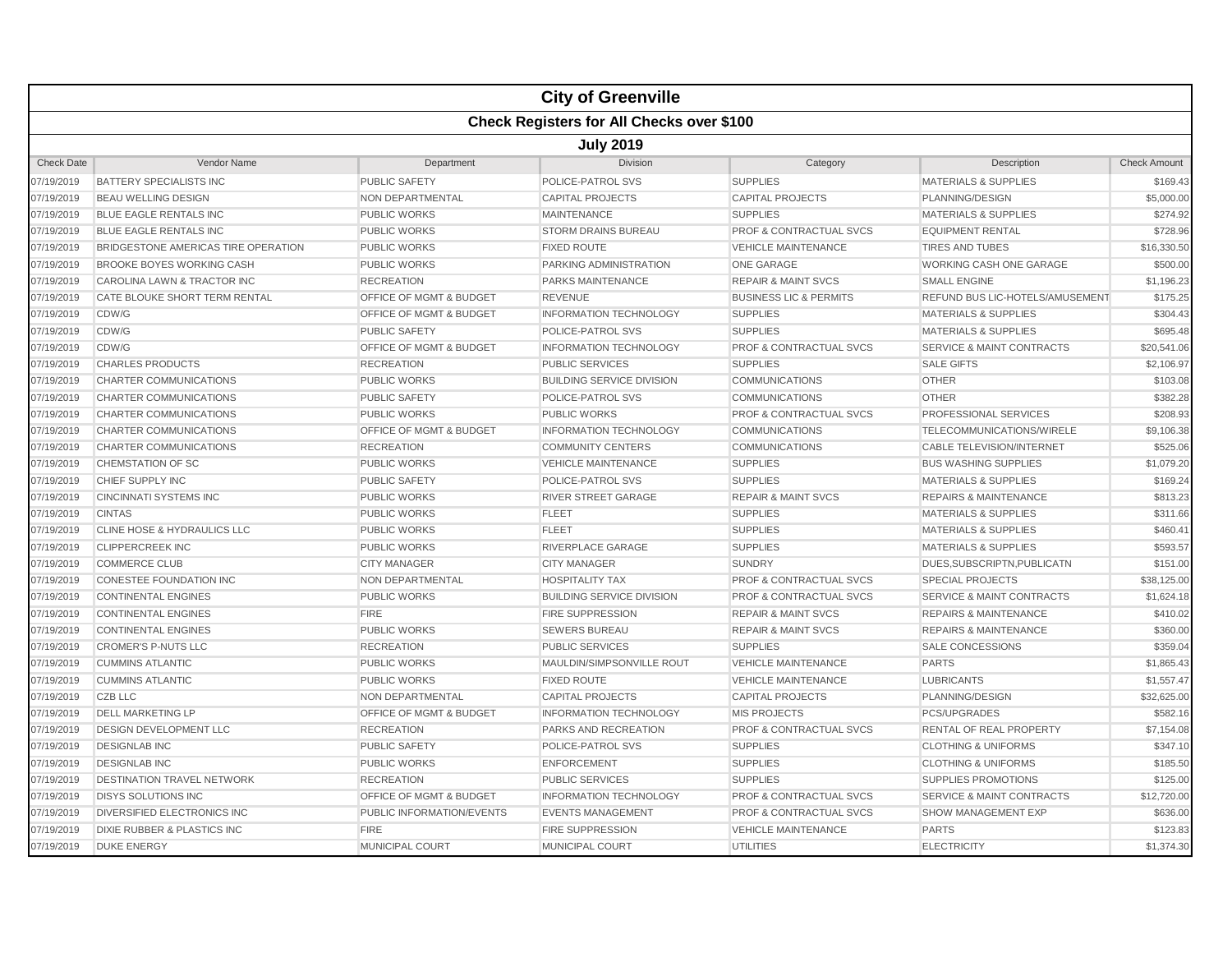|                   |                                                  |                                    | <b>City of Greenville</b>            |                                    |                                      |                     |  |  |  |  |
|-------------------|--------------------------------------------------|------------------------------------|--------------------------------------|------------------------------------|--------------------------------------|---------------------|--|--|--|--|
|                   | <b>Check Registers for All Checks over \$100</b> |                                    |                                      |                                    |                                      |                     |  |  |  |  |
| <b>July 2019</b>  |                                                  |                                    |                                      |                                    |                                      |                     |  |  |  |  |
| <b>Check Date</b> | Vendor Name                                      | Department                         | <b>Division</b>                      | Category                           | Description                          | <b>Check Amount</b> |  |  |  |  |
| 07/19/2019        | <b>DUKE ENERGY</b>                               | <b>PUBLIC WORKS</b>                | N LAURENS ST GARAGE                  | <b>UTILITIES</b>                   | <b>ELECTRICITY</b>                   | \$591.97            |  |  |  |  |
| 07/19/2019        | <b>DUKE ENERGY</b>                               | <b>PUBLIC WORKS</b>                | <b>BUILDING SERVICE DIVISION</b>     | UTILITIES                          | <b>ELECTRICITY</b>                   | \$1,358.00          |  |  |  |  |
| 07/19/2019        | <b>DUKE ENERGY</b>                               | <b>RECREATION</b>                  | PARKS AND RECREATION                 | <b>UTILITIES</b>                   | <b>ELECTRICITY</b>                   | \$174.80            |  |  |  |  |
| 07/19/2019        | <b>DUKE ENERGY</b>                               | <b>PUBLIC WORKS</b>                | <b>TRAFFIC ENGINEERING</b>           | <b>UTILITIES</b>                   | <b>ELECTRICITY</b>                   | \$104,695.68        |  |  |  |  |
| 07/19/2019        | <b>DUKE ENERGY</b>                               | <b>RECREATION</b>                  | <b>COMMUNITY CENTERS</b>             | UTILITIES                          | <b>ELECTRICITY</b>                   | \$2,666.3           |  |  |  |  |
| 07/19/2019        | <b>DUKE ENERGY</b>                               | C. D. DIVISION                     | <b>CDBG PROJECTS</b>                 | <b>CD PROJECTS</b>                 | PUBLIC SERVICES (GENERAL)            | \$277.59            |  |  |  |  |
| 07/19/2019        | <b>DUKE ENERGY</b>                               | <b>PUBLIC WORKS</b>                | <b>COMMONS GARAGE</b>                | <b>UTILITIES</b>                   | <b>ELECTRICITY</b>                   | \$1,975.9           |  |  |  |  |
| 07/19/2019        | <b>DUKE ENERGY</b>                               | <b>PUBLIC WORKS</b>                | <b>PUBLIC WORKS</b>                  | <b>UTILITIES</b>                   | <b>ELECTRICITY</b>                   | \$246.57            |  |  |  |  |
| 07/19/2019        | <b>DUKE ENERGY</b>                               | <b>PUBLIC WORKS</b>                | PARKING ADMINISTRATION               | <b>UTILITIES</b>                   | <b>ELECTRICITY</b>                   | \$979.19            |  |  |  |  |
| 07/19/2019        | <b>DUKE ENERGY</b>                               | <b>PUBLIC WORKS</b>                | <b>FIXED ROUTE</b>                   | <b>UTILITIES</b>                   | <b>ELECTRICITY</b>                   | \$2,087.0           |  |  |  |  |
| 07/19/2019        | <b>DUKE ENERGY</b>                               | <b>PUBLIC SAFETY</b>               | POLICE-PATROL SVS                    | <b>UTILITIES</b>                   | <b>ELECTRICITY</b>                   | \$1,374.29          |  |  |  |  |
| 07/19/2019        | <b>DUKE ENERGY</b>                               | <b>PUBLIC WORKS</b>                | LIBERTY SQUARE GARAGE                | <b>UTILITIES</b>                   | <b>ELECTRICITY</b>                   | \$2,504.27          |  |  |  |  |
| 07/19/2019        | <b>DUKE ENERGY</b>                               | <b>PUBLIC WORKS</b>                | <b>RIVER STREET GARAGE</b>           | <b>UTILITIES</b>                   | <b>ELECTRICITY</b>                   | \$1,360.46          |  |  |  |  |
| 07/19/2019        | <b>DUKE ENERGY</b>                               | <b>PUBLIC WORKS</b>                | NON VEHICLE MAINTENANCE              | UTILITIES                          | <b>ELECTRICITY</b>                   | \$4,995.6           |  |  |  |  |
| 07/19/2019        | <b>DUKE ENERGY</b>                               | <b>RECREATION</b>                  | <b>PARKS MAINTENANCE</b>             | UTILITIES                          | <b>ELECTRICITY</b>                   | \$19,134.0          |  |  |  |  |
| 07/19/2019        | <b>DUKE ENERGY</b>                               | <b>PUBLIC WORKS</b>                | <b>CHURCH STREET GARAGE</b>          | <b>UTILITIES</b>                   | <b>ELECTRICITY</b>                   | \$2,494.20          |  |  |  |  |
| 07/19/2019        | <b>DUKE ENERGY</b>                               | <b>PUBLIC WORKS</b>                | RICHARDSON STREET GARAGE             | <b>UTILITIES</b>                   | <b>ELECTRICITY</b>                   | \$4,336.4           |  |  |  |  |
| 07/19/2019        | <b>DUKE ENERGY</b>                               | <b>PUBLIC WORKS</b>                | <b>BROAD STREET GARAGE</b>           | <b>UTILITIES</b>                   | <b>ELECTRICITY</b>                   | \$649.63            |  |  |  |  |
| 07/19/2019        | <b>DUKE ENERGY</b>                               | <b>PUBLIC WORKS</b>                | <b>ONE GARAGE</b>                    | UTILITIES                          | <b>ELECTRICITY</b>                   | \$2,214.29          |  |  |  |  |
| 07/19/2019        | <b>DUKE ENERGY CORP</b>                          | NON DEPARTMENTAL                   | <b>CAPITAL PROJECTS</b>              | <b>CAPITAL PROJECTS</b>            | <b>CONSTRUCTION</b>                  | \$27,528.00         |  |  |  |  |
| 07/19/2019        | <b>DURVIN HILL</b>                               | <b>PUBLIC WORKS</b>                | STORMWATER MANAGEMENT                | <b>TRAVEL &amp; TRAINING</b>       | <b>TRAVEL &amp; TRAINING</b>         | \$2,190.50          |  |  |  |  |
| 07/19/2019        | <b>ECHOLS OIL COMPANY INC</b>                    | <b>PUBLIC WORKS</b>                | <b>FLEET</b>                         | <b>VEHICLE MAINTENANCE</b>         | <b>FUEL</b>                          | \$19,425.4          |  |  |  |  |
| 07/19/2019        | ELITE K-9                                        | <b>CITY MANAGER</b>                | <b>DONATIONS</b>                     | CONTRIBUTIONS/DONATIONS            | <b>K9 PROGRAM</b>                    | \$257.92            |  |  |  |  |
| 07/19/2019        | <b>EMERGENCYMD LLC</b>                           | <b>HUMAN RESOURCES</b>             | <b>OCCUPATIONAL HEALTH</b>           | <b>PROF &amp; CONTRACTUAL SVCS</b> | <b>PROFESSIONAL SERVICES</b>         | \$3,235.00          |  |  |  |  |
| 07/19/2019        | <b>EMPLOYMENT SCREENING RESOURCES</b>            | <b>HUMAN RESOURCES</b>             | <b>HUMAN RESOURCES</b>               | <b>PROF &amp; CONTRACTUAL SVCS</b> | <b>PROFESSIONAL SERVICES</b>         | \$450.00            |  |  |  |  |
| 07/19/2019        | <b>ENNIS-FLINT INC</b>                           | <b>PUBLIC WORKS</b>                | <b>TRAFFIC ENGINEERING</b>           | <b>SUPPLIES</b>                    | M&S-MARKINGS                         | \$286.7             |  |  |  |  |
| 07/19/2019        | <b>ENVIRO-MASTER SERVICES OF GREENVILL</b>       | <b>RECREATION</b>                  | <b>ADMINISTRATION</b>                | <b>PROF &amp; CONTRACTUAL SVCS</b> | <b>SERVICE &amp; MAINT CONTRACTS</b> | \$198.0             |  |  |  |  |
| 07/19/2019        | <b>ENVIRONMENTAL LABORATORIES INC</b>            | <b>PUBLIC WORKS</b>                | <b>NON VEHICLE MAINTENANCE</b>       | <b>SUPPLIES</b>                    | <b>MATERIALS &amp; SUPPLIES</b>      | \$780.36            |  |  |  |  |
| 07/19/2019        | <b>ESO SOLUTIONS INC</b>                         | <b>OFFICE OF MGMT &amp; BUDGET</b> | <b>INFORMATION TECHNOLOGY</b>        | <b>PROF &amp; CONTRACTUAL SVCS</b> | <b>SERVICE &amp; MAINT CONTRACTS</b> | \$11,360.00         |  |  |  |  |
| 07/19/2019        | <b>EVAN PISTOLIS</b>                             | <b>ECONOMIC DEVELOPMENT</b>        | <b>BUILDING &amp; PROPERTY MAINT</b> | <b>TRAVEL &amp; TRAINING</b>       | <b>TRAVEL &amp; TRAINING</b>         | \$209.00            |  |  |  |  |
| 07/19/2019        | <b>FGP INTERNATIONAL</b>                         | <b>ECONOMIC DEVELOPMENT</b>        | PLANNING AND ZONING                  | <b>PROF &amp; CONTRACTUAL SVCS</b> | <b>TEMP PERSONNEL SVCS</b>           | \$587.1             |  |  |  |  |
| 07/19/2019        | <b>FGP INTERNATIONAL</b>                         | <b>OFFICE OF MGMT &amp; BUDGET</b> | <b>REVENUE</b>                       | <b>PROF &amp; CONTRACTUAL SVCS</b> | <b>TEMP PERSONNEL SVCS</b>           | \$312.96            |  |  |  |  |
| 07/19/2019        | <b>FGP INTERNATIONAL</b>                         | <b>PUBLIC WORKS</b>                | <b>ENGINEERING</b>                   | <b>PROF &amp; CONTRACTUAL SVCS</b> | TEMP PERSONNEL SVCS                  | \$608.1             |  |  |  |  |
| 07/19/2019        | <b>FGP INTERNATIONAL</b>                         | <b>OFFICE OF MGMT &amp; BUDGET</b> | <b>INFORMATION TECHNOLOGY</b>        | <b>PROF &amp; CONTRACTUAL SVCS</b> | <b>TEMP PERSONNEL SVCS</b>           | \$352.48            |  |  |  |  |
| 07/19/2019        | <b>FGP INTERNATIONAL</b>                         | <b>HUMAN RESOURCES</b>             | <b>OCCUPATIONAL HEALTH</b>           | <b>PROF &amp; CONTRACTUAL SVCS</b> | <b>TEMP PERSONNEL SVCS</b>           | \$463.50            |  |  |  |  |
| 07/19/2019        | FIRST TEAM SPORTS CENTER                         | <b>RECREATION</b>                  | <b>COMMUNITY CENTERS</b>             | <b>SUPPLIES</b>                    | <b>CLOTHING &amp; UNIFORMS</b>       | \$2,236.60          |  |  |  |  |
| 07/19/2019        | <b>FORMS &amp; SUPPLY INC</b>                    | <b>RECREATION</b>                  | <b>PUBLIC SERVICES</b>               | PRINTING                           | <b>PRINTING &amp; BINDING</b>        | \$162.82            |  |  |  |  |
| 07/19/2019        | <b>GARRETT'S DISCOUNT GOLF CARTS LLC</b>         | PUBLIC INFORMATION/EVENTS          | <b>EVENTS MANAGEMENT</b>             | <b>PROF &amp; CONTRACTUAL SVCS</b> | <b>SHOW MANAGEMENT EXP</b>           | \$636.00            |  |  |  |  |
| 07/19/2019        | <b>GEORGE COLEMAN FORD INC</b>                   | <b>PUBLIC WORKS</b>                | <b>VEHICLE MAINTENANCE</b>           | <b>VEHICLE MAINTENANCE</b>         | <b>PARTS</b>                         | \$601.22            |  |  |  |  |
| 07/19/2019        | <b>GILLIG LLC</b>                                | <b>PUBLIC WORKS</b>                | <b>VEHICLE MAINTENANCE</b>           | <b>VEHICLE MAINTENANCE</b>         | <b>PARTS</b>                         | \$3,995.1           |  |  |  |  |
| 07/19/2019        | <b>GRAINGER 803858935</b>                        | <b>PUBLIC WORKS</b>                | <b>MAINTENANCE</b>                   | <b>SUPPLIES</b>                    | <b>MATERIALS &amp; SUPPLIES</b>      | \$836.76            |  |  |  |  |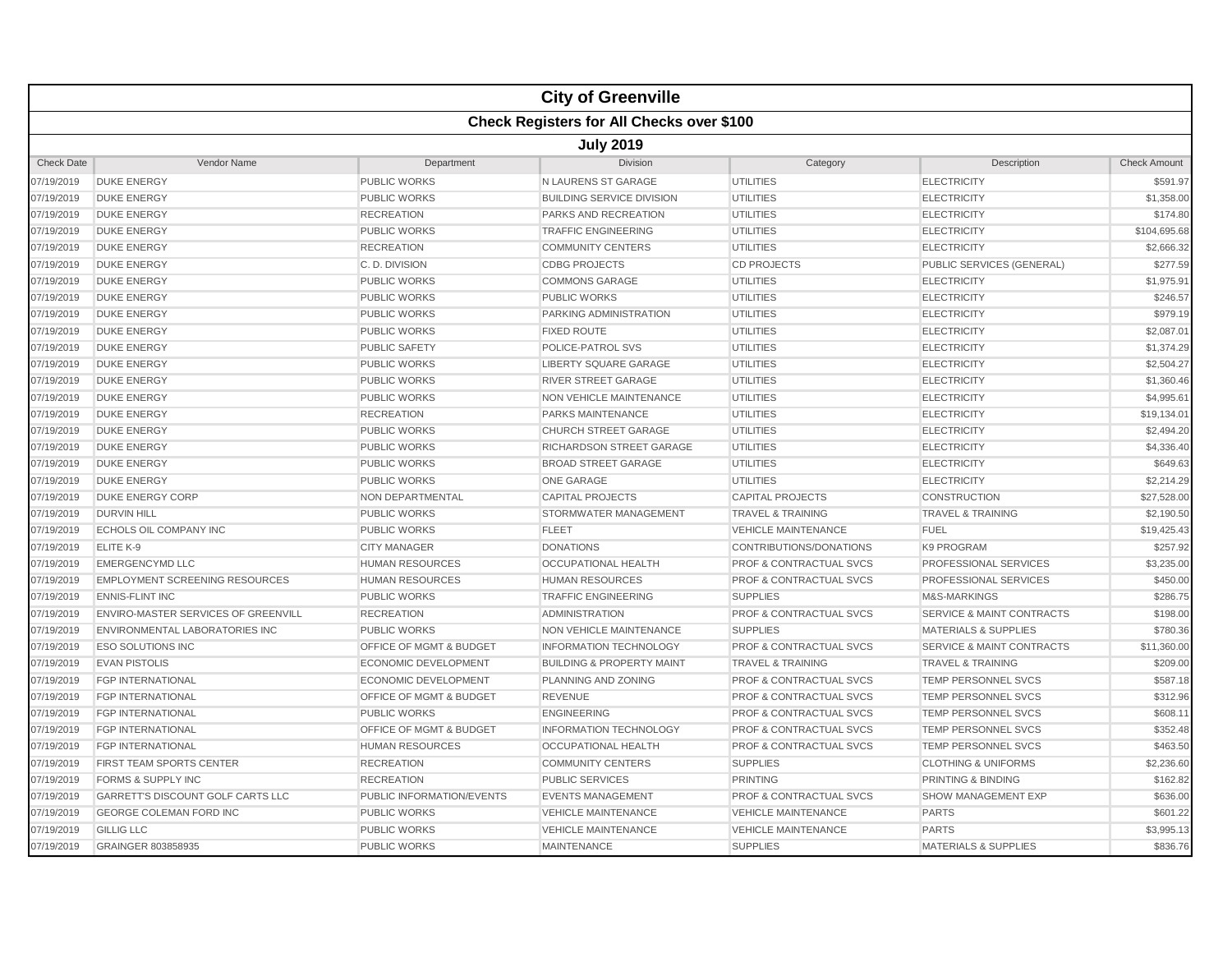|                   |                                                  |                                    | <b>City of Greenville</b>            |                                    |                                      |                     |  |  |  |
|-------------------|--------------------------------------------------|------------------------------------|--------------------------------------|------------------------------------|--------------------------------------|---------------------|--|--|--|
|                   | <b>Check Registers for All Checks over \$100</b> |                                    |                                      |                                    |                                      |                     |  |  |  |
|                   | <b>July 2019</b>                                 |                                    |                                      |                                    |                                      |                     |  |  |  |
| <b>Check Date</b> | Vendor Name                                      | Department                         | <b>Division</b>                      | Category                           | Description                          | <b>Check Amount</b> |  |  |  |
| 07/19/2019        | <b>GREENVILLE AIRPORT COMMISSION</b>             | NON DEPARTMENTAL                   | <b>ACCOMMODATION TAX</b>             | <b>PROF &amp; CONTRACTUAL SVCS</b> | <b>SPECIAL PROJECTS</b>              | \$5,000.00          |  |  |  |
| 07/19/2019        | <b>GREENVILLE AIRPORT COMMISSION</b>             | OFFICE OF MGMT & BUDGET            | <b>REVENUE</b>                       | <b>ACCOUNTS PAYABLE (MANUAL)</b>   | <b>STATE A-TAX</b>                   | \$2,000.00          |  |  |  |
| 07/19/2019        | GREENVILLE CHAMBER OF COMMERCE                   | <b>ECONOMIC DEVELOPMENT</b>        | ECONOMIC DEVELOPMENT                 | <b>TRAVEL &amp; TRAINING</b>       | <b>TRAVEL &amp; TRAINING</b>         | \$3,050.00          |  |  |  |
| 07/19/2019        | <b>GREENVILLE CHAMBER OF COMMERCE</b>            | C.D. DIVISION                      | <b>CDBG PROJECTS</b>                 | <b>TRAVEL &amp; TRAINING</b>       | <b>TRAVEL &amp; TRAINING</b>         | \$500.00            |  |  |  |
| 07/19/2019        | <b>GREENVILLE COUNTY</b>                         | <b>PUBLIC SAFETY</b>               | POLICE-PATROL SVS                    | PROF & CONTRACTUAL SVCS            | PROFESSIONAL SERVICES                | \$10,127.79         |  |  |  |
| 07/19/2019        | <b>GREENVILLE COUNTY ANIMAL CARE SERV</b>        | <b>PUBLIC SAFETY</b>               | <b>POLICE-PATROL SVS</b>             | <b>PROF &amp; CONTRACTUAL SVCS</b> | <b>SERVICE &amp; MAINT CONTRACTS</b> | \$2,590.00          |  |  |  |
| 07/19/2019        | <b>GREENVILLE NEWS</b>                           | <b>OFFICE OF MGMT &amp; BUDGET</b> | <b>PURCHASING</b>                    | <b>PROF &amp; CONTRACTUAL SVCS</b> | <b>ADVERTISING EXPENSE</b>           | \$105.60            |  |  |  |
| 07/19/2019        | <b>GREENVILLE NEWS</b>                           | <b>ECONOMIC DEVELOPMENT</b>        | PLANNING AND ZONING                  | <b>SUNDRY</b>                      | DUES, SUBSCRIPTN, PUBLICATN          | \$155.20            |  |  |  |
| 07/19/2019        | <b>GREENVILLE OFFICE SUPPLY CO INC</b>           | <b>PUBLIC WORKS</b>                | PARKING ADMINISTRATION               | <b>SUPPLIES</b>                    | OFFICE SUPPLIES&MATERIALS            | \$244.71            |  |  |  |
| 07/19/2019        | GREENVILLE OFFICE SUPPLY CO INC                  | NON DEPARTMENTAL                   | <b>CAPITAL PROJECTS</b>              | <b>CAPITAL PROJECTS</b>            | <b>CONSTRUCTION</b>                  | \$673.44            |  |  |  |
| 07/19/2019        | <b>GREENVILLE TRANSIT AUTHORITY</b>              | <b>CITY MANAGER</b>                | NON-DEPARTMENTAL                     | <b>PROF &amp; CONTRACTUAL SVCS</b> | <b>INTERGOVT AGREEMENTS</b>          | \$299,607.50        |  |  |  |
| 07/19/2019        | <b>GREENVILLE WATER</b>                          | <b>PUBLIC WORKS</b>                | <b>STORM DRAINS BUREAU</b>           | <b>SUPPLIES</b>                    | <b>MATERIALS &amp; SUPPLIES</b>      | \$765.00            |  |  |  |
| 07/19/2019        | <b>GREENVILLE WATER</b>                          | <b>PUBLIC WORKS</b>                | <b>FLEET</b>                         | <b>SUPPLIES</b>                    | <b>MATERIALS &amp; SUPPLIES</b>      | \$765.00            |  |  |  |
| 07/19/2019        | <b>GREENVILLE WATER</b>                          | <b>PUBLIC WORKS</b>                | <b>STREETS BUREAU</b>                | <b>SUPPLIES</b>                    | <b>MATERIALS &amp; SUPPLIES</b>      | \$765.00            |  |  |  |
| 07/19/2019        | <b>GREENVILLE WATER</b>                          | <b>PUBLIC WORKS</b>                | <b>SEWERS BUREAU</b>                 | <b>SUPPLIES</b>                    | <b>MATERIALS &amp; SUPPLIES</b>      | \$765.00            |  |  |  |
| 07/19/2019        | <b>GREENVILLE WATER</b>                          | <b>PUBLIC WORKS</b>                | RESIDENTIAL COLL BUREAU              | <b>SUPPLIES</b>                    | <b>MATERIALS &amp; SUPPLIES</b>      | \$765.00            |  |  |  |
| 07/19/2019        | <b>GREENVILLE ZOO FOUNDATION</b>                 | NON DEPARTMENTAL                   | <b>ACCOMMODATION TAX</b>             | PROF & CONTRACTUAL SVCS            | <b>SPECIAL PROJECTS</b>              | \$12,550.00         |  |  |  |
| 07/19/2019        | <b>GREGORY PEST SOLUTIONS</b>                    | <b>PUBLIC WORKS</b>                | <b>BUILDING SERVICE DIVISION</b>     | <b>PROF &amp; CONTRACTUAL SVCS</b> | <b>SERVICE &amp; MAINT CONTRACTS</b> | \$230.00            |  |  |  |
| 07/19/2019        | HARMAN BROTHERS ICE LLC                          | PUBLIC INFORMATION/EVENTS          | <b>EVENTS MANAGEMENT</b>             | <b>PROF &amp; CONTRACTUAL SVCS</b> | <b>SHOW MANAGEMENT EXP</b>           | \$1,825.00          |  |  |  |
| 07/19/2019        | HDR INC                                          | NON DEPARTMENTAL                   | <b>CAPITAL PROJECTS</b>              | <b>CAPITAL PROJECTS</b>            | PLANNING/DESIGN                      | \$18,453.37         |  |  |  |
| 07/19/2019        | HENRY SCHEIN ANIMAL HEALTH                       | <b>RECREATION</b>                  | <b>ADMINISTRATION</b>                | <b>SUPPLIES</b>                    | M&S-VETERINARY                       | \$305.70            |  |  |  |
| 07/19/2019        | HENRY SCHEIN INC MEDICAL DIVISION                | <b>HUMAN RESOURCES</b>             | OCCUPATIONAL HEALTH                  | <b>PROF &amp; CONTRACTUAL SVCS</b> | <b>PROFESSIONAL SERVICES</b>         | \$143.70            |  |  |  |
| 07/19/2019        | HENRY SCHEIN INC MEDICAL DIVISION                | <b>HUMAN RESOURCES</b>             | OCCUPATIONAL HEALTH                  | <b>SUPPLIES</b>                    | <b>MATERIALS &amp; SUPPLIES</b>      | \$303.76            |  |  |  |
| 07/19/2019        | <b>HERSHEY CREAMERY COMPANY</b>                  | <b>RECREATION</b>                  | <b>PUBLIC SERVICES</b>               | <b>SUPPLIES</b>                    | <b>SALE CONCESSIONS</b>              | \$508.05            |  |  |  |
| 07/19/2019        | HILTON MYRTLE BEACH RESORT                       | MUNICIPAL COURT                    | <b>MUNICIPAL COURT</b>               | <b>TRAVEL &amp; TRAINING</b>       | <b>TRAVEL &amp; TRAINING</b>         | \$1,388.00          |  |  |  |
| 07/19/2019        | HOME DEPOT CREDIT SERVICE 5906                   | <b>PUBLIC WORKS</b>                | <b>BUILDING SERVICE DIVISION</b>     | <b>SUPPLIES</b>                    | <b>MATERIALS &amp; SUPPLIES</b>      | \$832.52            |  |  |  |
| 07/19/2019        | HOME DEPOT CREDIT SERVICE 5914                   | <b>RECREATION</b>                  | <b>ADMINISTRATION</b>                | <b>SUPPLIES</b>                    | M&S-MAINTENANCE                      | \$131.75            |  |  |  |
| 07/19/2019        | HOME DEPOT PRO                                   | <b>PUBLIC WORKS</b>                | <b>NON VEHICLE MAINTENANCE</b>       | <b>SUPPLIES</b>                    | <b>JANITORIAL SUPPLIES</b>           | \$131.54            |  |  |  |
| 07/19/2019        | <b>IDEXX LABORATORIES</b>                        | <b>RECREATION</b>                  | <b>ADMINISTRATION</b>                | <b>PROF &amp; CONTRACTUAL SVCS</b> | <b>PROFESSIONAL SERVICES</b>         | \$2,781.81          |  |  |  |
| 07/19/2019        | <b>INNOVATIVE CONTROLS INC</b>                   | <b>FIRE</b>                        | <b>FIRE SUPPRESSION</b>              | <b>VEHICLE MAINTENANCE</b>         | <b>PARTS</b>                         | \$204.86            |  |  |  |
| 07/19/2019        | INTERNATIONAL CODE COUNCIL INC                   | <b>ECONOMIC DEVELOPMENT</b>        | <b>BUILDING &amp; PROPERTY MAINT</b> | <b>SUPPLIES</b>                    | OFFICE SUPPLIES&MATERIALS            | \$379.48            |  |  |  |
| 07/19/2019        | <b>INTERSTATE TRANSPORTATION EQUI</b>            | <b>PUBLIC WORKS</b>                | <b>VEHICLE MAINTENANCE</b>           | <b>VEHICLE MAINTENANCE</b>         | <b>SMALL PARTS</b>                   | \$296.50            |  |  |  |
| 07/19/2019        | <b>IPR SOUTHEAST LLC</b>                         | NON DEPARTMENTAL                   | <b>CAPITAL PROJECTS</b>              | <b>CAPITAL PROJECTS</b>            | <b>CONSTRUCTION</b>                  | \$248.937.41        |  |  |  |
| 07/19/2019        | <b>IPR SOUTHEAST LLC</b>                         | <b>PUBLIC WORKS</b>                | <b>SEWERS BUREAU</b>                 | <b>REPAIR &amp; MAINT SVCS</b>     | <b>REPAIRS &amp; MAINTENANCE</b>     | \$17,240.00         |  |  |  |
| 07/19/2019        | <b>IRON MOUNTAIN 27128</b>                       | <b>PUBLIC SAFETY</b>               | POLICE-PATROL SVS                    | <b>PROF &amp; CONTRACTUAL SVCS</b> | <b>SERVICE &amp; MAINT CONTRACTS</b> | \$471.17            |  |  |  |
| 07/19/2019        | <b>IRON MOUNTAIN 27128</b>                       | <b>MUNICIPAL COURT</b>             | <b>MUNICIPAL COURT</b>               | <b>PROF &amp; CONTRACTUAL SVCS</b> | <b>PROFESSIONAL SERVICES</b>         | \$112.72            |  |  |  |
| 07/19/2019        | <b>IRON MOUNTAIN 27129</b>                       | OFFICE OF MGMT & BUDGET            | <b>INFORMATION TECHNOLOGY</b>        | <b>PROF &amp; CONTRACTUAL SVCS</b> | <b>SERVICE &amp; MAINT CONTRACTS</b> | \$557.18            |  |  |  |
| 07/19/2019        | <b>ISU VETERINARY DIAGNOSTIC LAB</b>             | <b>RECREATION</b>                  | <b>ADMINISTRATION</b>                | <b>PROF &amp; CONTRACTUAL SVCS</b> | PROFESSIONAL SERVICES                | \$100.80            |  |  |  |
| 07/19/2019        | <b>IVEY COMMUNICATIONS INC</b>                   | <b>NON DEPARTMENTAL</b>            | <b>CAPITAL PROJECTS</b>              | <b>CAPITAL PROJECTS</b>            | <b>EQUIPMENT</b>                     | \$20,915.98         |  |  |  |
| 07/19/2019        | <b>IVEY COMMUNICATIONS INC</b>                   | <b>RECREATION</b>                  | <b>PUBLIC SERVICES</b>               | <b>PROF &amp; CONTRACTUAL SVCS</b> | PROFESSIONAL SERVICES                | \$462.00            |  |  |  |
| 07/19/2019        | <b>IVEY COMMUNICATIONS INC</b>                   | <b>PUBLIC WORKS</b>                | POINSETT GARAGE                      | <b>PROF &amp; CONTRACTUAL SVCS</b> | <b>SERVICE &amp; MAINT CONTRACTS</b> | \$4,847.99          |  |  |  |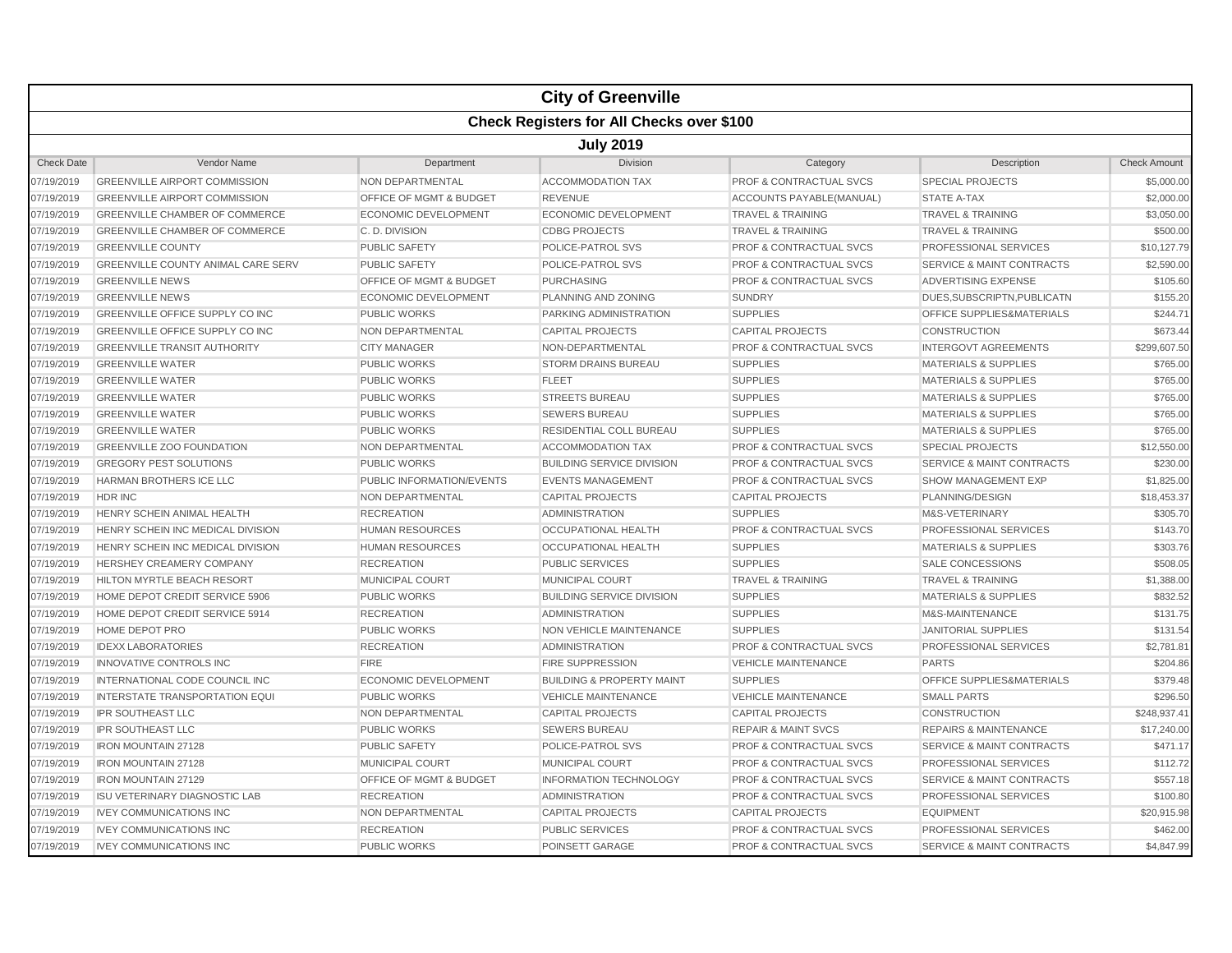|                   |                                                  |                                    | <b>City of Greenville</b>        |                                    |                                      |                     |  |  |  |
|-------------------|--------------------------------------------------|------------------------------------|----------------------------------|------------------------------------|--------------------------------------|---------------------|--|--|--|
|                   | <b>Check Registers for All Checks over \$100</b> |                                    |                                  |                                    |                                      |                     |  |  |  |
|                   | <b>July 2019</b>                                 |                                    |                                  |                                    |                                      |                     |  |  |  |
| <b>Check Date</b> | <b>Vendor Name</b>                               | Department                         | <b>Division</b>                  | Category                           | Description                          | <b>Check Amount</b> |  |  |  |
| 07/19/2019        | <b>JACK DOHENY COMPANIES INC</b>                 | <b>PUBLIC WORKS</b>                | <b>FLEET</b>                     | <b>VEHICLE MAINTENANCE</b>         | <b>OUTSIDE REPAIRS</b>               | \$416.38            |  |  |  |
| 07/19/2019        | <b>JESSICA HAYES</b>                             | <b>RECREATION</b>                  | <b>ADMINISTRATION</b>            | <b>TRAVEL &amp; TRAINING</b>       | <b>TRAVEL &amp; TRAINING</b>         | \$1,231.85          |  |  |  |
| 07/19/2019        | JOHN CULBERTSON                                  | PUBLIC INFORMATION/EVENTS          | <b>EVENTS MANAGEMENT</b>         | <b>PROF &amp; CONTRACTUAL SVCS</b> | PROFESSIONAL SERVICES                | \$400.00            |  |  |  |
| 07/19/2019        | JOHNSTONE SUPPLY OF GREENVILLE                   | <b>PUBLIC WORKS</b>                | <b>BUILDING SERVICE DIVISION</b> | <b>SUPPLIES</b>                    | <b>MATERIALS &amp; SUPPLIES</b>      | \$491.44            |  |  |  |
| 07/19/2019        | <b>JULIE RANDALL</b>                             | PUBLIC INFORMATION/EVENTS          | <b>EVENTS MANAGEMENT</b>         | PROF & CONTRACTUAL SVCS            | PROFESSIONAL SERVICES                | \$400.00            |  |  |  |
| 07/19/2019        | <b>KEVIN COX</b>                                 | <b>PUBLIC SAFETY</b>               | POLICE-PATROL SVS                | <b>TRAVEL &amp; TRAINING</b>       | <b>TRAVEL &amp; TRAINING</b>         | \$408.00            |  |  |  |
| 07/19/2019        | KEVIN WHITAKER CHEVROLET INC                     | FIRE                               | <b>FIRE SUPPRESSION</b>          | <b>VEHICLE MAINTENANCE</b>         | <b>PARTS</b>                         | \$143.12            |  |  |  |
| 07/19/2019        | <b>KEYPER SYSTEMS</b>                            | <b>PUBLIC WORKS</b>                | <b>STREETS BUREAU</b>            | <b>SUPPLIES</b>                    | <b>MATERIALS &amp; SUPPLIES</b>      | \$416.24            |  |  |  |
| 07/19/2019        | <b>KONO PIZZA GSP</b>                            | PUBLIC INFORMATION/EVENTS          | <b>SPECIAL EVENTS</b>            | <b>DEF REVENUE-OTHER</b>           | <b>SPECIAL EVENTS</b>                | \$838.08            |  |  |  |
| 07/19/2019        | <b>KURT ROCCO</b>                                | <b>PUBLIC SAFETY</b>               | POLICE-PATROL SVS                | <b>SUPPLIES</b>                    | <b>CLOTHING &amp; UNIFORMS</b>       | \$106.00            |  |  |  |
| 07/19/2019        | <b>KW BEVERAGE</b>                               | PUBLIC INFORMATION/EVENTS          | <b>EVENTS MANAGEMENT</b>         | <b>SUPPLIES</b>                    | <b>M&amp;S-FOOD &amp; BEVERAGE</b>   | \$11,803.82         |  |  |  |
| 07/19/2019        | L & B LANDSCAPING SERVICE INC                    | C. D. DIVISION                     | <b>CDBG PROJECTS</b>             | <b>CD PROJECTS</b>                 | <b>LAND ACQUISITION</b>              | \$2,835.00          |  |  |  |
| 07/19/2019        | LABORATORY CORPORATION OF AMERICA                | <b>HUMAN RESOURCES</b>             | <b>OCCUPATIONAL HEALTH</b>       | <b>PROF &amp; CONTRACTUAL SVCS</b> | PROFESSIONAL SERVICES                | \$2,349.25          |  |  |  |
| 07/19/2019        | <b>LANDS' END BUSINESS OUTFITTERS</b>            | <b>RECREATION</b>                  | <b>ADMINISTRATION</b>            | <b>SUPPLIES</b>                    | <b>CLOTHING &amp; UNIFORMS</b>       | \$286.63            |  |  |  |
| 07/19/2019        | LANDS' END BUSINESS OUTFITTERS                   | <b>RECREATION</b>                  | <b>PUBLIC SERVICES</b>           | <b>SUPPLIES</b>                    | <b>CLOTHING &amp; UNIFORMS</b>       | \$237.22            |  |  |  |
| 07/19/2019        | <b>LANDSCAPERS SUPPLY</b>                        | <b>PUBLIC WORKS</b>                | <b>SEWERS BUREAU</b>             | <b>SUPPLIES</b>                    | <b>MATERIALS &amp; SUPPLIES</b>      | \$781.54            |  |  |  |
| 07/19/2019        | LANDSCAPERS SUPPLY                               | <b>PUBLIC WORKS</b>                | <b>STREETS BUREAU</b>            | <b>SUPPLIES</b>                    | <b>MATERIALS &amp; SUPPLIES</b>      | \$781.53            |  |  |  |
| 07/19/2019        | <b>LANDSCAPERS SUPPLY</b>                        | <b>PUBLIC WORKS</b>                | <b>STORM DRAINS BUREAU</b>       | <b>SUPPLIES</b>                    | <b>MATERIALS &amp; SUPPLIES</b>      | \$781.53            |  |  |  |
| 07/19/2019        | LANGUAGE HOUSE, THE                              | <b>HUMAN RESOURCES</b>             | <b>HUMAN RESOURCES</b>           | <b>PROF &amp; CONTRACTUAL SVCS</b> | <b>PROFESSIONAL SERVICES</b>         | \$120.00            |  |  |  |
| 07/19/2019        | LAURASHA LOVETT                                  | <b>RECREATION</b>                  | <b>COMMUNITY CENTERS</b>         | <b>BUILDING &amp; SPACE RENTAL</b> | RENTAL SEARS REC CTR                 | \$280.00            |  |  |  |
| 07/19/2019        | <b>LAWMEN'S SAFETY SUPPLY</b>                    | <b>PUBLIC SAFETY</b>               | POLICE-PATROL SVS                | <b>SUPPLIES</b>                    | <b>MATERIALS &amp; SUPPLIES</b>      | \$1,286.42          |  |  |  |
| 07/19/2019        | LEXISNEXIS 1239194                               | <b>PUBLIC SAFETY</b>               | POLICE-PATROL SVS                | <b>PROF &amp; CONTRACTUAL SVCS</b> | PROFESSIONAL SERVICES                | \$318.00            |  |  |  |
| 07/19/2019        | <b>LIBERTY PRESS</b>                             | <b>PUBLIC SAFETY</b>               | POLICE-PATROL SVS                | <b>SUPPLIES</b>                    | <b>MATERIALS &amp; SUPPLIES</b>      | \$397.03            |  |  |  |
| 07/19/2019        | LOCAL BOYS DO GOOD                               | NON DEPARTMENTAL                   | <b>ACCOMMODATION TAX</b>         | <b>PROF &amp; CONTRACTUAL SVCS</b> | <b>SPECIAL PROJECTS</b>              | \$11,685.00         |  |  |  |
| 07/19/2019        | <b>LOUIS P BATSON</b>                            | <b>RECREATION</b>                  | <b>BEAUTIFICATION BUREAU</b>     | <b>SUPPLIES</b>                    | <b>MATERIALS &amp; SUPPLIES</b>      | \$844.21            |  |  |  |
| 07/19/2019        | LOWES                                            | <b>PUBLIC WORKS</b>                | <b>RICHARDSON STREET GARAGE</b>  | <b>SUPPLIES</b>                    | <b>MATERIALS &amp; SUPPLIES</b>      | \$220.44            |  |  |  |
| 07/19/2019        | LOWES                                            | <b>PUBLIC WORKS</b>                | <b>MAINTENANCE</b>               | <b>SUPPLIES</b>                    | <b>MATERIALS &amp; SUPPLIES</b>      | \$227.26            |  |  |  |
| 07/19/2019        | MAJOR BUSINESS MACHINES INC                      | OFFICE OF MGMT & BUDGET            | <b>REVENUE</b>                   | PROF & CONTRACTUAL SVCS            | <b>SERVICE &amp; MAINT CONTRACTS</b> | \$2,000.00          |  |  |  |
| 07/19/2019        | <b>MARATHON STAFFING INC</b>                     | PUBLIC INFORMATION/EVENTS          | <b>EVENTS MANAGEMENT</b>         | <b>PROF &amp; CONTRACTUAL SVCS</b> | <b>TEMP PERSONNEL SVCS</b>           | \$1,584.23          |  |  |  |
| 07/19/2019        | <b>MARATHON STAFFING INC</b>                     | <b>RECREATION</b>                  | <b>COMMUNITY CENTERS</b>         | <b>PROF &amp; CONTRACTUAL SVCS</b> | <b>TEMP PERSONNEL SVCS</b>           | \$426.30            |  |  |  |
| 07/19/2019        | <b>MARATHON STAFFING INC</b>                     | <b>PUBLIC SAFETY</b>               | POLICE-DISPATCH BUREAU           | <b>PROF &amp; CONTRACTUAL SVCS</b> | <b>TEMP PERSONNEL SVCS</b>           | \$3,683.16          |  |  |  |
| 07/19/2019        | MCGRIFF INSURANCE SERVICES                       | FIRE                               | <b>FIRE</b>                      | PROF & CONTRACTUAL SVCS            | PROFESSIONAL SERVICES                | \$1,453.75          |  |  |  |
| 07/19/2019        | MCKINNEY LUMBER & HARDWARE LLC                   | <b>RECREATION</b>                  | <b>ADMINISTRATION</b>            | <b>SUPPLIES</b>                    | M&S-MAINTENANCE                      | \$656.20            |  |  |  |
| 07/19/2019        | MCMILLAN PAZDAN SMITH ARCHITECT LLC              | <b>OFFICE OF MGMT &amp; BUDGET</b> | <b>ACCOUNTING</b>                | <b>PROF &amp; CONTRACTUAL SVCS</b> | <b>PROFESSIONAL SERVICES</b>         | \$750.00            |  |  |  |
| 07/19/2019        | MIKE'S BODY SHOP & TOWING INC                    | <b>PUBLIC WORKS</b>                | <b>VEHICLE MAINTENANCE</b>       | <b>PROF &amp; CONTRACTUAL SVCS</b> | <b>SERVICE &amp; MAINT CONTRACTS</b> | \$1,090.00          |  |  |  |
| 07/19/2019        | MIKE'S BODY SHOP & TOWING INC                    | <b>PUBLIC WORKS</b>                | <b>FLEET</b>                     | <b>VEHICLE MAINTENANCE</b>         | <b>OUTSIDE REPAIRS</b>               | \$350.00            |  |  |  |
| 07/19/2019        | MORRIS BUSINESS SOLUTIONS                        | OFFICE OF MGMT & BUDGET            | <b>INFORMATION TECHNOLOGY</b>    | PROF & CONTRACTUAL SVCS            | <b>EQUIPMENT RENTAL</b>              | \$12,469.66         |  |  |  |
| 07/19/2019        | MOTOROLA-PALMETTO 800                            | <b>PUBLIC WORKS</b>                | <b>FIXED ROUTE</b>               | <b>COMMUNICATIONS</b>              | <b>OTHER</b>                         | \$1,134.67          |  |  |  |
| 07/19/2019        | MUNICIPAL ASSOC OF SC                            | <b>MUNICIPAL COURT</b>             | <b>MUNICIPAL COURT</b>           | <b>TRAVEL &amp; TRAINING</b>       | <b>TRAVEL &amp; TRAINING</b>         | \$370.00            |  |  |  |
| 07/19/2019        | <b>NAPA AUTO PARTS</b>                           | FIRE                               | <b>FIRE SUPPRESSION</b>          | <b>VEHICLE MAINTENANCE</b>         | <b>PARTS</b>                         | \$770.49            |  |  |  |
| 07/19/2019        | <b>NENA</b>                                      | <b>PUBLIC SAFETY</b>               | POLICE-PATROL SVS                | <b>TRAVEL &amp; TRAINING</b>       | <b>TRAVEL &amp; TRAINING</b>         | \$1,680.00          |  |  |  |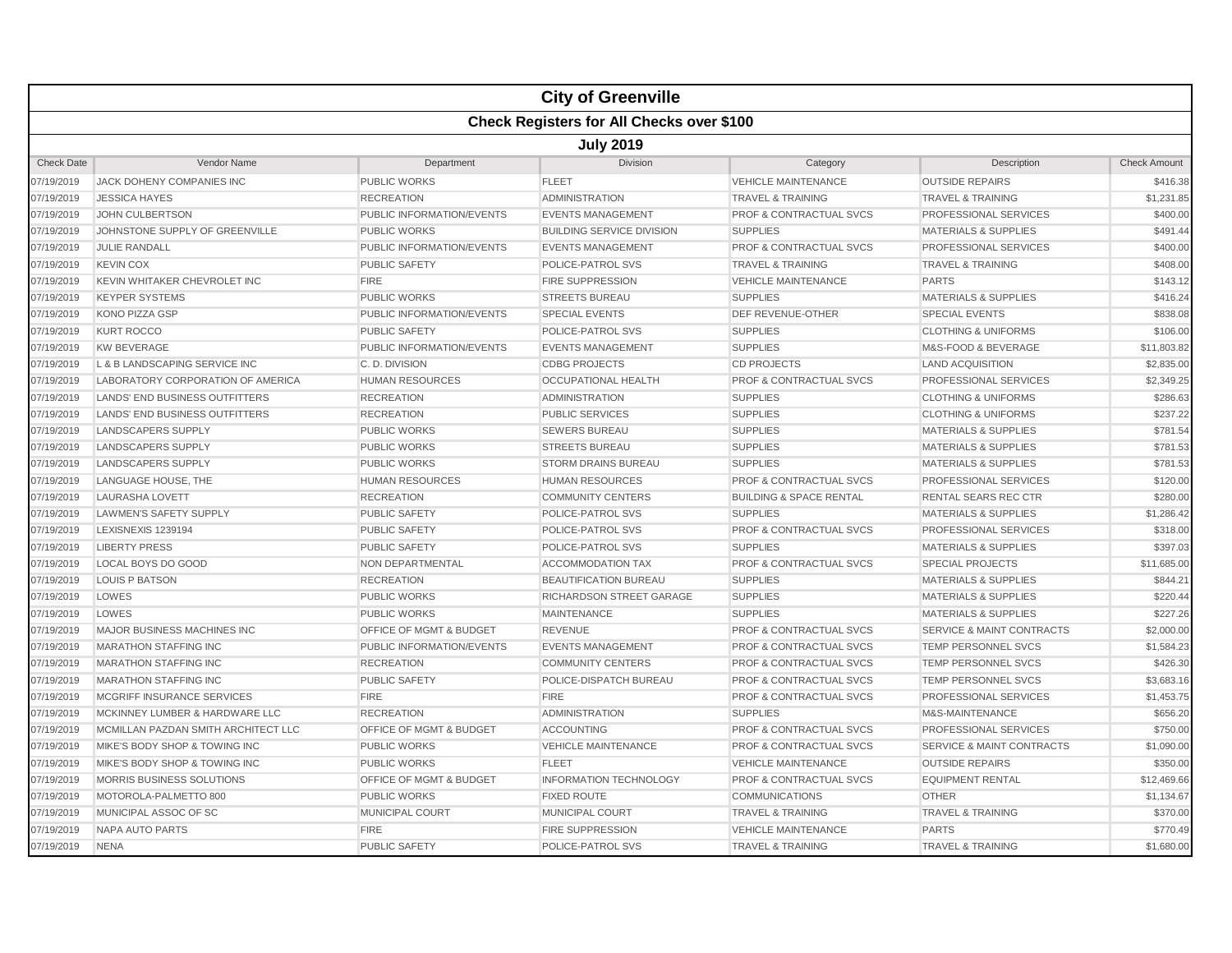|                   |                                                  |                             | <b>City of Greenville</b>        |                                    |                                      |                     |  |  |  |
|-------------------|--------------------------------------------------|-----------------------------|----------------------------------|------------------------------------|--------------------------------------|---------------------|--|--|--|
|                   | <b>Check Registers for All Checks over \$100</b> |                             |                                  |                                    |                                      |                     |  |  |  |
|                   | <b>July 2019</b>                                 |                             |                                  |                                    |                                      |                     |  |  |  |
| <b>Check Date</b> | <b>Vendor Name</b>                               | Department                  | <b>Division</b>                  | Category                           | Description                          | <b>Check Amount</b> |  |  |  |
| 07/19/2019        | <b>NEWEGG BUSINESS INC</b>                       | <b>ECONOMIC DEVELOPMENT</b> | <b>PLANNING AND ZONING</b>       | <b>SUPPLIES</b>                    | <b>MATERIALS &amp; SUPPLIES</b>      | \$142.99            |  |  |  |
| 07/19/2019        | <b>NGLIC</b>                                     | <b>HUMAN RESOURCES</b>      | <b>HEALTH CARE</b>               | <b>OTHER INSURANCE</b>             | <b>VISION - SUPERIOR</b>             | \$9,623.39          |  |  |  |
| 07/19/2019        | NORRIS SUPPLY CO                                 | <b>RECREATION</b>           | PARKS MAINTENANCE                | <b>SUPPLIES</b>                    | <b>MATERIALS &amp; SUPPLIES</b>      | \$267.01            |  |  |  |
| 07/19/2019        | NORTHERN SAFETY CO INC                           | <b>RECREATION</b>           | TREE MAINTENANCE BUREAU          | <b>SUPPLIES</b>                    | <b>MATERIALS &amp; SUPPLIES</b>      | \$272.88            |  |  |  |
| 07/19/2019        | NORTHERN SAFETY CO INC                           | <b>RECREATION</b>           | PARKS MAINTENANCE                | <b>SUPPLIES</b>                    | <b>MATERIALS &amp; SUPPLIES</b>      | \$420.07            |  |  |  |
| 07/19/2019        | OFFICE DEPOT BSD                                 | <b>PUBLIC WORKS</b>         | <b>STREETS BUREAU</b>            | <b>SUPPLIES</b>                    | <b>MATERIALS &amp; SUPPLIES</b>      | \$257.34            |  |  |  |
| 07/19/2019        | OFFICE DEPOT BSD                                 | <b>PUBLIC WORKS</b>         | <b>STORM DRAINS BUREAU</b>       | <b>SUPPLIES</b>                    | <b>MATERIALS &amp; SUPPLIES</b>      | \$201.45            |  |  |  |
| 07/19/2019        | OFFICE DEPOT BSD                                 | <b>PUBLIC WORKS</b>         | <b>SEWERS BUREAU</b>             | <b>SUPPLIES</b>                    | <b>MATERIALS &amp; SUPPLIES</b>      | \$201.42            |  |  |  |
| 07/19/2019        | <b>OILMEN'S TRUCK TANKS INC</b>                  | <b>PUBLIC WORKS</b>         | <b>NON VEHICLE MAINTENANCE</b>   | <b>SUPPLIES</b>                    | <b>MATERIALS &amp; SUPPLIES</b>      | \$173.36            |  |  |  |
| 07/19/2019        | <b>OMNILINK SYSTEMS INC</b>                      | <b>PUBLIC SAFETY</b>        | POLICE-PATROL SVS                | <b>PROF &amp; CONTRACTUAL SVCS</b> | <b>SERVICE &amp; MAINT CONTRACTS</b> | \$2,992.75          |  |  |  |
| 07/19/2019        | ONE LAURENS MASTER OWNERS ASSOC LLC              | <b>PUBLIC WORKS</b>         | <b>ONE GARAGE</b>                | <b>PROF &amp; CONTRACTUAL SVCS</b> | <b>SERVICE &amp; MAINT CONTRACTS</b> | \$1,998.59          |  |  |  |
| 07/19/2019        | PALMETTO BUS SALES LLC                           | <b>PUBLIC WORKS</b>         | <b>VEHICLE MAINTENANCE</b>       | <b>VEHICLE MAINTENANCE</b>         | <b>PARTS</b>                         | \$533.21            |  |  |  |
| 07/19/2019        | PALMETTO SOLUTIONS                               | <b>RECREATION</b>           | <b>TOURISM DISTRICT</b>          | <b>REPAIR &amp; MAINT SVCS</b>     | <b>FOUNTAIN REPAIR</b>               | \$970.00            |  |  |  |
| 07/19/2019        | PANAGAKOS ASPHALT INC                            | <b>PUBLIC WORKS</b>         | <b>STORM DRAINS BUREAU</b>       | <b>SUPPLIES</b>                    | <b>MATERIALS &amp; SUPPLIES</b>      | \$195.04            |  |  |  |
| 07/19/2019        | PANAGAKOS ASPHALT INC                            | <b>PUBLIC WORKS</b>         | <b>SEWERS BUREAU</b>             | <b>SUPPLIES</b>                    | <b>MATERIALS &amp; SUPPLIES</b>      | \$195.04            |  |  |  |
| 07/19/2019        | PANAGAKOS ASPHALT INC                            | <b>PUBLIC WORKS</b>         | <b>STREETS BUREAU</b>            | <b>SUPPLIES</b>                    | <b>MATERIALS &amp; SUPPLIES</b>      | \$390.08            |  |  |  |
| 07/19/2019        | PAYNE MCGINN & CUMMINS INC                       | NON DEPARTMENTAL            | <b>CAPITAL PROJECTS</b>          | <b>CAPITAL PROJECTS</b>            | <b>CONSTRUCTION</b>                  | \$161,879.62        |  |  |  |
| 07/19/2019        | PEPSI-COLA BOTTLING CO                           | <b>RECREATION</b>           | <b>PUBLIC SERVICES</b>           | <b>SUPPLIES</b>                    | <b>SALE CONCESSIONS</b>              | \$1,323.72          |  |  |  |
| 07/19/2019        | PERFECT DELIVERY INC                             | <b>PUBLIC SAFETY</b>        | POLICE-PATROL SVS                | <b>SUPPLIES</b>                    | <b>MATERIALS &amp; SUPPLIES</b>      | \$182.74            |  |  |  |
| 07/19/2019        | PETERBILT STORE OF GREENVILLE, THE               | <b>PUBLIC WORKS</b>         | <b>VEHICLE MAINTENANCE</b>       | <b>VEHICLE MAINTENANCE</b>         | <b>PARTS</b>                         | \$8,317.13          |  |  |  |
| 07/19/2019        | PETROGEN INC                                     | <b>FIRE</b>                 | <b>FIRE SUPPRESSION</b>          | <b>VEHICLE MAINTENANCE</b>         | <b>PARTS</b>                         | \$238.42            |  |  |  |
| 07/19/2019        | PIEDMONT NATURAL GAS CO INC                      | <b>PUBLIC WORKS</b>         | <b>FLEET</b>                     | <b>UTILITIES</b>                   | GAS                                  | \$186.19            |  |  |  |
| 07/19/2019        | PIEDMONT NATURAL GAS CO INC                      | <b>PUBLIC WORKS</b>         | <b>BUILDING SERVICE DIVISION</b> | UTILITIES                          | GAS                                  | \$196.10            |  |  |  |
| 07/19/2019        | <b>PITNEY BOWES INC</b>                          | <b>PUBLIC WORKS</b>         | PARKING ADMINISTRATION           | <b>PROF &amp; CONTRACTUAL SVCS</b> | <b>SERVICE &amp; MAINT CONTRACTS</b> | \$2,182.50          |  |  |  |
| 07/19/2019        | PRINT MEDIA INC.                                 | <b>PUBLIC WORKS</b>         | S. SPRING STREET GARAGE          | <b>SUPPLIES</b>                    | <b>MATERIALS &amp; SUPPLIES</b>      | \$2,044.30          |  |  |  |
| 07/19/2019        | PRINT SPECIALTY INC/EAGLE PRINTING/              | <b>FIRE</b>                 | <b>FIRE SUPPRESSION</b>          | <b>SUPPLIES</b>                    | <b>CLOTHING &amp; UNIFORMS</b>       | \$1,590.00          |  |  |  |
| 07/19/2019        | <b>PRINTTEK INC</b>                              | NON DEPARTMENTAL            | <b>MISC GRANTS</b>               | <b>SUPPLIES</b>                    | <b>MATERIALS &amp; SUPPLIES</b>      | \$408.10            |  |  |  |
| 07/19/2019        | PRISMA HEALTH                                    | <b>RECREATION</b>           | <b>ADMINISTRATION</b>            | PROF & CONTRACTUAL SVCS            | PROFESSIONAL SERVICES                | \$270.90            |  |  |  |
| 07/19/2019        | PROFESSIONAL PARTY RENTALS INC                   | PUBLIC INFORMATION/EVENTS   | <b>EVENTS MANAGEMENT</b>         | <b>PROF &amp; CONTRACTUAL SVCS</b> | <b>SHOW MANAGEMENT EXP</b>           | \$7,898.77          |  |  |  |
| 07/19/2019        | PSYCHEMEDICS CORPORATION                         | <b>HUMAN RESOURCES</b>      | <b>OCCUPATIONAL HEALTH</b>       | <b>PROF &amp; CONTRACTUAL SVCS</b> | PROFESSIONAL SERVICES                | \$1,705.00          |  |  |  |
| 07/19/2019        | RADIANT TRAINING & CONSULTING                    | <b>PUBLIC WORKS</b>         | <b>STREETS BUREAU</b>            | <b>PROF &amp; CONTRACTUAL SVCS</b> | PROFESSIONAL SERVICES                | \$500.00            |  |  |  |
| 07/19/2019        | RADIANT TRAINING & CONSULTING                    | <b>PUBLIC WORKS</b>         | <b>SEWERS BUREAU</b>             | <b>PROF &amp; CONTRACTUAL SVCS</b> | PROFESSIONAL SERVICES                | \$500.00            |  |  |  |
| 07/19/2019        | <b>RADIANT TRAINING &amp; CONSULTING</b>         | <b>PUBLIC WORKS</b>         | <b>STORM DRAINS BUREAU</b>       | <b>PROF &amp; CONTRACTUAL SVCS</b> | <b>PROFESSIONAL SERVICES</b>         | \$500.00            |  |  |  |
| 07/19/2019        | <b>READY PLAY ENTERTAINMENT</b>                  | PUBLIC INFORMATION/EVENTS   | <b>EVENTS MANAGEMENT</b>         | <b>PROF &amp; CONTRACTUAL SVCS</b> | <b>PROFESSIONAL SERVICES</b>         | \$800.00            |  |  |  |
| 07/19/2019        | <b>REBUILD UPSTATE</b>                           | C. D. DIVISION              | <b>CDBG PROJECTS</b>             | <b>CD PROJECTS</b>                 | PUBLIC INFORMATION                   | \$28,018.63         |  |  |  |
| 07/19/2019        | <b>REEL VIDEO &amp; STILLS INC</b>               | <b>PUBLIC WORKS</b>         | <b>FLEET</b>                     | <b>SUPPLIES</b>                    | <b>MATERIALS &amp; SUPPLIES</b>      | \$1,000.00          |  |  |  |
| 07/19/2019        | REVOLUTION DATA SYSTEMS LLC                      | OFFICE OF MGMT & BUDGET     | <b>INFORMATION TECHNOLOGY</b>    | PROF & CONTRACTUAL SVCS            | <b>SERVICE &amp; MAINT CONTRACTS</b> | \$6,551.32          |  |  |  |
| 07/19/2019        | RIVERPLACE DEVELOPMENT II LLC                    | <b>PUBLIC WORKS</b>         | RIVERPLACE GARAGE                | <b>UTILITIES</b>                   | <b>ELECTRICITY</b>                   | \$250.29            |  |  |  |
| 07/19/2019        | RIVERPLACE DEVELOPMENT LLC                       | <b>PUBLIC WORKS</b>         | PARKING ADMINISTRATION           | <b>RIVERPLACE GARAGE</b>           | REFUND RIVERPLACE MONTH PARK         | \$720.00            |  |  |  |
| 07/19/2019        | <b>ROBERT JOHNSON</b>                            | PUBLIC INFORMATION/EVENTS   | <b>EVENTS MANAGEMENT</b>         | <b>PROF &amp; CONTRACTUAL SVCS</b> | PROFESSIONAL SERVICES                | \$400.00            |  |  |  |
| 07/19/2019        | <b>RR DONNELLEY &amp; SONS COMPANY</b>           | <b>PUBLIC WORKS</b>         | <b>PARKING ADMINISTRATION</b>    | <b>SUPPLIES</b>                    | <b>MATERIALS &amp; SUPPLIES</b>      | \$238.50            |  |  |  |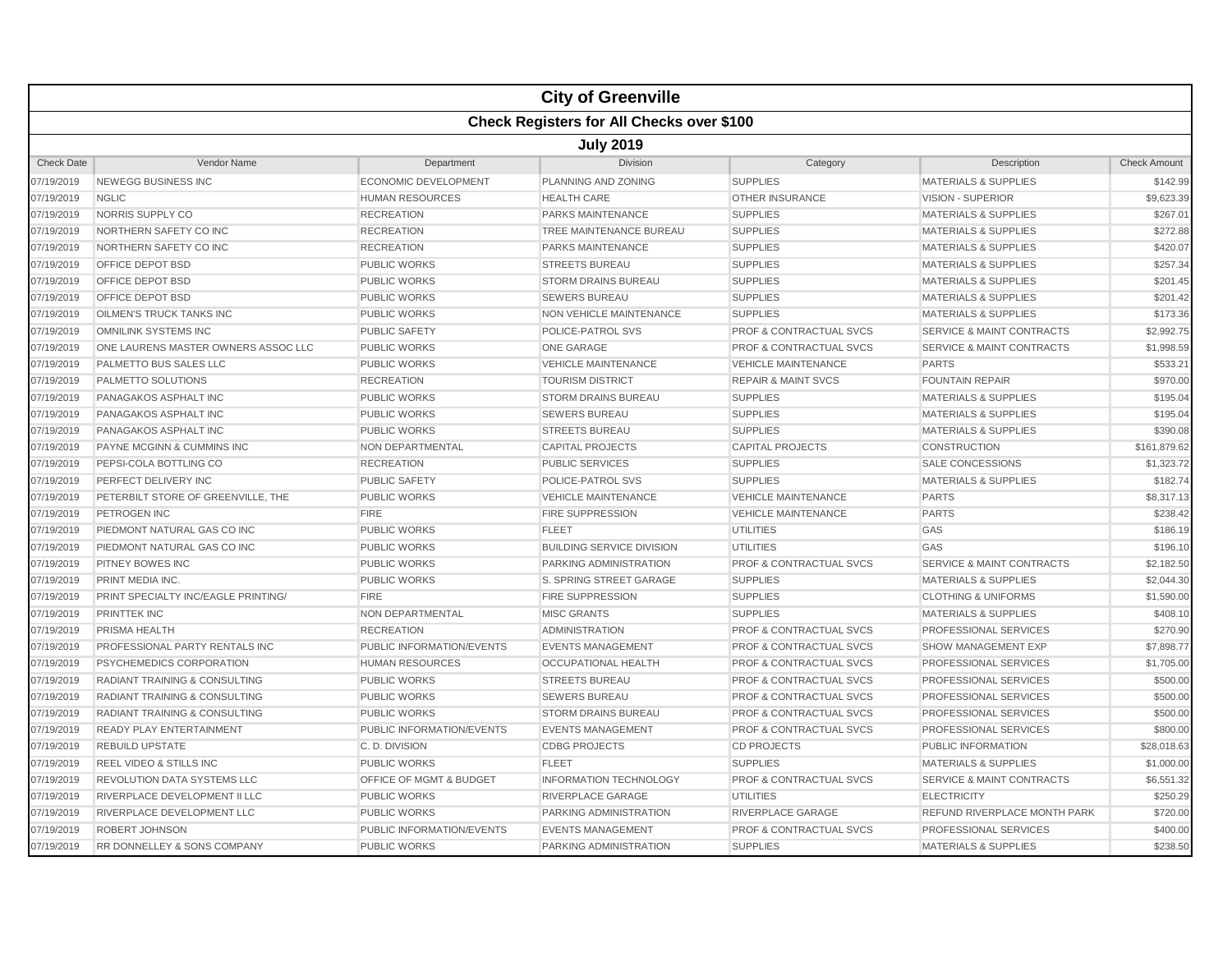|                   |                                                  |                                    | <b>City of Greenville</b>            |                                    |                                      |                     |  |  |  |
|-------------------|--------------------------------------------------|------------------------------------|--------------------------------------|------------------------------------|--------------------------------------|---------------------|--|--|--|
|                   | <b>Check Registers for All Checks over \$100</b> |                                    |                                      |                                    |                                      |                     |  |  |  |
|                   | <b>July 2019</b>                                 |                                    |                                      |                                    |                                      |                     |  |  |  |
| <b>Check Date</b> | Vendor Name                                      | Department                         | Division                             | Category                           | Description                          | <b>Check Amount</b> |  |  |  |
| 07/19/2019        | S C DEPARTMENT OF MOTOR VEHICLES                 | PUBLIC SAFETY                      | POLICE-PATROL SVS                    | <b>VEHICLES</b>                    | <b>VEHICLE</b>                       | \$500.00            |  |  |  |
| 07/19/2019        | <b>SAFE INDUSTRIES</b>                           | <b>FIRE</b>                        | <b>FIRE SUPPRESSION</b>              | <b>SUPPLIES</b>                    | <b>CLOTHING &amp; UNIFORMS</b>       | \$17,537.70         |  |  |  |
| 07/19/2019        | <b>SAFE INDUSTRIES</b>                           | <b>FIRE</b>                        | <b>FIRE SUPPRESSION</b>              | <b>SUPPLIES</b>                    | <b>MATERIALS &amp; SUPPLIES</b>      | \$553.39            |  |  |  |
| 07/19/2019        | SALUDA CONSTRUCTION LLC                          | NON DEPARTMENTAL                   | <b>CAPITAL PROJECTS</b>              | <b>CAPITAL PROJECTS</b>            | <b>CONSTRUCTION</b>                  | \$108,747.00        |  |  |  |
| 07/19/2019        | <b>SAM'S CLUB</b>                                | <b>RECREATION</b>                  | <b>EDUCATION</b>                     | <b>SUPPLIES</b>                    | SUPPLIES ZOO CAMP                    | \$196.56            |  |  |  |
| 07/19/2019        | SAN ANTONIO ZOOLOGICAL SOCIETY                   | <b>RECREATION</b>                  | <b>ADMINISTRATION</b>                | <b>SUPPLIES</b>                    | M&S-ANIMALS                          | \$205.06            |  |  |  |
| 07/19/2019        | <b>SCCCMA</b>                                    | <b>CITY MANAGER</b>                | <b>CITY MANAGER</b>                  | <b>SUNDRY</b>                      | DUES, SUBSCRIPTN, PUBLICATN          | \$100.00            |  |  |  |
| 07/19/2019        | <b>SCEDA</b>                                     | <b>ECONOMIC DEVELOPMENT</b>        | <b>ECONOMIC DEVELOPMENT</b>          | <b>SUNDRY</b>                      | DUES, SUBSCRIPTN, PUBLICATN          | \$200.00            |  |  |  |
| 07/19/2019        | SCHINDLER ELEVATOR CORPORATION                   | <b>PUBLIC WORKS</b>                | <b>COMMONS GARAGE</b>                | <b>REPAIR &amp; MAINT SVCS</b>     | <b>REPAIRS &amp; MAINTENANCE</b>     | \$841.30            |  |  |  |
| 07/19/2019        | SCHINDLER ELEVATOR CORPORATION                   | <b>NON DEPARTMENTAL</b>            | <b>NON DEPARTMENTAL</b>              | <b>CAPITAL PROJECTS</b>            | <b>CONSTRUCTION</b>                  | \$314,213.00        |  |  |  |
| 07/19/2019        | <b>SEASONAL ICE LLC</b>                          | PUBLIC INFORMATION/EVENTS          | <b>EVENTS MANAGEMENT</b>             | <b>PROF &amp; CONTRACTUAL SVCS</b> | <b>SHOW MANAGEMENT EXP</b>           | \$24,913.75         |  |  |  |
| 07/19/2019        | <b>SIP</b>                                       | <b>OFFICE OF MGMT &amp; BUDGET</b> | <b>REVENUE</b>                       | <b>FEES &amp; CHARGES</b>          | <b>REFUND FALSE ALARM</b>            | \$100.00            |  |  |  |
| 07/19/2019        | SITEONE LANDSCAPE SUPPLY LLC                     | PUBLIC WORKS                       | <b>STREETS BUREAU</b>                | <b>SUPPLIES</b>                    | <b>MATERIALS &amp; SUPPLIES</b>      | \$533.53            |  |  |  |
| 07/19/2019        | SITEONE LANDSCAPE SUPPLY LLC                     | <b>PUBLIC WORKS</b>                | <b>STORM DRAINS BUREAU</b>           | <b>SUPPLIES</b>                    | <b>MATERIALS &amp; SUPPLIES</b>      | \$533.54            |  |  |  |
| 07/19/2019        | SITEONE LANDSCAPE SUPPLY LLC                     | <b>PUBLIC WORKS</b>                | <b>SEWERS BUREAU</b>                 | <b>SUPPLIES</b>                    | <b>MATERIALS &amp; SUPPLIES</b>      | \$533.53            |  |  |  |
| 07/19/2019        | <b>SMG</b>                                       | NON DEPARTMENTAL                   | NON DEPARTMENTAL                     | <b>PROF &amp; CONTRACTUAL SVCS</b> | <b>MANAGEMENT FEES</b>               | \$13,707.00         |  |  |  |
| 07/19/2019        | SNIDER FLEET SOLUTIONS                           | <b>PUBLIC WORKS</b>                | <b>FLEET</b>                         | <b>VEHICLE MAINTENANCE</b>         | <b>OUTSIDE REPAIRS</b>               | \$586.98            |  |  |  |
| 07/19/2019        | SOUND-EKLIN                                      | <b>RECREATION</b>                  | <b>ADMINISTRATION</b>                | <b>PROF &amp; CONTRACTUAL SVCS</b> | <b>SERVICE &amp; MAINT CONTRACTS</b> | \$236.30            |  |  |  |
| 07/19/2019        | SOUTHEASTERN PAPER GROUP                         | <b>PUBLIC WORKS</b>                | <b>BUILDING SERVICE DIVISION</b>     | <b>SUPPLIES</b>                    | <b>JANITORIAL SUPPLIES</b>           | \$387.88            |  |  |  |
| 07/19/2019        | SOUTHEASTERN PAPER GROUP                         | <b>RECREATION</b>                  | <b>TOURISM DISTRICT</b>              | <b>SUPPLIES</b>                    | <b>JANITORIAL SUPPLIES</b>           | \$231.53            |  |  |  |
| 07/19/2019        | SOUTHERNSIDE NEIGHBORHOOD IN ACTION              | <b>CITY MANAGER</b>                | <b>DONATIONS</b>                     | CONTRIBUTIONS/DONATIONS            | <b>GRANT ASSISTANCE PSHIP UW</b>     | \$200.00            |  |  |  |
| 07/19/2019        | SOUTHERNSIDE NEIGHBORHOOD IN ACTION              | C. D. DIVISION                     | <b>CDBG PROJECTS</b>                 | <b>CD PROJECTS</b>                 | PUBLIC SERVICES (GENERAL)            | \$1,100.00          |  |  |  |
| 07/19/2019        | <b>STERLING LAND TRUST</b>                       | <b>HOME</b>                        | <b>HOME PROJECTS</b>                 | <b>CD PROJECTS</b>                 | <b>ACTIVITIES SP SUBRECIPIEN</b>     | \$4,000.00          |  |  |  |
| 07/19/2019        | <b>STEVEN GALLANT</b>                            | <b>ECONOMIC DEVELOPMENT</b>        | <b>BUILDING &amp; PROPERTY MAINT</b> | <b>SUNDRY</b>                      | DUES.SUBSCRIPTN.PUBLICATN            | \$120.00            |  |  |  |
| 07/19/2019        | <b>STONE AVE NURSERY LLC</b>                     | NON DEPARTMENTAL                   | <b>CAPITAL PROJECTS</b>              | <b>CAPITAL PROJECTS</b>            | <b>CONSTRUCTION</b>                  | \$220.00            |  |  |  |
| 07/19/2019        | <b>T2 SYSTEMS CANADA INC</b>                     | <b>PUBLIC WORKS</b>                | <b>ENFORCEMENT</b>                   | <b>PROF &amp; CONTRACTUAL SVCS</b> | <b>SERVICE &amp; MAINT CONTRACTS</b> | \$106.00            |  |  |  |
| 07/19/2019        | TALENT MANAGEMENT SOLUTIONS                      | <b>RECREATION</b>                  | <b>ADMINISTRATION</b>                | <b>PROF &amp; CONTRACTUAL SVCS</b> | <b>TEMP PERSONNEL SVCS</b>           | \$743.60            |  |  |  |
| 07/19/2019        | <b>TALENT MANAGEMENT SOLUTIONS</b>               | <b>PUBLIC WORKS</b>                | <b>STREETS BUREAU</b>                | <b>PROF &amp; CONTRACTUAL SVCS</b> | <b>TEMP PERSONNEL SVCS</b>           | \$679.60            |  |  |  |
| 07/19/2019        | <b>TALENT MANAGEMENT SOLUTIONS</b>               | <b>PUBLIC WORKS</b>                | <b>SEWERS BUREAU</b>                 | <b>PROF &amp; CONTRACTUAL SVCS</b> | <b>TEMP PERSONNEL SVCS</b>           | \$2,003.04          |  |  |  |
| 07/19/2019        | TALENT MANAGEMENT SOLUTIONS                      | <b>RECREATION</b>                  | <b>PUBLIC SERVICES</b>               | <b>PROF &amp; CONTRACTUAL SVCS</b> | <b>TEMP PERSONNEL SVCS</b>           | \$608.80            |  |  |  |
| 07/19/2019        | TALENT MANAGEMENT SOLUTIONS                      | <b>PUBLIC WORKS</b>                | <b>FIXED ROUTE</b>                   | <b>PROF &amp; CONTRACTUAL SVCS</b> | <b>TEMP PERSONNEL SVCS</b>           | \$2,245.11          |  |  |  |
| 07/19/2019        | TALENT MANAGEMENT SOLUTIONS                      | <b>PUBLIC WORKS</b>                | STORMWATER MANAGEMENT                | <b>PROF &amp; CONTRACTUAL SVCS</b> | TEMP PERSONNEL SVCS                  | \$309.14            |  |  |  |
| 07/19/2019        | TALENT MANAGEMENT SOLUTIONS                      | <b>RECREATION</b>                  | <b>COMMUNITY CENTERS</b>             | <b>PROF &amp; CONTRACTUAL SVCS</b> | <b>TEMP PERSONNEL SVCS</b>           | \$790.57            |  |  |  |
| 07/19/2019        | TALENT MANAGEMENT SOLUTIONS                      | <b>PUBLIC SAFETY</b>               | POLICE-ADMIN SVCS                    | <b>PROF &amp; CONTRACTUAL SVCS</b> | <b>TEMP PERSONNEL SVCS</b>           | \$105.60            |  |  |  |
| 07/19/2019        | TALENT MANAGEMENT SOLUTIONS                      | <b>RECREATION</b>                  | <b>PARKS MAINTENANCE</b>             | <b>PROF &amp; CONTRACTUAL SVCS</b> | <b>TEMP PERSONNEL SVCS</b>           | \$543.68            |  |  |  |
| 07/19/2019        | <b>TALENT MANAGEMENT SOLUTIONS</b>               | <b>PUBLIC WORKS</b>                | <b>STORM DRAINS BUREAU</b>           | <b>PROF &amp; CONTRACTUAL SVCS</b> | <b>TEMP PERSONNEL SVCS</b>           | \$561.60            |  |  |  |
| 07/19/2019        | TALENT MANAGEMENT SOLUTIONS                      | <b>RECREATION</b>                  | <b>TOURISM DISTRICT</b>              | <b>PROF &amp; CONTRACTUAL SVCS</b> | <b>TEMP PERSONNEL SVCS</b>           | \$373.78            |  |  |  |
| 07/19/2019        | TD CARD SERVICES                                 | <b>PUBLIC WORKS</b>                | PARKING ADMINISTRATION               | <b>SUNDRY</b>                      | <b>MISCELLANEOUS</b>                 | \$146.17            |  |  |  |
| 07/19/2019        | <b>TD CARD SERVICES</b>                          | <b>CITY MANAGER</b>                | <b>DONATIONS</b>                     | CONTRIBUTIONS/DONATIONS            | <b>GRAVITY/POLICE</b>                | \$161.04            |  |  |  |
| 07/19/2019        | TD CARD SERVICES                                 | <b>FIRE</b>                        | <b>FIRE SERVICES</b>                 | <b>TRAVEL &amp; TRAINING</b>       | <b>TRAVEL &amp; TRAINING</b>         | \$1,350.02          |  |  |  |
| 07/19/2019        | <b>TD CARD SERVICES</b>                          | <b>RECREATION</b>                  | <b>EDUCATION</b>                     | <b>SUPPLIES</b>                    | <b>SATURDAY PROGRAMS</b>             | \$478.02            |  |  |  |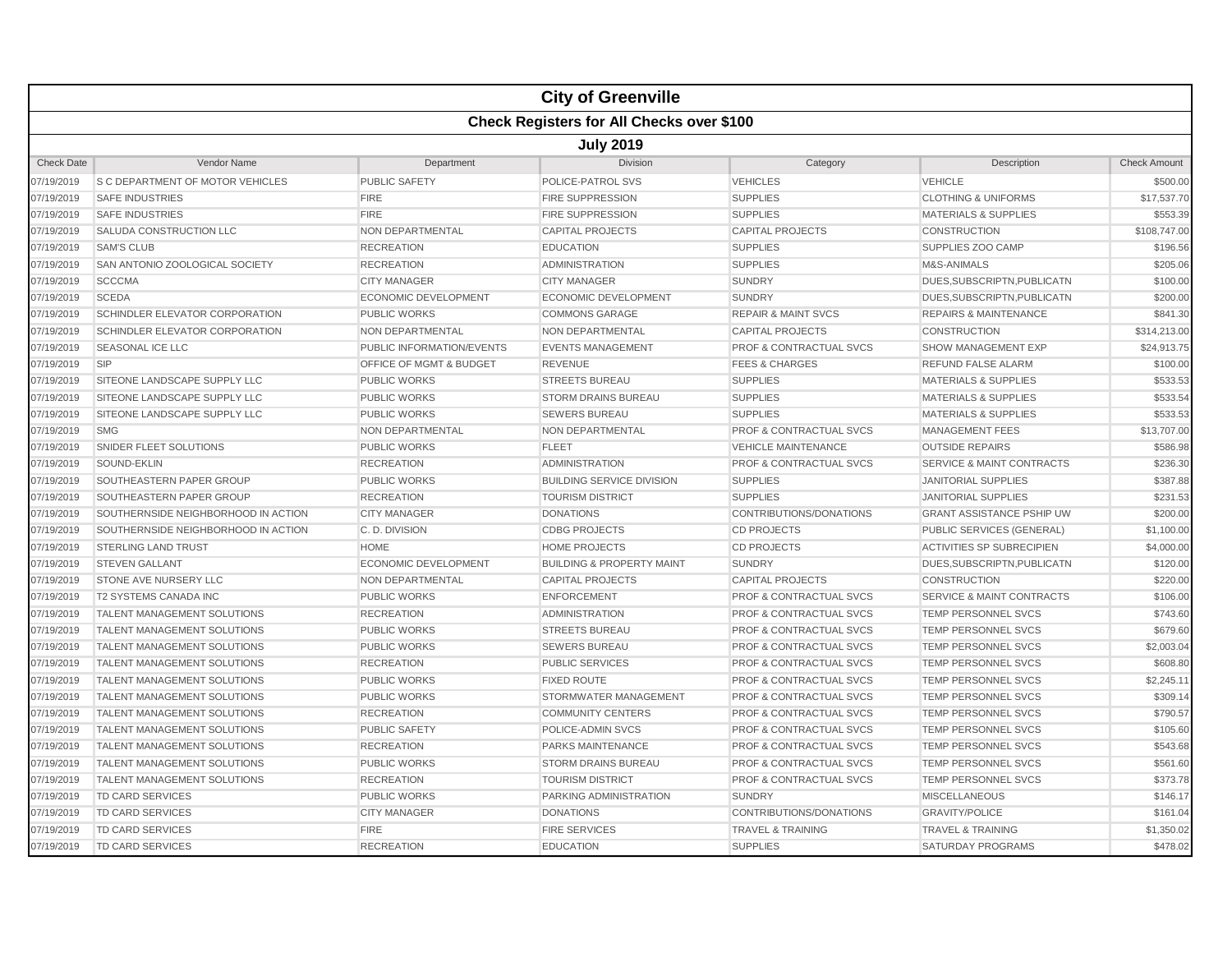|                   |                                                  |                             | <b>City of Greenville</b>            |                                    |                                      |                     |  |  |  |
|-------------------|--------------------------------------------------|-----------------------------|--------------------------------------|------------------------------------|--------------------------------------|---------------------|--|--|--|
|                   | <b>Check Registers for All Checks over \$100</b> |                             |                                      |                                    |                                      |                     |  |  |  |
|                   | <b>July 2019</b>                                 |                             |                                      |                                    |                                      |                     |  |  |  |
| <b>Check Date</b> | Vendor Name                                      | Department                  | Division                             | Category                           | Description                          | <b>Check Amount</b> |  |  |  |
| 07/19/2019        | TD CARD SERVICES                                 | PUBLIC INFORMATION/EVENTS   | PUBLIC INFORMATION                   | <b>SUNDRY</b>                      | DUES, SUBSCRIPTN, PUBLICATN          | \$1,065.39          |  |  |  |
| 07/19/2019        | <b>TD CARD SERVICES</b>                          | <b>FIRE</b>                 | <b>FIRE SERVICES</b>                 | <b>SUNDRY</b>                      | <b>MISCELLANEOUS</b>                 | \$270.94            |  |  |  |
| 07/19/2019        | TD CARD SERVICES                                 | <b>PUBLIC WORKS</b>         | PUBLIC WORKS                         | <b>SUNDRY</b>                      | DUES, SUBSCRIPTN, PUBLICATN          | \$268.00            |  |  |  |
| 07/19/2019        | <b>TD CARD SERVICES</b>                          | PUBLIC INFORMATION/EVENTS   | PUBLIC INFORMATION                   | <b>SUPPLIES</b>                    | <b>MATERIALS &amp; SUPPLIES</b>      | \$664.62            |  |  |  |
| 07/19/2019        | <b>TD CARD SERVICES</b>                          | <b>PUBLIC WORKS</b>         | <b>VEHICLE MAINTENANCE</b>           | <b>PROF &amp; CONTRACTUAL SVCS</b> | <b>SERVICE &amp; MAINT CONTRACTS</b> | \$126.93            |  |  |  |
| 07/19/2019        | TD CARD SERVICES                                 | <b>ECONOMIC DEVELOPMENT</b> | <b>BUILDING &amp; PROPERTY MAINT</b> | <b>TRAVEL &amp; TRAINING</b>       | <b>TRAVEL &amp; TRAINING</b>         | \$2,349.33          |  |  |  |
| 07/19/2019        | <b>TD CARD SERVICES</b>                          | <b>PUBLIC WORKS</b>         | <b>STORM DRAINS BUREAU</b>           | <b>TRAVEL &amp; TRAINING</b>       | <b>TRAVEL &amp; TRAINING</b>         | \$542.64            |  |  |  |
| 07/19/2019        | <b>TD CARD SERVICES</b>                          | PUBLIC INFORMATION/EVENTS   | <b>SPECIAL EVENTS</b>                | <b>SUPPLIES</b>                    | <b>MATERIALS &amp; SUPPLIES</b>      | \$1,200.43          |  |  |  |
| 07/19/2019        | <b>TD CARD SERVICES</b>                          | <b>PUBLIC WORKS</b>         | PARKING ADMINISTRATION               | <b>SUPPLIES</b>                    | <b>MATERIALS &amp; SUPPLIES</b>      | \$194.77            |  |  |  |
| 07/19/2019        | <b>TD CARD SERVICES</b>                          | <b>RECREATION</b>           | <b>EDUCATION</b>                     | <b>SUNDRY</b>                      | DUES, SUBSCRIPTN, PUBLICATN          | \$250.00            |  |  |  |
| 07/19/2019        | TD CARD SERVICES                                 | <b>PUBLIC WORKS</b>         | <b>VEHICLE MAINTENANCE</b>           | <b>VEHICLE MAINTENANCE</b>         | <b>PARTS</b>                         | \$587.98            |  |  |  |
| 07/19/2019        | <b>TD CARD SERVICES</b>                          | <b>PUBLIC SAFETY</b>        | POLICE-PATROL SVS                    | <b>TRAVEL &amp; TRAINING</b>       | <b>TRAVEL &amp; TRAINING</b>         | \$550.63            |  |  |  |
| 07/19/2019        | <b>TD CARD SERVICES</b>                          | <b>PUBLIC WORKS</b>         | <b>PUBLIC WORKS</b>                  | <b>SUNDRY</b>                      | <b>MISCELLANEOUS</b>                 | \$189.21            |  |  |  |
| 07/19/2019        | <b>TD CARD SERVICES</b>                          | COUNCIL                     | <b>CITY COUNCIL</b>                  | <b>SUNDRY</b>                      | <b>MISCELLANEOUS</b>                 | \$145.62            |  |  |  |
| 07/19/2019        | TD CARD SERVICES                                 | <b>COUNCIL</b>              | <b>CITY COUNCIL</b>                  | <b>COMMUNICATIONS</b>              | <b>OTHER</b>                         | \$285.14            |  |  |  |
| 07/19/2019        | TD CARD SERVICES                                 | <b>FIRE</b>                 | <b>FIRE PREVENTION</b>               | <b>TRAVEL &amp; TRAINING</b>       | <b>TRAVEL &amp; TRAINING</b>         | \$1,480.38          |  |  |  |
| 07/19/2019        | TD CARD SERVICES                                 | <b>RECREATION</b>           | <b>EDUCATION</b>                     | <b>SUPPLIES</b>                    | SUPPLIES ZOO CAMP                    | \$1,209.62          |  |  |  |
| 07/19/2019        | TD CARD SERVICES                                 | <b>FIRE</b>                 | <b>FIRE SERVICES</b>                 | <b>REPAIR &amp; MAINT SVCS</b>     | RADIO MAINTENANCE                    | \$606.55            |  |  |  |
| 07/19/2019        | <b>TD CARD SERVICES</b>                          | <b>ECONOMIC DEVELOPMENT</b> | <b>BUILDING &amp; PROPERTY MAINT</b> | <b>PROF &amp; CONTRACTUAL SVCS</b> | <b>PROFESSIONAL SERVICES</b>         | \$358.07            |  |  |  |
| 07/19/2019        | <b>TD CARD SERVICES</b>                          | PUBLIC INFORMATION/EVENTS   | <b>SPECIAL EVENTS</b>                | <b>SUNDRY</b>                      | <b>MISCELLANEOUS</b>                 | \$190.00            |  |  |  |
| 07/19/2019        | <b>TD CARD SERVICES</b>                          | <b>PUBLIC WORKS</b>         | <b>SEWERS BUREAU</b>                 | <b>SUPPLIES</b>                    | <b>MATERIALS &amp; SUPPLIES</b>      | \$1,444.33          |  |  |  |
| 07/19/2019        | <b>TD CARD SERVICES</b>                          | PUBLIC INFORMATION/EVENTS   | <b>EVENTS MANAGEMENT</b>             | <b>SUNDRY</b>                      | <b>MISCELLANEOUS</b>                 | \$305.18            |  |  |  |
| 07/19/2019        | <b>TD CARD SERVICES</b>                          | OFFICE OF MGMT & BUDGET     | <b>PURCHASING</b>                    | <b>COMMUNICATIONS</b>              | POSTAGE                              | \$110.55            |  |  |  |
| 07/19/2019        | <b>TD CARD SERVICES</b>                          | <b>PUBLIC WORKS</b>         | <b>RESIDENTIAL COLL BUREAU</b>       | <b>SUPPLIES</b>                    | <b>MATERIALS &amp; SUPPLIES</b>      | \$723.41            |  |  |  |
| 07/19/2019        | <b>TD CARD SERVICES</b>                          | COUNCIL                     | <b>CITY COUNCIL</b>                  | <b>TRAVEL &amp; TRAINING</b>       | <b>TRAVEL &amp; TRAINING</b>         | \$6,926.53          |  |  |  |
| 07/19/2019        | TD CARD SERVICES                                 | <b>PUBLIC WORKS</b>         | <b>STREETS BUREAU</b>                | <b>SUPPLIES</b>                    | <b>MATERIALS &amp; SUPPLIES</b>      | \$842.07            |  |  |  |
| 07/19/2019        | TD CARD SERVICES                                 | <b>PUBLIC WORKS</b>         | PARKING ADMINISTRATION               | <b>TRAVEL &amp; TRAINING</b>       | <b>TRAVEL &amp; TRAINING</b>         | \$1,492.16          |  |  |  |
| 07/19/2019        | TD CARD SERVICES                                 | <b>RECREATION</b>           | <b>ADMINISTRATION</b>                | <b>SUPPLIES</b>                    | M&S-FOOD                             | \$250.34            |  |  |  |
| 07/19/2019        | <b>TD CARD SERVICES</b>                          | <b>PUBLIC WORKS</b>         | <b>ENFORCEMENT</b>                   | <b>SUPPLIES</b>                    | OFFICE SUPPLIES&MATERIALS            | \$168.49            |  |  |  |
| 07/19/2019        | <b>TD CARD SERVICES</b>                          | <b>PUBLIC WORKS</b>         | <b>PUBLIC WORKS</b>                  | <b>TRAVEL &amp; TRAINING</b>       | <b>TRAVEL &amp; TRAINING</b>         | \$315.32            |  |  |  |
| 07/19/2019        | TD CARD SERVICES                                 | <b>FIRE</b>                 | <b>FIRE SERVICES</b>                 | <b>SUPPLIES</b>                    | <b>MATERIALS &amp; SUPPLIES</b>      | \$275.04            |  |  |  |
| 07/19/2019        | <b>TD CARD SERVICES</b>                          | <b>PUBLIC WORKS</b>         | <b>FLEET</b>                         | <b>SUPPLIES</b>                    | <b>MATERIALS &amp; SUPPLIES</b>      | \$693.98            |  |  |  |
| 07/19/2019        | <b>TD CARD SERVICES</b>                          | <b>PUBLIC WORKS</b>         | <b>SEWERS BUREAU</b>                 | <b>REPAIR &amp; MAINT SVCS</b>     | <b>REPAIRS &amp; MAINTENANCE</b>     | \$1,162.14          |  |  |  |
| 07/19/2019        | <b>TD CARD SERVICES</b>                          | <b>PUBLIC SAFETY</b>        | POLICE-PATROL SVS                    | <b>SUPPLIES</b>                    | <b>MATERIALS &amp; SUPPLIES</b>      | \$195.85            |  |  |  |
| 07/19/2019        | TD CARD SERVICES                                 | <b>FIRE</b>                 | <b>FIRE PREVENTION</b>               | <b>SUNDRY</b>                      | DUES, SUBSCRIPTN, PUBLICATN          | \$480.00            |  |  |  |
| 07/19/2019        | TD CARD SERVICES                                 | PUBLIC INFORMATION/EVENTS   | <b>EVENTS MANAGEMENT</b>             | <b>SUPPLIES</b>                    | <b>SALE GIFTS</b>                    | \$380.31            |  |  |  |
| 07/19/2019        | <b>TD CARD SERVICES</b>                          | <b>RECREATION</b>           | <b>PUBLIC SERVICES</b>               | <b>SUNDRY</b>                      | RESEARCH CONSERVATION EXP            | \$1,174.32          |  |  |  |
| 07/19/2019        | <b>TD CARD SERVICES</b>                          | <b>HUMAN RESOURCES</b>      | <b>HUMAN RESOURCES</b>               | <b>TRAVEL &amp; TRAINING</b>       | <b>TRAINING/CITY WIDE</b>            | \$2,025.75          |  |  |  |
| 07/19/2019        | <b>TD CARD SERVICES</b>                          | <b>HUMAN RESOURCES</b>      | <b>OCCUPATIONAL HEALTH</b>           | <b>SUPPLIES</b>                    | <b>MATERIALS &amp; SUPPLIES</b>      | \$379.54            |  |  |  |
| 07/19/2019        | TD CARD SERVICES                                 | <b>FIRE</b>                 | <b>FIRE SUPPRESSION</b>              | <b>SUPPLIES</b>                    | <b>MATERIALS &amp; SUPPLIES</b>      | \$261.05            |  |  |  |
| 07/19/2019        | <b>TD CARD SERVICES</b>                          | <b>PUBLIC WORKS</b>         | <b>STREETS BUREAU</b>                | <b>SUNDRY</b>                      | DUES, SUBSCRIPTN, PUBLICATN          | \$166.66            |  |  |  |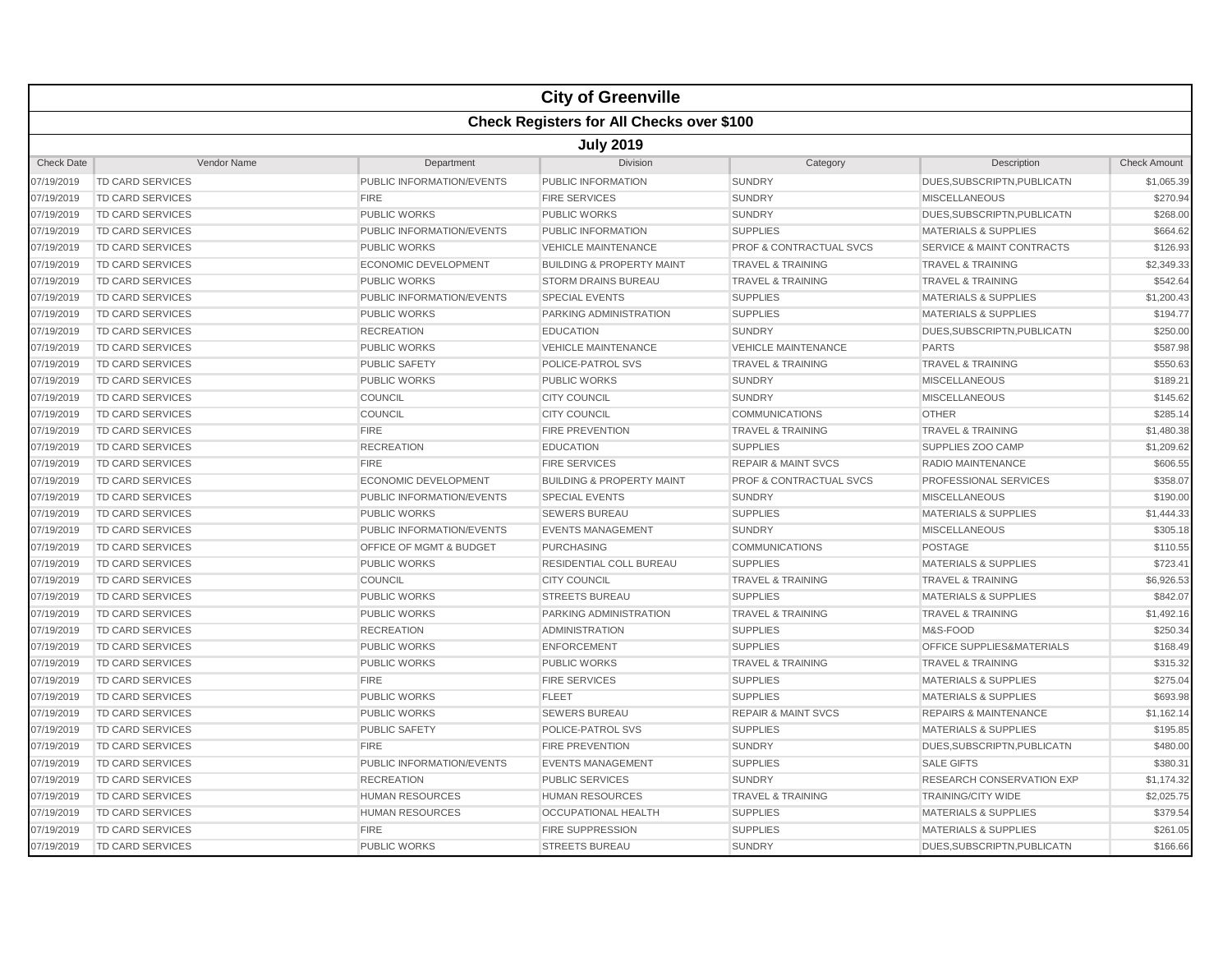|                   |                                                  |                                    | <b>City of Greenville</b>            |                                    |                                      |                     |  |  |  |
|-------------------|--------------------------------------------------|------------------------------------|--------------------------------------|------------------------------------|--------------------------------------|---------------------|--|--|--|
|                   | <b>Check Registers for All Checks over \$100</b> |                                    |                                      |                                    |                                      |                     |  |  |  |
|                   | <b>July 2019</b>                                 |                                    |                                      |                                    |                                      |                     |  |  |  |
| <b>Check Date</b> | Vendor Name                                      | Department                         | Division                             | Category                           | Description                          | <b>Check Amount</b> |  |  |  |
| 07/19/2019        | TD CARD SERVICES                                 | PUBLIC SAFETY                      | POLICE-PATROL SVS                    | <b>SUNDRY</b>                      | <b>MISCELLANEOUS</b>                 | \$235.25            |  |  |  |
| 07/19/2019        | <b>TD CARD SERVICES</b>                          | <b>RECREATION</b>                  | <b>TOURISM DISTRICT</b>              | <b>TRAVEL &amp; TRAINING</b>       | <b>TRAVEL &amp; TRAINING</b>         | \$346.58            |  |  |  |
| 07/19/2019        | TD CARD SERVICES                                 | PUBLIC INFORMATION/EVENTS          | <b>EVENTS MANAGEMENT</b>             | <b>SUPPLIES</b>                    | <b>MATERIALS &amp; SUPPLIES</b>      | \$572.50            |  |  |  |
| 07/19/2019        | <b>TD CARD SERVICES</b>                          | <b>HUMAN RESOURCES</b>             | <b>OCCUPATIONAL HEALTH</b>           | <b>TRAVEL &amp; TRAINING</b>       | <b>TRAVEL &amp; TRAINING</b>         | \$499.00            |  |  |  |
| 07/19/2019        | TD CARD SERVICES                                 | ECONOMIC DEVELOPMENT               | <b>BUILDING &amp; PROPERTY MAINT</b> | <b>SUPPLIES</b>                    | <b>OFFICE SUPPLIES&amp;MATERIALS</b> | \$687.53            |  |  |  |
| 07/19/2019        | <b>TD CARD SERVICES</b>                          | <b>PUBLIC WORKS</b>                | <b>ENFORCEMENT</b>                   | <b>SUPPLIES</b>                    | <b>CLOTHING &amp; UNIFORMS</b>       | \$503.48            |  |  |  |
| 07/19/2019        | TD CARD SERVICES                                 | <b>PUBLIC WORKS</b>                | <b>SEWERS BUREAU</b>                 | <b>SUNDRY</b>                      | DUES, SUBSCRIPTN, PUBLICATN          | \$166.67            |  |  |  |
| 07/19/2019        | TD CARD SERVICES                                 | <b>PUBLIC WORKS</b>                | PARKING ADMINISTRATION               | <b>PRINTING</b>                    | <b>OTHER</b>                         | \$467.57            |  |  |  |
| 07/19/2019        | <b>TD CARD SERVICES</b>                          | <b>RECREATION</b>                  | <b>ADMINISTRATION</b>                | <b>SUPPLIES</b>                    | M&S-VETERINARY                       | \$771.42            |  |  |  |
| 07/19/2019        | <b>TD CARD SERVICES</b>                          | <b>PUBLIC WORKS</b>                | RICHARDSON STREET GARAGE             | <b>SUPPLIES</b>                    | <b>MATERIALS &amp; SUPPLIES</b>      | \$2,246.48          |  |  |  |
| 07/19/2019        | <b>TD CARD SERVICES</b>                          | <b>RECREATION</b>                  | <b>PARKS AND RECREATION</b>          | <b>TRAVEL &amp; TRAINING</b>       | <b>TRAVEL &amp; TRAINING</b>         | \$1,299.24          |  |  |  |
| 07/19/2019        | <b>TD CARD SERVICES</b>                          | <b>PUBLIC WORKS</b>                | <b>STORM DRAINS BUREAU</b>           | <b>SUPPLIES</b>                    | <b>MATERIALS &amp; SUPPLIES</b>      | \$706.42            |  |  |  |
| 07/19/2019        | <b>TD CARD SERVICES</b>                          | <b>PUBLIC WORKS</b>                | <b>STREETS BUREAU</b>                | <b>TRAVEL &amp; TRAINING</b>       | <b>TRAVEL &amp; TRAINING</b>         | \$949.62            |  |  |  |
| 07/19/2019        | <b>TD CARD SERVICES</b>                          | <b>PUBLIC WORKS</b>                | <b>SEWERS BUREAU</b>                 | <b>TRAVEL &amp; TRAINING</b>       | <b>TRAVEL &amp; TRAINING</b>         | \$406.98            |  |  |  |
| 07/19/2019        | <b>TD CARD SERVICES</b>                          | <b>RECREATION</b>                  | <b>COMMUNITY CENTERS</b>             | <b>TRAVEL &amp; TRAINING</b>       | <b>TRAVEL &amp; TRAINING</b>         | \$330.00            |  |  |  |
| 07/19/2019        | <b>TD CARD SERVICES</b>                          | <b>PUBLIC WORKS</b>                | <b>STORM DRAINS BUREAU</b>           | <b>SUNDRY</b>                      | DUES, SUBSCRIPTN, PUBLICATN          | \$166.67            |  |  |  |
| 07/19/2019        | <b>TD CARD SERVICES</b>                          | <b>PUBLIC WORKS</b>                | <b>ENGINEERING</b>                   | <b>SUNDRY</b>                      | <b>MISCELLANEOUS</b>                 | \$251.19            |  |  |  |
| 07/19/2019        | <b>TD CARD SERVICES</b>                          | <b>HUMAN RESOURCES</b>             | <b>HUMAN RESOURCES</b>               | <b>SUNDRY</b>                      | <b>RECRUITMENT ADS</b>               | \$350.00            |  |  |  |
| 07/19/2019        | <b>TEMPLE INC</b>                                | <b>PUBLIC WORKS</b>                | <b>TRAFFIC ENGINEERING</b>           | <b>SUPPLIES</b>                    | M&S-SIGNALS                          | \$15,546.15         |  |  |  |
| 07/19/2019        | THERMO KING OF GREENVILLE                        | <b>PUBLIC WORKS</b>                | <b>VEHICLE MAINTENANCE</b>           | <b>VEHICLE MAINTENANCE</b>         | <b>PARTS</b>                         | \$494.88            |  |  |  |
| 07/19/2019        | <b>THOMSON REUTERS - WEST</b>                    | <b>CITY ATTORNEY</b>               | <b>CITY ATTORNEY</b>                 | <b>SUNDRY</b>                      | DUES.SUBSCRIPTN.PUBLICATN            | \$2.259.97          |  |  |  |
| 07/19/2019        | <b>TRANE</b>                                     | <b>PUBLIC WORKS</b>                | <b>BUILDING SERVICE DIVISION</b>     | <b>PROF &amp; CONTRACTUAL SVCS</b> | <b>SERVICE &amp; MAINT CONTRACTS</b> | \$13,614.50         |  |  |  |
| 07/19/2019        | <b>TRANE</b>                                     | NON DEPARTMENTAL                   | <b>CAPITAL PROJECTS</b>              | <b>CAPITAL PROJECTS</b>            | <b>CONSTRUCTION</b>                  | \$15,090.00         |  |  |  |
| 07/19/2019        | <b>TRUCKPRO LLC</b>                              | <b>PUBLIC WORKS</b>                | <b>VEHICLE MAINTENANCE</b>           | <b>VEHICLE MAINTENANCE</b>         | <b>PARTS</b>                         | \$667.15            |  |  |  |
| 07/19/2019        | <b>TRUCKPRO LLC</b>                              | <b>PUBLIC WORKS</b>                | <b>VEHICLE MAINTENANCE</b>           | <b>VEHICLE MAINTENANCE</b>         | <b>SMALL PARTS</b>                   | \$168.07            |  |  |  |
| 07/19/2019        | <b>TRUCOLOR</b>                                  | <b>PUBLIC WORKS</b>                | <b>FIXED ROUTE</b>                   | <b>PRINTING</b>                    | PRINTING & BINDING                   | \$140.10            |  |  |  |
| 07/19/2019        | <b>ULINE INC</b>                                 | <b>PUBLIC WORKS</b>                | POINSETT GARAGE                      | <b>SUPPLIES</b>                    | <b>MATERIALS &amp; SUPPLIES</b>      | \$1,027.67          |  |  |  |
| 07/19/2019        | UNITED CHEMICAL & SUPPLY CO INC                  | <b>RECREATION</b>                  | <b>PARKS MAINTENANCE</b>             | <b>SUPPLIES</b>                    | JANITORIAL SUPPLIES                  | \$304.23            |  |  |  |
| 07/19/2019        | UNITED ELECTRICAL DISTRIBUTORS INC               | <b>PUBLIC WORKS</b>                | <b>BUILDING SERVICE DIVISION</b>     | <b>SUPPLIES</b>                    | <b>MATERIALS &amp; SUPPLIES</b>      | \$1,409.50          |  |  |  |
| 07/19/2019        | UNITED STATES TREASURY                           | <b>HUMAN RESOURCES</b>             | <b>HEALTH CARE</b>                   | <b>HEALTH</b>                      | <b>BCBS HEALTH ADMIN FEES</b>        | \$5,265.05          |  |  |  |
| 07/19/2019        | VAUGHN AND MELTON                                | <b>PUBLIC WORKS</b>                | <b>SEWERS BUREAU</b>                 | <b>PROF &amp; CONTRACTUAL SVCS</b> | PROFESSIONAL SERVICES                | \$8,055.00          |  |  |  |
| 07/19/2019        | VERDAE DEVELOPMENT INC                           | <b>CITY MANAGER</b>                | NON-DEPARTMENTAL                     | <b>PROF &amp; CONTRACTUAL SVCS</b> | VERDAE REIMB PUBLIC IMPRV            | \$362,670.64        |  |  |  |
| 07/19/2019        | <b>VERIZON WIRELESS</b>                          | <b>PUBLIC SAFETY</b>               | POLICE-PATROL SVS                    | <b>COMMUNICATIONS</b>              | <b>OTHER</b>                         | \$114.03            |  |  |  |
| 07/19/2019        | <b>VERSA PRODUCTS INC</b>                        | <b>OFFICE OF MGMT &amp; BUDGET</b> | <b>RISK MANAGEMENT</b>               | <b>SUPPLIES</b>                    | <b>MATERIALS &amp; SUPPLIES</b>      | \$332.84            |  |  |  |
| 07/19/2019        | <b>VIC BAILEY FORD INC</b>                       | <b>PUBLIC SAFETY</b>               | POLICE-PATROL SVS                    | <b>VEHICLES</b>                    | <b>VEHICLE</b>                       | \$45,487.00         |  |  |  |
| 07/19/2019        | VISITGREENVILLESC                                | <b>NON DEPARTMENTAL</b>            | <b>ACCOMMODATION TAX</b>             | <b>PROF &amp; CONTRACTUAL SVCS</b> | <b>SPECIAL PROJECTS</b>              | \$255,602.50        |  |  |  |
| 07/19/2019        | <b>VISITGREENVILLESC</b>                         | NON DEPARTMENTAL                   | <b>HOSPITALITY TAX</b>               | <b>PROF &amp; CONTRACTUAL SVCS</b> | <b>SPECIAL PROJECTS</b>              | \$191,115.83        |  |  |  |
| 07/19/2019        | W N WATSON-WEST TIRE & AUTOMOTIVE                | <b>FIRE</b>                        | <b>FIRE SUPPRESSION</b>              | <b>VEHICLE MAINTENANCE</b>         | <b>PARTS</b>                         | \$679.00            |  |  |  |
| 07/19/2019        | W N WATSON-WEST TIRE & AUTOMOTIVE                | <b>FIRE</b>                        | <b>FIRE SUPPRESSION</b>              | <b>VEHICLE MAINTENANCE</b>         | <b>OUTSIDE REPAIRS</b>               | \$917.52            |  |  |  |
| 07/19/2019        | <b>WAYNE OWENS</b>                               | <b>PUBLIC WORKS</b>                | <b>SEWERS BUREAU</b>                 | <b>TRAVEL &amp; TRAINING</b>       | <b>TRAVEL &amp; TRAINING</b>         | \$298.00            |  |  |  |
| 07/19/2019        | <b>WELLS FARGO &amp; CO</b>                      | <b>RECREATION</b>                  | <b>TOURISM DISTRICT</b>              | <b>PROF &amp; CONTRACTUAL SVCS</b> | PROFESSIONAL SERVICES                | \$100.00            |  |  |  |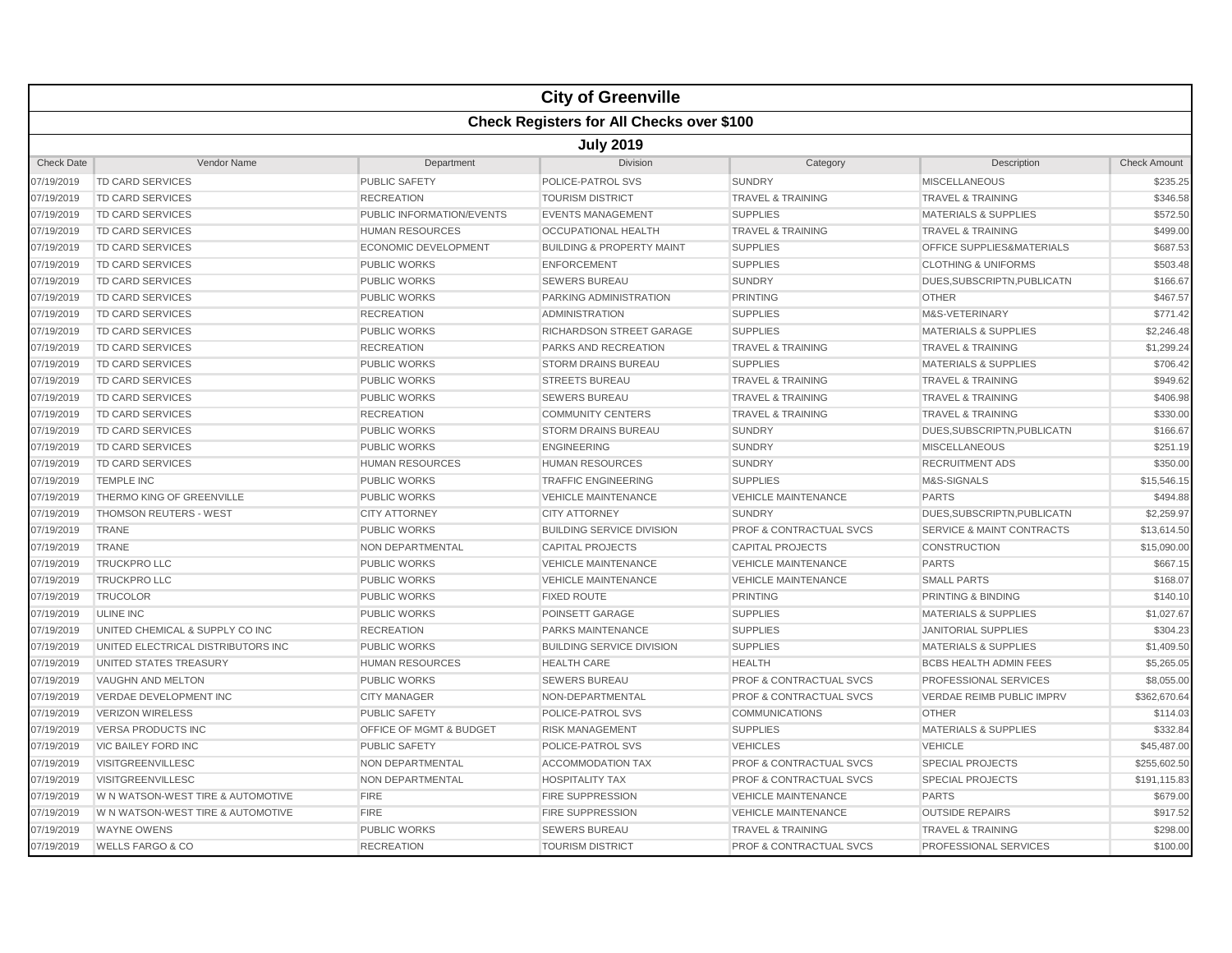|                   |                                                  |                                    | <b>City of Greenville</b>            |                                    |                                      |                     |  |  |  |
|-------------------|--------------------------------------------------|------------------------------------|--------------------------------------|------------------------------------|--------------------------------------|---------------------|--|--|--|
|                   | <b>Check Registers for All Checks over \$100</b> |                                    |                                      |                                    |                                      |                     |  |  |  |
|                   | <b>July 2019</b>                                 |                                    |                                      |                                    |                                      |                     |  |  |  |
| <b>Check Date</b> | <b>Vendor Name</b>                               | Department                         | <b>Division</b>                      | Category                           | Description                          | <b>Check Amount</b> |  |  |  |
| 07/19/2019        | WHITE HORSE PACKAGING CO                         | PUBLIC WORKS                       | <b>COMMONS GARAGE</b>                | <b>SUPPLIES</b>                    | <b>MATERIALS &amp; SUPPLIES</b>      | \$1,053.98          |  |  |  |
| 07/19/2019        | <b>WILLIAMS FIRE APPARATUS</b>                   | <b>FIRE</b>                        | <b>FIRE SUPPRESSION</b>              | <b>VEHICLE MAINTENANCE</b>         | <b>PARTS</b>                         | \$274.72            |  |  |  |
| 07/19/2019        | <b>WILMA'S PUMP &amp; TANK CO INC</b>            | NON DEPARTMENTAL                   | <b>CAPITAL PROJECTS</b>              | <b>CAPITAL PROJECTS</b>            | <b>CONSTRUCTION</b>                  | \$2,500.00          |  |  |  |
| 07/19/2019        | WORKWELL OCCUPATIONAL HEALTH CENTER              | <b>HUMAN RESOURCES</b>             | <b>HEALTH CARE</b>                   | <b>SUNDRY</b>                      | <b>WELLNESS ACTIVITIES</b>           | \$1,648.00          |  |  |  |
| 07/19/2019        | <b>WT GROUP LLC</b>                              | NON DEPARTMENTAL                   | <b>CAPITAL PROJECTS</b>              | <b>CAPITAL PROJECTS</b>            | PLANNING/DESIGN                      | \$7,912.88          |  |  |  |
| 07/19/2019        | <b>ZACH FARLEY</b>                               | <b>MUNICIPAL COURT</b>             | <b>MUNICIPAL COURT</b>               | <b>COURT LIABILITY</b>             | <b>COURT-RESTITUTION</b>             | \$315.78            |  |  |  |
| 07/22/2019        | <b>SPECIALIZED CONTRACT ADMINISTRATORS</b>       | <b>HUMAN RESOURCES</b>             | <b>HEALTH CARE</b>                   | <b>OTHER INSURANCE</b>             | SHORT-TERM DISABILITY                | \$814.60            |  |  |  |
| 07/22/2019        | SPECIALIZED CONTRACT ADMINISTRATORS              | <b>HUMAN RESOURCES</b>             | <b>HEALTH CARE</b>                   | <b>DENTAL</b>                      | <b>DENTAL CLAIMS ACTIVE</b>          | \$8,546.40          |  |  |  |
| 07/22/2019        | <b>SPECIALIZED CONTRACT ADMINISTRATORS</b>       | <b>HUMAN RESOURCES</b>             | <b>HEALTH CARE</b>                   | <b>HEALTH</b>                      | <b>HEALTH CLAIMS RETIREE</b>         | \$5,285.22          |  |  |  |
| 07/22/2019        | SPECIALIZED CONTRACT ADMINISTRATORS              | OFFICE OF MGMT & BUDGET            | <b>RISK MANAGEMENT</b>               | <b>ACCRUED CLAIM EXPENSE</b>       | <b>LIABILITY CLAIMS</b>              | \$1,787.68          |  |  |  |
| 07/22/2019        | SPECIALIZED CONTRACT ADMINISTRATORS              | <b>HUMAN RESOURCES</b>             | <b>HEALTH CARE</b>                   | <b>HEALTH</b>                      | <b>HEALTH CLAIMS ACTIVE</b>          | \$109,074.25        |  |  |  |
| 07/22/2019        | SPECIALIZED CONTRACT ADMINISTRATORS              | <b>OFFICE OF MGMT &amp; BUDGET</b> | <b>RISK MANAGEMENT</b>               | <b>ACCRUED CLAIM EXPENSE</b>       | <b>WORKERS COMPENSATION</b>          | \$21,747.96         |  |  |  |
| 07/22/2019        | SPECIALIZED CONTRACT ADMINISTRATORS              | OFFICE OF MGMT & BUDGET            | <b>RISK MANAGEMENT</b>               | <b>SERVICE FEES</b>                | <b>CLAIMS AUTO LIABILITY</b>         | \$372.72            |  |  |  |
| 07/26/2019        | A SERVICES GROUP LLC                             | <b>RECREATION</b>                  | <b>ADMINISTRATION</b>                | <b>PROF &amp; CONTRACTUAL SVCS</b> | <b>SERVICE &amp; MAINT CONTRACTS</b> | \$2,867.68          |  |  |  |
| 07/26/2019        | ADDISON SAFETY GROUP INC                         | <b>FIRE</b>                        | <b>FIRE SUPPRESSION</b>              | <b>REPAIR &amp; MAINT SVCS</b>     | <b>REPAIRS &amp; MAINTENANCE</b>     | \$540.00            |  |  |  |
| 07/26/2019        | ADDISON SAFETY GROUP INC                         | <b>PUBLIC WORKS</b>                | POINSETT GARAGE                      | <b>PROF &amp; CONTRACTUAL SVCS</b> | <b>SERVICE &amp; MAINT CONTRACTS</b> | \$240.00            |  |  |  |
| 07/26/2019        | ALDRIDGE FAMILY PRODUCE                          | <b>RECREATION</b>                  | <b>ADMINISTRATION</b>                | <b>SUPPLIES</b>                    | M&S-FOOD                             | \$545.92            |  |  |  |
| 07/26/2019        | ALTEC INDUSTRIES                                 | <b>PUBLIC WORKS</b>                | <b>TRAFFIC ENGINEERING</b>           | <b>SUPPLIES</b>                    | M&S-SIGNALS                          | \$150.01            |  |  |  |
| 07/26/2019        | ALWAYS DONE RIGHT GLASS CO INC                   | <b>PUBLIC WORKS</b>                | <b>TROLLEY</b>                       | <b>VEHICLE MAINTENANCE</b>         | <b>PARTS</b>                         | \$954.00            |  |  |  |
| 07/26/2019        | AMANDA CRAVEN                                    | Z <sub>O</sub> O                   | Z <sub>O</sub> O                     | <b>EDUCATION</b>                   | REFUND ZOO CAMP                      | \$120.00            |  |  |  |
| 07/26/2019        | AMERICAN LOCK & KEY                              | <b>PUBLIC WORKS</b>                | <b>BUILDING SERVICE DIVISION</b>     | <b>SUPPLIES</b>                    | <b>MATERIALS &amp; SUPPLIES</b>      | \$171.51            |  |  |  |
| 07/26/2019        | APOLLO VIDEO TECHNOLOGY LLC                      | <b>PUBLIC WORKS</b>                | <b>VEHICLE MAINTENANCE</b>           | <b>VEHICLE MAINTENANCE</b>         | <b>PARTS</b>                         | \$1,456.37          |  |  |  |
| 07/26/2019        | ARC3 GASES INC                                   | <b>PUBLIC WORKS</b>                | <b>FLEET</b>                         | <b>SUPPLIES</b>                    | <b>MATERIALS &amp; SUPPLIES</b>      | \$108.16            |  |  |  |
| 07/26/2019        | ASE AUTOMOTIVE SERV EXCELLENCE                   | <b>PUBLIC WORKS</b>                | <b>VEHICLE MAINTENANCE</b>           | <b>TRAVEL &amp; TRAINING</b>       | <b>TRAVEL &amp; TRAINING</b>         | \$555.86            |  |  |  |
| 07/26/2019        | ASE AUTOMOTIVE SERV EXCELLENCE                   | <b>PUBLIC WORKS</b>                | MAULDIN/SIMPSONVILLE ROUT            | <b>TRAVEL &amp; TRAINING</b>       | <b>TRAVEL &amp; TRAINING</b>         | \$174.90            |  |  |  |
| 07/26/2019        | AT & T MOBILITY                                  | <b>PUBLIC WORKS</b>                | <b>FIXED ROUTE</b>                   | <b>COMMUNICATIONS</b>              | <b>CABLE TELEVISION/INTERNET</b>     | \$852.82            |  |  |  |
| 07/26/2019        | AT & T MOBILITY                                  | <b>PUBLIC SAFETY</b>               | <b>POLICE-PATROL SVS</b>             | <b>COMMUNICATIONS</b>              | <b>CABLE TELEVISION/INTERNET</b>     | \$159.96            |  |  |  |
| 07/26/2019        | <b>AUTOMOTIVE SERVICE EQUIPMENT</b>              | <b>PUBLIC WORKS</b>                | <b>FLEET</b>                         | <b>REPAIR &amp; MAINT SVCS</b>     | <b>REPAIRS &amp; MAINTENANCE</b>     | \$225.00            |  |  |  |
| 07/26/2019        | <b>BEACON RISK STRATEGIES</b>                    | <b>HUMAN RESOURCES</b>             | <b>HEALTH CARE</b>                   | <b>HEALTH</b>                      | <b>HEALTH STOP LOSS</b>              | \$78,375.11         |  |  |  |
| 07/26/2019        | BLUE EAGLE RENTALS INC                           | <b>PUBLIC WORKS</b>                | <b>MAINTENANCE</b>                   | <b>SUPPLIES</b>                    | <b>MATERIALS &amp; SUPPLIES</b>      | \$119.89            |  |  |  |
| 07/26/2019        | BOEHRINGER-INGELHEIM ANIMAL HEALTH               | <b>RECREATION</b>                  | <b>ADMINISTRATION</b>                | <b>SUPPLIES</b>                    | M&S-MEDICINE                         | \$167.60            |  |  |  |
| 07/26/2019        | BOY SCOUT TROOP 266                              | PUBLIC INFORMATION/EVENTS          | <b>EVENTS MANAGEMENT</b>             | <b>PROF &amp; CONTRACTUAL SVCS</b> | <b>SHOW MANAGEMENT EXP</b>           | \$300.00            |  |  |  |
| 07/26/2019        | <b>BRAD CUTTINO</b>                              | <b>RECREATION</b>                  | <b>COMMUNITY CENTERS</b>             | <b>SUPPLIES</b>                    | <b>MATERIALS &amp; SUPPLIES</b>      | \$215.72            |  |  |  |
| 07/26/2019        | <b>BRAD RICE</b>                                 | <b>ECONOMIC DEVELOPMENT</b>        | <b>BUILDING &amp; PROPERTY MAINT</b> | <b>TRAVEL &amp; TRAINING</b>       | <b>TRAVEL &amp; TRAINING</b>         | \$872.00            |  |  |  |
| 07/26/2019        | <b>BRAVO1 PROTECTION</b>                         | PUBLIC INFORMATION/EVENTS          | <b>EVENTS MANAGEMENT</b>             | <b>PROF &amp; CONTRACTUAL SVCS</b> | <b>SHOW MANAGEMENT EXP</b>           | \$1,841.16          |  |  |  |
| 07/26/2019        | <b>BREAKTHRU BEVERAGE SOUTH CAROLINA</b>         | PUBLIC INFORMATION/EVENTS          | <b>EVENTS MANAGEMENT</b>             | <b>SUPPLIES</b>                    | M&S-FOOD & BEVERAGE                  | \$293.76            |  |  |  |
| 07/26/2019        | <b>BUNNELL-LAMMONS ENGINEERING</b>               | <b>NON DEPARTMENTAL</b>            | <b>CAPITAL PROJECTS</b>              | <b>CAPITAL PROJECTS</b>            | PLANNING/DESIGN                      | \$10,340.00         |  |  |  |
| 07/26/2019        | CAMERON CAMPBELL WORKING CASH                    | PUBLIC INFORMATION/EVENTS          | <b>SPECIAL EVENTS</b>                | <b>RECREATION FEES</b>             | <b>EBT TOKEN REIMBURSEMENT</b>       | \$105.50            |  |  |  |
| 07/26/2019        | <b>CC&amp;I SERVICES LLC</b>                     | <b>ECONOMIC DEVELOPMENT</b>        | <b>BUILDING &amp; PROPERTY MAINT</b> | <b>PROF &amp; CONTRACTUAL SVCS</b> | PROFESSIONAL SERVICES                | \$620.00            |  |  |  |
| 07/26/2019        | <b>CC&amp;I SERVICES LLC</b>                     | <b>ECONOMIC DEVELOPMENT</b>        | <b>BUILDING &amp; PROPERTY MAINT</b> | <b>PROF &amp; CONTRACTUAL SVCS</b> | TEMP PERSONNEL SVCS                  | \$453.00            |  |  |  |
| 07/26/2019        | CDW/G                                            | <b>PUBLIC WORKS</b>                | <b>PUBLIC WORKS</b>                  | <b>SUPPLIES</b>                    | <b>MATERIALS &amp; SUPPLIES</b>      | \$604.06            |  |  |  |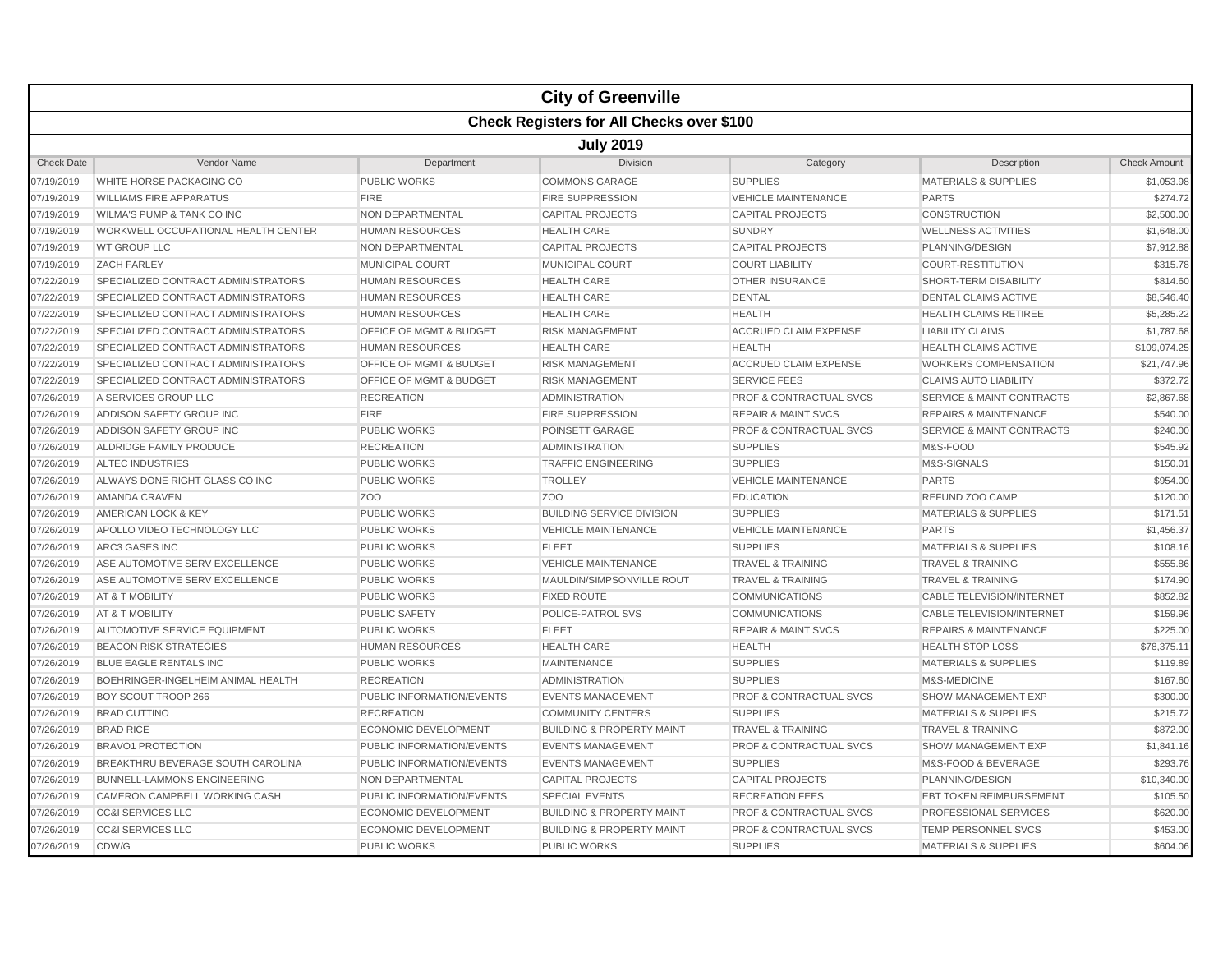|                   |                                                  |                                    | <b>City of Greenville</b>        |                                    |                                      |                     |  |  |  |  |
|-------------------|--------------------------------------------------|------------------------------------|----------------------------------|------------------------------------|--------------------------------------|---------------------|--|--|--|--|
|                   | <b>Check Registers for All Checks over \$100</b> |                                    |                                  |                                    |                                      |                     |  |  |  |  |
|                   | <b>July 2019</b>                                 |                                    |                                  |                                    |                                      |                     |  |  |  |  |
| <b>Check Date</b> | <b>Vendor Name</b>                               | Department                         | <b>Division</b>                  | Category                           | Description                          | <b>Check Amount</b> |  |  |  |  |
| 07/26/2019        | CDW/G                                            | <b>PUBLIC SAFETY</b>               | POLICE-PATROL SVS                | <b>SUPPLIES</b>                    | <b>MATERIALS &amp; SUPPLIES</b>      | \$1,259.45          |  |  |  |  |
| 07/26/2019        | CHILDREN'S MUSEUM OF THE UPSTATE                 | <b>RECREATION</b>                  | <b>PUBLIC SERVICES</b>           | <b>RECREATION DEPOSITS</b>         | <b>SPECIAL EVENTS</b>                | \$120.00            |  |  |  |  |
| 07/26/2019        | <b>CHRISTOPHER POWELL</b>                        | <b>PUBLIC SAFETY</b>               | POLICE-PATROL SVS                | <b>SUNDRY</b>                      | <b>MISCELLANEOUS</b>                 | \$3,740.00          |  |  |  |  |
| 07/26/2019        | <b>CINCINNATI SYSTEMS INC</b>                    | <b>PUBLIC WORKS</b>                | POINSETT GARAGE                  | <b>REPAIR &amp; MAINT SVCS</b>     | <b>REPAIRS &amp; MAINTENANCE</b>     | \$281.25            |  |  |  |  |
| 07/26/2019        | <b>CINCINNATI SYSTEMS INC</b>                    | <b>PUBLIC WORKS</b>                | <b>ONE GARAGE</b>                | <b>REPAIR &amp; MAINT SVCS</b>     | <b>REPAIRS &amp; MAINTENANCE</b>     | \$180.00            |  |  |  |  |
| 07/26/2019        | <b>CITY OF GREER</b>                             | <b>PUBLIC SAFETY</b>               | POLICE-PATROL SVS                | <b>TRAVEL &amp; TRAINING</b>       | <b>TRAVEL &amp; TRAINING</b>         | \$1,000.00          |  |  |  |  |
| 07/26/2019        | CLASSIC ACE HARDWARE - GREER                     | <b>PUBLIC SAFETY</b>               | POLICE-PATROL SVS                | <b>SUPPLIES</b>                    | <b>MATERIALS &amp; SUPPLIES</b>      | \$144.96            |  |  |  |  |
| 07/26/2019        | CLERK OF COURT ANDERSON                          | OFFICE OF MGMT & BUDGET            | NON-DEPARTMENTAL                 | PR-WH                              | <b>GARNISHMENTS</b>                  | \$365.40            |  |  |  |  |
| 07/26/2019        | CLERK OF COURT ROCK HILL                         | OFFICE OF MGMT & BUDGET            | NON-DEPARTMENTAL                 | PR-WH                              | <b>GARNISHMENTS</b>                  | \$211.05            |  |  |  |  |
| 07/26/2019        | <b>CLERK OF COURT SPARTANBURG</b>                | <b>OFFICE OF MGMT &amp; BUDGET</b> | NON-DEPARTMENTAL                 | PR-WH                              | <b>GARNISHMENTS</b>                  | \$457.80            |  |  |  |  |
| 07/26/2019        | <b>COLONIAL FUEL &amp; LUBRICANT SERVICES</b>    | <b>PUBLIC WORKS</b>                | <b>FLEET</b>                     | <b>VEHICLE MAINTENANCE</b>         | <b>FUEL</b>                          | \$13,772.71         |  |  |  |  |
| 07/26/2019        | COMMUNICATION SERVICE CENTER INC                 | <b>PUBLIC WORKS</b>                | <b>PARKING ADMINISTRATION</b>    | <b>PROF &amp; CONTRACTUAL SVCS</b> | <b>SERVICE &amp; MAINT CONTRACTS</b> | \$114.48            |  |  |  |  |
| 07/26/2019        | CONESTEE FOUNDATION INC                          | NON DEPARTMENTAL                   | <b>HOSPITALITY TAX</b>           | <b>PROF &amp; CONTRACTUAL SVCS</b> | <b>SPECIAL PROJECTS</b>              | \$38,125.00         |  |  |  |  |
| 07/26/2019        | COUTURE CAKES OF GREENVILLE LLC                  | <b>RECREATION</b>                  | <b>EDUCATION</b>                 | <b>SUPPLIES</b>                    | <b>BIRTHDAY PARTIES</b>              | \$524.88            |  |  |  |  |
| 07/26/2019        | DATAMAXX APPLIED TECHNOLOGIES INC                | <b>PUBLIC SAFETY</b>               | POLICE-PATROL SVS                | PROF & CONTRACTUAL SVCS            | PROFESSIONAL SERVICES                | \$4,200.00          |  |  |  |  |
| 07/26/2019        | <b>DECA</b>                                      | <b>PUBLIC SAFETY</b>               | POLICE-DISPATCH BUREAU           | <b>PROF &amp; CONTRACTUAL SVCS</b> | <b>EQUIPMENT RENTAL</b>              | \$10,000.00         |  |  |  |  |
| 07/26/2019        | <b>DECA</b>                                      | <b>PUBLIC SAFETY</b>               | POLICE-PATROL SVS                | <b>SUNDRY</b>                      | <b>MISCELLANEOUS</b>                 | \$1,279.00          |  |  |  |  |
| 07/26/2019        | <b>DELL MARKETING LP</b>                         | OFFICE OF MGMT & BUDGET            | <b>INFORMATION TECHNOLOGY</b>    | <b>MIS PROJECTS</b>                | PCS/UPGRADES                         | \$4,736.00          |  |  |  |  |
| 07/26/2019        | <b>DESIGNLAB INC</b>                             | <b>PUBLIC SAFETY</b>               | POLICE-PATROL SVS                | <b>SUPPLIES</b>                    | <b>CLOTHING &amp; UNIFORMS</b>       | \$1,518.25          |  |  |  |  |
| 07/26/2019        | <b>DESIGNLAB INC</b>                             | <b>FIRE</b>                        | <b>FIRE PREVENTION</b>           | <b>SUPPLIES</b>                    | <b>CLOTHING &amp; UNIFORMS</b>       | \$1,814.95          |  |  |  |  |
| 07/26/2019        | <b>DESIGNLAB INC</b>                             | <b>PUBLIC WORKS</b>                | <b>ENFORCEMENT</b>               | <b>SUPPLIES</b>                    | <b>CLOTHING &amp; UNIFORMS</b>       | \$144.16            |  |  |  |  |
| 07/26/2019        | <b>DESIGNLAB INC</b>                             | <b>PUBLIC SAFETY</b>               | POLICE-PATROL SVS                | <b>SUPPLIES</b>                    | <b>MATERIALS &amp; SUPPLIES</b>      | \$3,110.98          |  |  |  |  |
| 07/26/2019        | <b>DIVERSIFIED ELECTRONICS INC</b>               | <b>FIRE</b>                        | <b>FIRE SERVICES</b>             | <b>REPAIR &amp; MAINT SVCS</b>     | <b>RADIO MAINTENANCE</b>             | \$169.60            |  |  |  |  |
| 07/26/2019        | DIVERSIFIED ELECTRONICS INC                      | <b>PUBLIC SAFETY</b>               | <b>POLICE-PATROL SVS</b>         | <b>REPAIR &amp; MAINT SVCS</b>     | <b>REPAIRS &amp; MAINTENANCE</b>     | \$610.00            |  |  |  |  |
| 07/26/2019        | <b>DUKE ENERGY</b>                               | <b>PUBLIC WORKS</b>                | PUBLIC WORKS                     | <b>UTILITIES</b>                   | <b>ELECTRICITY</b>                   | \$178.32            |  |  |  |  |
| 07/26/2019        | <b>DUKE ENERGY</b>                               | <b>PUBLIC WORKS</b>                | <b>TRAFFIC ENGINEERING</b>       | <b>UTILITIES</b>                   | <b>ELECTRICITY</b>                   | \$2,617.04          |  |  |  |  |
| 07/26/2019        | <b>DUKE ENERGY</b>                               | <b>FIRE</b>                        | <b>FIRE SERVICES</b>             | <b>UTILITIES</b>                   | <b>ELECTRICITY</b>                   | \$2,106.51          |  |  |  |  |
| 07/26/2019        | <b>DUKE ENERGY</b>                               | <b>PUBLIC WORKS</b>                | S. SPRING STREET GARAGE          | <b>UTILITIES</b>                   | <b>ELECTRICITY</b>                   | \$3,470.28          |  |  |  |  |
| 07/26/2019        | <b>DUKE ENERGY</b>                               | C.D. DIVISION                      | <b>CDBG PROJECTS</b>             | <b>CD PROJECTS</b>                 | PUBLIC SERVICES (GENERAL)            | \$483.80            |  |  |  |  |
| 07/26/2019        | <b>DUKE ENERGY</b>                               | <b>RECREATION</b>                  | <b>PARKS MAINTENANCE</b>         | <b>UTILITIES</b>                   | <b>ELECTRICITY</b>                   | \$1,927.58          |  |  |  |  |
| 07/26/2019        | <b>DUKE ENERGY</b>                               | <b>PUBLIC WORKS</b>                | POINSETT GARAGE                  | <b>UTILITIES</b>                   | <b>ELECTRICITY</b>                   | \$2,896.79          |  |  |  |  |
| 07/26/2019        | <b>DUKE ENERGY</b>                               | <b>RECREATION</b>                  | <b>COMMUNITY CENTERS</b>         | <b>UTILITIES</b>                   | <b>ELECTRICITY</b>                   | \$1,112.24          |  |  |  |  |
| 07/26/2019        | <b>EASLEY LAWN AND GARDEN</b>                    | <b>FIRE</b>                        | <b>FIRE SUPPRESSION</b>          | <b>VEHICLE MAINTENANCE</b>         | <b>PARTS</b>                         | \$340.23            |  |  |  |  |
| 07/26/2019        | <b>ECHOLS OIL COMPANY INC</b>                    | <b>PUBLIC WORKS</b>                | <b>FLEET</b>                     | <b>VEHICLE MAINTENANCE</b>         | <b>FUEL</b>                          | \$16,126.10         |  |  |  |  |
| 07/26/2019        | ECHOLS OIL COMPANY INC                           | <b>PUBLIC WORKS</b>                | <b>FIXED ROUTE</b>               | <b>VEHICLE MAINTENANCE</b>         | <b>LUBRICANTS</b>                    | \$269.94            |  |  |  |  |
| 07/26/2019        | <b>ECMC</b>                                      | OFFICE OF MGMT & BUDGET            | NON-DEPARTMENTAL                 | PR-WH                              | <b>GARNISHMENTS</b>                  | \$113.44            |  |  |  |  |
| 07/26/2019        | ELECTRONIC DATA MAGNETICS INC                    | <b>PUBLIC WORKS</b>                | <b>FIXED ROUTE</b>               | <b>PRINTING</b>                    | PRINTING & BINDING                   | \$1,585.00          |  |  |  |  |
| 07/26/2019        | <b>ENGINEERED FLOORS LLC</b>                     | <b>PUBLIC WORKS</b>                | <b>BUILDING SERVICE DIVISION</b> | <b>PROF &amp; CONTRACTUAL SVCS</b> | <b>SERVICE &amp; MAINT CONTRACTS</b> | \$5,819.10          |  |  |  |  |
| 07/26/2019        | <b>FAIRFOREST OF GREENVILLE LLC</b>              | <b>PUBLIC SAFETY</b>               | POLICE-PATROL SVS                | <b>PROF &amp; CONTRACTUAL SVCS</b> | <b>RENTAL OF REAL PROPERTY</b>       | \$7,200.00          |  |  |  |  |
| 07/26/2019        | FAMILY CT OF THE 13TH CIRCUIT                    | <b>OFFICE OF MGMT &amp; BUDGET</b> | NON-DEPARTMENTAL                 | PR-WH                              | <b>GARNISHMENTS</b>                  | \$2,522.98          |  |  |  |  |
| 07/26/2019        | <b>FEDERAL EXPRESS CORP</b>                      | <b>RECREATION</b>                  | <b>ADMINISTRATION</b>            | <b>COMMUNICATIONS</b>              | <b>POSTAGE</b>                       | \$483.36            |  |  |  |  |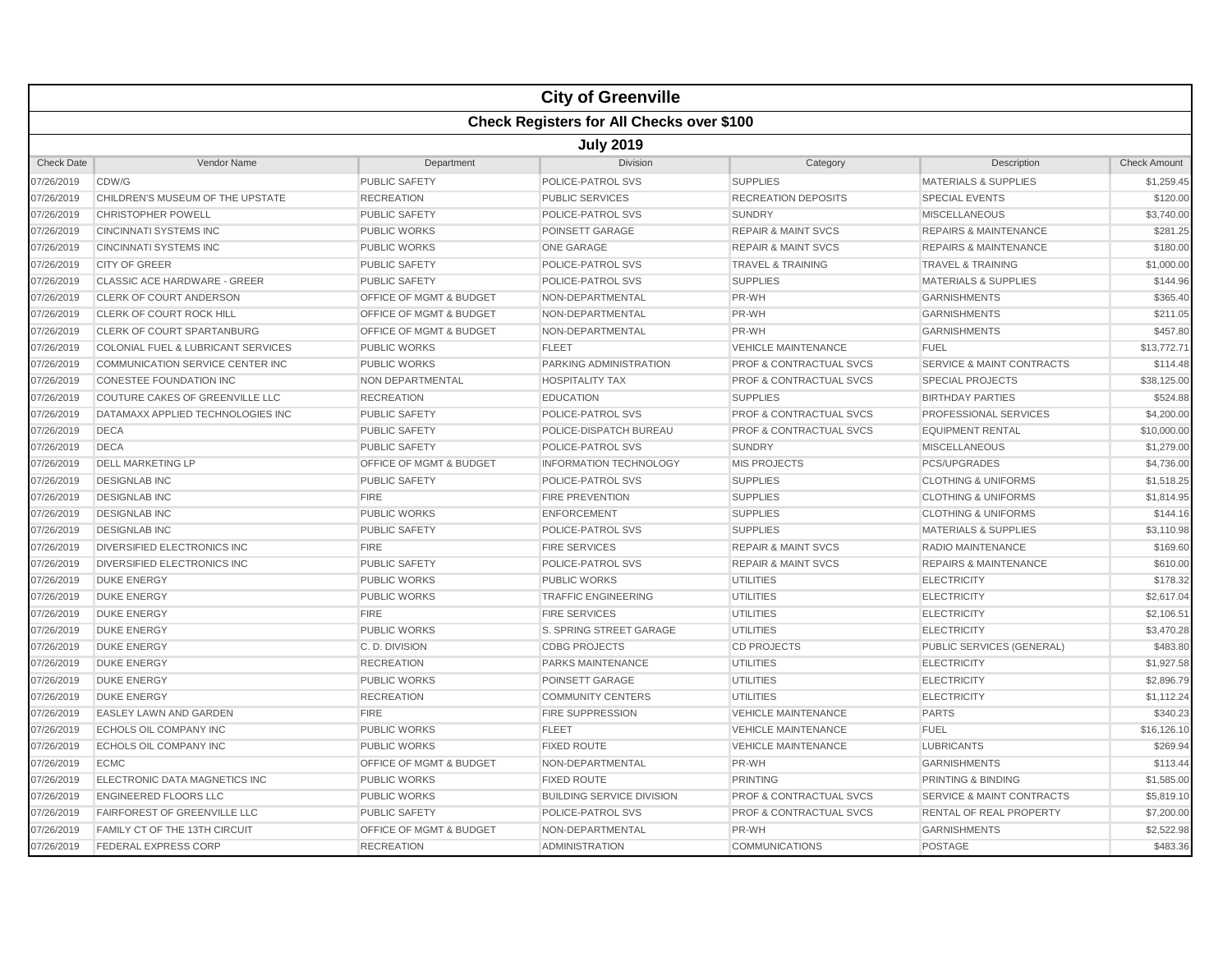|                   |                                                  |                                    | <b>City of Greenville</b>            |                                    |                                      |                     |  |  |  |
|-------------------|--------------------------------------------------|------------------------------------|--------------------------------------|------------------------------------|--------------------------------------|---------------------|--|--|--|
|                   | <b>Check Registers for All Checks over \$100</b> |                                    |                                      |                                    |                                      |                     |  |  |  |
|                   | <b>July 2019</b>                                 |                                    |                                      |                                    |                                      |                     |  |  |  |
| <b>Check Date</b> | <b>Vendor Name</b>                               | Department                         | <b>Division</b>                      | Category                           | Description                          | <b>Check Amount</b> |  |  |  |
| 07/26/2019        | <b>FERGUSON FACILITIES SUPPLY</b>                | <b>RECREATION</b>                  | <b>ADMINISTRATION</b>                | <b>SUPPLIES</b>                    | <b>JANITORIAL SUPPLIES</b>           | \$306.82            |  |  |  |
| 07/26/2019        | <b>FGP INTERNATIONAL</b>                         | <b>ECONOMIC DEVELOPMENT</b>        | <b>PLANNING AND ZONING</b>           | PROF & CONTRACTUAL SVCS            | <b>TEMP PERSONNEL SVCS</b>           | \$902.13            |  |  |  |
| 07/26/2019        | <b>FGP INTERNATIONAL</b>                         | OFFICE OF MGMT & BUDGET            | <b>REVENUE</b>                       | PROF & CONTRACTUAL SVCS            | <b>TEMP PERSONNEL SVCS</b>           | \$391.19            |  |  |  |
| 07/26/2019        | <b>FGP INTERNATIONAL</b>                         | <b>HUMAN RESOURCES</b>             | <b>OCCUPATIONAL HEALTH</b>           | <b>PROF &amp; CONTRACTUAL SVCS</b> | <b>TEMP PERSONNEL SVCS</b>           | \$772.50            |  |  |  |
| 07/26/2019        | <b>FGP INTERNATIONAL</b>                         | <b>OFFICE OF MGMT &amp; BUDGET</b> | <b>INFORMATION TECHNOLOGY</b>        | <b>PROF &amp; CONTRACTUAL SVCS</b> | TEMP PERSONNEL SVCS                  | \$448.61            |  |  |  |
| 07/26/2019        | <b>FGP INTERNATIONAL</b>                         | <b>PUBLIC WORKS</b>                | <b>ENGINEERING</b>                   | <b>PROF &amp; CONTRACTUAL SVCS</b> | <b>TEMP PERSONNEL SVCS</b>           | \$760.14            |  |  |  |
| 07/26/2019        | <b>FORMS &amp; SUPPLY INC</b>                    | <b>OFFICE OF MGMT &amp; BUDGET</b> | <b>PURCHASING</b>                    | <b>SUPPLIES</b>                    | <b>OFFICE SUPPLIES&amp;MATERIALS</b> | \$239.88            |  |  |  |
| 07/26/2019        | <b>FORMS &amp; SUPPLY INC</b>                    | <b>CITY ATTORNEY</b>               | <b>CITY ATTORNEY</b>                 | <b>SUPPLIES</b>                    | <b>MATERIALS &amp; SUPPLIES</b>      | \$133.22            |  |  |  |
| 07/26/2019        | <b>GALLS LLC</b>                                 | <b>FIRE</b>                        | <b>FIRE SUPPRESSION</b>              | <b>SUPPLIES</b>                    | <b>CLOTHING &amp; UNIFORMS</b>       | \$122.60            |  |  |  |
| 07/26/2019        | <b>GENESIS HOMES</b>                             | <b>HOME</b>                        | <b>HOME PROJECTS</b>                 | <b>CD PROJECTS</b>                 | PUBLIC INFORMATION                   | \$64,500.00         |  |  |  |
| 07/26/2019        | <b>GILLIG LLC</b>                                | <b>PUBLIC WORKS</b>                | <b>VEHICLE MAINTENANCE</b>           | <b>VEHICLE MAINTENANCE</b>         | <b>SMALL PARTS</b>                   | \$171.96            |  |  |  |
| 07/26/2019        | <b>GILLIG LLC</b>                                | <b>PUBLIC WORKS</b>                | <b>VEHICLE MAINTENANCE</b>           | <b>VEHICLE MAINTENANCE</b>         | <b>PARTS</b>                         | \$3,147.63          |  |  |  |
| 07/26/2019        | <b>GOODYEAR COMMERCIAL TIRE</b>                  | <b>FIRE</b>                        | <b>FIRE SUPPRESSION</b>              | <b>VEHICLE MAINTENANCE</b>         | <b>PARTS</b>                         | \$2,250.42          |  |  |  |
| 07/26/2019        | GRAINGER 803858935                               | <b>FIRE</b>                        | <b>FIRE SUPPRESSION</b>              | <b>SUPPLIES</b>                    | <b>MATERIALS &amp; SUPPLIES</b>      | \$357.56            |  |  |  |
| 07/26/2019        | <b>GREENVILLE CONVENTION CENTER</b>              | <b>FIRE</b>                        | <b>FIRE SERVICES</b>                 | <b>SUNDRY</b>                      | <b>MISCELLANEOUS</b>                 | \$182.37            |  |  |  |
| 07/26/2019        | <b>GREENVILLE COUNTY</b>                         | <b>PUBLIC SAFETY</b>               | POLICE-PATROL SVS                    | <b>UTILITIES</b>                   | <b>WATER</b>                         | \$3,870.38          |  |  |  |
| 07/26/2019        | <b>GREENVILLE COUNTY</b>                         | <b>PUBLIC SAFETY</b>               | POLICE-PATROL SVS                    | <b>UTILITIES</b>                   | GAS                                  | \$2,379.31          |  |  |  |
| 07/26/2019        | <b>GREENVILLE COUNTY</b>                         | <b>PUBLIC SAFETY</b>               | POLICE-PATROL SVS                    | <b>PROF &amp; CONTRACTUAL SVCS</b> | PROFESSIONAL SERVICES                | \$3,285.73          |  |  |  |
| 07/26/2019        | <b>GREENVILLE COUNTY</b>                         | <b>PUBLIC SAFETY</b>               | POLICE-PATROL SVS                    | <b>UTILITIES</b>                   | <b>ELECTRICITY</b>                   | \$12,358.95         |  |  |  |
| 07/26/2019        | <b>GREENVILLE COUNTY</b>                         | <b>LAW ENFORCEMENT</b>             | <b>LAW ENFORCEMENT</b>               | COURT LIAB-CLAIMS/JUDGMNT          | LEC-CONFISCATED MONIES               | \$1,300.99          |  |  |  |
| 07/26/2019        | <b>GREENVILLE COUNTY SHERIFF'S OFFICE</b>        | <b>PUBLIC SAFETY</b>               | POLICE-PATROL SVS                    | <b>TRAVEL &amp; TRAINING</b>       | <b>TRAVEL &amp; TRAINING</b>         | \$400.00            |  |  |  |
| 07/26/2019        | <b>GREENVILLE NEWS SUBSCRIPTIONS</b>             | <b>PUBLIC WORKS</b>                | <b>TRAFFIC ENGINEERING</b>           | <b>SUNDRY</b>                      | DUES, SUBSCRIPTN, PUBLICATN          | \$374.74            |  |  |  |
| 07/26/2019        | GREENVILLE OFFICE SUPPLY CO INC                  | NON DEPARTMENTAL                   | <b>CAPITAL PROJECTS</b>              | <b>CAPITAL PROJECTS</b>            | PLANNING/DESIGN                      | \$323.44            |  |  |  |
| 07/26/2019        | <b>GREENVILLE OFFICE SUPPLY CO INC</b>           | <b>ECONOMIC DEVELOPMENT</b>        | <b>BUILDING &amp; PROPERTY MAINT</b> | <b>SUPPLIES</b>                    | <b>OFFICE SUPPLIES&amp;MATERIALS</b> | \$134.93            |  |  |  |
| 07/26/2019        | <b>GREENVILLE OFFICE SUPPLY CO INC</b>           | <b>ECONOMIC DEVELOPMENT</b>        | PLANNING AND ZONING                  | <b>SUPPLIES</b>                    | <b>MATERIALS &amp; SUPPLIES</b>      | \$110.81            |  |  |  |
| 07/26/2019        | <b>GREENVILLE WATER</b>                          | <b>PUBLIC WORKS</b>                | <b>BUILDING SERVICE DIVISION</b>     | <b>UTILITIES</b>                   | <b>OTHER</b>                         | \$2,309.06          |  |  |  |
| 07/26/2019        | <b>HANDI CLEAN PRODUCTS INC</b>                  | <b>FIRE</b>                        | <b>FIRE SUPPRESSION</b>              | <b>SUPPLIES</b>                    | <b>JANITORIAL SUPPLIES</b>           | \$2,012.42          |  |  |  |
| 07/26/2019        | HENRY SCHEIN INC MEDICAL DIVISION                | <b>FIRE</b>                        | <b>FIRE SUPPRESSION</b>              | <b>SUPPLIES</b>                    | OTHER MEDICAL SUPPLIES               | \$125.69            |  |  |  |
| 07/26/2019        | HERSHEY CREAMERY COMPANY                         | <b>RECREATION</b>                  | <b>PUBLIC SERVICES</b>               | <b>SUPPLIES</b>                    | SALE CONCESSIONS                     | \$377.22            |  |  |  |
| 07/26/2019        | <b>HESC</b>                                      | OFFICE OF MGMT & BUDGET            | NON-DEPARTMENTAL                     | PR-WH                              | <b>GARNISHMENTS</b>                  | \$191.78            |  |  |  |
| 07/26/2019        | HOME DEPOT CREDIT SERVICE 5906                   | <b>PUBLIC WORKS</b>                | <b>BUILDING SERVICE DIVISION</b>     | <b>SUPPLIES</b>                    | MATERIALS & SUPPLIES                 | \$2,083.86          |  |  |  |
| 07/26/2019        | HOME DEPOT CREDIT SERVICE 5914                   | <b>RECREATION</b>                  | <b>ADMINISTRATION</b>                | <b>SUPPLIES</b>                    | M&S-EXHIBITS                         | \$107.71            |  |  |  |
| 07/26/2019        | HON COMPANY, THE                                 | OFFICE OF MGMT & BUDGET            | <b>INFORMATION TECHNOLOGY</b>        | <b>SUPPLIES</b>                    | <b>MATERIALS &amp; SUPPLIES</b>      | \$3,865.14          |  |  |  |
| 07/26/2019        | <b>INTERNAL REVENUE SERVICE</b>                  | <b>OFFICE OF MGMT &amp; BUDGET</b> | NON-DEPARTMENTAL                     | PR-WH                              | <b>GARNISHMENTS</b>                  | \$202.50            |  |  |  |
| 07/26/2019        | INTERNATIONAL CODE COUNCIL INC                   | <b>ECONOMIC DEVELOPMENT</b>        | <b>BUILDING &amp; PROPERTY MAINT</b> | <b>SUPPLIES</b>                    | OFFICE SUPPLIES&MATERIALS            | \$154.76            |  |  |  |
| 07/26/2019        | <b>IVEY COMMUNICATIONS INC</b>                   | <b>FIRE</b>                        | <b>FIRE SUPPRESSION</b>              | <b>REPAIR &amp; MAINT SVCS</b>     | <b>REPAIRS &amp; MAINTENANCE</b>     | \$312.00            |  |  |  |
| 07/26/2019        | JOHNSON CONTROLS SECURITY SOLUTIONS              | <b>PUBLIC SAFETY</b>               | POLICE-PATROL SVS                    | <b>SUNDRY</b>                      | <b>MISCELLANEOUS</b>                 | \$313.26            |  |  |  |
| 07/26/2019        | JOHNSTONE SUPPLY OF GREENVILLE                   | <b>PUBLIC WORKS</b>                | <b>NON VEHICLE MAINTENANCE</b>       | <b>SUPPLIES</b>                    | <b>MATERIALS &amp; SUPPLIES</b>      | \$1,500.79          |  |  |  |
| 07/26/2019        | JOSEPHINE CURETON TRUST                          | <b>PUBLIC WORKS</b>                | <b>PARKING LOTS</b>                  | <b>PROF &amp; CONTRACTUAL SVCS</b> | PARKING-LEASES                       | \$1,049.41          |  |  |  |
| 07/26/2019        | JOURNAL TECHNOLOGIES INC                         | <b>OFFICE OF MGMT &amp; BUDGET</b> | <b>INFORMATION TECHNOLOGY</b>        | PROF & CONTRACTUAL SVCS            | <b>SERVICE &amp; MAINT CONTRACTS</b> | \$38,588.00         |  |  |  |
| 07/26/2019        | KEVIN WHITAKER CHEVROLET INC                     | <b>PUBLIC WORKS</b>                | <b>FLEET</b>                         | <b>VEHICLE MAINTENANCE</b>         | <b>OUTSIDE REPAIRS</b>               | \$130.00            |  |  |  |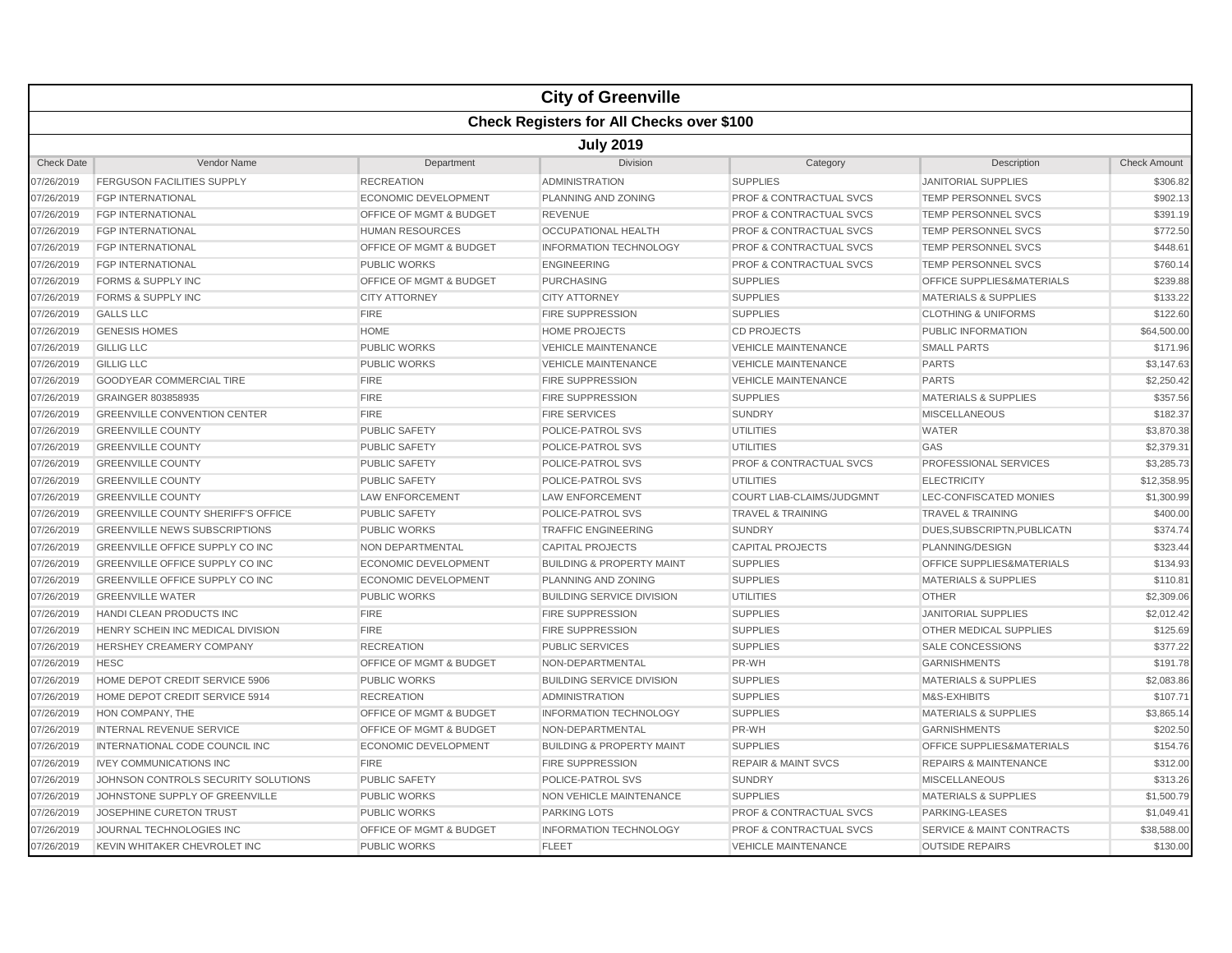|                   |                                       |                                    | <b>City of Greenville</b>                        |                                    |                                      |                     |
|-------------------|---------------------------------------|------------------------------------|--------------------------------------------------|------------------------------------|--------------------------------------|---------------------|
|                   |                                       |                                    | <b>Check Registers for All Checks over \$100</b> |                                    |                                      |                     |
|                   |                                       |                                    | <b>July 2019</b>                                 |                                    |                                      |                     |
| <b>Check Date</b> | Vendor Name                           | Department                         | Division                                         | Category                           | Description                          | <b>Check Amount</b> |
| 07/26/2019        | <b>KONE INC</b>                       | PUBLIC WORKS                       | <b>ONE GARAGE</b>                                | <b>REPAIR &amp; MAINT SVCS</b>     | <b>REPAIRS &amp; MAINTENANCE</b>     | \$896.21            |
| 07/26/2019        | <b>KRE8IV GIFTS LLC</b>               | <b>CITY MANAGER</b>                | <b>DONATIONS</b>                                 | CONTRIBUTIONS/DONATIONS            | POLICE OUTREACH                      | \$467.46            |
| 07/26/2019        | <b>KW BEVERAGE</b>                    | PUBLIC INFORMATION/EVENTS          | <b>EVENTS MANAGEMENT</b>                         | <b>SUPPLIES</b>                    | M&S-FOOD & BEVERAGE                  | \$1,829.85          |
| 07/26/2019        | <b>LAKIA DOWNS</b>                    | <b>RECREATION</b>                  | <b>COMMUNITY CENTERS</b>                         | <b>BUILDING &amp; SPACE RENTAL</b> | RENTAL SEARS REC CTR                 | \$490.00            |
| 07/26/2019        | <b>LAMAR ADVERTISING</b>              | <b>RECREATION</b>                  | PUBLIC SERVICES                                  | <b>SUPPLIES</b>                    | <b>SUPPLIES PROMOTIONS</b>           | \$3,000.00          |
| 07/26/2019        | <b>LANDS' END BUSINESS OUTFITTERS</b> | <b>RECREATION</b>                  | <b>EDUCATION</b>                                 | <b>SUPPLIES</b>                    | <b>CLOTHING &amp; UNIFORMS</b>       | \$142.03            |
| 07/26/2019        | <b>LANDSCAPERS SUPPLY</b>             | <b>RECREATION</b>                  | <b>ADMINISTRATION</b>                            | <b>SUPPLIES</b>                    | M&S-GROUNDS                          | \$263.90            |
| 07/26/2019        | <b>LAWN &amp; ORDER LLC</b>           | <b>PUBLIC WORKS</b>                | PARKING ADMINISTRATION                           | PROF & CONTRACTUAL SVCS            | <b>SERVICE &amp; MAINT CONTRACTS</b> | \$325.00            |
| 07/26/2019        | LEVEL 3 COMMUNICATIONS LLC            | <b>OFFICE OF MGMT &amp; BUDGET</b> | <b>INFORMATION TECHNOLOGY</b>                    | <b>COMMUNICATIONS</b>              | TELECOMMUNICATIONS/WIRELE            | \$1,144.71          |
| 07/26/2019        | LEXISNEXIS 1504995                    | OFFICE OF MGMT & BUDGET            | <b>REVENUE</b>                                   | <b>SUNDRY</b>                      | DUES, SUBSCRIPTN, PUBLICATN          | \$2,064.59          |
| 07/26/2019        | LOWES                                 | <b>PUBLIC WORKS</b>                | RICHARDSON STREET GARAGE                         | <b>SUPPLIES</b>                    | <b>MATERIALS &amp; SUPPLIES</b>      | \$270.30            |
| 07/26/2019        | <b>MARATHON STAFFING INC</b>          | <b>RECREATION</b>                  | <b>COMMUNITY CENTERS</b>                         | <b>PROF &amp; CONTRACTUAL SVCS</b> | <b>TEMP PERSONNEL SVCS</b>           | \$1,136.00          |
| 07/26/2019        | <b>MARATHON STAFFING INC</b>          | <b>PUBLIC SAFETY</b>               | POLICE-DISPATCH BUREAU                           | <b>PROF &amp; CONTRACTUAL SVCS</b> | <b>TEMP PERSONNEL SVCS</b>           | \$3,443.26          |
| 07/26/2019        | <b>MARATHON STAFFING INC</b>          | PUBLIC INFORMATION/EVENTS          | <b>EVENTS MANAGEMENT</b>                         | <b>PROF &amp; CONTRACTUAL SVCS</b> | <b>TEMP PERSONNEL SVCS</b>           | \$1,095.03          |
| 07/26/2019        | <b>MARIA CROMER</b>                   | <b>PUBLIC WORKS</b>                | <b>CONSTRUCTION &amp; INSPECTION</b>             | <b>SUPPLIES</b>                    | <b>MATERIALS &amp; SUPPLIES</b>      | \$105.49            |
| 07/26/2019        | MCKESSON MEDICAL-SURGICAL GOVERNMEN   | <b>FIRE</b>                        | <b>FIRE SUPPRESSION</b>                          | <b>SUPPLIES</b>                    | <b>DRUG SUPPLIES</b>                 | \$108.95            |
| 07/26/2019        | MDE INC                               | <b>PUBLIC SAFETY</b>               | FED EQUITABLE SHAR DOJ                           | MACHINERY AND EQUIPMENT            | MACHINERY AND EQUIPMENT              | \$870.00            |
| 07/26/2019        | <b>MICHAEL HARRIS</b>                 | <b>PUBLIC WORKS</b>                | <b>FLEET</b>                                     | <b>TRAVEL &amp; TRAINING</b>       | <b>TRAVEL &amp; TRAINING</b>         | \$479.74            |
| 07/26/2019        | MIKE'S BODY SHOP & TOWING INC         | <b>PUBLIC WORKS</b>                | <b>FLEET</b>                                     | <b>VEHICLE MAINTENANCE</b>         | <b>OUTSIDE REPAIRS</b>               | \$765.00            |
| 07/26/2019        | <b>MST CONCRETE PRODUCTS</b>          | <b>PUBLIC WORKS</b>                | <b>STORM DRAINS BUREAU</b>                       | <b>SUPPLIES</b>                    | <b>CONSTRUCTION &amp; REPAIR</b>     | \$1,640.88          |
| 07/26/2019        | <b>MUNCIE TRANSIT SUPPLY</b>          | <b>PUBLIC WORKS</b>                | <b>VEHICLE MAINTENANCE</b>                       | <b>VEHICLE MAINTENANCE</b>         | <b>PARTS</b>                         | \$393.90            |
| 07/26/2019        | NAPA AUTO PARTS                       | <b>FIRE</b>                        | <b>FIRE SUPPRESSION</b>                          | <b>VEHICLE MAINTENANCE</b>         | <b>PARTS</b>                         | \$766.56            |
| 07/26/2019        | NATIONAL TANK MONITOR INC             | <b>PUBLIC WORKS</b>                | NON VEHICLE MAINTENANCE                          | <b>REPAIR &amp; MAINT SVCS</b>     | <b>REPAIRS &amp; MAINTENANCE</b>     | \$145.00            |
| 07/26/2019        | <b>NGLIC</b>                          | <b>HUMAN RESOURCES</b>             | <b>HEALTH CARE</b>                               | <b>OTHER INSURANCE</b>             | <b>VISION - SUPERIOR</b>             | \$9,525.66          |
| 07/26/2019        | NORTHERN SAFETY CO INC                | <b>RECREATION</b>                  | <b>ADMINISTRATION</b>                            | <b>SUPPLIES</b>                    | <b>MATERIALS &amp; SUPPLIES</b>      | \$207.84            |
| 07/26/2019        | OFFICE DEPOT BSD                      | <b>PUBLIC SAFETY</b>               | POLICE-PATROL SVS                                | <b>SUPPLIES</b>                    | <b>MATERIALS &amp; SUPPLIES</b>      | \$375.28            |
| 07/26/2019        | O'NEIL BUILDING SERVICES INC          | PUBLIC INFORMATION/EVENTS          | <b>EVENTS MANAGEMENT</b>                         | <b>PROF &amp; CONTRACTUAL SVCS</b> | <b>SHOW MANAGEMENT EXP</b>           | \$1,500.00          |
| 07/26/2019        | <b>OTIS ELEVATOR CO.</b>              | <b>PUBLIC WORKS</b>                | <b>BROAD STREET GARAGE</b>                       | <b>PROF &amp; CONTRACTUAL SVCS</b> | <b>SERVICE &amp; MAINT CONTRACTS</b> | \$6,010.68          |
| 07/26/2019        | PAYNE MCGINN & CUMMINS INC            | <b>PUBLIC WORKS</b>                | <b>SEWERS BUREAU</b>                             | <b>REPAIR &amp; MAINT SVCS</b>     | <b>REPAIRS &amp; MAINTENANCE</b>     | \$47,000.00         |
| 07/26/2019        | PECAN PIE PRODUCTIONS                 | <b>RECREATION</b>                  | PUBLIC SERVICES                                  | <b>SUPPLIES</b>                    | SUPPLIES PROMOTIONS                  | \$195.00            |
| 07/26/2019        | PEERY CONSTRUCTION                    | OFFICE OF MGMT & BUDGET            | <b>REVENUE</b>                                   | <b>BUSINESS LIC &amp; PERMITS</b>  | REFUND BUSINESS LIC-CONTRACTOR       | \$4,771.50          |
| 07/26/2019        | PEERY CONSTRUCTION                    | OFFICE OF MGMT & BUDGET            | <b>REVENUE</b>                                   | <b>PERMITS</b>                     | <b>BUILDING PERMITS</b>              | \$9,321.46          |
| 07/26/2019        | PEPSI-COLA BOTTLING CO                | <b>RECREATION</b>                  | <b>PUBLIC SERVICES</b>                           | <b>SUPPLIES</b>                    | <b>SALE CONCESSIONS</b>              | \$784.11            |
| 07/26/2019        | PETERBILT STORE OF GREENVILLE. THE    | <b>PUBLIC WORKS</b>                | <b>VEHICLE MAINTENANCE</b>                       | <b>VEHICLE MAINTENANCE</b>         | <b>PARTS</b>                         | \$101.06            |
| 07/26/2019        | PIEDMONT NATURAL GAS CO INC           | <b>FIRE</b>                        | <b>FIRE SERVICES</b>                             | <b>UTILITIES</b>                   | GAS                                  | \$438.92            |
| 07/26/2019        | <b>POWERDMS INC</b>                   | <b>PUBLIC SAFETY</b>               | <b>POLICE-PATROL SVS</b>                         | <b>SUPPLIES</b>                    | <b>MATERIALS &amp; SUPPLIES</b>      | \$1,219.00          |
| 07/26/2019        | <b>PROFORMA</b>                       | PUBLIC WORKS                       | PARKING ADMINISTRATION                           | <b>PRINTING</b>                    | <b>OTHER</b>                         | \$115.97            |
| 07/26/2019        | <b>PROFORMA</b>                       | <b>FIRE</b>                        | <b>FIRE PREVENTION</b>                           | <b>SUPPLIES</b>                    | <b>MATERIALS &amp; SUPPLIES</b>      | \$1,276.24          |
| 07/26/2019        | <b>PROSOURCE LLC</b>                  | <b>RECREATION</b>                  | <b>ADMINISTRATION</b>                            | <b>REPAIR &amp; MAINT SVCS</b>     | <b>REPAIRS &amp; MAINTENANCE</b>     | \$551.38            |
| 07/26/2019        | <b>REEL VIDEO &amp; STILLS INC</b>    | <b>PUBLIC WORKS</b>                | <b>PUBLIC WORKS</b>                              | <b>PROF &amp; CONTRACTUAL SVCS</b> | PROFESSIONAL SERVICES                | \$340.00            |
| 07/26/2019        | <b>RENAISSANCE CUSTOM HOMES LLC</b>   | <b>PUBLIC WORKS</b>                | <b>ENGINEERING</b>                               | <b>SUBDIVISION BONDS</b>           | SUBDIVISION PERMIT REFUND            | \$3,433.75          |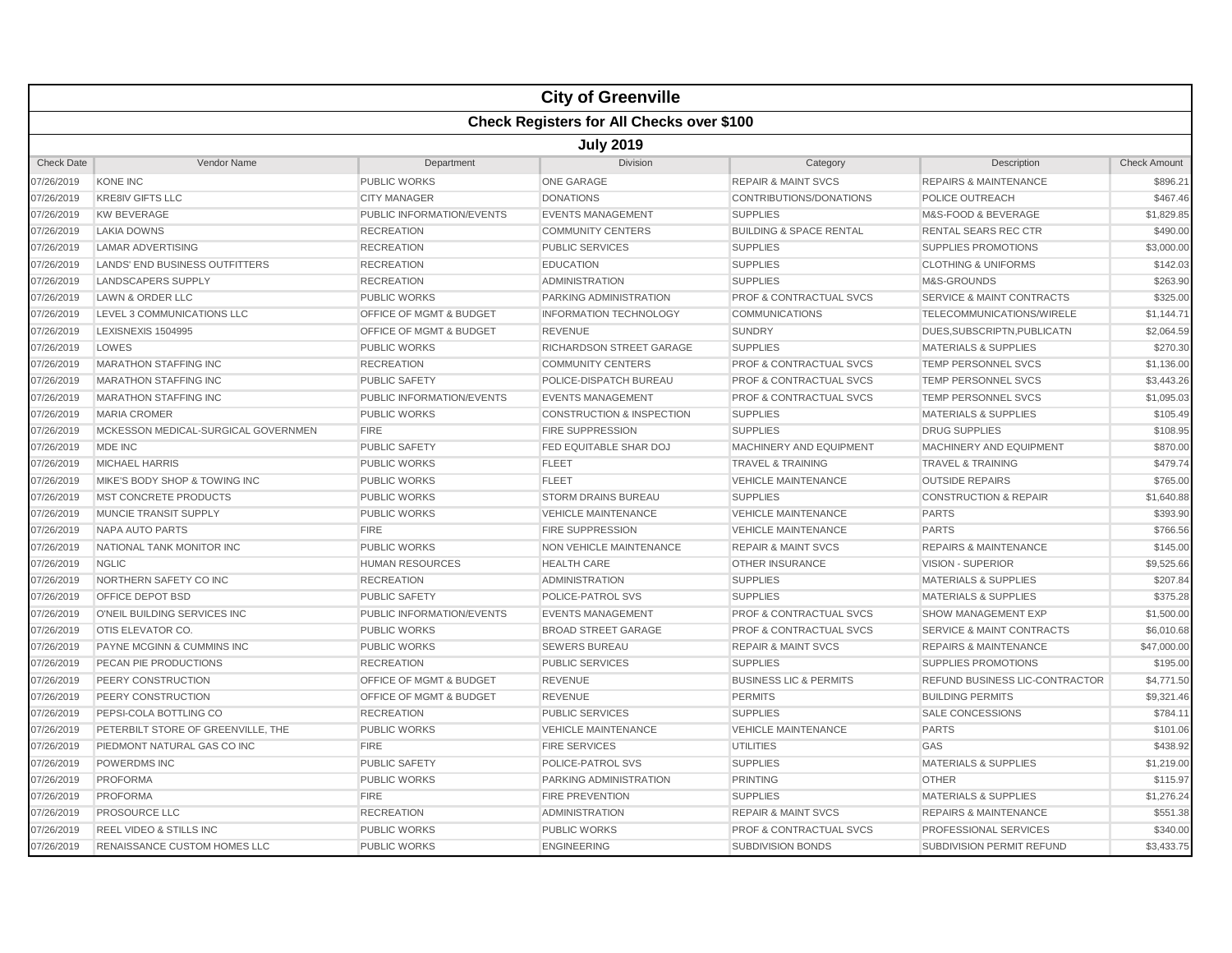|                   |                                          |                         | <b>City of Greenville</b>                        |                                    |                                      |                     |  |  |  |
|-------------------|------------------------------------------|-------------------------|--------------------------------------------------|------------------------------------|--------------------------------------|---------------------|--|--|--|
|                   |                                          |                         | <b>Check Registers for All Checks over \$100</b> |                                    |                                      |                     |  |  |  |
|                   | <b>July 2019</b>                         |                         |                                                  |                                    |                                      |                     |  |  |  |
| <b>Check Date</b> | Vendor Name                              | Department              | Division                                         | Category                           | Description                          | <b>Check Amount</b> |  |  |  |
| 07/26/2019        | <b>RILEY POPE &amp; LANEY, LLC</b>       | <b>CITY MANAGER</b>     | <b>CITY MANAGER</b>                              | PROF & CONTRACTUAL SVCS            | PROFESSIONAL SERVICES                | \$3,000.00          |  |  |  |
| 07/26/2019        | <b>RIVERPLACE DEVELOPMENT II LLC</b>     | <b>PUBLIC WORKS</b>     | <b>RIVERPLACE GARAGE</b>                         | <b>PROF &amp; CONTRACTUAL SVCS</b> | <b>SERVICE &amp; MAINT CONTRACTS</b> | \$776.90            |  |  |  |
| 07/26/2019        | <b>ROCIC</b>                             | <b>PUBLIC SAFETY</b>    | POLICE-PATROL SVS                                | <b>PROF &amp; CONTRACTUAL SVCS</b> | <b>PROFESSIONAL SERVICES</b>         | \$300.00            |  |  |  |
| 07/26/2019        | <b>S C RETIREMENT SYSTEM</b>             | OFFICE OF MGMT & BUDGET | <b>ACCOUNTING</b>                                | PR-WH                              | <b>RETIREMENT SVS PURCHASE</b>       | \$1,395.87          |  |  |  |
| 07/26/2019        | <b>SAFE INDUSTRIES</b>                   | <b>FIRE</b>             | <b>FIRE SUPPRESSION</b>                          | <b>SUPPLIES</b>                    | <b>CLOTHING &amp; UNIFORMS</b>       | \$611.33            |  |  |  |
| 07/26/2019        | <b>SAFE INDUSTRIES</b>                   | <b>FIRE</b>             | <b>FIRE SUPPRESSION</b>                          | <b>VEHICLE MAINTENANCE</b>         | <b>PARTS</b>                         | \$288.32            |  |  |  |
| 07/26/2019        | SAFETY PRODUCTS INC                      | <b>PUBLIC WORKS</b>     | <b>VEHICLE MAINTENANCE</b>                       | <b>SUPPLIES</b>                    | <b>MATERIALS &amp; SUPPLIES</b>      | \$310.00            |  |  |  |
| 07/26/2019        | <b>SAF-GARD SAFETY SHOE COMPANY</b>      | <b>FIRE</b>             | <b>FIRE SUPPRESSION</b>                          | <b>SUPPLIES</b>                    | <b>CLOTHING &amp; UNIFORMS</b>       | \$230.00            |  |  |  |
| 07/26/2019        | <b>SAM'S CLUB</b>                        | <b>RECREATION</b>       | <b>PUBLIC SERVICES</b>                           | <b>SUPPLIES</b>                    | <b>SALE CONCESSIONS</b>              | \$453.43            |  |  |  |
| 07/26/2019        | <b>SCCJA SC CRIMINAL JUSTICE ACADEMY</b> | <b>PUBLIC SAFETY</b>    | POLICE-PATROL SVS                                | <b>TRAVEL &amp; TRAINING</b>       | <b>TRAVEL &amp; TRAINING</b>         | \$210.00            |  |  |  |
| 07/26/2019        | SCHINDLER ELEVATOR CORPORATION           | <b>PUBLIC WORKS</b>     | POINSETT GARAGE                                  | <b>REPAIR &amp; MAINT SVCS</b>     | <b>REPAIRS &amp; MAINTENANCE</b>     | \$648.14            |  |  |  |
| 07/26/2019        | SCHINDLER ELEVATOR CORPORATION           | <b>PUBLIC WORKS</b>     | <b>CHURCH STREET GARAGE</b>                      | <b>REPAIR &amp; MAINT SVCS</b>     | <b>REPAIRS &amp; MAINTENANCE</b>     | \$1,053.78          |  |  |  |
| 07/26/2019        | SNIDER FLEET SOLUTIONS                   | <b>PUBLIC WORKS</b>     | <b>FLEET</b>                                     | <b>VEHICLE MAINTENANCE</b>         | <b>OUTSIDE REPAIRS</b>               | \$618.66            |  |  |  |
| 07/26/2019        | <b>SPX GENFARE</b>                       | <b>PUBLIC WORKS</b>     | <b>VEHICLE MAINTENANCE</b>                       | <b>VEHICLE MAINTENANCE</b>         | <b>PARTS</b>                         | \$266.97            |  |  |  |
| 07/26/2019        | SQUIRE PATTON BOGGS LLP                  | <b>CITY MANAGER</b>     | <b>CITY MANAGER</b>                              | <b>PROF &amp; CONTRACTUAL SVCS</b> | PROFESSIONAL SERVICES                | \$5,000.00          |  |  |  |
| 07/26/2019        | <b>STATE TREASURER</b>                   | <b>LAW ENFORCEMENT</b>  | LAW ENFORCEMENT                                  | <b>COURT LIAB-CLAIMS/JUDGMNT</b>   | LEC-CONFISCATED MONIES               | \$170.80            |  |  |  |
| 07/26/2019        | <b>STERLING LAND TRUST</b>               | <b>HOME</b>             | <b>HOME PROJECTS</b>                             | <b>CD PROJECTS</b>                 | <b>ACTIVITIES SP SUBRECIPIEN</b>     | \$6,600.00          |  |  |  |
| 07/26/2019        | SUMMIT ENGINEERING LABORATORY & TES      | NON DEPARTMENTAL        | <b>CAPITAL PROJECTS</b>                          | <b>CAPITAL PROJECTS</b>            | PLANNING/DESIGN                      | \$1,450.00          |  |  |  |
| 07/26/2019        | <b>T2 SYSTEMS CANADA INC</b>             | <b>PUBLIC WORKS</b>     | PARKING ADMINISTRATION                           | <b>PROF &amp; CONTRACTUAL SVCS</b> | <b>SERVICE &amp; MAINT CONTRACTS</b> | \$7,011.90          |  |  |  |
| 07/26/2019        | <b>T2 SYSTEMS CANADA INC</b>             | <b>PUBLIC WORKS</b>     | <b>ENFORCEMENT</b>                               | <b>PROF &amp; CONTRACTUAL SVCS</b> | <b>SERVICE &amp; MAINT CONTRACTS</b> | \$12,342.32         |  |  |  |
| 07/26/2019        | <b>TALENT MANAGEMENT SOLUTIONS</b>       | <b>RECREATION</b>       | <b>PARKS MAINTENANCE</b>                         | <b>PROF &amp; CONTRACTUAL SVCS</b> | <b>TEMP PERSONNEL SVCS</b>           | \$883.48            |  |  |  |
| 07/26/2019        | TALENT MANAGEMENT SOLUTIONS              | <b>PUBLIC WORKS</b>     | <b>STORM DRAINS BUREAU</b>                       | <b>PROF &amp; CONTRACTUAL SVCS</b> | TEMP PERSONNEL SVCS                  | \$1,497.60          |  |  |  |
| 07/26/2019        | TALENT MANAGEMENT SOLUTIONS              | <b>PUBLIC WORKS</b>     | <b>FIXED ROUTE</b>                               | <b>PROF &amp; CONTRACTUAL SVCS</b> | TEMP PERSONNEL SVCS                  | \$2,491.03          |  |  |  |
| 07/26/2019        | <b>TALENT MANAGEMENT SOLUTIONS</b>       | <b>RECREATION</b>       | <b>PUBLIC SERVICES</b>                           | <b>PROF &amp; CONTRACTUAL SVCS</b> | <b>TEMP PERSONNEL SVCS</b>           | \$586.80            |  |  |  |
| 07/26/2019        | <b>TALENT MANAGEMENT SOLUTIONS</b>       | <b>HUMAN RESOURCES</b>  | <b>HUMAN RESOURCES</b>                           | <b>PROF &amp; CONTRACTUAL SVCS</b> | <b>TEMP PERSONNEL SVCS</b>           | \$478.50            |  |  |  |
| 07/26/2019        | <b>TALENT MANAGEMENT SOLUTIONS</b>       | <b>RECREATION</b>       | <b>TOURISM DISTRICT</b>                          | <b>PROF &amp; CONTRACTUAL SVCS</b> | <b>TEMP PERSONNEL SVCS</b>           | \$679.60            |  |  |  |
| 07/26/2019        | TALENT MANAGEMENT SOLUTIONS              | <b>PUBLIC WORKS</b>     | <b>SEWERS BUREAU</b>                             | <b>PROF &amp; CONTRACTUAL SVCS</b> | TEMP PERSONNEL SVCS                  | \$1,497.60          |  |  |  |
| 07/26/2019        | TALENT MANAGEMENT SOLUTIONS              | <b>RECREATION</b>       | <b>COMMUNITY CENTERS</b>                         | <b>PROF &amp; CONTRACTUAL SVCS</b> | TEMP PERSONNEL SVCS                  | \$662.20            |  |  |  |
| 07/26/2019        | <b>TALENT MANAGEMENT SOLUTIONS</b>       | <b>RECREATION</b>       | <b>ADMINISTRATION</b>                            | <b>PROF &amp; CONTRACTUAL SVCS</b> | <b>TEMP PERSONNEL SVCS</b>           | \$743.60            |  |  |  |
| 07/26/2019        | <b>TALENT MANAGEMENT SOLUTIONS</b>       | <b>PUBLIC SAFETY</b>    | POLICE-ADMIN SVCS                                | <b>PROF &amp; CONTRACTUAL SVCS</b> | <b>TEMP PERSONNEL SVCS</b>           | \$105.60            |  |  |  |
| 07/26/2019        | <b>TALENT MANAGEMENT SOLUTIONS</b>       | <b>PUBLIC WORKS</b>     | STORMWATER MANAGEMENT                            | <b>PROF &amp; CONTRACTUAL SVCS</b> | <b>TEMP PERSONNEL SVCS</b>           | \$1,023.36          |  |  |  |
| 07/26/2019        | TALENT MANAGEMENT SOLUTIONS              | <b>PUBLIC WORKS</b>     | <b>STREETS BUREAU</b>                            | <b>PROF &amp; CONTRACTUAL SVCS</b> | TEMP PERSONNEL SVCS                  | \$679.60            |  |  |  |
| 07/26/2019        | <b>TAPCO</b>                             | NON DEPARTMENTAL        | <b>CAPITAL PROJECTS</b>                          | <b>CAPITAL PROJECTS</b>            | <b>EQUIPMENT</b>                     | \$338,250.50        |  |  |  |
| 07/26/2019        | TD CARD SERVICES                         | <b>RECREATION</b>       | <b>COMMUNITY CENTERS</b>                         | <b>SUPPLIES</b>                    | <b>MATERIALS &amp; SUPPLIES</b>      | \$976.56            |  |  |  |
| 07/26/2019        | <b>TD CARD SERVICES</b>                  | <b>PUBLIC WORKS</b>     | <b>FLEET</b>                                     | <b>TRAVEL &amp; TRAINING</b>       | <b>TRAVEL &amp; TRAINING</b>         | \$1,404.14          |  |  |  |
| 07/26/2019        | <b>TD CARD SERVICES</b>                  | <b>NON DEPARTMENTAL</b> | <b>CAPITAL PROJECTS</b>                          | <b>CAPITAL PROJECTS</b>            | <b>CONSTRUCTION</b>                  | \$983.72            |  |  |  |
| 07/26/2019        | <b>TD CARD SERVICES</b>                  | <b>MAYOR</b>            | <b>MAYOR</b>                                     | <b>SUNDRY</b>                      | <b>MISCELLANEOUS</b>                 | \$181.42            |  |  |  |
| 07/26/2019        | <b>TD CARD SERVICES</b>                  | <b>PUBLIC WORKS</b>     | <b>BUILDING SERVICE DIVISION</b>                 | <b>SUPPLIES</b>                    | <b>MATERIALS &amp; SUPPLIES</b>      | \$1,137.23          |  |  |  |
| 07/26/2019        | <b>TD CARD SERVICES</b>                  | <b>MAYOR</b>            | <b>MAYOR</b>                                     | <b>SUNDRY</b>                      | DUES, SUBSCRIPTN, PUBLICATN          | \$207.47            |  |  |  |
| 07/26/2019        | <b>TEDDY MARTINEZ</b>                    | <b>PUBLIC WORKS</b>     | STORMWATER MANAGEMENT                            | <b>TRAVEL &amp; TRAINING</b>       | <b>TRAVEL &amp; TRAINING</b>         | \$987.36            |  |  |  |
| 07/26/2019        | TOOL SHED INC, THE                       | PUBLIC WORKS            | <b>BUILDING SERVICE DIVISION</b>                 | <b>SUPPLIES</b>                    | <b>MATERIALS &amp; SUPPLIES</b>      | \$115.39            |  |  |  |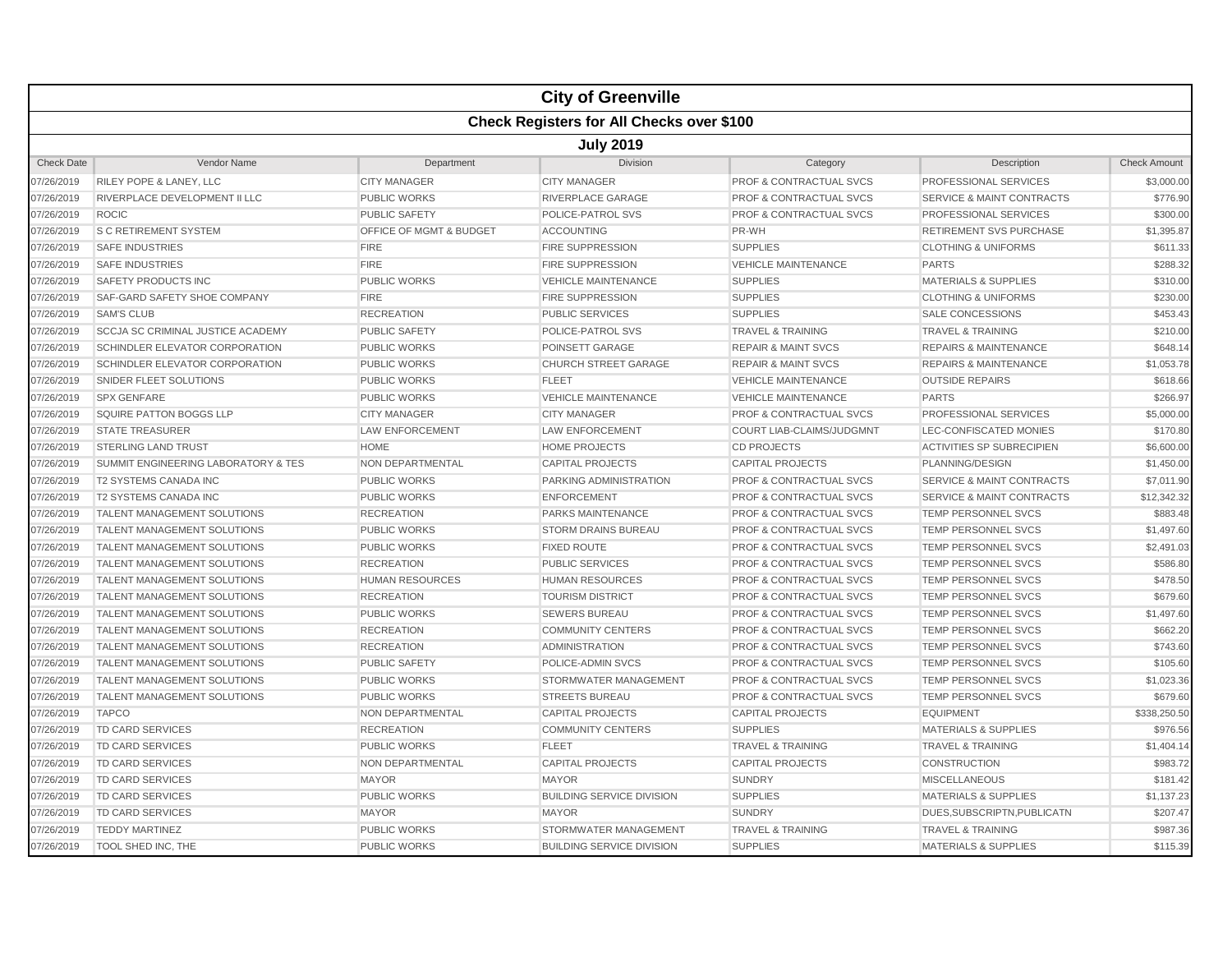|                   |                                    |                                    | <b>City of Greenville</b>                        |                                    |                                  |                     |  |  |  |
|-------------------|------------------------------------|------------------------------------|--------------------------------------------------|------------------------------------|----------------------------------|---------------------|--|--|--|
|                   |                                    |                                    | <b>Check Registers for All Checks over \$100</b> |                                    |                                  |                     |  |  |  |
|                   | <b>July 2019</b>                   |                                    |                                                  |                                    |                                  |                     |  |  |  |
| <b>Check Date</b> | Vendor Name                        | Department                         | <b>Division</b>                                  | Category                           | Description                      | <b>Check Amount</b> |  |  |  |
| 07/26/2019        | <b>TRANSAXLE LLC</b>               | <b>PUBLIC WORKS</b>                | <b>FLEET</b>                                     | <b>VEHICLE MAINTENANCE</b>         | <b>OUTSIDE REPAIRS</b>           | \$1,759.93          |  |  |  |
| 07/26/2019        | TRAVELERS REST FEED & SEED INC     | <b>RECREATION</b>                  | <b>ADMINISTRATION</b>                            | <b>SUPPLIES</b>                    | M&S-FOOD                         | \$2,782.82          |  |  |  |
| 07/26/2019        | <b>TRUCKPRO LLC</b>                | <b>FIRE</b>                        | <b>FIRE SUPPRESSION</b>                          | <b>VEHICLE MAINTENANCE</b>         | <b>PARTS</b>                     | \$751.48            |  |  |  |
| 07/26/2019        | <b>TRUCKPRO LLC</b>                | <b>PUBLIC WORKS</b>                | <b>VEHICLE MAINTENANCE</b>                       | <b>VEHICLE MAINTENANCE</b>         | <b>PARTS</b>                     | \$182.52            |  |  |  |
| 07/26/2019        | U S DEPARTMENT OF EDUCATION        | OFFICE OF MGMT & BUDGET            | NON-DEPARTMENTAL                                 | PR-WH                              | <b>GARNISHMENTS</b>              | \$169.31            |  |  |  |
| 07/26/2019        | <b>ULTRATECH WATER RESOURCES</b>   | <b>PUBLIC WORKS</b>                | <b>SEWERS BUREAU</b>                             | <b>REPAIR &amp; MAINT SVCS</b>     | <b>REPAIRS &amp; MAINTENANCE</b> | \$11,766.00         |  |  |  |
| 07/26/2019        | UMDC DEPARTMENT OF PATHOLOGY       | <b>RECREATION</b>                  | <b>ADMINISTRATION</b>                            | <b>PROF &amp; CONTRACTUAL SVCS</b> | <b>PROFESSIONAL SERVICES</b>     | \$902.00            |  |  |  |
| 07/26/2019        | <b>UNIFIRST</b>                    | <b>PUBLIC WORKS</b>                | <b>VEHICLE MAINTENANCE</b>                       | <b>SUPPLIES</b>                    | <b>CLOTHING &amp; UNIFORMS</b>   | \$112.97            |  |  |  |
| 07/26/2019        | UNITED WAY OF GREENVILLE COUNTY    | <b>OFFICE OF MGMT &amp; BUDGET</b> | NON-DEPARTMENTAL                                 | PR-WH                              | UNITED WAY                       | \$2,053.73          |  |  |  |
| 07/26/2019        | UPPER SAVANNAH CARE SERVICES       | C.D. DIVISION                      | <b>HOPWA</b>                                     | <b>CD PROJECTS</b>                 | TENANT RENT ASSIST-SAVANN        | \$269.58            |  |  |  |
| 07/26/2019        | UPPER SAVANNAH CARE SERVICES       | C. D. DIVISION                     | <b>HOPWA</b>                                     | <b>CD PROJECTS</b>                 | SUPPORTIVE SVC-UPPER SAVA        | \$3,694.81          |  |  |  |
| 07/26/2019        | UPPER SAVANNAH CARE SERVICES       | C.D. DIVISION                      | <b>HOPWA</b>                                     | <b>CD PROJECTS</b>                 | ADMIN - UPPER SAVANN CARE        | \$113.78            |  |  |  |
| 07/26/2019        | <b>VERIZON WIRELESS</b>            | <b>PUBLIC SAFETY</b>               | POLICE-PATROL SVS                                | <b>COMMUNICATIONS</b>              | <b>OTHER</b>                     | \$5,250.98          |  |  |  |
| 07/26/2019        | <b>VIRGINIA STROUD</b>             | C.D. DIVISION                      | <b>CDBG PROJECTS</b>                             | <b>TRAVEL &amp; TRAINING</b>       | <b>TRAVEL &amp; TRAINING</b>     | \$120.64            |  |  |  |
| 07/26/2019        | W W WILLIAMS                       | <b>FIRE</b>                        | <b>FIRE SUPPRESSION</b>                          | <b>VEHICLE MAINTENANCE</b>         | <b>PARTS</b>                     | \$547.21            |  |  |  |
| 07/26/2019        | W W WILLIAMS                       | <b>PUBLIC WORKS</b>                | <b>VEHICLE MAINTENANCE</b>                       | <b>VEHICLE MAINTENANCE</b>         | <b>PARTS</b>                     | \$747.00            |  |  |  |
| 07/26/2019        | <b>WEST ENVIRONMENTAL</b>          | NON DEPARTMENTAL                   | <b>CAPITAL PROJECTS</b>                          | <b>CAPITAL PROJECTS</b>            | PLANNING/DESIGN                  | \$600.00            |  |  |  |
| 07/26/2019        | WHITE HORSE PACKAGING CO           | <b>RECREATION</b>                  | <b>ADMINISTRATION</b>                            | <b>SUPPLIES</b>                    | <b>JANITORIAL SUPPLIES</b>       | \$272.41            |  |  |  |
| 07/26/2019        | <b>WILDLANDS ENGINEERING INC</b>   | NON DEPARTMENTAL                   | <b>CAPITAL PROJECTS</b>                          | <b>CAPITAL PROJECTS</b>            | PLANNING/DESIGN                  | \$7,259.95          |  |  |  |
| 07/26/2019        | <b>WILL WEATHERS</b>               | <b>PUBLIC WORKS</b>                | <b>FLEET</b>                                     | <b>TRAVEL &amp; TRAINING</b>       | <b>TRAVEL &amp; TRAINING</b>     | \$218.50            |  |  |  |
| 07/26/2019        | WRIGHT NATIONAL FLOOD INSURANCE CO | OFFICE OF MGMT & BUDGET            | <b>RISK MANAGEMENT</b>                           | <b>SERVICE FEES</b>                | PREMIUMS BUILDING PROP           | \$12,879.00         |  |  |  |
| 07/26/2019        | WYOMING CHILD SUPPORT ENFORCEMENT  | OFFICE OF MGMT & BUDGET            | NON-DEPARTMENTAL                                 | PR-WH                              | <b>GARNISHMENTS</b>              | \$154.61            |  |  |  |
| 07/26/2019        | <b>ZEP INC</b>                     | <b>PUBLIC WORKS</b>                | <b>FLEET</b>                                     | <b>SUPPLIES</b>                    | <b>MATERIALS &amp; SUPPLIES</b>  | \$672.03            |  |  |  |
| 07/29/2019        | <b>TD CARD SERVICES</b>            | <b>RECREATION</b>                  | <b>ADMINISTRATION</b>                            | <b>TRAVEL &amp; TRAINING</b>       | <b>TRAVEL &amp; TRAINING</b>     | \$731.11            |  |  |  |
| 07/29/2019        | <b>TD CARD SERVICES</b>            | <b>PUBLIC WORKS</b>                | ADMINISTRATION                                   | <b>TRAVEL &amp; TRAINING</b>       | <b>LOCAL TRANSPORTATION</b>      | \$1,695.00          |  |  |  |
| 07/29/2019        | <b>TD CARD SERVICES</b>            | <b>CITY ATTORNEY</b>               | <b>CITY ATTORNEY</b>                             | <b>SUPPLIES</b>                    | <b>MATERIALS &amp; SUPPLIES</b>  | \$418.70            |  |  |  |
| 07/29/2019        | TD CARD SERVICES                   | <b>RECREATION</b>                  | <b>PARKS AND RECREATION</b>                      | <b>SUPPLIES</b>                    | <b>MATERIALS &amp; SUPPLIES</b>  | \$130.32            |  |  |  |
| 07/29/2019        | <b>TD CARD SERVICES</b>            | <b>PUBLIC WORKS</b>                | <b>ADMINISTRATION</b>                            | <b>SUPPLIES</b>                    | <b>MATERIALS &amp; SUPPLIES</b>  | \$160.32            |  |  |  |
| 07/29/2019        | <b>TD CARD SERVICES</b>            | <b>FIRE</b>                        | <b>FIRE SERVICES</b>                             | <b>REPAIR &amp; MAINT SVCS</b>     | RADIO MAINTENANCE                | \$105.96            |  |  |  |
| 07/29/2019        | <b>TD CARD SERVICES</b>            | <b>CITY MANAGER</b>                | <b>CITY MANAGER</b>                              | <b>TRAVEL &amp; TRAINING</b>       | <b>TRAVEL &amp; TRAINING</b>     | \$1,695.00          |  |  |  |
| 07/29/2019        | <b>TD CARD SERVICES</b>            | <b>CITY MANAGER</b>                | <b>DONATIONS</b>                                 | CONTRIBUTIONS/DONATIONS            | <b>GRAVITY/POLICE</b>            | \$702.28            |  |  |  |
| 07/29/2019        | <b>TD CARD SERVICES</b>            | <b>PUBLIC SAFETY</b>               | POLICE-PATROL SVS                                | <b>SUPPLIES</b>                    | <b>MATERIALS &amp; SUPPLIES</b>  | \$8,785.96          |  |  |  |
| 07/29/2019        | <b>TD CARD SERVICES</b>            | <b>PUBLIC WORKS</b>                | <b>FIXED ROUTE</b>                               | <b>SUPPLIES</b>                    | <b>MATERIALS &amp; SUPPLIES</b>  | \$332.07            |  |  |  |
| 07/29/2019        | <b>TD CARD SERVICES</b>            | <b>FIRE</b>                        | <b>FIRE SUPPRESSION</b>                          | <b>VEHICLE MAINTENANCE</b>         | <b>PARTS</b>                     | \$1.499.92          |  |  |  |
| 07/29/2019        | <b>TD CARD SERVICES</b>            | <b>PUBLIC WORKS</b>                | <b>ADMINISTRATION</b>                            | <b>TRAVEL &amp; TRAINING</b>       | <b>TRAVEL &amp; TRAINING</b>     | \$273.50            |  |  |  |
| 07/29/2019        | <b>TD CARD SERVICES</b>            | <b>CITY MANAGER</b>                | <b>CITY MANAGER</b>                              | <b>SUNDRY</b>                      | <b>MISCELLANEOUS</b>             | \$104.00            |  |  |  |
| 07/29/2019        | <b>TD CARD SERVICES</b>            | <b>PUBLIC SAFETY</b>               | POLICE-PATROL SVS                                | <b>SUPPLIES</b>                    | <b>CLOTHING &amp; UNIFORMS</b>   | \$148.35            |  |  |  |
| 07/29/2019        | <b>TD CARD SERVICES</b>            | <b>RECREATION</b>                  | <b>PUBLIC SERVICES</b>                           | <b>SUPPLIES</b>                    | OFFICE SUPPLIES&MATERIALS        | \$662.00            |  |  |  |
| 07/29/2019        | <b>TD CARD SERVICES</b>            | <b>RECREATION</b>                  | <b>ADMINISTRATION</b>                            | <b>SUPPLIES</b>                    | M&S-MAINTENANCE                  | \$1,304.92          |  |  |  |
| 07/29/2019        | <b>TD CARD SERVICES</b>            | <b>PUBLIC WORKS</b>                | <b>ADMINISTRATION</b>                            | PROF & CONTRACTUAL SVCS            | <b>ADVERTISING EXPENSE</b>       | \$179.72            |  |  |  |
| 07/29/2019        | <b>TD CARD SERVICES</b>            | <b>FIRE</b>                        | <b>FIRE SUPPRESSION</b>                          | <b>TRAVEL &amp; TRAINING</b>       | <b>TRAVEL &amp; TRAINING</b>     | \$837.90            |  |  |  |